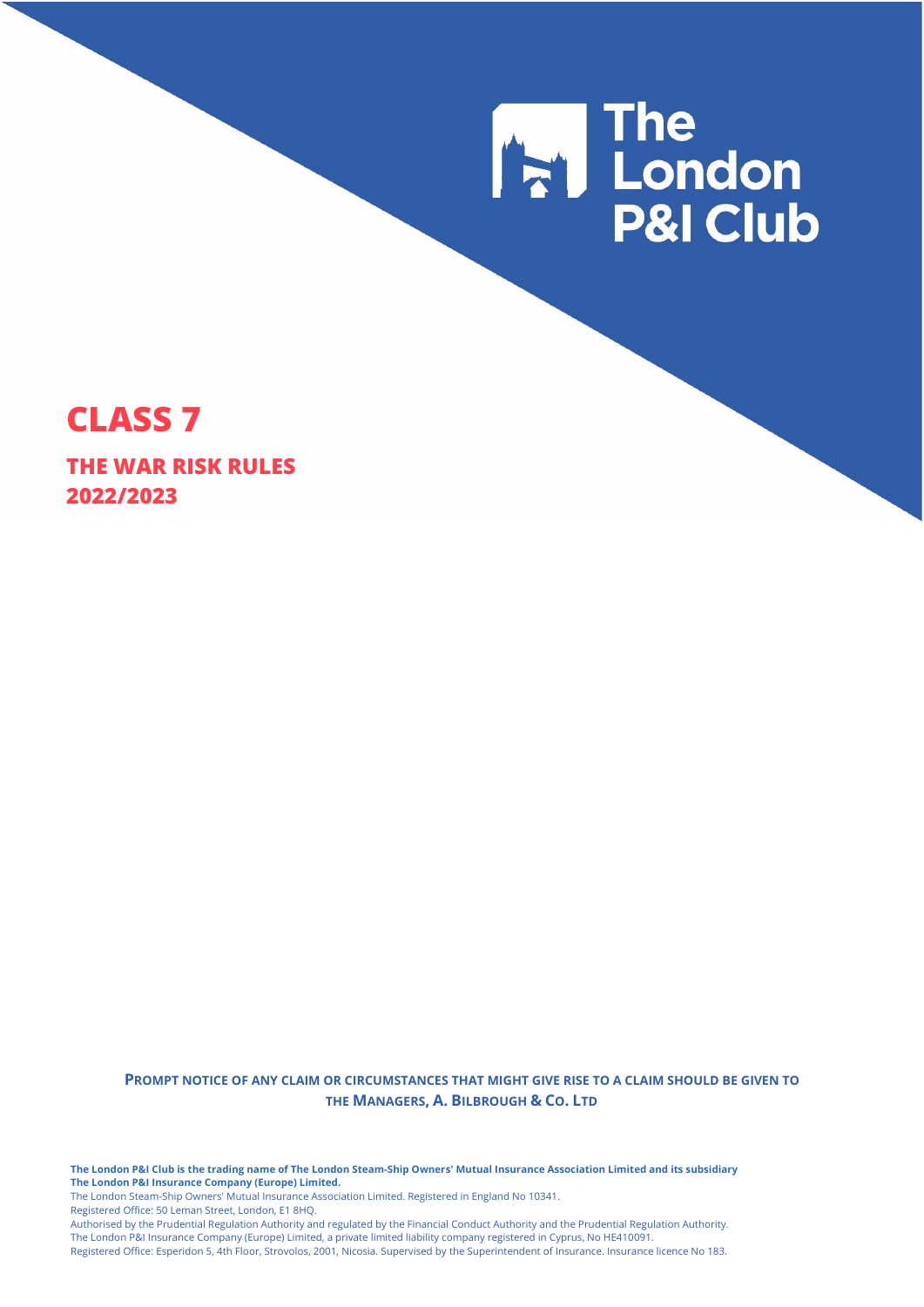#### **SUMMARY OF CLASS 7 RULES**

- **Definitions**
- 1 Introductory
- 2 Part A Applying to British Ships and other Ships to which Rule 4.A.1 applies Part B Insurance of Hull, Machinery, etc. Part C Detention or Diversion Expenses Part D Protection and Indemnity Risks Part E Sue and Labour Part F Discretionary Claims
- 3 Freight, Disbursements and/or Increased Value, Premiums and/or Other Interests
- 4 Warranties, Conditions, Exceptions and Limitations
- 5 General Premium Notice
- 6 Insured Owners and Successors Bound by Rules
- 7 Applications for Insurance
- 8 Disclosure
- 9 Certificates of Entry and Endorsement Slips
- 10 Joint Insured Owners
- 11 Special Powers
- 12 Reinsurance
- 13 Membership
- 14 Assignment
- 15 Period of Insurance
- 16 Variation of Contract
- 17 Notice of Termination and Novation
- 18 Orders, Prohibitions and Directions
- 19 Constitution of Additional Premium Areas
- 20 Maximum Amounts Insured
- 21 Safe Ports and Places of Safety
- 22 Membership of Organisations
- 23 Sums Payable by Insured Owners
- 24 Contributions
- 25 Advance Contributions
- 26 Supplementary Contributions
- 27 General Provisions as to Contributions
- 28 Laid Up Returns
- 29 Additional Premiums
- 30 Provisions as to Payment
- 31 Closing of Policy Years
- 32 Reserves
- 33 Cesser of Insurance
- 34 Cancellation for Non-Payment
- 35 Effects of Cesser and Cancellation of Insurance
- 36 Sums due to the Association for the Purpose of Application of the Rules on Cesser of

ondon

Insurance

- 37 Calculation of Contributions after Cesser of Insurance
- 38 Release Contributions
- 39 Managers' Remuneration
- 40 Employment of Lawyers and Others
- 41 Powers of the Managers Relating to the Handling and Settlement of Claims
- 42 Subrogation
- 43 Information to be Supplied by Owners
- 44 Meetings of the Committee
- 45 Forbearance
- 46 Disputes
- 47 Notices
- 48 Rules Subject to the Marine Insurance Act
- 49 Law of Contract
	- Appendix "A"
	- Appendix "B"
	- Appendix "C"
	- Appendix "D"
		- Index

**The London P&I Club is the trading name of The London Steam-Ship Owners' Mutual Insurance Association Limited and its subsidiary The London P&I Insurance Company (Europe) Limited.**

The London Steam-Ship Owners' Mutual Insurance Association Limited. Registered in England No 10341.

Registered Office: 50 Leman Street, London, E1 8HQ.

Authorised by the Prudential Regulation Authority and regulated by the Financial Conduct Authority and the Prudential Regulation Authority.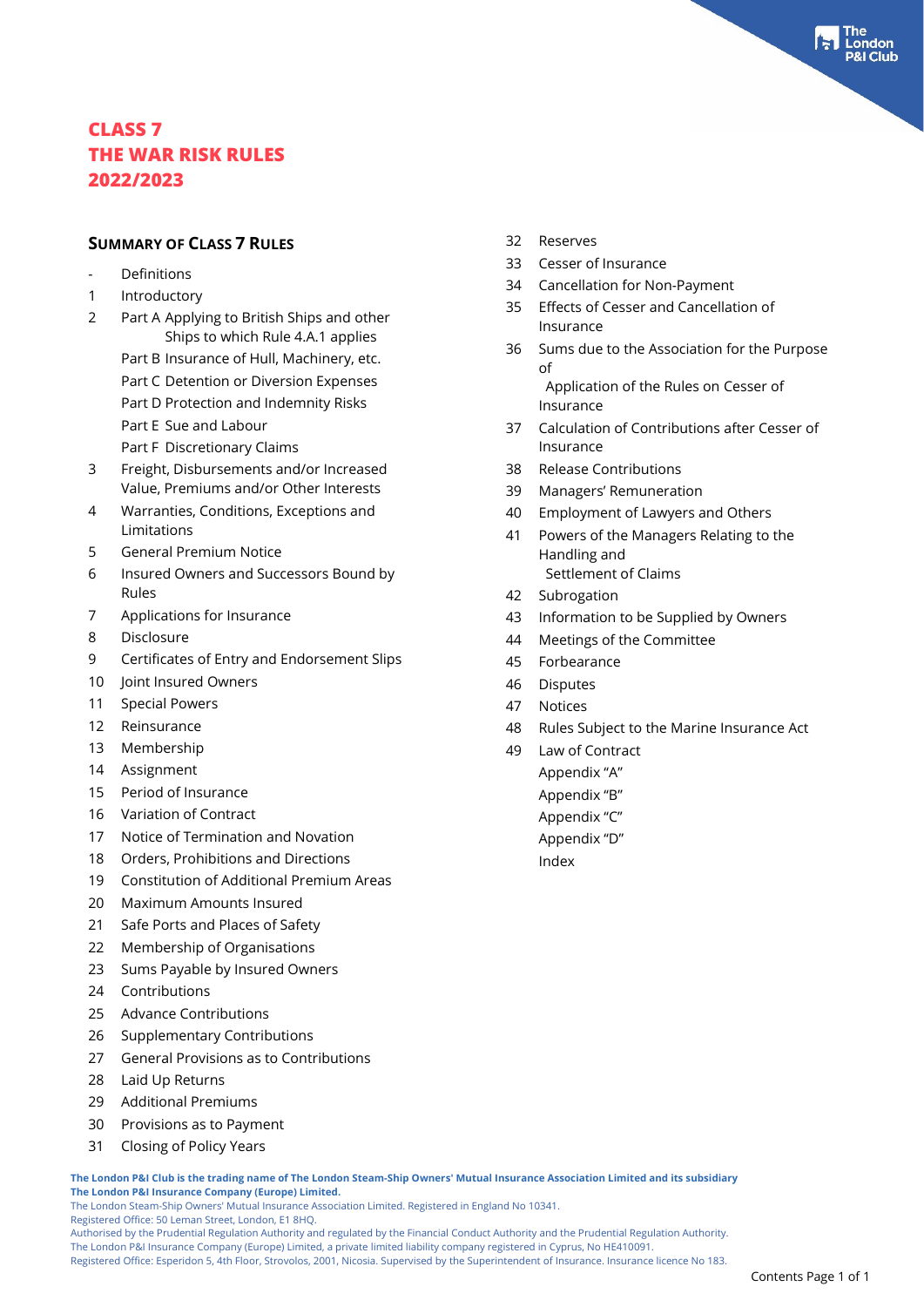|              | <b>DEFINITIONS</b>              | In these Rules the words and phrases hereinafter set out shall have<br>the following meanings and effects if not inconsistent with the subject<br>or context:                                                     |
|--------------|---------------------------------|-------------------------------------------------------------------------------------------------------------------------------------------------------------------------------------------------------------------|
| $\mathbf{i}$ | <b>Additional Premiums</b>      | means the sums which may be or become payable by an Insured<br>Owner to the Association as referred to in Rule 29;                                                                                                |
| Ϊİ           | <b>Additional Premium</b>       |                                                                                                                                                                                                                   |
|              | Areas                           | means the Additional Premium Areas as described in Rule 19;                                                                                                                                                       |
| iii          | The Articles                    | means the Articles of Association for the time being of the Association;                                                                                                                                          |
| iv           | The Association                 | means The London Steam-Ship Owners' Mutual Insurance Association<br>Limited;                                                                                                                                      |
| V            | The Board                       | means the board of Directors for the time being of the Association;                                                                                                                                               |
| vi           | <b>Brexit Event</b>             | has the meaning given in Rule 1.11;                                                                                                                                                                               |
| vii          | <b>British Ship</b>             | means a ship registered in the United Kingdom, the Isle of Man, any<br>of the Channel Islands or any British colony;                                                                                              |
| viii         | Certificate of Entry            | means the document bearing the heading "Certificate of Entry"<br>together with any endorsement slip which may be issued to Insured<br>Owner;                                                                      |
| ix           | The Committee                   | means the Committee from time to time appointed pursuant to the<br>Articles of the Association to conduct the affairs of this Class;                                                                              |
| X            | Contributions                   | means sums levied or to be levied by the Board and to be paid by<br>Insured Owners in accordance with Rule 5.B and Rules 24 to 27;                                                                                |
| xi           | Cover afforded by this<br>Class | means the cover afforded by this Class of the Association as described<br>in Rules 1.1 to 1.10;                                                                                                                   |
| xii          | Directors                       | means the directors for the time being of the Association;                                                                                                                                                        |
| xiii         | Effects                         | means clothes, personal possessions, documents, navigation and<br>other technical instruments and tools, but does not include cash or<br>valuables;                                                               |
| xiv          | <b>Electronic Form</b>          | has the meaning given in section 1168(3) of the Companies Act 2006;                                                                                                                                               |
| XV           | <b>Entered Ship</b>             | means a ship entered in this Class of the Association for insurance;                                                                                                                                              |
| xvi          | <b>Electronic Means</b>         | has the meaning given in section 1168(4) of the Companies Act 2006;                                                                                                                                               |
| xvii         | <b>General Premium Notice</b>   | means the notice which may be served by the Secretary of State as<br>described in Rule 5.A.2;                                                                                                                     |
| xviii        | Insured Owner                   | means an Owner (as defined below) by whom or on whose behalf a<br>ship has been entered in this Class of the Association irrespective of<br>whether, at any subsequent time, the insurance of the Owner or of the |

**The London P&I Club is the trading name of The London Steam-Ship Owners' Mutual Insurance Association Limited and its subsidiary The London P&I Insurance Company (Europe) Limited.**

The London Steam-Ship Owners' Mutual Insurance Association Limited. Registered in England No 10341.

Registered Office: 50 Leman Street, London, E1 8HQ.

Authorised by the Prudential Regulation Authority and regulated by the Financial Conduct Authority and the Prudential Regulation Authority.

The London P&I Insurance Company (Europe) Limited, a private limited liability company registered in Cyprus, No HE410091.

Registered Office: Esperidon 5, 4th Floor, Strovolos, 2001, Nicosia. Supervised by the Superintendent of Insurance. Insurance licence No 183.

The<br>London **&I Club**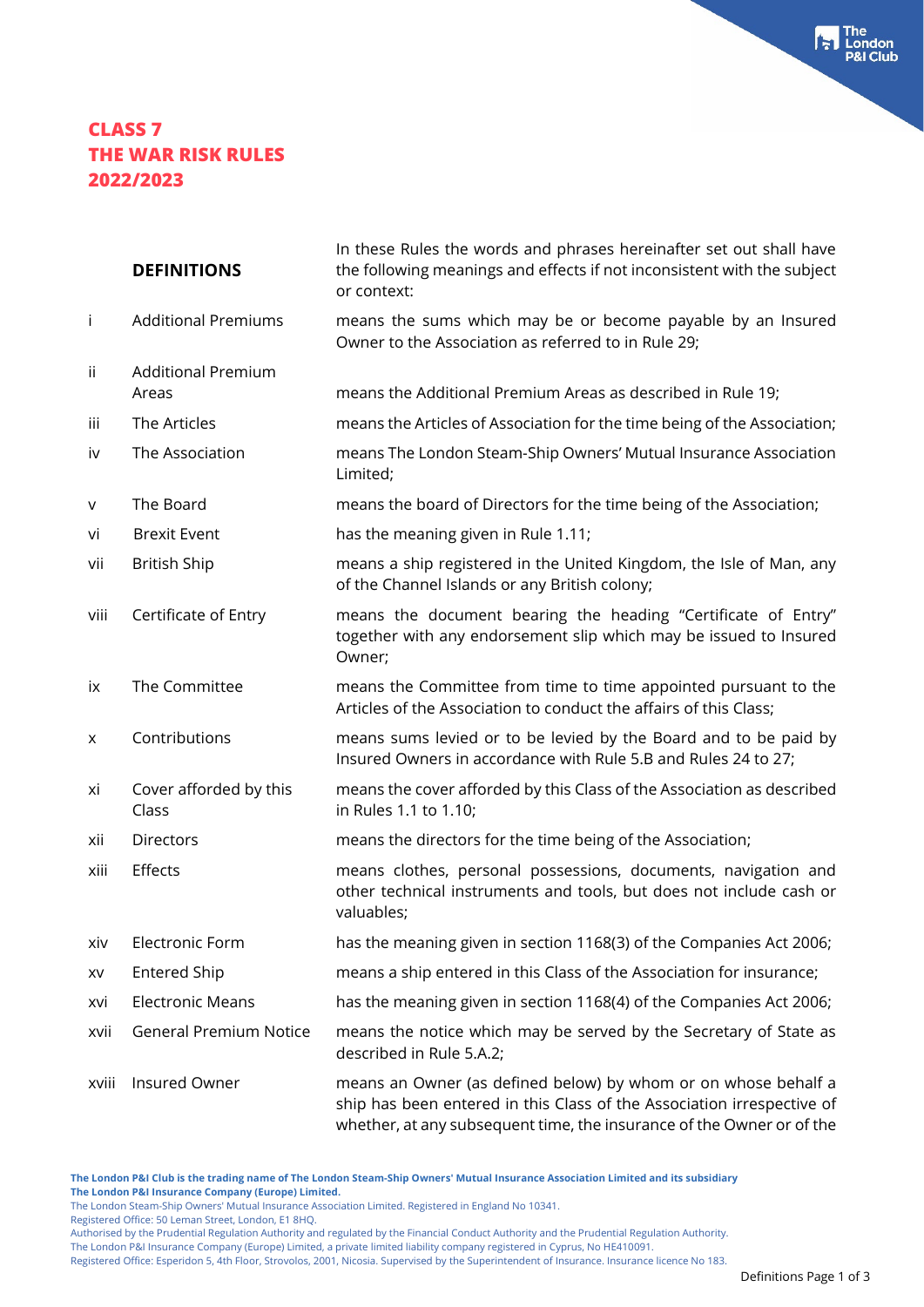|       |                                             | Entered Ship shall have been terminated and irrespective of whether,<br>at any subsequent time, the Owner shall have ceased to be a Member;                                                                                                                                                                                                                              |
|-------|---------------------------------------------|--------------------------------------------------------------------------------------------------------------------------------------------------------------------------------------------------------------------------------------------------------------------------------------------------------------------------------------------------------------------------|
| xix   | <b>Insured Value</b>                        | means the insured value as described in Rules 1.2 and 1.3;                                                                                                                                                                                                                                                                                                               |
| XX    | The Managers                                | means the Managers for the time being of the Association;                                                                                                                                                                                                                                                                                                                |
| xxi   | Member                                      | means an Assured who is a member of the London Steam-Ship<br>Owners' Mutual Insurance Association Limited (a company limited by<br>guarantee registered in England under number 10341), in accordance<br>with the Companies Act 2006 and the Articles of Association of such<br>company;                                                                                 |
| xxii  | The Members'<br>Committee                   | means the Members' Committee for the time being of the<br>Association's group;                                                                                                                                                                                                                                                                                           |
| xxiii | Owner                                       | means in relation to an Entered Ship or a ship which is intended or<br>desired to be entered in this Class of the Association, owner, owners<br>in partnership, owners holding separate shares in severalty, part<br>owner, mortgagee, trustee, charterer, operator, manager, builder of<br>such ship, or insurer other than the Association as defined by<br>Rule 12.1; |
| xxiv  | Policy Year                                 | means a year from noon GMT on any 20th February until noon GMT<br>on the next following 20th February or until such other time as the<br>Board, in the exercise of its powers under Appendix A, Paragraph<br>A.5.1, shall determine;                                                                                                                                     |
| XXV   | Premium Period                              | described<br>means the Premium Period<br>in Appendix A,<br>as<br>Paragraph A.1;                                                                                                                                                                                                                                                                                          |
| xxvi  | Premium                                     | means a Premium which is fixed in amount, and is not an Additional<br>Premium or a QER Premium;                                                                                                                                                                                                                                                                          |
|       | xxvii Queen's Enemy Risk or<br><b>Risks</b> | means the risks specified in Rule 2 Part A as defined therein;                                                                                                                                                                                                                                                                                                           |
|       | xxviii QER Premiums                         | means the Queen's Enemy Risks Premiums as described in Appendix<br>A, Paragraph A.2;                                                                                                                                                                                                                                                                                     |
| XXIX  | The Reinsurance<br>Agreement                | means the Agreement in writing in force at noon GMT on the 20th<br>February 1988 between the Secretary of State and the Association and<br>any amendment or modification, or any replacement thereof;                                                                                                                                                                    |
| XXX   | <b>These Rules</b>                          | means these Rules as originally framed or as from time to time altered<br>or added to and for the time being in force;                                                                                                                                                                                                                                                   |
| XXXI  | Secretary of State                          | means the Secretary of State for Transport or such other Minister of<br>the Government of the United Kingdom as shall from time to time<br>exercise the powers conferred upon the Minister of Transport by the                                                                                                                                                           |

**The London P&I Club is the trading name of The London Steam-Ship Owners' Mutual Insurance Association Limited and its subsidiary The London P&I Insurance Company (Europe) Limited.**

The London Steam-Ship Owners' Mutual Insurance Association Limited. Registered in England No 10341.

Registered Office: 50 Leman Street, London, E1 8HQ.

Authorised by the Prudential Regulation Authority and regulated by the Financial Conduct Authority and the Prudential Regulation Authority.

The London P&I Insurance Company (Europe) Limited, a private limited liability company registered in Cyprus, No HE410091.

Registered Office: Esperidon 5, 4th Floor, Strovolos, 2001, Nicosia. Supervised by the Superintendent of Insurance. Insurance licence No 183.

**The** London **Club**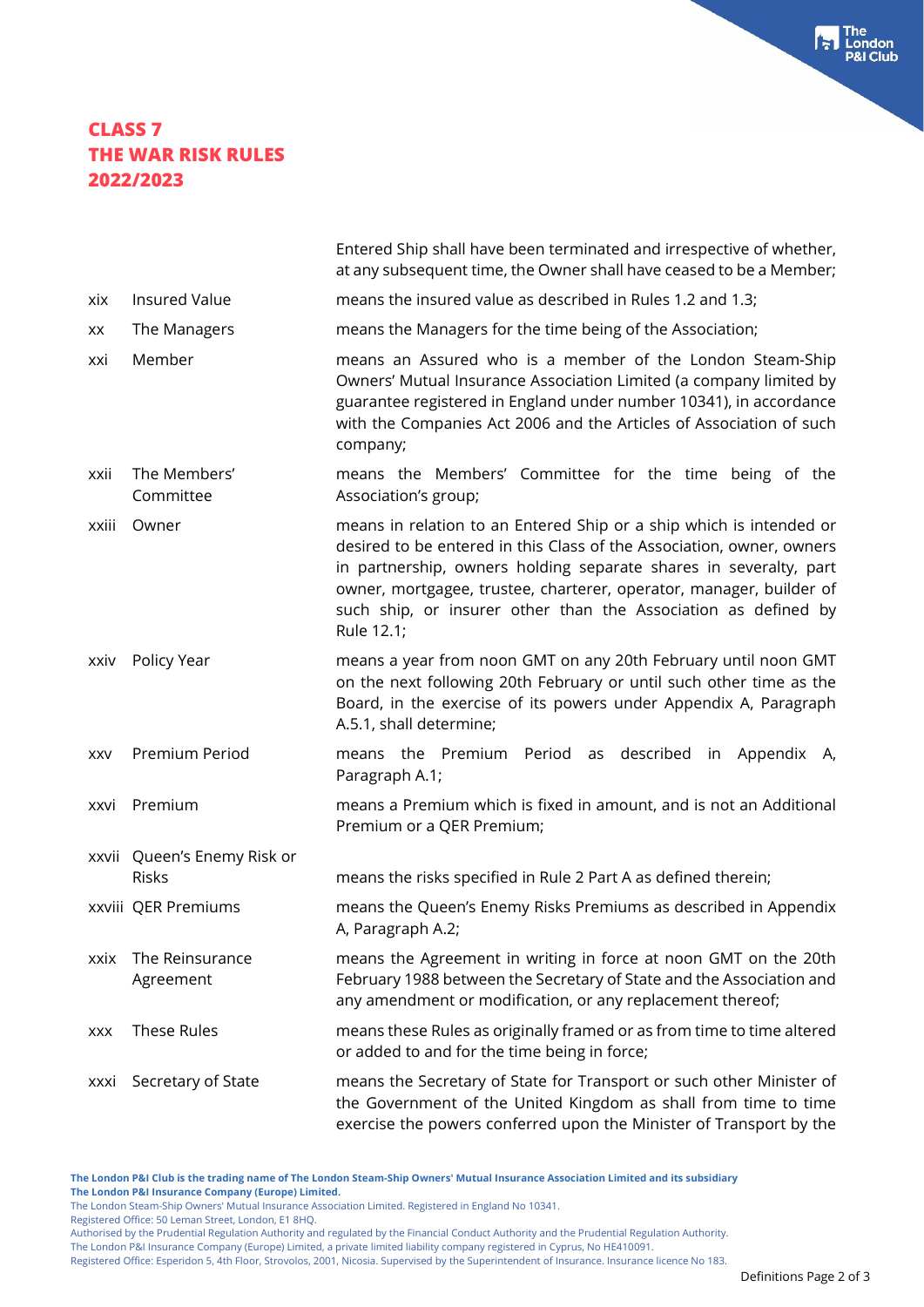|                               | Marine and Aviation Insurance (War Risks) Act 1952 or powers<br>connected therewith;                                                                                                                                                                                                                                                                                                                                                                                                                                                                                                                                                                                    |
|-------------------------------|-------------------------------------------------------------------------------------------------------------------------------------------------------------------------------------------------------------------------------------------------------------------------------------------------------------------------------------------------------------------------------------------------------------------------------------------------------------------------------------------------------------------------------------------------------------------------------------------------------------------------------------------------------------------------|
| xxxii Ship                    | means in the context of an Entered Ship or a ship which is intended or<br>desired to be entered in this Class of the Association (but in no other<br>context), a ship, boat, hovercraft or any other description of vessel or<br>structure (including any ship, boat, hovercraft or other vessel or<br>structure under construction) used or intended to be used for any<br>purpose whatsoever in navigation or otherwise on, under, over or in<br>water or any part thereof or any proportion of the tonnage thereof or<br>any share therein;                                                                                                                          |
| xxxiii Special Premium Notice | means the Notice which may be served by the Secretary of State as<br>described in Rule 19.1;                                                                                                                                                                                                                                                                                                                                                                                                                                                                                                                                                                            |
| xxxiv Subsidiary              | means any subsidiary (within the meaning of section 1159 of the<br>Companies Act 2006) of The London Steam-Ship Owners' Mutual<br>Insurance Association Limited (a company limited by guarantee<br>registered in England under number 10341) providing insurance in its<br>War Risks Class to Members; and                                                                                                                                                                                                                                                                                                                                                              |
| <b>XXXV Successors</b>        | means, in relation to all the persons hereinbefore specified in<br>connection with "Owner" and "Insured Owner" and in relation to any<br>other person whatsoever by whom or on whose behalf a ship shall<br>have been entered in this Class of the Association, their heirs,<br>executors, administrators, personal representatives, assigns (when<br>permitted under these Rules), receiver, administrative receiver,<br>curator or other person authorised to act on behalf of one who<br>becomes incapable by reason of mental disorder of managing his<br>property or affairs, trustee in bankruptcy, liquidator, administrator<br>and other successors whatsoever; |
| xxxvi Sum Insured             | means the sum as described in Rule 1.4;                                                                                                                                                                                                                                                                                                                                                                                                                                                                                                                                                                                                                                 |
| xxxvii In Writing             | means written, printed or lithographed, or visibly expressed, or in<br>Electronic Form in all or any of those or any other modes of<br>representing or reproducing words.                                                                                                                                                                                                                                                                                                                                                                                                                                                                                               |
| In addition, in these Rules:  | words importing the singular number only shall include the plural<br>number and vice versa;                                                                                                                                                                                                                                                                                                                                                                                                                                                                                                                                                                             |
|                               | words importing the masculine gender only shall include the feminine<br>gender;                                                                                                                                                                                                                                                                                                                                                                                                                                                                                                                                                                                         |
|                               | words importing persons shall include individuals, corporations,<br>partnerships and firms (whether or not having a separate legal<br>personality); and                                                                                                                                                                                                                                                                                                                                                                                                                                                                                                                 |
|                               | the headings in these Rules are for convenience only and shall not<br>affect their interpretation.                                                                                                                                                                                                                                                                                                                                                                                                                                                                                                                                                                      |

**The London P&I Club is the trading name of The London Steam-Ship Owners' Mutual Insurance Association Limited and its subsidiary**

**The London P&I Insurance Company (Europe) Limited.**

The London Steam-Ship Owners' Mutual Insurance Association Limited. Registered in England No 10341.

Registered Office: 50 Leman Street, London, E1 8HQ.

Authorised by the Prudential Regulation Authority and regulated by the Financial Conduct Authority and the Prudential Regulation Authority.

The London P&I Insurance Company (Europe) Limited, a private limited liability company registered in Cyprus, No HE410091.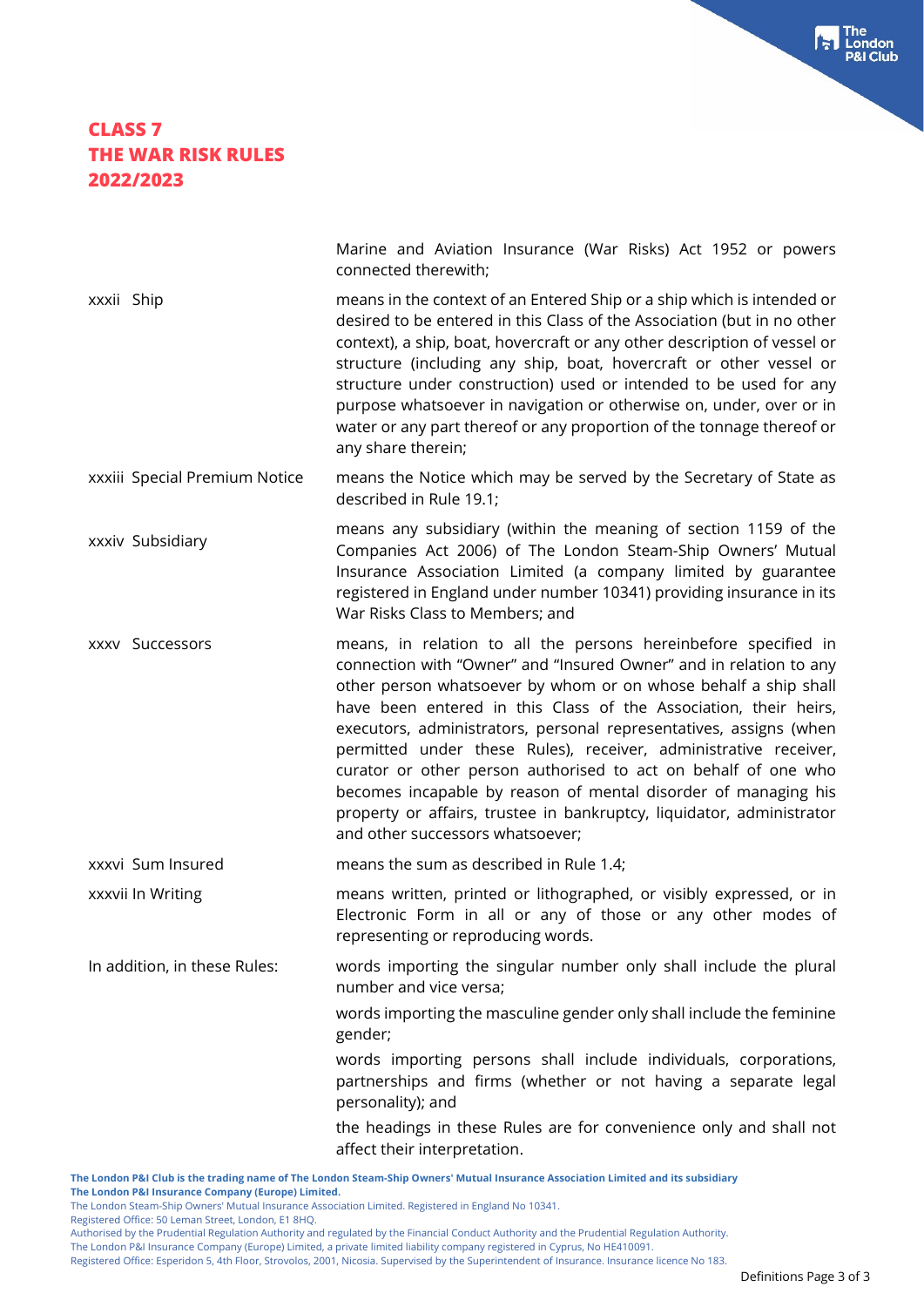#### **RULE 1 – INTRODUCTORY**

- **1.1** The cover afforded by this Class of the Association in respect of an Entered Ship consists of the following:
	- **1.1.1** Under Rule 2:
		- Part A Applying to British Ships and other Ships to which Rule 4.A.1 applies;
		- Part B Insurance of Hull, Machinery, etc. (Applying to all Ships);
		- Part C Detention or Diversion Expenses;
		- Part D Protection and Indemnity Risks;
		- Part E Sue and Labour;
		- Part F Discretionary Claims.
	- **1.1.2** Under Rule 3:

loss of freight, disbursements and/or increased value, premiums and/or other interests.

- **1.2** For all the purposes of Rule 2 Part A, Appendix A, and the other provisions of the Rules which relate thereto, the Insured Value of an Entered Ship shall (unless the Owner or Insured Owner and the Managers agree a different Insured Value) be the total marine value, that is to say the total sum for which she is insured for total loss under marine policies, unless, and for as long as, any of the provisions of Rule 11 shall apply.
- **1.3** For all the purposes of Rule 2 Parts B, C, D, E and F, and the other provisions of the Rules which relate thereto, the value for which an Entered Ship is insured by this Class of the Association is the amount for which she is insured for total loss in respect of her hull, machinery, materials and all other parts and equipment thereof, which is agreed between the Insured Owner and the Association and which is set out in the Certificate of Entry. Where only a part or percentage of such Insured Value is to be insured by this Class of the Association, that part or percentage shall be stated as such in the Certificate of Entry.
- **1.4** For all the purposes of Rule 3, Appendix C, and the other provisions of the Rules which relate thereto, the Sum Insured shall be the sum insured for the corresponding risk or risks under the Entered Ship's marine policies, which is agreed between the Insured Owner and the Managers and which is set out in the Certificate of Entry.

#### PROVIDED ALWAYS that:

- **1.4.1** the sum to be insured under each category of Rule 3 risk shall be specified in any application for insurance;
- **1.4.2** unless otherwise agreed by the Managers in writing the total Sum Insured for Rule 3 risks shall not exceed 50 per cent of the Insured Value as provided for in Rule 1.3.
- **1.5** Subject to Rule 1.5.1, the risks insured by this Class of the Association are only such risks as are set out in Rules 2 and 3.
	- **1.5.1** The Managers may in any particular case agree in writing with an Insured Owner that the risks insured and/or the cover for his ship shall be modified so that the risks are and/or the cover is less or so that additional risks are covered.

The London Steam-Ship Owners' Mutual Insurance Association Limited. Registered in England No 10341.

Registered Office: 50 Leman Street, London, E1 8HQ.

**The London P&I Club is the trading name of The London Steam-Ship Owners' Mutual Insurance Association Limited and its subsidiary The London P&I Insurance Company (Europe) Limited.**

Authorised by the Prudential Regulation Authority and regulated by the Financial Conduct Authority and the Prudential Regulation Authority.

Registered Office: Esperidon 5, 4th Floor, Strovolos, 2001, Nicosia. Supervised by the Superintendent of Insurance. Insurance licence No 183.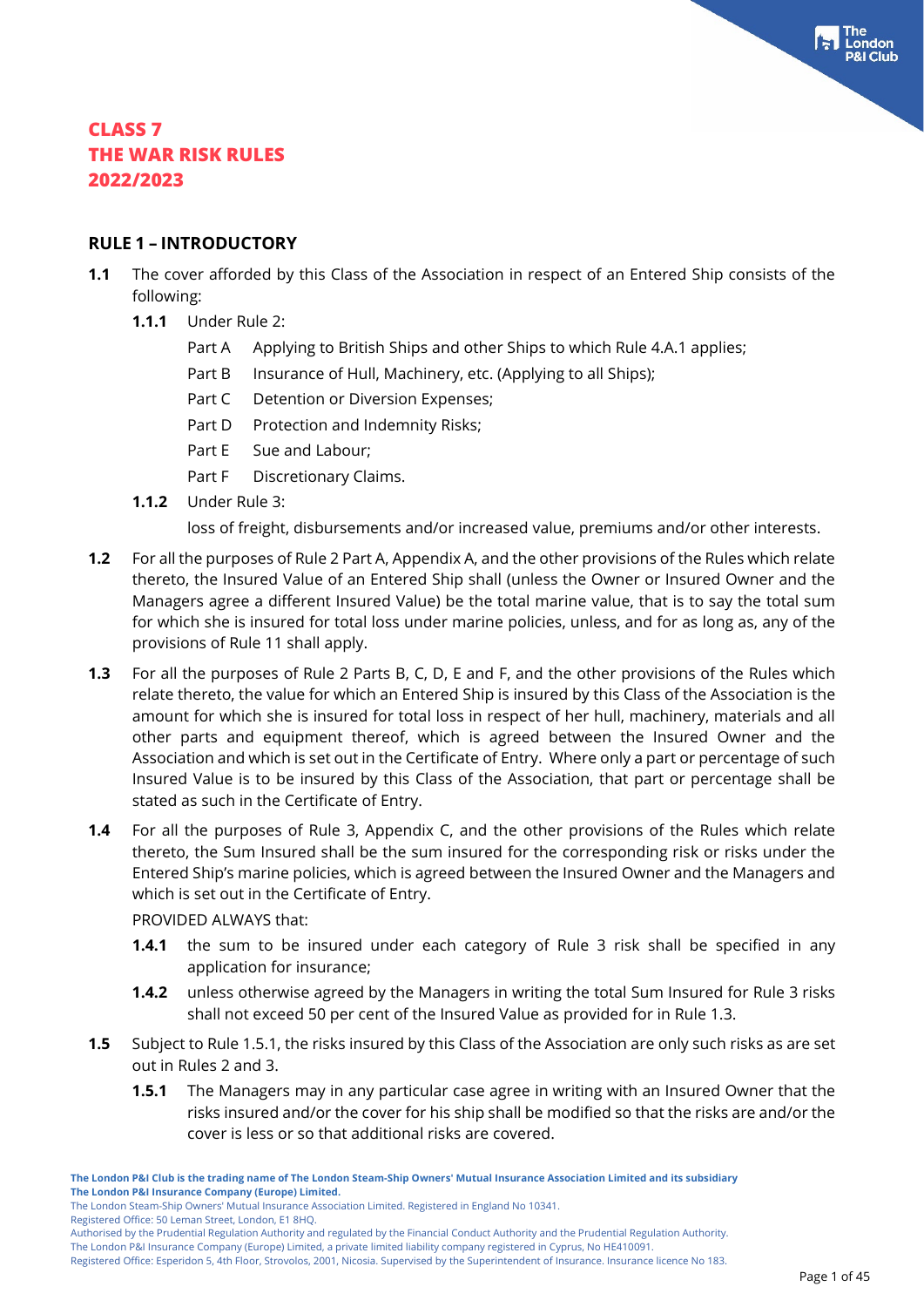- **1.5.2** In the case of additional risks that may be covered by the Association:
	- **1.5.2.1** the insurance afforded by the Association shall always be subject to the provisos, warranties, conditions, exceptions, limitations and other terms set out in the Articles and the remainder of these Rules;
	- **1.5.2.2** the Association may reinsure in whole or in part such risks and where such reinsurance is arranged:
	- **1.5.2.3** the Insured Owner shall be entitled to recover only the net amount actually recovered under such reinsurance arrangements, together with that portion (if any) of the risk or risks retained by the Association; and
	- **1.5.2.4** the Managers shall be at liberty in their sole discretion to delay making payment to the Insured Owner until after recovery under such reinsurance.
- **1.6** The risks specified in Rules 2 and 3 are always subject to the warranties, conditions, exceptions, limitations and other terms set out in Rule 4 and elsewhere in these Rules.
- **1.7** The cover afforded by this Class of the Association is subject to the provisions relating to the service of a General Premium Notice set out in Rule 5. Such Rule provides for the modification or termination of cover upon the service of a General Premium Notice. Appendix A contains provisions as regards the assessment and payment of Contributions and QER Premiums following the service of a General Premium Notice and also provisions for the reinstatement of cover.
- **1.8** Rule 2 Part A and Rule 2 Part B (insurance of hull, machinery, etc.) incorporate the terms as to the measure of indemnity or otherwise affecting the recoverability of losses which are set out in Appendix B.
- **1.9** Rule 3 (freight, disbursements and/or increased value, premiums and/or other interests) incorporates similar terms as to the recoverability of losses which are set out in Appendix C.
- **1.10** An Insured Owner is only insured against losses, liabilities, costs or expenses which arise out of events occurring during the period of entry of a ship in this Class of the Association.
- **1.11** This Rule 1.11 shall only apply following the withdrawal from the European Union by the United Kingdom, including where a transition agreement has been effected ("Brexit Event").
	- **1.11.1** Subject to Rule 1.11.2 and to the extent that the Association as a consequence of a Brexit Event is:
		- **1.11.1.1** not permitted by applicable law or regulation to perform any contract of insurance (including in respect of this or any other prior Policy Year) within this Class (or any part thereof); and/or
		- **1.11.1.2** would become exposed to any legal or regulatory sanction as a consequence of performing such a contract (or any part thereof),

such contract or such part that cannot be performed (per Rules 1.11.1.1 or 1.11.1.2) may instead be performed by a Subsidiary.

**1.11.2** If and from such time as Rule 1.11.1 applies:

Registered Office: 50 Leman Street, London, E1 8HQ.

Authorised by the Prudential Regulation Authority and regulated by the Financial Conduct Authority and the Prudential Regulation Authority.

The London P&I Insurance Company (Europe) Limited, a private limited liability company registered in Cyprus, No HE410091.

The London Steam-Ship Owners' Mutual Insurance Association Limited. Registered in England No 10341.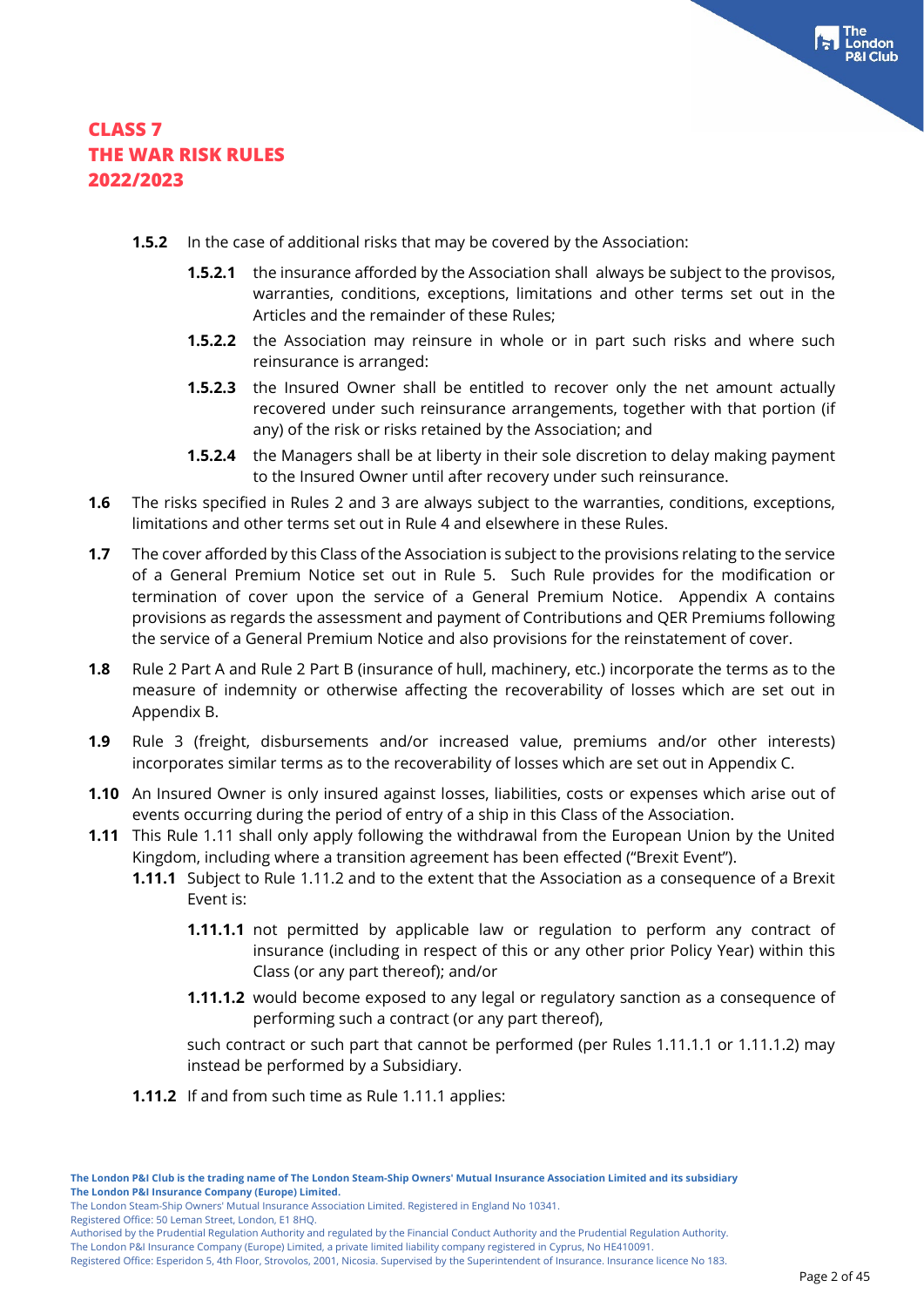- **1.11.2.1** The Association shall no longer be obliged to perform the contract or such part that cannot be performed (per Rules 1.11.1.1 or 1.11.1.2) and which is instead performed by a Subsidiary and shall have no liability whatsoever for such nonperformance.
- **1.11.2.2** The Subsidiary will only perform the contract to the extent to which the Association would have been obliged to do so.
- **1.11.2.3** Accordingly, the contract will be performed as if only one of the Association and such Subsidiary were a party to it, including (but not limited to) the following respects:
	- **1.11.2.3.1** All limits of cover and insurance, aggregate limits of cover and insurance (including the overall aggregate limit) and excesses; and
	- **1.11.2.3.2** The Insured Owner's obligations in respect of Contributions and premiums and otherwise will be discharged by making payment to the Association or such Subsidiary, as the Association directs.

## **RULE 2 – PART A: APPLYING TO BRITISH SHIPS AND OTHER SHIPS TO WHICH RULE 4.A.1 APPLIES**

**2.A.1** An Insured Owner who has entered his ship for insurance under Rule 2 is insured against the losses, liabilities, costs and expenses caused by any of the following risks (hereunder called "the Queen's Enemy Risks") which are specified in Rules 2.A.2 to 2.A.7.

PROVIDED ALWAYS that:

- **2.A.1.1** the losses, liabilities, costs or expenses caused by the risks specified in Rules 2.A.2 to 2.A.7 must have arisen out of war or other hostilities involving the United Kingdom; and
- **2.A.1.2** the Queen's Enemy Risks shall not extend to cover any risks which are not war risks as defined by Section 10(1) of the Marine and Aviation Insurance (War Risks) Act 1952.

#### **2.A.2 Loss of or damage to an Entered Ship**

Loss, whether partial or total, of the Entered Ship's hull, materials, machinery and all other parts and equipment thereof when caused by any of the following risks:

- **2.A.2.1** war or any hostile act by or against a belligerent power;
- **2.A.2.2** capture, seizure, arrest, restraint or detainment and the consequences thereof or any attempt thereat;
- **2.A.2.3** mines, torpedoes, bombs or other weapons of war, including derelict mines, torpedoes, bombs or other derelict weapons of war.

#### **2.A.3 Detention following Capture, Seizure, Arrest, Restraint or Detainment**

In the event of the Entered Ship being captured, seized, arrested, restrained or detained, the Insured Owner shall be entitled to recover from this Class of the Association:

Registered Office: 50 Leman Street, London, E1 8HQ.

The London Steam-Ship Owners' Mutual Insurance Association Limited. Registered in England No 10341.

Authorised by the Prudential Regulation Authority and regulated by the Financial Conduct Authority and the Prudential Regulation Authority.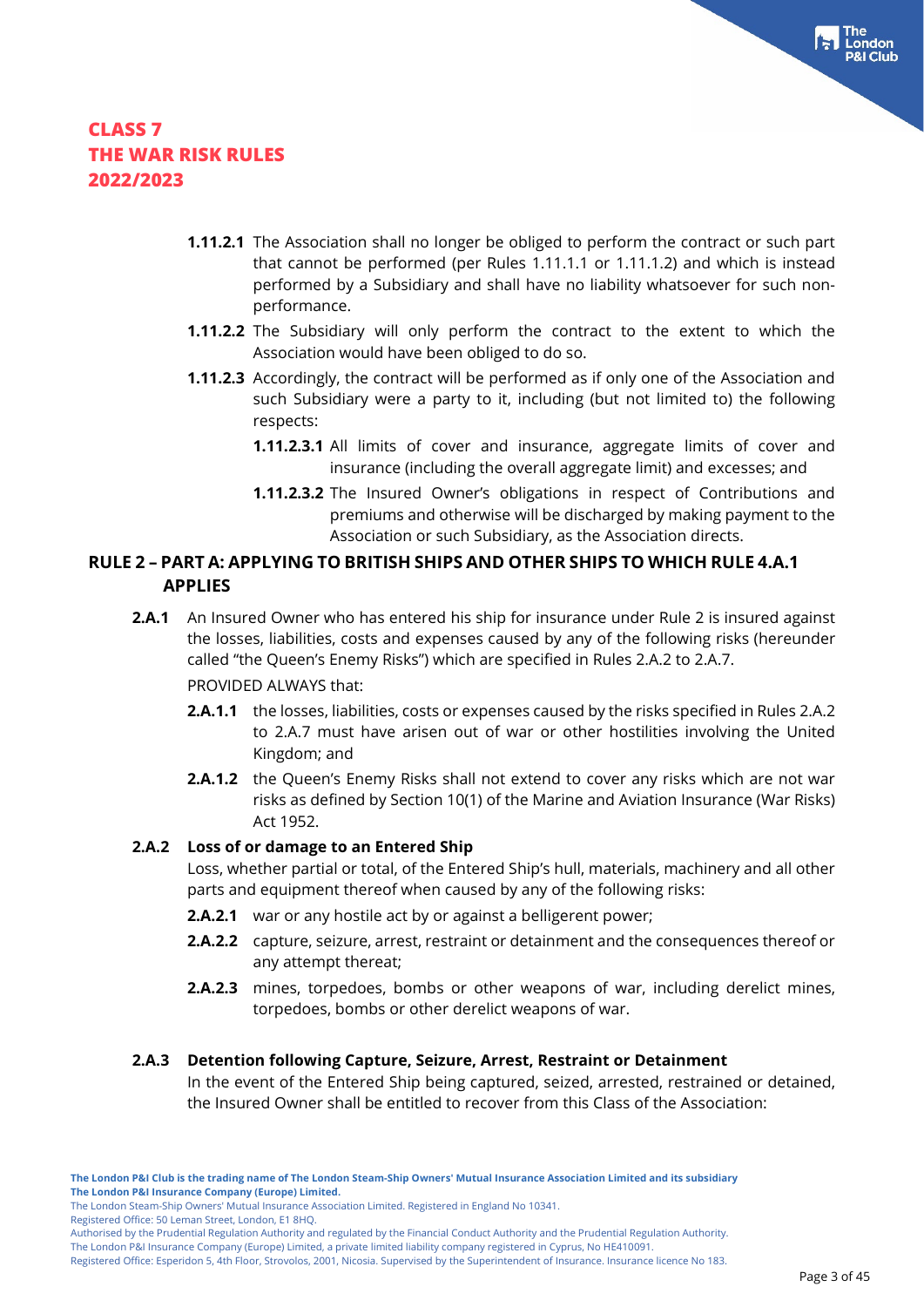- **2.A.3.1** the daily running expenses of the Entered Ship during the period of the detention, save for the first seven days thereof;
- **2.A.3.2** the expenses, other than the expenses insured by Rule 2.A.3.1, incurred in respect of the capture, seizure, arrest, restraint or detainment and the recapture, release and restoration of the Entered Ship, including claims for damage to property arising in respect of the Entered Ship during the period of capture, seizure, arrest, restraint or detainment which are recoverable in law from the Insured Owner;
- **2.A.3.3** if the detention of the Entered Ship should last for a continuous period exceeding 90 days, in addition to any sums recoverable under Rules 2.A.3.1 and 2.A.3.2, a sum calculated at the rate of 10 per cent per annum of the Insured Value of the Entered Ship as specified in the Certificate of Entry and applied pro rata to the whole of the detention;

PROVIDED ALWAYS that:

unless the Committee in its sole discretion otherwise determines, the Insured Owner shall give credit against the said amount payable under Rule 2.A.3.3 for any claim paid or payable by this Class of the Association for damage received by the Entered Ship during such period.

- **2.A.4** The sums recoverable under Rule 2.A.3 shall be limited as follows:
	- **2.A.4.1** no sum shall be recoverable, in an Insured Owner's claim for detention of an Entered Ship, in respect of any period during which that Entered Ship is:
		- **2.A.4.1.1** delayed solely because a decision on the part of the Insured Owner, his servants or agents, is awaited on the disposal, repair or movement of the Entered Ship, or
		- **2.A.4.1.2** awaiting repairs or being repaired,

irrespective of whether the need for such decision or repairs has been created by damage caused to the Entered Ship by any of the risks specified in Rule 2 Part A or otherwise howsoever.

- **2.A.4.2** If the Insured Owner shall have received any hire or other contractual reward payable on a time basis (whether under a demise or time charterparty or otherwise howsoever) for the period in respect of which a claim is made hereunder, he shall give credit for such hire or other reward in making his claim under Rules 2.A.3.1 and 2.A.3.3 and if he shall have any right to receive such hire or other reward but shall not have received the same he shall assign his rights therein to the Association.
- **2.A.4.3** Unless the Committee in its sole discretion otherwise determines, no sum shall be recoverable from this Class of the Association in respect of any period after the Entered Ship has become or been accepted as an actual or constructive total loss (whether under the terms of a policy or contract against marine risks or under the cover specified in these Rules), or after the Association has accepted notice of abandonment or after the Association has notified the Insured Owner in writing,

Registered Office: 50 Leman Street, London, E1 8HQ.

The London Steam-Ship Owners' Mutual Insurance Association Limited. Registered in England No 10341.

Authorised by the Prudential Regulation Authority and regulated by the Financial Conduct Authority and the Prudential Regulation Authority.

Registered Office: Esperidon 5, 4th Floor, Strovolos, 2001, Nicosia. Supervised by the Superintendent of Insurance. Insurance licence No 183.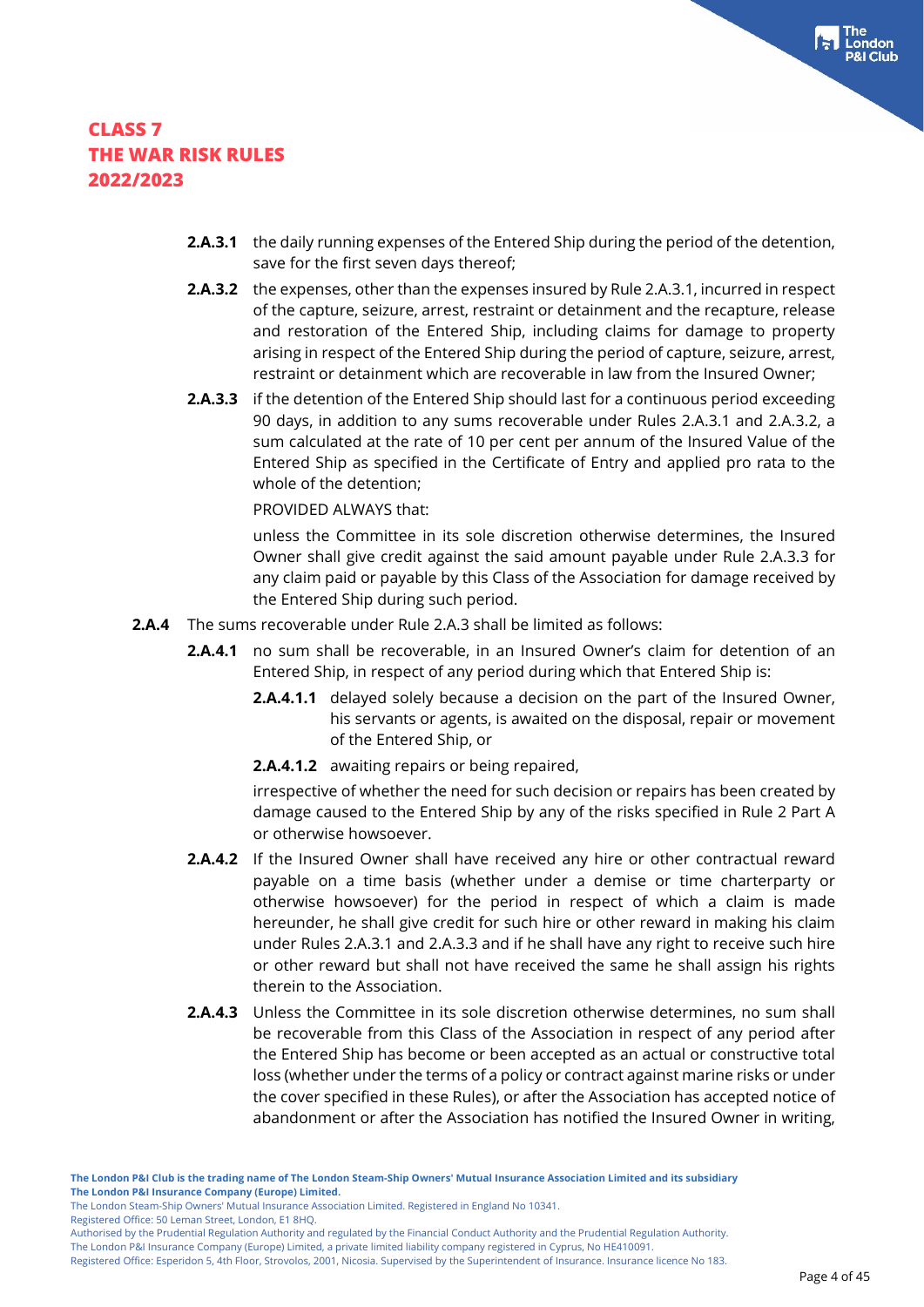whether or not he has given any notice of abandonment, that the Association has decided to treat the Entered Ship as a constructive total loss.

#### **2.A.5 Collision Liability**

Any losses, liabilities, costs and expenses incurred by an Insured Owner by way of damages for:

- **2.A.5.1** loss of or damage to any other ship or property thereon;
- **2.A.5.2** delay to or loss of use of any such other ship or property thereon;
- **2.A.5.3** salvage of, or salvage under contract of, any such other ship or property thereon and general average expenditure incurred by such other ship;
- **2.A.5.4** PROVIDED ALWAYS that:
	- **2.A.5.4.1** such losses, liabilities, costs or expenses arose in consequence of the Entered Ship coming into collision with any other ship; and
	- **2.A.5.4.2** such losses, liabilities, costs or expenses arose from one or more of the risks referred to in Rule 2.A.2.

#### **2.A.6 Wreck Liability**

Any losses, liabilities, costs and expenses incurred by an Insured Owner:

- **2.A.6.1** relating to the raising, removal, destruction, lighting or marking of an Entered Ship, when such raising, removal, destruction, lighting or marking is compulsory by law or the costs thereof are legally recoverable from the Insured Owner;
- **2.A.6.2** arising as the result of any such raising, removal, destruction, lighting or marking of the wreck of an Entered Ship as is referred to in Rule 2.A.6.1 or any attempt thereat;
- **2.A.6.3** arising as the result of the presence or involuntary shifting of the wreck of the Entered Ship or as the result of the Insured Owner's failure to raise, remove, destroy, light or mark such wreck, including liability arising from the discharge or escape from such wreck of oil or any other substance.

#### **2.A.6.4** PROVIDED ALWAYS that:

such losses, liabilities, costs or expenses arose in consequence of the Entered Ship becoming a wreck as the result of a casualty or event occurring during the period of that ship's entry in this Class of the Association and the Entered Ship became a wreck as the result of one or more of the risks referred to in Rule 2.A.2.

#### **2.A.7 Requisitioned and Chartered Ships**

- **2.A.7.1** If the Secretary of State and the Insured Owner so desire an Entered Ship which is requisitioned or chartered on behalf of the Government of the United Kingdom shall be insured against the losses, liabilities, costs and expenses caused by the following risks:
	- **2.A.7.1.1** the risks specified in Rules 2.A.2 to 2.A.6;
	- **2.A.7.1.2** civil war, revolution, rebellion, or civil strife arising therefrom;
	- **2.A.7.1.3** piracy;

Registered Office: 50 Leman Street, London, E1 8HQ.

Authorised by the Prudential Regulation Authority and regulated by the Financial Conduct Authority and the Prudential Regulation Authority. The London P&I Insurance Company (Europe) Limited, a private limited liability company registered in Cyprus, No HE410091.

**The London P&I Club is the trading name of The London Steam-Ship Owners' Mutual Insurance Association Limited and its subsidiary The London P&I Insurance Company (Europe) Limited.**

The London Steam-Ship Owners' Mutual Insurance Association Limited. Registered in England No 10341.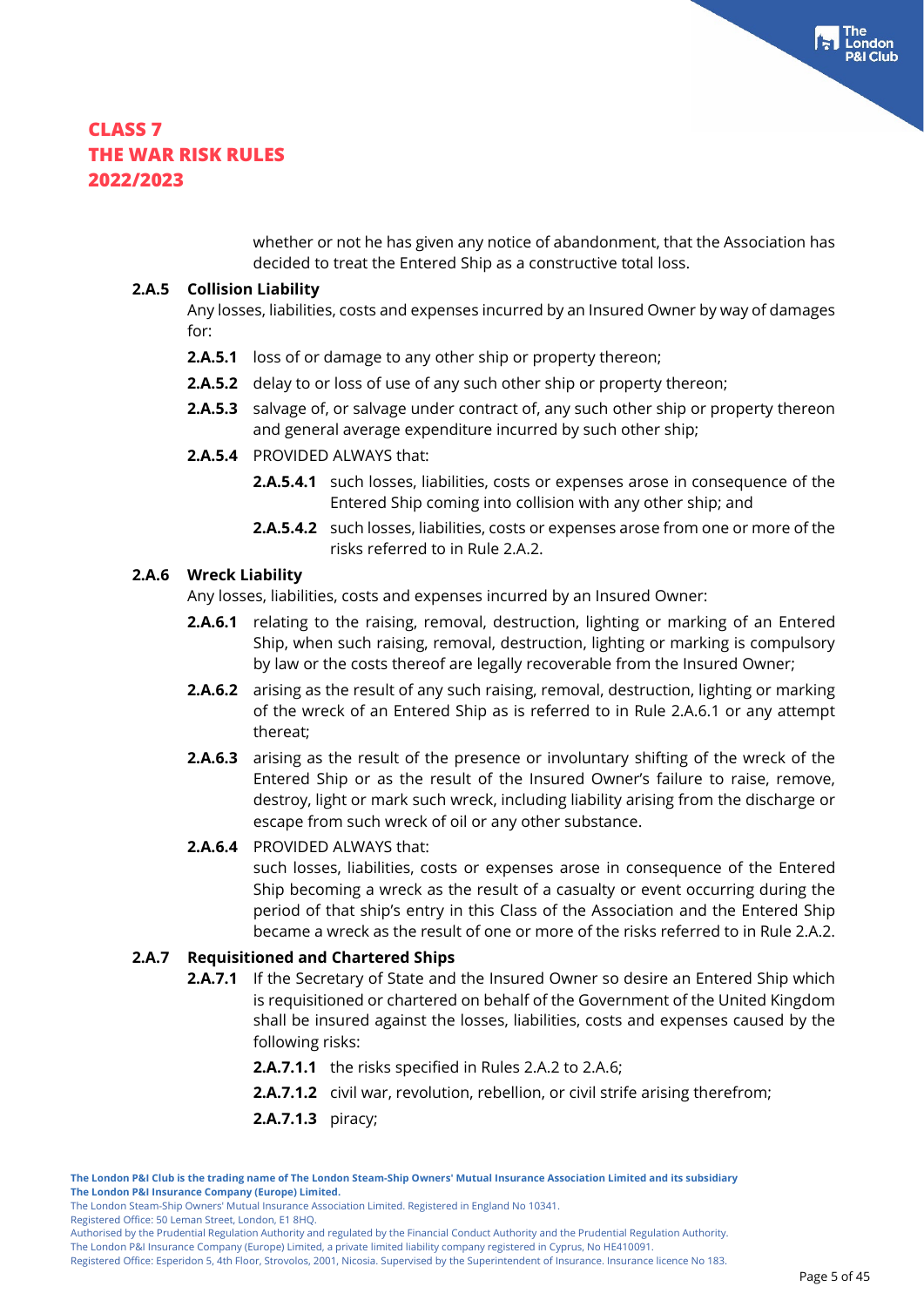**2.A.7.1.4** any liability to pay a contribution in general average or salvage on the net hire or freight at risk receivable by the Insured Owner under any charterparty under which the Entered Ship is running whilst on requisition and/or charter but only where the liability to contribute in general average or salvage arises out of one or more of the risks listed or referred to in Rules 2.A.7.1.1 to 2.A.7.1.3.

#### **2.A.7.2** PROVIDED ALWAYS that:

- **2.A.7.2.1** if the Entered Ship is a British Ship, the provisions of Rule 2.A.1.1 shall not apply to any insurance provided under Rule 2.A.7;
- **2.A.7.2.2** if the Entered Ship is not a British Ship, the provisions of Rule 2.A.1.1 shall not apply during the continuance of any war or other hostilities involving the United Kingdom to any insurance provided under Rule 2.A.7;
- **2.A.7.2.3** no sum shall be recoverable under Rule 2.A.7 to the extent that the losses, liabilities, costs or expenses incurred thereunder are recoverable from the Government of the United Kingdom under the terms of the requisition or the charterparty by which the Entered Ship is engaged, or by the terms of any statute.

#### **2.A.8 Sue and Labour**

**2.A.8.1** Extraordinary costs and expenses reasonably incurred on or after the occurrence of any casualty, event or matter liable to give rise to a claim upon this Class of the Association within any of Rules 2.A.2 to 2.A.7 and incurred solely for the purpose of avoiding or minimising any losses, liabilities, costs or expenses against which the Insured Owner is insured under any such Rule.

#### PROVIDED ALWAYS that:

the following costs or expenses shall not be recoverable whether as sue and labour expenses or otherwise howsoever:

- **2.A.8.1.1** any fines, penalties or other impositions such as are specified in Rule 4.E.4;
- **2.A.8.1.2** any other sum of money paid in consideration of the release of an Entered Ship from any capture, seizure, arrest, detainment, confiscation or expropriation.

#### **RULE 2 – PART B: INSURANCE OF HULL, MACHINERY, ETC (APPLYING TO ALL SHIPS)**

- **2.B.1** Loss, whether partial or total of the Entered Ship's hull, materials, machinery and all other parts and equipment thereof (including cash for wages or disbursements, up to such limit as the Committee may from time to time determine) when caused by any of the following risks:
	- **2.B.1.1** war, civil war, revolution, rebellion, insurrection, or civil strife arising therefrom, or any hostile act by or against a belligerent power;
	- **2.B.1.2** capture, seizure, arrest, restraint or detainment, and the consequences thereof or any attempt thereat;

Registered Office: 50 Leman Street, London, E1 8HQ.

Authorised by the Prudential Regulation Authority and regulated by the Financial Conduct Authority and the Prudential Regulation Authority.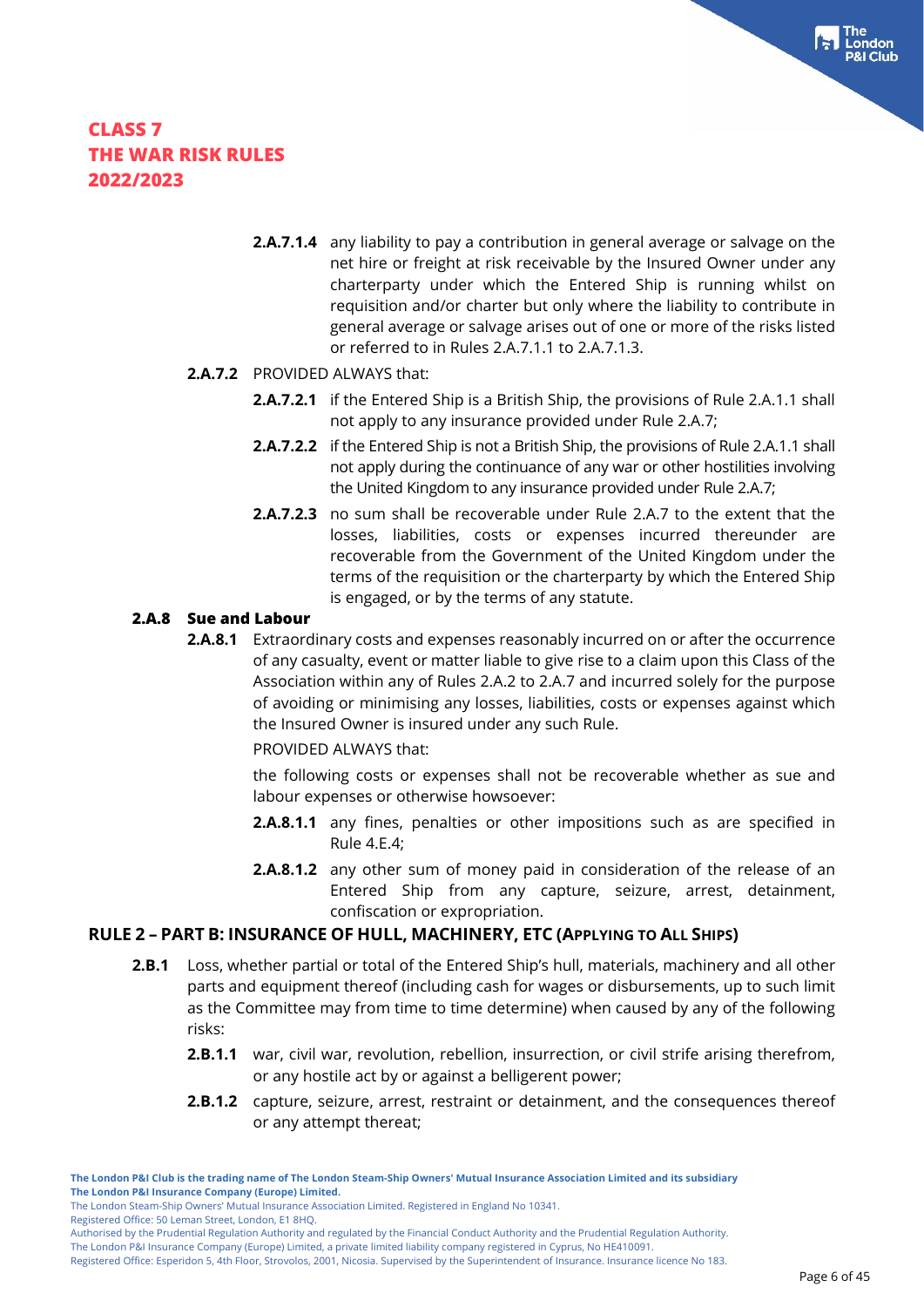- **2.B.1.3** mines, torpedoes, bombs or other weapons of war, including derelict mines, torpedoes, bombs or other derelict weapons of war;
- **2.B.1.4** strikers, locked-out workmen, or persons taking part in labour disturbances, riots or civil commotions;
- **2.B.1.5** any terrorist or any person acting maliciously or from a political motive;
- **2.B.1.6** piracy, barratry or violent theft by persons coming from outside the Entered Ship;
- **2.B.1.7** confiscation or expropriation.
- **2.B.2** PROVIDED ALWAYS that: there shall be no insurance under Rule 2 Part B for any losses, liabilities, costs or expenses for which an Insured Owner is insured by Rule 2 Part A.

#### **RULE 2 – PART C: DETENTION OR DIVERSION EXPENSES**

- **2.C.1** This Part of the cover insures an Insured Owner against loss sustained through the detention or diversion of an Entered Ship caused:
	- **2.C.1.1** by war, civil war, warlike operations, revolution, rebellion, insurrection, civil strife, any hostile act by or against a belligerent power or by conditions brought about as a result of any of the foregoing;
	- **2.C.1.2** as a result of compliance with orders, prohibitions or directions by the Committee or by any Department of the Government of the United Kingdom or any other Government having the right to give such orders or any British Military or Naval Authority given in order to avoid loss of or damage to the Entered Ship by any of the risks referred to in Rule 2 Part A or Part B;
	- **2.C.1.3** by any Government or department or agency thereof or by the armed forces of any Government or by any persons acting or purporting to act on behalf of any Government or any department or agency thereof where the detention or diversion is considered by the Committee in its sole discretion to have been caused, instigated, incited or encouraged by such Government or department or agency in furtherance of its political aims;
	- **2.C.1.4** by any group of persons which in pursuit of its political aims maintains an armed force;
	- **2.C.1.5** by terrorists, pirates, bandits or rioters;
	- **2.C.1.6** in order to avoid loss of or damage to the Entered Ship by any of the risks insured under Rule 2 Part A or Part B but only where and to the extent that the Committee in its sole discretion determines that the loss should be recoverable from this Class of the Association.
- **2.C.2** PROVIDED ALWAYS that:
	- **2.C.2.1** a loss caused by strikers, locked-out workmen or persons taking part in labour disturbances, or as a result of strikes, lock-outs or labour disturbances, or in order to avoid loss of or damage to the Entered Ship by any of the said risks, shall not be insured under this Rule 2 Part C;

Registered Office: 50 Leman Street, London, E1 8HQ.

The London Steam-Ship Owners' Mutual Insurance Association Limited. Registered in England No 10341.

Authorised by the Prudential Regulation Authority and regulated by the Financial Conduct Authority and the Prudential Regulation Authority.

Registered Office: Esperidon 5, 4th Floor, Strovolos, 2001, Nicosia. Supervised by the Superintendent of Insurance. Insurance licence No 183.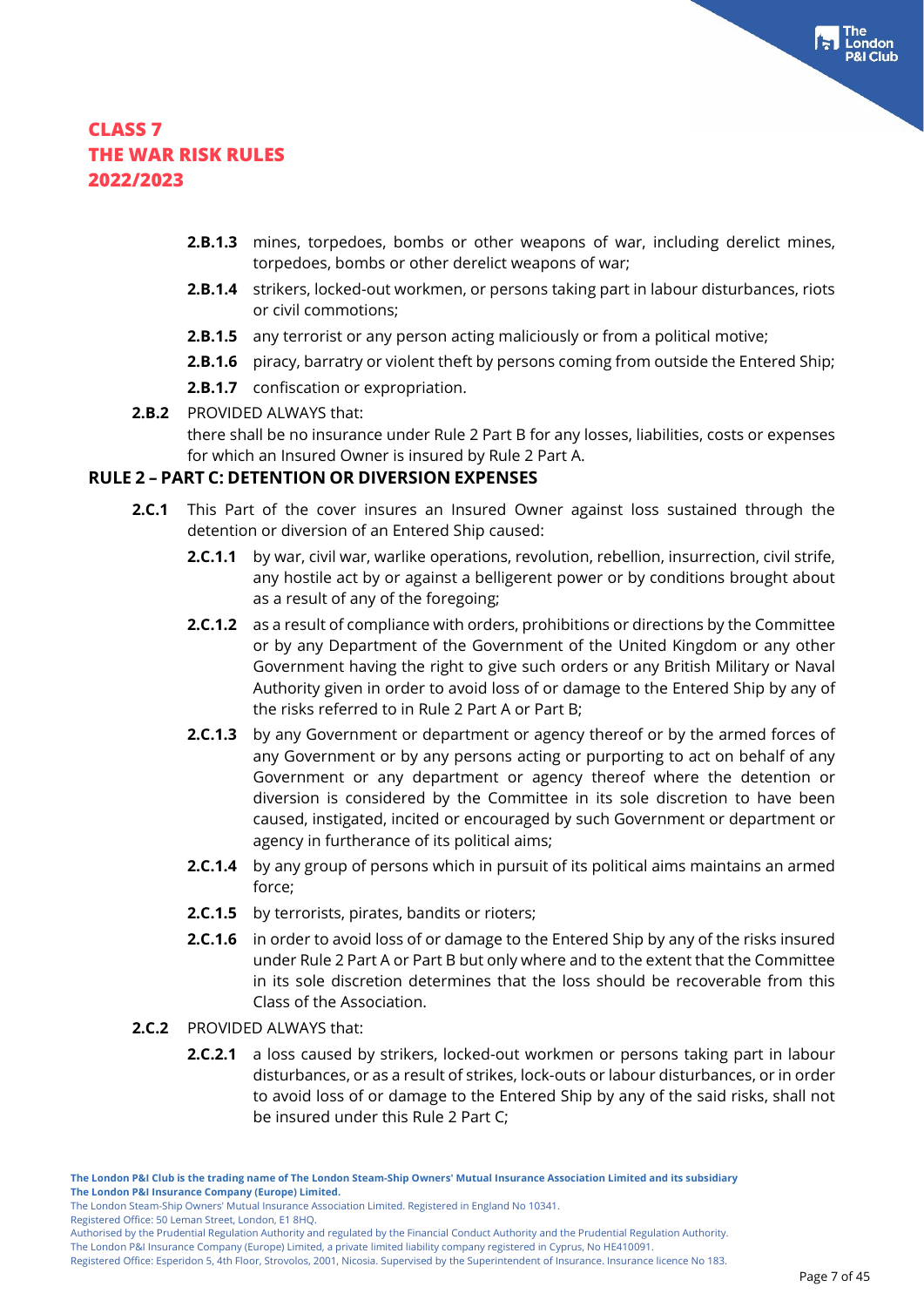- **2.C.2.2** there shall be no recovery under Rule 2 Part C if the Insured Owner intended to detain or divert the Entered Ship before the commencement of loading cargo or passengers for, or clearing in ballast on, the voyage during which the detention or diversion shall have occurred;
- **2.C.2.3** in the case of Rule 2.C.1.2 the orders, prohibitions or directions were given after the commencement of the voyage.
- **2.C.3** The sums recoverable from this Class of the Association in respect of a loss specified in Rule 2.C.1 shall be as set out in Rules 2.C.4 to 2.C.6.
- **2.C.4** In the event of the detention or diversion of an Entered Ship in any of the cases referred to in Rule 2.C.1, the Insured Owner shall be entitled, subject to Rule 2.C.6, to recover:
	- **2.C.4.1** in the case of the detention of the Entered Ship, the daily running expenses of the Entered Ship during the period of the detention;
	- **2.C.4.2** in the case of the diversion of the Entered Ship, the net extra running expenses of the Entered Ship incurred by the Insured Owner in consequence of the diversion over and above those which would have been incurred but for the same.
	- **2.C.4.3** PROVIDED ALWAYS that:
		- **2.C.4.3.1** no sum shall be recoverable from this Class of the Association under Rule 2 Part C in respect of loss of profit or in respect of the amortization of the capital cost of the Entered Ship or in respect of the depreciation thereof, or in respect of any payments of principal or interest made under any mortgage or other financial arrangements concluded in connection with the Entered Ship;
		- **2.C.4.3.2** from each claim there shall be deducted a sum equivalent to seven days' daily running expenses of the Entered Ship or, in the case of a claim for net extra expenses only, a sum equivalent to the net extra expenses for seven days; and
		- **2.C.4.3.3** no expenses shall be recoverable under Rule 2 Part C to the extent that they have either been paid or are recoverable under Rule 2.A.3.
- **2.C.5** In the event of the detention of an Entered Ship by any of the causes referred to in Rules 2.C.1.1, 2.C.1.3, 2.C.1.4 or 2.C.1.5 and lasting for a continuous period exceeding 90 days, the Insured Owner shall be entitled, subject to Rule 2.C.6, to recover from this Class of the Association in respect of such detention, in addition to any sums recoverable under Rule 2.C.4, a sum calculated at the rate of 10 per cent per annum of the Insured Value of the Entered Ship as specified in the Certificate of Entry and applied pro rata to the whole of the detention.

PROVIDED ALWAYS that:

**2.C.5.1** unless the Committee in its sole discretion otherwise determines, the Insured Owner shall give credit against the said amount for any claim paid or payable by this Class of the Association for damage received by the Entered Ship during such period;

Registered Office: 50 Leman Street, London, E1 8HQ.

Authorised by the Prudential Regulation Authority and regulated by the Financial Conduct Authority and the Prudential Regulation Authority.

**The London P&I Club is the trading name of The London Steam-Ship Owners' Mutual Insurance Association Limited and its subsidiary The London P&I Insurance Company (Europe) Limited.**

The London Steam-Ship Owners' Mutual Insurance Association Limited. Registered in England No 10341.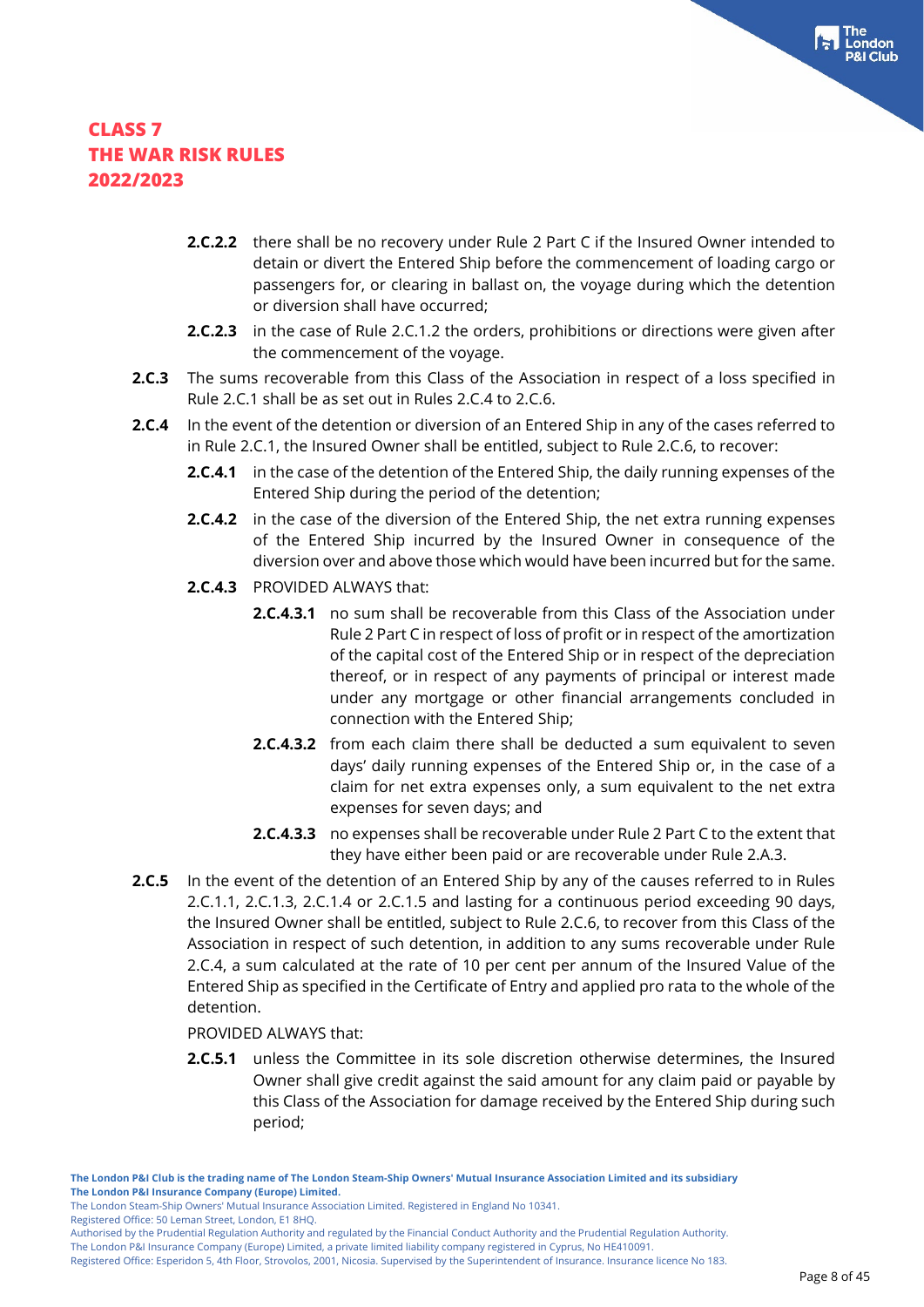- **2.C.5.2** the Insured Owner shall give credit for any sum recoverable under Rule 2.A.3.3.
- **2.C.6** The sums recoverable by an Insured Owner under Rules 2.C.4 and 2.C.5 shall be limited as follows:
	- **2.C.6.1** no sum shall be recoverable, in an Insured Owner's claim for detention of an Entered Ship, in respect of any period during which that ship is:
		- **2.C.6.1.1** delayed solely because a decision on the part of the Insured Owner, his servants or agents, is awaited on the disposal, repair or movement of the Entered Ship, or
		- **2.C.6.1.2** awaiting repairs or is being repaired,

irrespective of whether the need for such decision or repairs has been created by damage caused to the Entered Ship by any of the risks specified in Rule 2 Part B or otherwise howsoever.

- **2.C.6.2** If the Insured Owner shall have received any hire or other contractual reward payable on a time basis (whether under a demise or time charterparty or otherwise howsoever) for the period in respect of which a claim is made under Rule 2.C.4 and Rule 2.C.5, he shall give credit for such hire or other reward in making his claim under Rule 2.C.4.1 and 2.C.5 and if he shall have any right to receive such hire or other reward but shall not have received the same he shall assign his rights therein to the Association.
- **2.C.6.3** Unless the Committee in its sole discretion otherwise determines, no sum shall be recoverable from this Class of the Association in respect of any period after the Entered Ship has become or been accepted as an actual or constructive total loss (whether under the terms of a policy or contract against marine risks or under the cover specified in these Rules), or after the Association has accepted notice of abandonment or after the Association has notified the Insured Owner in writing, whether or not he has given any notice of abandonment, that the Association has decided to treat the Entered Ship as a constructive total loss.

#### **RULE 2 – PART D: PROTECTION AND INDEMNITY RISKS**

**2.D.1** An Insured Owner who has entered his ship for insurance under Rule 2 is insured against the Protection and Indemnity liabilities, costs and expenses specified in Appendix D, Paragraphs D.1 to D.13.

PROVIDED ALWAYS that:

the liabilities, costs or expenses referred to in each Paragraph (save in Paragraphs D.4.2, D.5 and D.11) must, irrespective of whether a contributory cause of the same being incurred was any neglect on the part of the Insured Owner or on the part of the Insured Owner's servants or agents, have arisen or been incurred in respect of loss or damage, injury, illness or death or accident caused by:

**2.D.1.1** war, civil war, revolution, rebellion, insurrection or civil strife arising therefrom, or any hostile act by or against a belligerent power, or any act of terrorism;

The London Steam-Ship Owners' Mutual Insurance Association Limited. Registered in England No 10341.

Registered Office: 50 Leman Street, London, E1 8HQ.

Authorised by the Prudential Regulation Authority and regulated by the Financial Conduct Authority and the Prudential Regulation Authority.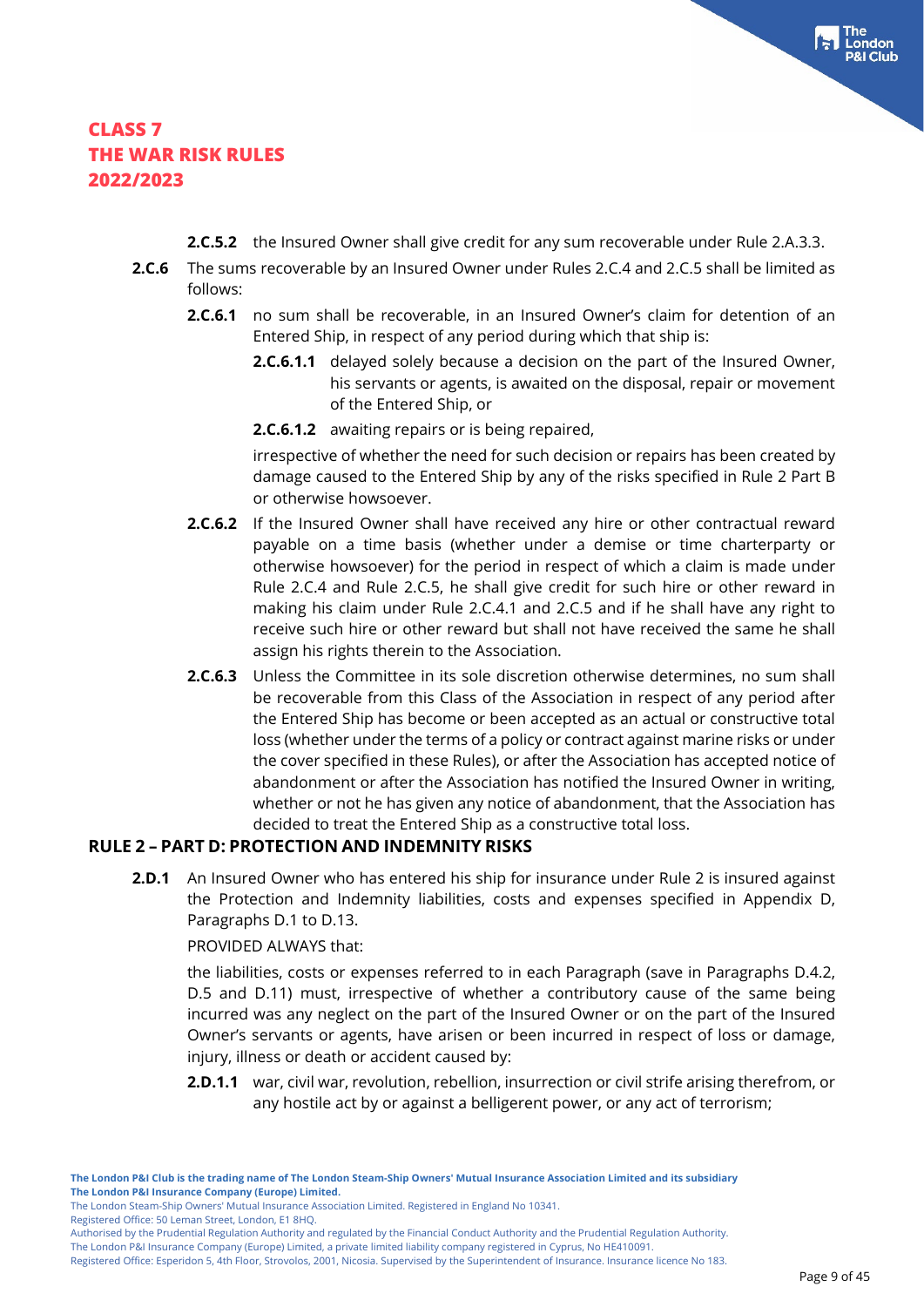- **2.D.1.2** capture, seizure, arrest, restraint or detainment (barratry and piracy excepted) and the consequences thereof or any attempt thereat;
- **2.D.1.3** mines, torpedoes, bombs, rockets, shells, explosives or other similar weapons of war, save for those liabilities, costs and expenses which arise solely by reason of:
	- **2.D.1.3.1** the transport of any such weapons whether on board the Entered Ship or not, or
	- **2.D.1.3.2** the use of any such weapons either as a result of government order or through compliance with directions given by, or with the written agreement of, any other insurers where the reason for such use was the avoidance or mitigation of liabilities, costs or expenses which would otherwise fall within the cover of those other insurers.
- **2.D.2** Except as provided in Paragraph 2.D.3 there shall be no recovery of the liabilities, costs or expenses referred to in Appendix D, Paragraphs D.1 to D.9 and D.11 to D.13 inclusive which arise solely out of the terms of any agreement, contract or indemnity unless the terms of such agreement, contract or indemnity have been approved by the Managers in writing. In giving such approval the Managers may impose any terms or conditions as they may think fit, including the imposition of a premium.
- **2.D.3** There shall be no recovery of the liabilities, costs or expenses referred to in Appendix D, Paragraphs D.1, D.2, D.3 and D.4.1, which arise out of the terms of any crew agreement, save agreements approved by the Department of Transport of the United Kingdom or any other successor department or body, or other contract of service or employment unless the terms of such crew agreement or contract of service or employment have been approved by the Managers in accordance with the provisions of Rule 2.D.2.
- **2.D.4** The maximum recovery from this Class of the Association for claims under Rule 2 Part D in respect of any one accident shall be limited to whichever is the higher of the following:
	- **2.D.4.1** such limit of liability as may have been specified in or endorsed on the Certificate of Entry; or
	- **2.D.4.2** such limit of liability as shall have been determined by the Committee before or at the beginning of any Policy Year and notified by the Managers to the Insured Owner.
- **2.D.5** Different limits of liability may be specified for different classes or types of risk whether by the Certificate of Entry or by the Committee.
- **2.D.6** If no other limit shall have been so fixed, the limit of liability for the purposes of Rule 2 Part D shall be the sum or sums for which this Class of the Association is reinsured in respect of the relevant claim otherwise than by virtue of a pooling agreement made with other like Associations.
- **2.D.7** Such limit or limits shall be independent of and in addition to the sums insured for the purposes of the risks specified in Rule 2 Parts A and B.
- **2.D.8** Unless the Committee otherwise determines, it shall be a condition precedent of an Insured Owner's right of recovery from this Class of the Association in respect of each of

The London Steam-Ship Owners' Mutual Insurance Association Limited. Registered in England No 10341.

Registered Office: 50 Leman Street, London, E1 8HQ.

Authorised by the Prudential Regulation Authority and regulated by the Financial Conduct Authority and the Prudential Regulation Authority.

The London P&I Insurance Company (Europe) Limited, a private limited liability company registered in Cyprus, No HE410091.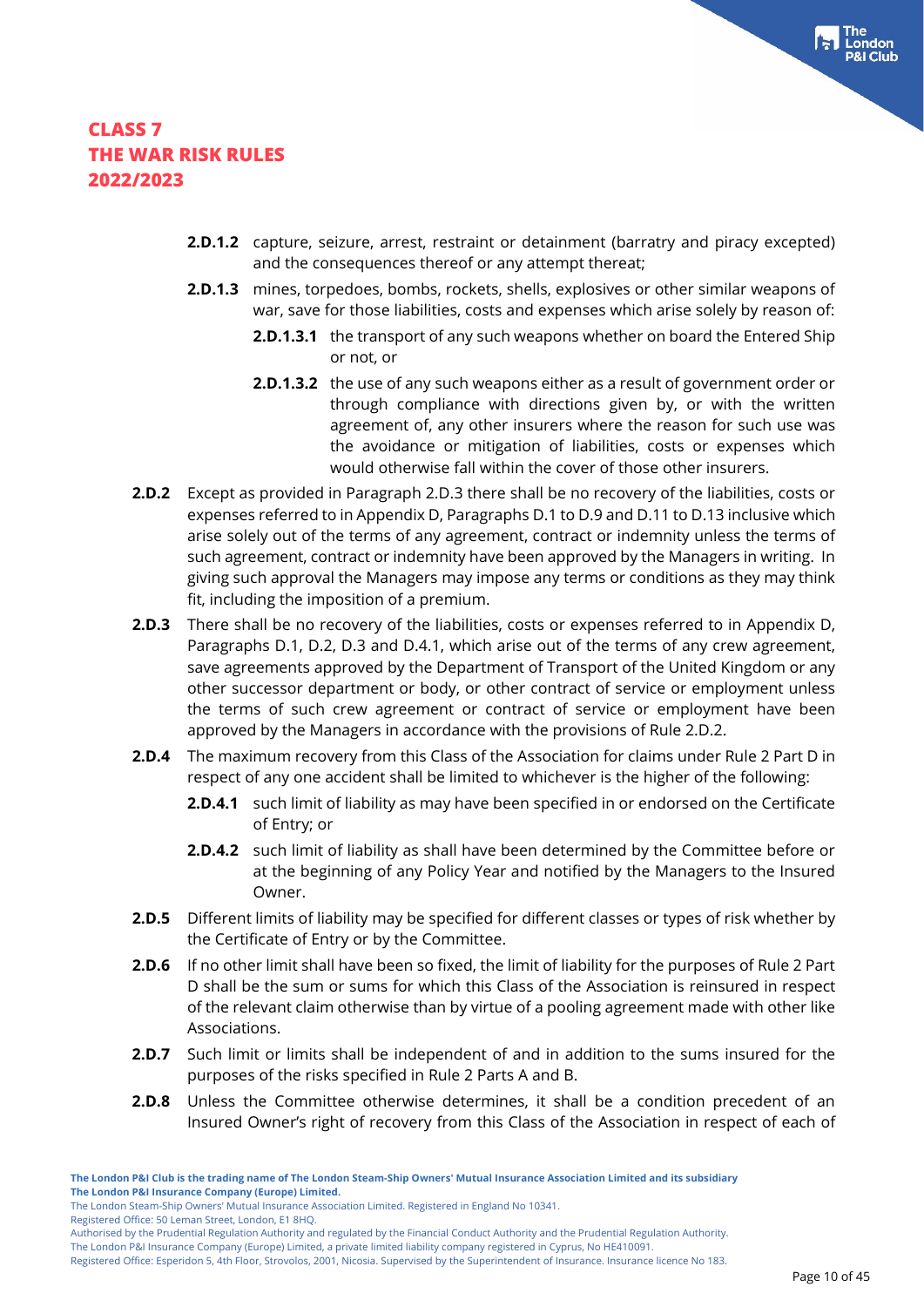the liabilities and expenses enumerated in Rule 2 Part D that the Insured Owner shall first have paid the same.

#### **RULE 2 – PART E: SUE AND LABOUR**

- **2.E.1** Rule 2 Part E does not apply to the Queen's Enemy Risks.
- **2.E.2** Extraordinary costs and expenses (not being the running expenses of the Entered Ship referred to in Rule 2.C.4 or the liabilities and expenses referred to in Appendix D, Paragraphs D1 to D12) reasonably incurred on or after the occurrence of any casualty, event or matter liable to give rise to a claim upon this Class of the Association and incurred solely for the purpose of avoiding or minimising any losses, liabilities, costs or expenses against which the Insured Owner is insured by this Class of the Association.

PROVIDED ALWAYS that:

unless the Committee in its sole discretion shall otherwise determine, the following shall not be recoverable whether as sue and labour expenses or otherwise howsoever:

- **2.E.2.1** any fines, penalties or other impositions such as are specified in Rule 4.E.4;
- **2.E.2.2** any other sum of money paid in consideration of the release of an Entered Ship from any capture, seizure, arrest, detainment, confiscation or expropriation.

#### **RULE 2 – PART F: DISCRETIONARY CLAIMS**

**2.F.1** Losses, liabilities, costs and expenses not otherwise recoverable under these Rules which the Committee may decide to be within the scope of this Class of the Association. Claims under Rule 2 Part F shall be recoverable to such extent only as the Committee may determine.

## **RULE 3 – FREIGHT, DISBURSEMENTS AND/OR INCREASED VALUE, PREMIUMS AND/OR OTHER INTERESTS**

- **3.1** An Insured Owner who has entered his ship for insurance under Rule 3 is insured against loss of freight, disbursements and/or increased value, premiums and/or other interests when the loss has been caused by any of the following risks:
	- **3.1.1** war, civil war, revolution, rebellion, insurrection, or civil strife arising therefrom, or any hostile act by or against a belligerent power;
	- **3.1.2** capture, seizure, arrest, restraint or detainment, and the consequences thereof or any attempt thereat;
	- **3.1.3** mines, torpedoes, bombs or other weapons of war including derelict mines, torpedoes, bombs or other derelict weapons of war;
	- **3.1.4** strikers, locked-out workmen or persons taking part in labour disturbances, riots or civil commotions;
	- **3.1.5** any terrorist or any person acting maliciously or from a political motive;
	- **3.1.6** piracy, barratry or violent theft by persons coming from outside the Entered Ship;
	- **3.1.7** confiscation or expropriation.
- **3.2** PROVIDED ALWAYS that:

Registered Office: 50 Leman Street, London, E1 8HQ.

Authorised by the Prudential Regulation Authority and regulated by the Financial Conduct Authority and the Prudential Regulation Authority.

The London P&I Insurance Company (Europe) Limited, a private limited liability company registered in Cyprus, No HE410091.

**The London P&I Club is the trading name of The London Steam-Ship Owners' Mutual Insurance Association Limited and its subsidiary The London P&I Insurance Company (Europe) Limited.**

The London Steam-Ship Owners' Mutual Insurance Association Limited. Registered in England No 10341.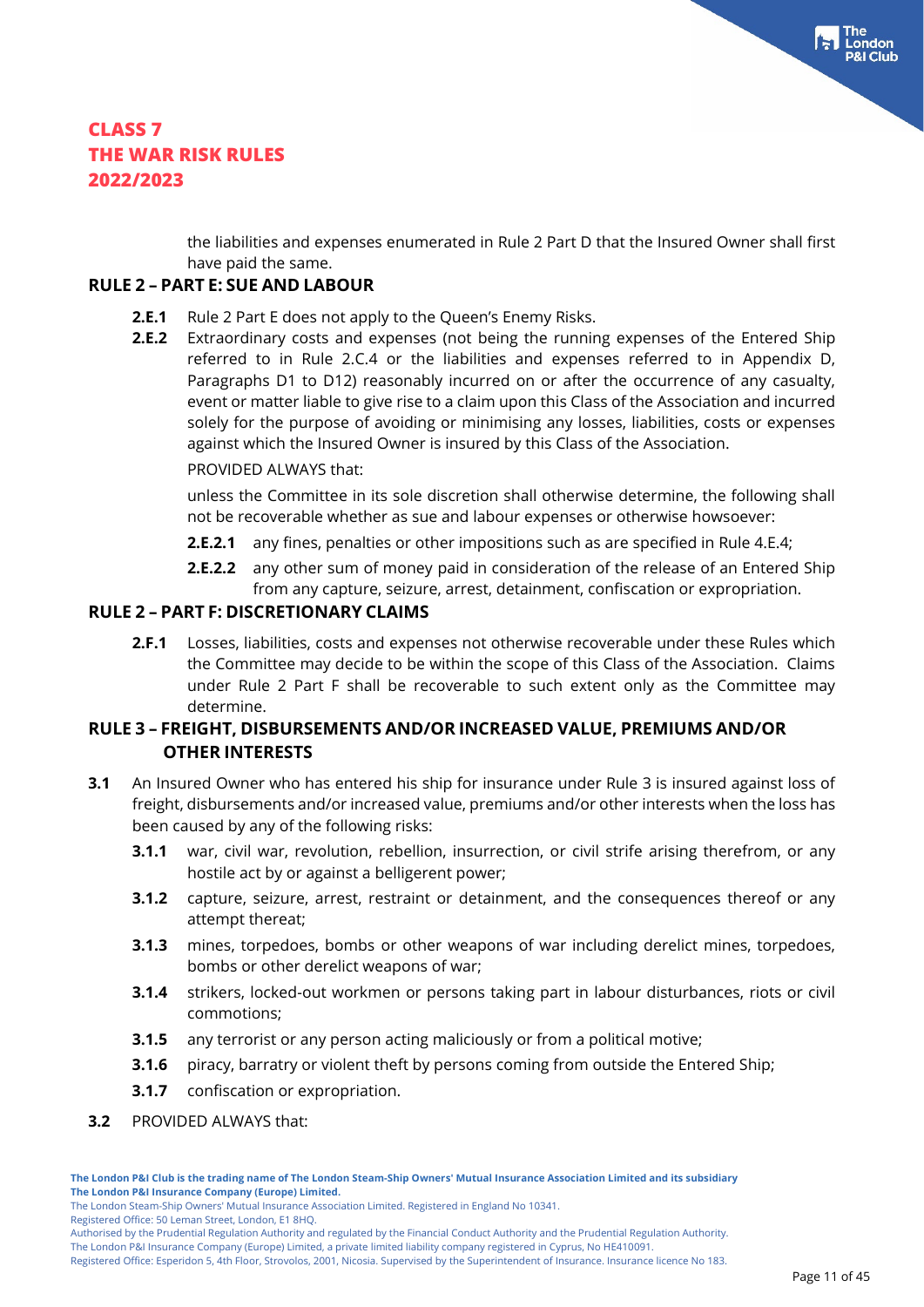**3.2.1** there shall be no insurance under Rule 3 for any losses, liabilities, costs or expenses for which an Insured Owner is insured under Rule 2 Part A.

#### **RULE 4 – WARRANTIES, CONDITIONS, EXCEPTIONS AND LIMITATIONS**

*This Rule is divided into the following parts:*

- *A Terms applicable only to Rule 2 Part A;*
- *B Terms applicable only to Rule 2 Parts A and B;*
- *C Terms applicable only to Rule 3;*
- *D Terms applicable to Rule 2 Parts B, C, D, E and F, Rule 3 and Rule 4.A.2;*
- *E General terms applicable to each and every risk insured by this Class of the Association.*

#### **4.A TERMS APPLICABLE ONLY TO RULE 2 PART A**

#### **4.A.1 Acceptance by the Secretary of State**

- **4.A.1.1** Where a ship, other than a British Ship, is, or is to be, entered for insurance against the Queen's Enemy Risks, the Owner or Insured Owner shall produce to the Managers a certificate from the Secretary of State that the ship, or Entered Ship, is accepted by him for reinsurance under the Reinsurance Agreement. In such event the insurance of the Entered Ship by this Class of the Association for the Queen's Enemy Risks shall commence from, and continue during, such a time as the conditions stipulated in such certificate shall have arisen or have otherwise been complied with.
- **4.A.1.2** If, having given such a certificate, the Secretary of State shall subsequently give notice to the Association that he withdraws his acceptance of an Entered Ship for reinsurance under the Reinsurance Agreement:
	- **4.A.1.2.1** before the service of a General Premium Notice, the Association shall not thereafter insure the Entered Ship against the Queen's Enemy Risks;

PROVIDED ALWAYS that:

if at the time that the Secretary of State gives such notice of withdrawal the Entered Ship is within an area specified by a Special Premium Notice, and is being insured by this Class of the Association against the Queen's Enemy Risks at an Additional Premium, the insurance against the Queen's Enemy Risks provided by these Rules shall continue only until the end of the current period for which the Entered Ship is being given insurance at an Additional Premium, and shall then terminate; save that in all cases such insurance shall not terminate in less than seven days;

**4.A.1.2.2** after the service of a General Premium Notice, the insurance against the Queen's Enemy Risks provided by these Rules shall continue only until the end of the Premium Period in which it is given, or at the end of any subsequent Premium Period as the Secretary of State may require, and shall then terminate; save that in all cases such insurance ondon

The London P&I Insurance Company (Europe) Limited, a private limited liability company registered in Cyprus, No HE410091.

Registered Office: Esperidon 5, 4th Floor, Strovolos, 2001, Nicosia. Supervised by the Superintendent of Insurance. Insurance licence No 183.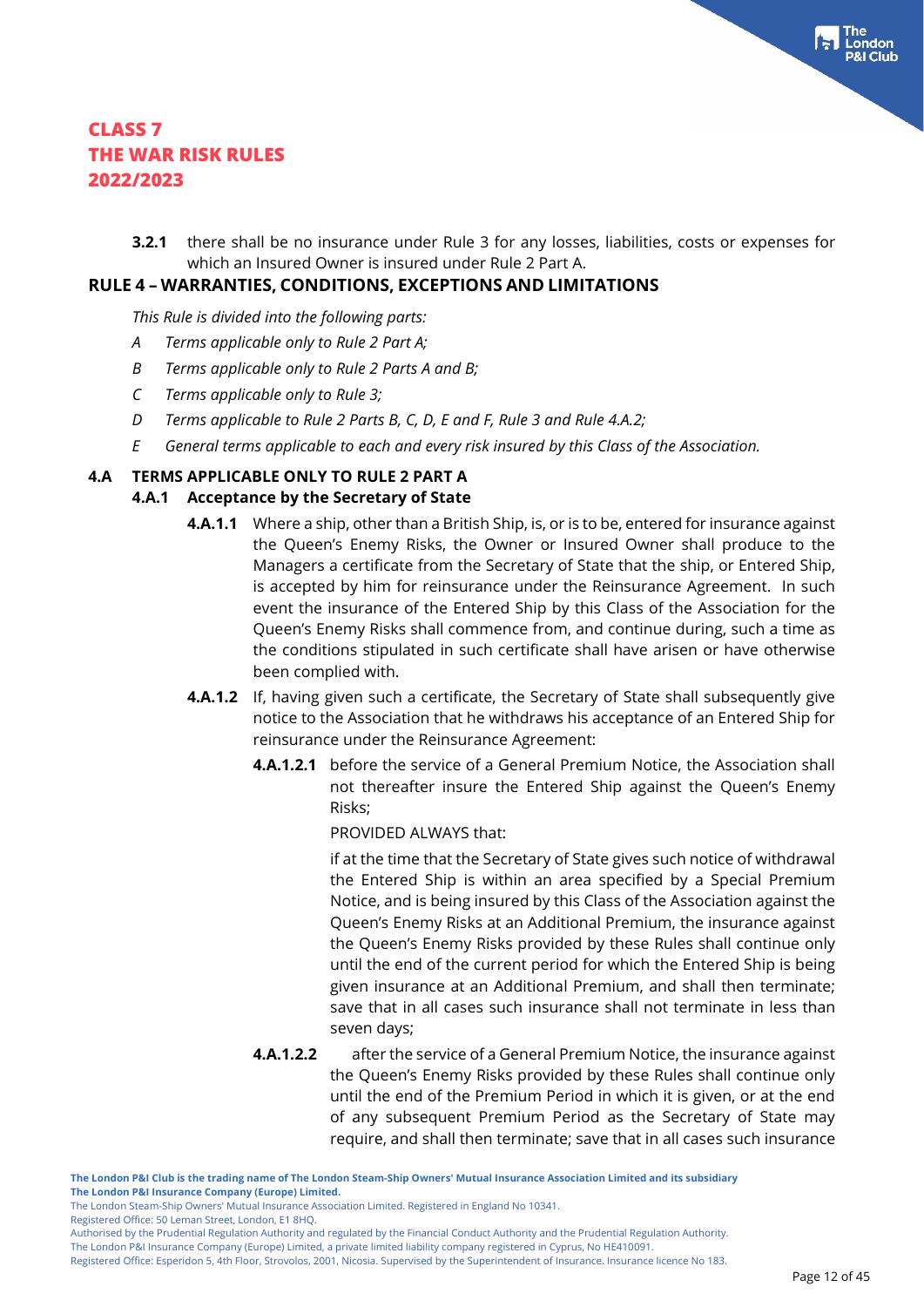shall not terminate in less than seven days.

**4.A.2** Notwithstanding the provisions of Rule 4.A.1, any ship which is not accepted by the Secretary of State for reinsurance under the Reinsurance Agreement may be insured by this Class of the Association against the Queen's Enemy Risks upon terms which provide that such ship is not reinsured under the Reinsurance Agreement and upon such other additional warranties, conditions, exceptions, limitations, or other terms as the Managers may agree with the Insured Owner.

#### **4.B TERMS APPLICABLE ONLY TO RULE 2 PARTS A AND B**

**4.B.1** The Association shall not be liable for any losses, liabilities, costs or expenses covered by the Standard Form of English Marine Policy with the Institute Time Clauses – Hulls (edition of 1.10.83 or any subsequent edition or amendment thereof current at the date of the casualty) attached and with the War Exclusion Clause, the Strikes Exclusion Clause, the Malicious Acts Exclusion Clause and the Violent Theft, Piracy and Barratry Exclusion Clause inserted therein or which would have been covered thereby if the Entered Ship had been insured under such a policy. A loss shall be deemed to be so insured notwithstanding that it is excluded in whole or in part by any deductible or franchise specified in such a policy.

#### **4.C TERMS APPLICABLE ONLY TO RULE 3**

- **4.C.1** The Association shall not be liable for any claim based upon loss of or frustration of any voyage arising from any of the risks set out in Rule 3 or otherwise.
- **4.C.2** The Association shall not be liable for any claim consequent on loss of time arising from the risks set out in Rule 3 or otherwise.
- **4.C.3** The Association shall not be liable for any losses, liabilities, costs or expenses covered by the Standard Form of English Marine Policy with the Institute Time Clauses – Freight (edition of 1.8.89 or any subsequent edition or amendment thereof current at the date of the casualty) attached and with the War Exclusion Clause, the Strikes Exclusion Clause and the Malicious Acts Exclusion Clause inserted therein or which would have been covered thereby if the Entered Ship had been insured under such a policy. A loss shall be deemed to be so insured notwithstanding that it is excluded in whole or in part by any deductible or franchise specified in such a policy.

#### PROVIDED ALWAYS that:

losses, liabilities, costs or expenses caused by piracy or violent theft by persons coming from outside the Entered Ship shall be recoverable under Rule 3 notwithstanding that they are also covered by the Standard Form of English Marine Policy with the Institute Time Clauses – Freight (edition of 1.8.89 or any subsequent edition or amendment thereof current at the date of the casualty) attached.

**4.C.4** The Association shall not be liable for any claim for loss of freight where such loss is due to any regulation, restriction or impediment affecting the transfer of any currency or the value thereof or to any other order, regulation, enactment or law whatsoever or to anything done or purporting to be done thereunder by any de jure or de facto authority, unless such order, regulation, enactment or law is imposed after the contract of affreightment has been

Registered Office: 50 Leman Street, London, E1 8HQ.

The London Steam-Ship Owners' Mutual Insurance Association Limited. Registered in England No 10341.

Authorised by the Prudential Regulation Authority and regulated by the Financial Conduct Authority and the Prudential Regulation Authority.

Registered Office: Esperidon 5, 4th Floor, Strovolos, 2001, Nicosia. Supervised by the Superintendent of Insurance. Insurance licence No 183.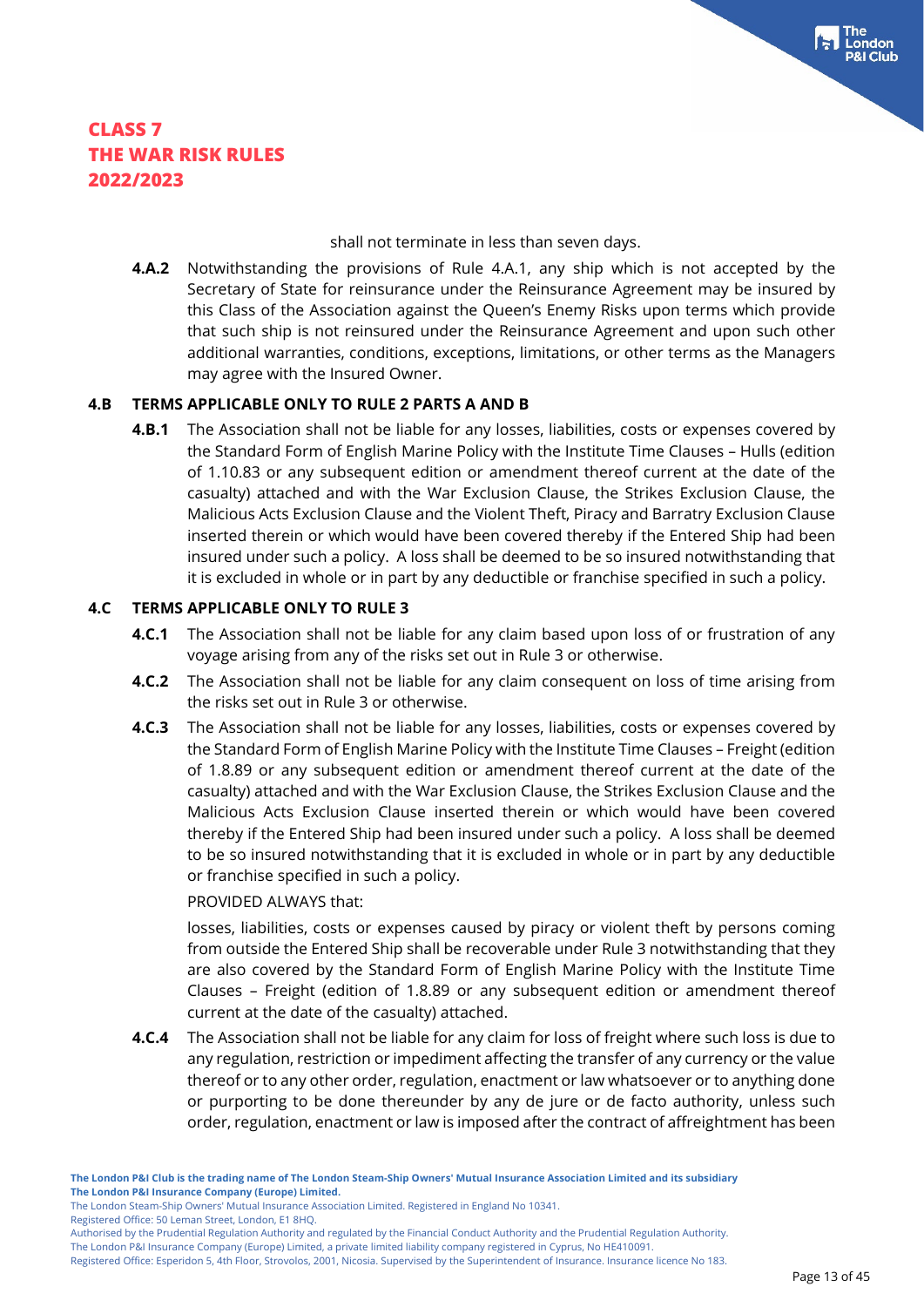made and in time of war, hostilities, warlike operations, civil commotions, civil war, rebellion or revolution affecting the country or any part thereof in which such order, regulation, enactment or law is imposed.

#### **4.D TERMS APPLICABLE TO RULE 2 PARTS B, C, D, E AND F, RULE 3 AND RULE 4.A.2**

**4.D.1** The breach of any one of the warranties contained in Rule 4.D.2 shall suspend the insurance given by Rule 2 Parts B, C, D, E and F, by Rule 3 and by reason of an Entered Ship being accepted under Rule 4.A.2 during the continuance of such breach. PROVIDED ALWAYS that:

the breach of any one or more of these warranties shall not operate to suspend such insurance if the Insured Owner shall prove that such breach happened without the fault or privity of the Insured Owner or the managers of the Entered Ship, or was committed in order to avoid loss by the risks hereby insured.

#### **4.D.2 Warranties**

- **4.D.2.1** The Entered Ship shall, at all times, be properly documented and shall not carry false papers.
- **4.D.2.2** The Entered Ship shall not enter or attempt to leave any port which is known to be blockaded.
- **4.D.2.3** The Entered Ship shall, so far as possible, comply with all orders given by the Government of the country where the Entered Ship is owned, registered or managed.

#### **4.D.3 Exclusion of Nuclear Risks and Chemical, Biological, Bio-chemical and Electromagnetic Weapons**

The Association shall not be liable for any losses, liabilities, costs or expenses directly or indirectly caused by or contributed to by or arising from:

- **4.D.3.1** ionising radiations from or contamination by radioactivity from any nuclear fuel or from any nuclear waste or from the combustion of nuclear fuel;
- **4.D.3.2** the radioactive, toxic, explosive or other hazardous or contaminating properties of any nuclear installation, reactor or other nuclear assembly or nuclear component thereof;
- **4.D.3.3** any weapon or device employing atomic or nuclear fission and/or fusion or other like reaction or radioactive force or matter;
- **4.D.3.4** the radioactive, toxic, explosive or other hazardous or contaminating properties of any radioactive matter, with the exception of radioactive isotopes, other than nuclear fuel, when such isotopes are being prepared, carried, stored or used for commercial, agricultural, medical, scientific or other similar peaceful purposes.
- **4.D.3.5** any chemical, biological, bio-chemical or electromagnetic weapon;
- **4.D.3.6** PROVIDED ALWAYS that:

this exclusion shall not apply to any claim in respect of losses, liabilities, costs or expenses arising out of or in consequence of the emission of ionising radiations

Registered Office: 50 Leman Street, London, E1 8HQ.

Authorised by the Prudential Regulation Authority and regulated by the Financial Conduct Authority and the Prudential Regulation Authority.

The London P&I Insurance Company (Europe) Limited, a private limited liability company registered in Cyprus, No HE410091.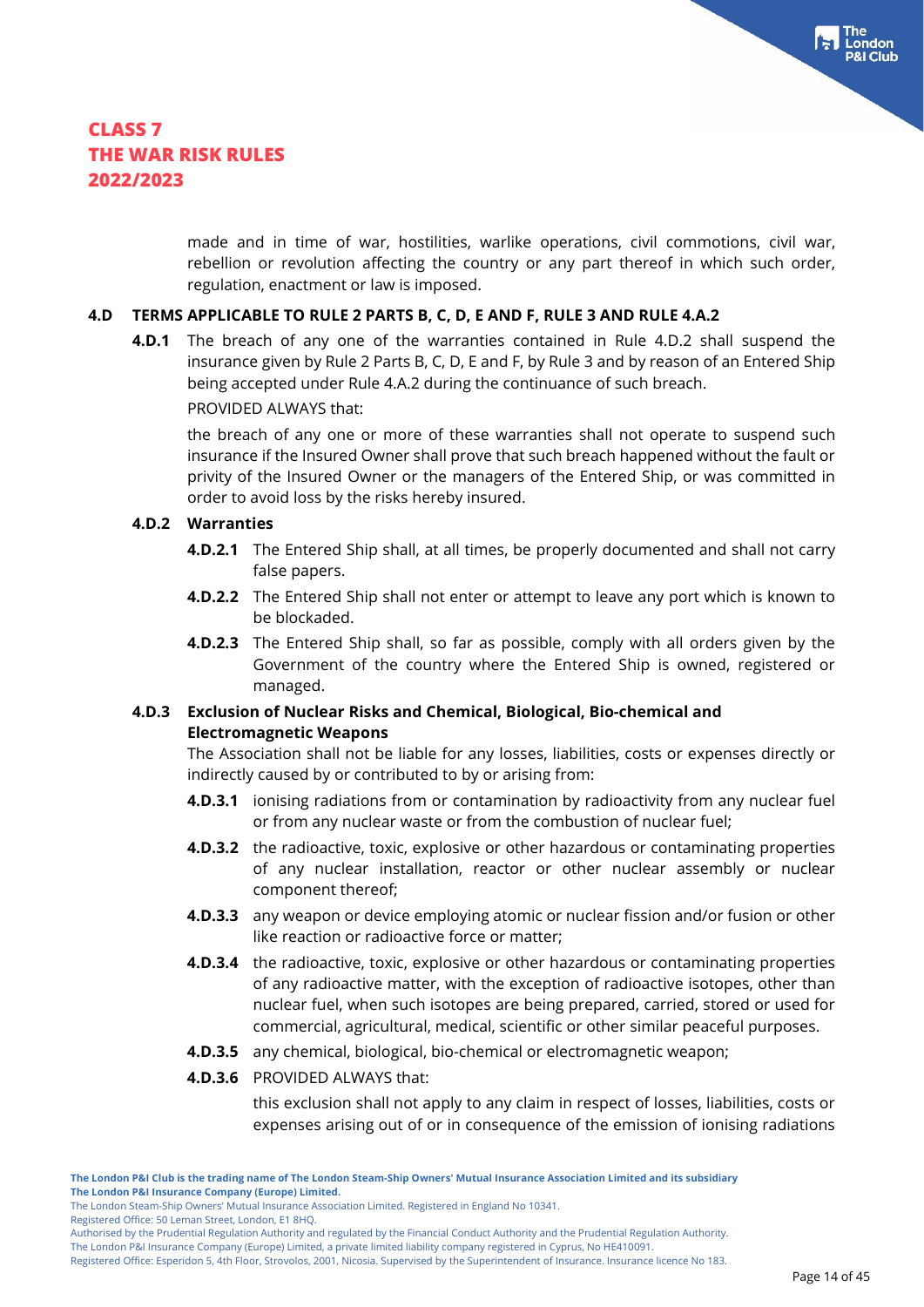from, or the radioactive, toxic, explosive or other hazardous or contaminating properties of, "excepted matter" as defined under the Nuclear Installations Act 1965 or any amendments thereto or regulations made thereunder, being carried as cargo in the Entered Ship.

#### **4.D.4 Exclusion of Five Powers War Risks**

The Association shall not be liable for any losses, liabilities, costs or expenses arising from the outbreak of war (whether there be a declaration of war or not) between any of the following countries:

the United Kingdom, the United States of America, France, the Russian Federation, the People's Republic of China.

#### **4.D.5 Imprudent conduct**

If any act or omission shall be committed on board or in connection with the Entered Ship which ought reasonably to be anticipated as being of such nature as to render the Entered Ship liable to any loss or damage, or to capture, seizure, arrest, restraint, detainment, confiscation or expropriation, and if such act or omission shall cause or in any way contribute to such loss or damage or to such capture, seizure, arrest, restraint, detainment, confiscation or expropriation, then this Class of the Association shall not be liable for the loss of, or damage to or detention of the Entered Ship nor for any losses, liabilities, costs or expenses resulting therefrom.

#### PROVIDED ALWAYS that:

- **4.D.5.1** Rule 4.D.5 shall not apply if the relevant act or omission shall have been committed with the agreement of the Managers or if the Insured Owner shall prove that such act or omission occurred without the fault or privity of the Insured Owner or the managers of the Entered Ship; and
- **4.D.5.2** the Committee may allow a claim either in whole or in part, which would otherwise be excluded by the provisions of Rule 4.D.5, if in all the circumstances the Committee shall in its sole discretion see fit.

#### **4.D.6 Exclusion of certain Pollution Hazards**

The Association shall not be liable for any losses, liabilities, costs or expenses arising from compliance with any order or direction given or any measures taken by any Government or other Authority for the purposes of preventing or mitigating a pollution hazard or threat thereof, unless such hazard or threat has been caused by damage to the Entered Ship arising as a result of a risk specified in Rule 2 Part B or Rule 3.

#### **4.D.7 Computer Virus Exclusion**

The Association shall not be liable for any losses, liabilities, costs or expenses directly or indirectly caused by or contributed to by or arising from the use or operation, as a means for inflicting harm, of any computer virus.

PROVIDED ALWAYS that:

**4.D.7.1** Rule 4.D.7 shall not operate to exclude losses (which would otherwise be covered under Rule 2, parts B, C, D, E and F, Rule 3 and Rule 4.A.2) arising from the use of any computer, computer system or computer software programme or any other

The London Steam-Ship Owners' Mutual Insurance Association Limited. Registered in England No 10341.

Registered Office: 50 Leman Street, London, E1 8HQ.

Authorised by the Prudential Regulation Authority and regulated by the Financial Conduct Authority and the Prudential Regulation Authority.

The London P&I Insurance Company (Europe) Limited, a private limited liability company registered in Cyprus, No HE410091.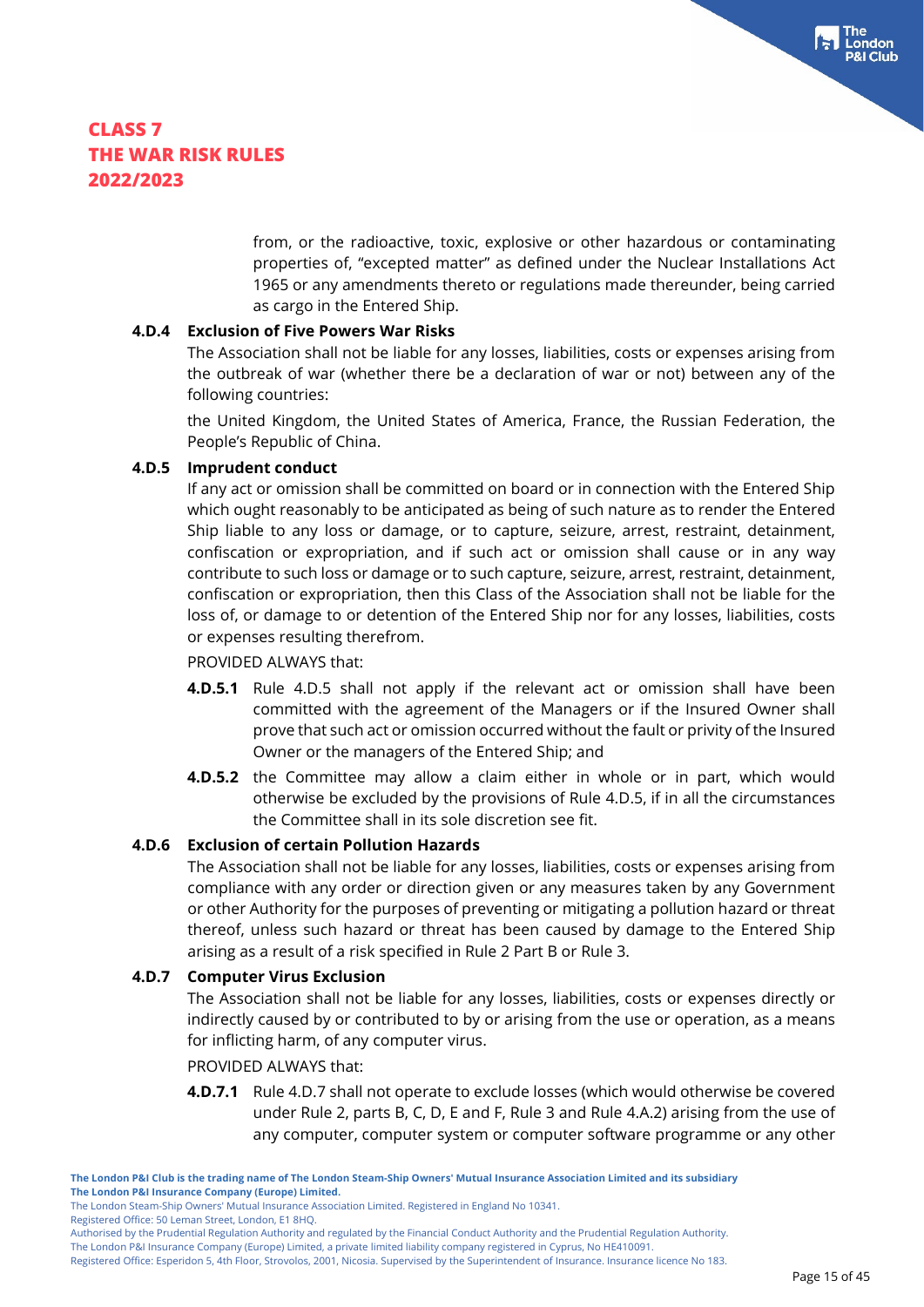electronic system in the launch and/or guidance system and/or firing mechanism of any weapon or missile.

**4.D.7.2** To the extent not excluded by this Rule 4.D.7 any loss otherwise covered by this Class of the Association will not be prejudiced by the involvement of the use or operation of any computer, computer system, computer software programme or any other electronic system.

#### **4.D.8 Notice of Cancellation and Automatic Termination of Cover**

- **4.D.8.1** Cover provided by Rule 2 Parts B, C, D, E and F, by Rule 3 and by reason of an Entered Ship being accepted under Rule 4.A.2 may be cancelled by the Association giving seven days' notice (such cancellation becoming effective on the expiry of seven days from midnight of the day on which notice of cancellation is issued by the Association). Cover will, however, be reinstated subject to agreement between the Association and the Insured Owner prior to the expiry of such notice of cancellation as to new rates of premium/contribution and/or conditions and/or warranties.
- **4.D.8.2** Whether or not notice of cancellation has been given under Rule 4.D.8.1, cover provided by Rule 2 Parts B, C, D, E and F, by Rule 3 and by reason of an Entered Ship being accepted under Rule 4.A.2 shall terminate at the expiry of the periods set out in Rules 5.A.4.1 to 5.A.4.4 upon the outbreak of war (whether there be a declaration of war or not) between any of the following countries:

the United Kingdom, the United States of America, France, the Russian Federation, the People's Republic of China;

**4.D.8.3** Cover provided by Rule 2 Parts B, C, D, E and F, by Rule 3 and by reason of an Entered Ship being accepted under Rule 4.A.2 shall not become effective if, subsequent to acceptance by the Association and prior to the intended time of attachment of risk, there has occurred any event which would have terminated cover under the provisions of Rule 4.D.8.2.

#### **4.D.9 Corona Virus Exclusion**

The Association shall not be liable for:

- **4.D.9.1** any loss, damage, liability, cost, or expense directly arising from the transmission or alleged transmission of:
	- a) Coronavirus disease (COVID-19);
	- b) Severe Acute Respiratory Syndrome Coronavirus 2 (SARS-CoV-2); or
	- c) any mutation or variation of SARS-CoV-2;
	- or from any fear or threat of a), b) or c) above;
- **4.D.9.2** any liability, cost or expense to identify, clean up, detoxify, remove, monitor, or test for a), b) or c) above;
- **4.D.9.3** any liability for or loss, cost or expense arising out of any loss of revenue, loss of hire, business interruption, loss of market, delay or any indirect financial loss, howsoever described, as a result of any of a), b) or c) above or the fear or the threat thereof.

**The London P&I Club is the trading name of The London Steam-Ship Owners' Mutual Insurance Association Limited and its subsidiary The London P&I Insurance Company (Europe) Limited.**

The London Steam-Ship Owners' Mutual Insurance Association Limited. Registered in England No 10341.

Registered Office: 50 Leman Street, London, E1 8HQ.

Authorised by the Prudential Regulation Authority and regulated by the Financial Conduct Authority and the Prudential Regulation Authority.

The London P&I Insurance Company (Europe) Limited, a private limited liability company registered in Cyprus, No HE410091.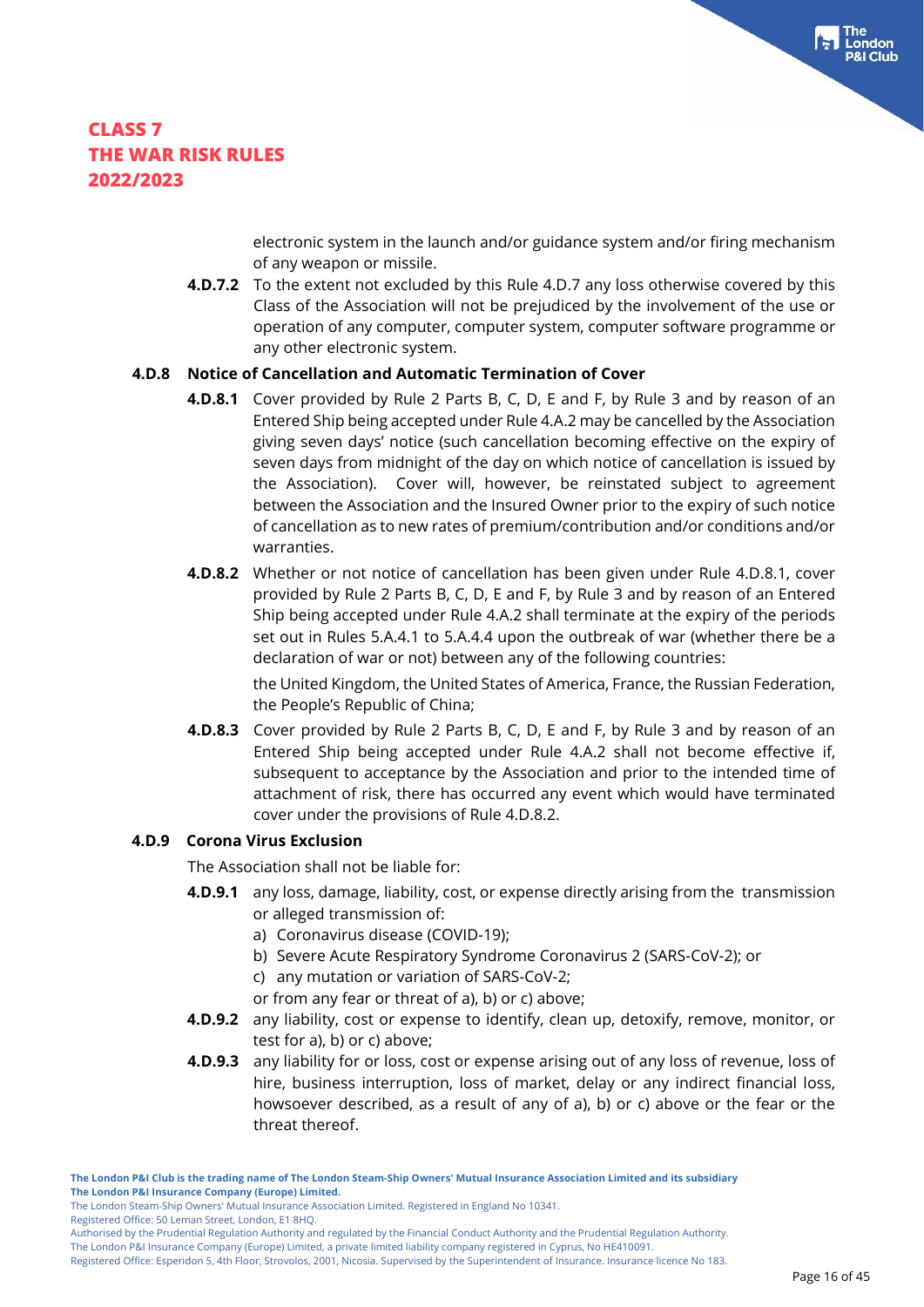#### **4.E GENERAL TERMS APPLICABLE TO EACH AND EVERY RISK INSURED BY THIS CLASS OF THE ASSOCIATION**

**4.E.1** The breach of any one of the warranties contained in Rule 4.E.2 shall suspend the insurance given by these Rules during the continuance of such breach.

PROVIDED ALWAYS that:

the breach of any one or more of these warranties shall not operate to suspend such insurance if the Insured Owner shall prove that such breach happened without the fault or privity of the Insured Owner or the managers of the Entered Ship, or was committed in order to avoid loss by the risks hereby insured.

#### **4.E.2 Warranties**

- **4.E.2.1** Where a ship is entered in this Class of the Association on the basis that she is registered in a particular country and sails under a particular flag, and that she is entitled to be so registered and to remain so registered in that country and to sail under that flag, she shall remain continually so registered in that country and continually sail under that flag unless otherwise agreed by the Managers in writing.
- **4.E.2.2** The Entered Ship shall, so far as possible, comply with all orders given by or on behalf of Her Majesty's Government of the United Kingdom and, subject to those orders, comply with all orders, prohibitions and directions made under Rule 18, irrespective of whether such orders, prohibitions and directions were made before or after the date of entry of the Entered Ship.
- **4.E.2.3** The Insured Owner concerned shall ensure compliance with all of the statutory requirements of the state of the Ship's flag relating to the International Ship & Port Facility Security Code ('the ISPS Code') and ensure at all times the maintenance of the validity of the relevant statutory certificates as are required to be issued by or on behalf of the state of the Ship's flag.

PROVIDED ALWAYS that the Committee may authorise payment of a claim, either in whole or in part, which would otherwise be excluded by reason of a breach of this Warranty, if in all the circumstances the Committee shall in its sole discretion determine.

#### **4.E.3 183 Day Rule**

- **4.E.3.1** In the event of the detention of an Entered Ship which is caused by capture, seizure, arrest, restraint, detainment, confiscation or expropriation, no claim for an actual or constructive total loss shall arise before the expiry of a period of 183 days (or such shorter period as the Committee may in its sole discretion decide) from the commencement of such detention.
- **4.E.3.2** If, as a result of such detention, the Insured Owner loses the free use and disposal of the Entered Ship for a continuous period of 12 months, then, for the purpose of ascertaining whether the Entered Ship is an actual or constructive total loss, the Insured Owner shall be deemed to have been deprived of the possession of the Entered Ship without any likelihood of recovery.

Registered Office: 50 Leman Street, London, E1 8HQ.

Authorised by the Prudential Regulation Authority and regulated by the Financial Conduct Authority and the Prudential Regulation Authority.

Registered Office: Esperidon 5, 4th Floor, Strovolos, 2001, Nicosia. Supervised by the Superintendent of Insurance. Insurance licence No 183.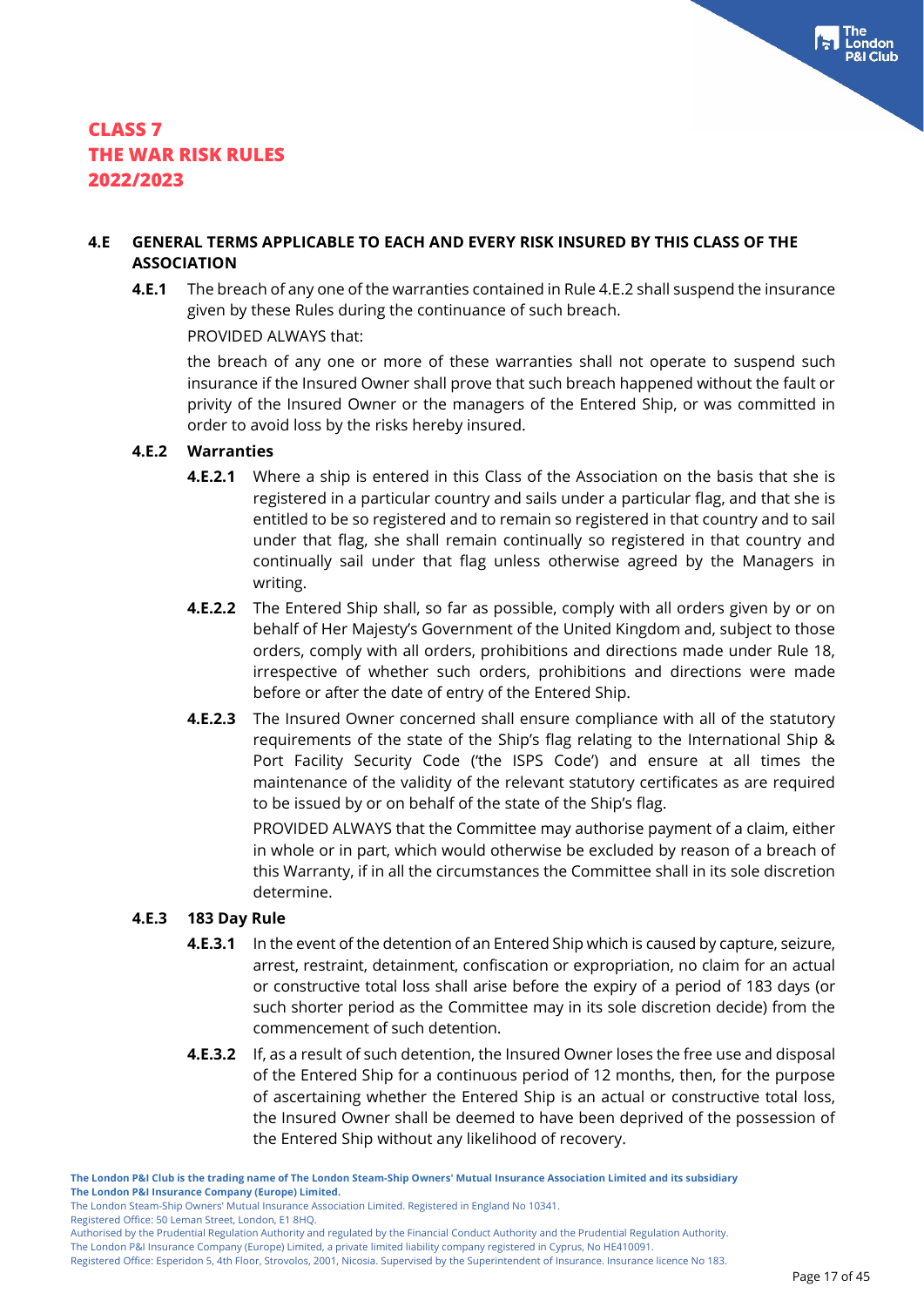#### **4.E.4 Fines, Penalties etc.**

The Association shall not be liable for any losses, liabilities, costs or expenses arising from capture, seizure, arrest, restraint, detainment, confiscation or expropriation or the consequences thereof where such capture, seizure, arrest, restraint, detainment, confiscation or expropriation is not the consequence of hostilities or warlike operations and has been made by or on behalf of any state or public authority on the ground of any alleged contravention of the laws of any state or in order to enforce or secure payment of a fine, penalty or other imposition in respect of such contravention.

PROVIDED ALWAYS that:

the Committee may allow a claim, either in whole or in part, which would otherwise be excluded by the provisions of this Rule 4.E.4, if in all the circumstances the Committee shall in its sole discretion see fit being of the opinion that the dominant motive of those detaining the Entered Ship is her capture, seizure, arrest, restraint, detainment, confiscation or expropriation.

#### **4.E.5 Seizure by a Country where the Entered Ship is owned, registered or managed**

The Association shall not be liable for any losses, liabilities, costs or expenses arising from capture, seizure, arrest, restraint, detainment, confiscation or expropriation by or under the order of the Government or any public or local authority of the country where the Entered Ship is owned, registered or managed.

#### **4.E.6 Requisition**

The Association shall not be liable for any losses, liabilities, costs or expenses arising from the requisition, whether for title or use, of the Entered Ship.

#### PROVIDED ALWAYS that:

if the Insured Owner shall continue to have an insurable interest in the Entered Ship after the date of such requisition and if the Insured Owner shall thereafter sustain some further losses, liabilities, costs or expenses (such loss or damage not being the direct consequence of the requisition and not being proximately caused thereby) then nothing herein contained shall prevent recovery by the Insured Owner of such further losses, liabilities, costs or expenses.

#### **4.E.7 Ordinary Judicial Process**

The Association shall not be liable for any losses, liabilities, costs or expenses arising from the operation of ordinary judicial process or any action taken for the purpose of obtaining security.

#### **4.E.8 Exclusion of Sums Insurable under P & I Rules**

The Association shall not be liable for any losses, liabilities, costs or expenses which would be insurable under the Rules of Class 5 of the Association which are current at the date of the event or casualty giving rise to the same, irrespective of whether the Entered Ship is in fact entered in such other Class, nor for any losses, liabilities, costs or expenses which would be so insurable:

#### **4.E.8.1** if the Rules of that Class did not include the Rule in respect of double insurance; and

**The London P&I Club is the trading name of The London Steam-Ship Owners' Mutual Insurance Association Limited and its subsidiary The London P&I Insurance Company (Europe) Limited.**

Registered Office: 50 Leman Street, London, E1 8HQ.

The London Steam-Ship Owners' Mutual Insurance Association Limited. Registered in England No 10341.

Authorised by the Prudential Regulation Authority and regulated by the Financial Conduct Authority and the Prudential Regulation Authority.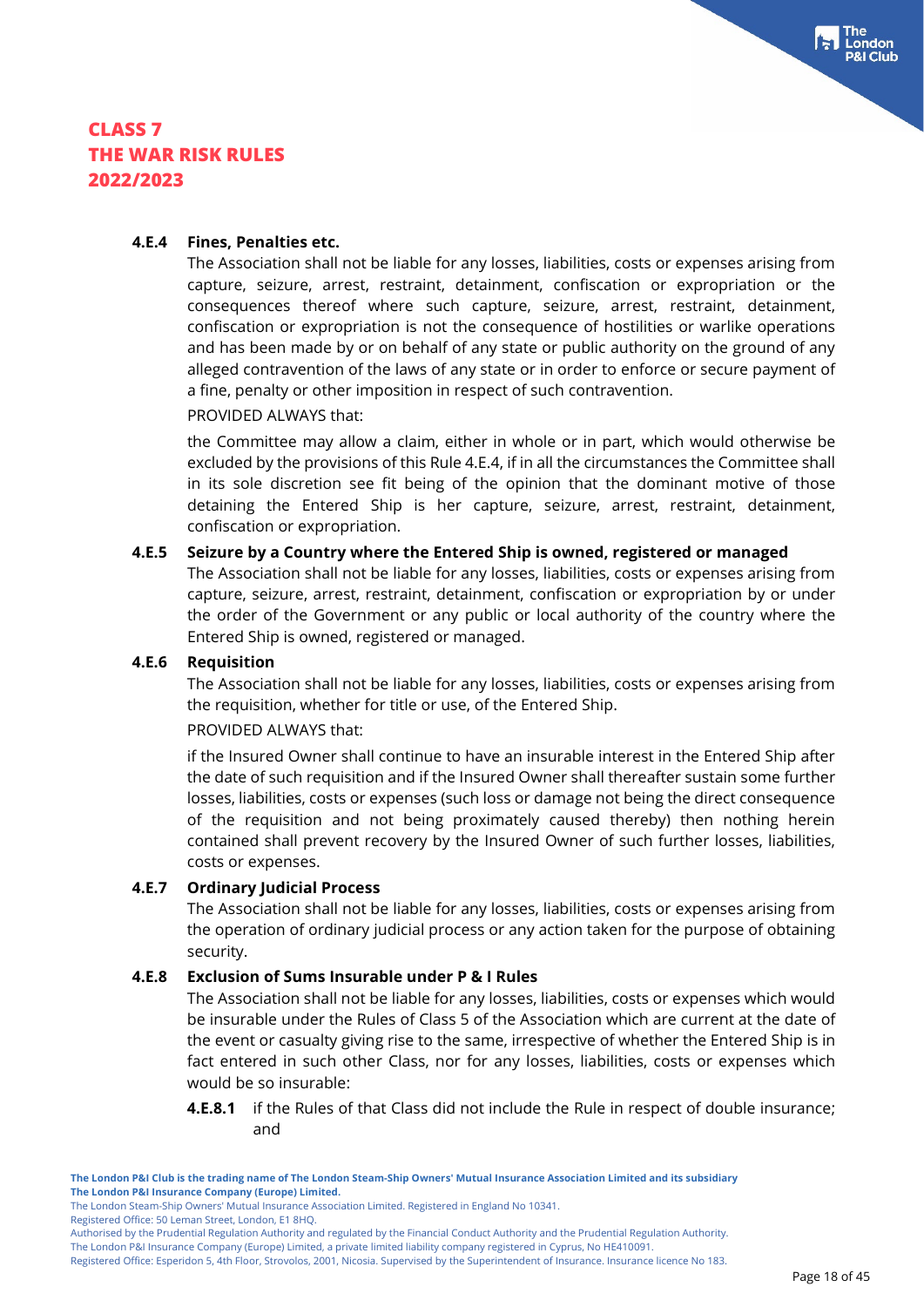**4.E.8.2** if the Entered Ship were not insured by this Class of the Association against the risks set out in these Rules.

#### **4.E.9 Double Insurance**

The Association shall not be liable for any losses, liabilities, costs or expenses recoverable under any other insurance on the subject matter insured by this Class of the Association or which would have been so recoverable:

- **4.E.9.1** apart from any term in such other insurance excluding or limiting liability on the grounds of double insurance; and
- **4.E.9.2** if the Entered Ship were not insured by this Class of the Association against the risks set out in these Rules.
- **4.E.9.3** PROVIDED ALWAYS that:
	- **4.E.9.3.1** with the approval of the Managers an Insured Owner may be insured by special agreement with the Association made either directly with himself or with the other insurers upon the terms that certain losses, liabilities, costs and expenses shall be borne by this Class of the Association notwithstanding such other insurance, protection or indemnity;
	- **4.E.9.3.2** this exclusion shall not apply to claims arising under Rules 2.B.1.6 and 3.1.6 which shall (subject to Section 80 of the Marine Insurance Act 1906) be recoverable under these Rules notwithstanding any other insurance, protection or indemnity.

#### **4.E.10 Partial Insurance**

- **4.E.10.1** For the purposes of Rule 2 Part A the Insured Value shall be the full Insured Value of the Entered Ship.
- **4.E.10.2** For the purposes of Rule 2 Parts B, C, D and E and Rule 3 where only a part or a percentage of the Insured Value is insured by this Class of the Association, the Insured Owner shall be his own insurer in respect of the uninsured balance. Without prejudice to the generality of the foregoing, the Insured Owner shall, unless the entry of the ship has been accepted on special terms which otherwise provide or unless the Committee in its sole discretion shall otherwise determine, only be entitled to recover from this Class of the Association such proportion of any claims arising under these Parts as the amount insured with this Class of the Association bears to the Insured Value.

#### **4.E.11 Obligation to sue and labour**

Upon the occurrence of any casualty, event or matter liable to give rise to a claim by an Insured Owner upon this Class of the Association, it shall be the duty of the Insured Owner and his agents to take and to continue to take all such steps as may be reasonable for the purpose of averting or minimising any expense or liability in respect whereof he may be insured by this Class of the Association. In the event that an Insured Owner commits any breach of this obligation, the Committee may in its sole discretion reject any claim by the Insured Owner against this Class of the Association arising out of the casualty, event or

Registered Office: 50 Leman Street, London, E1 8HQ.

The London Steam-Ship Owners' Mutual Insurance Association Limited. Registered in England No 10341.

Authorised by the Prudential Regulation Authority and regulated by the Financial Conduct Authority and the Prudential Regulation Authority.

The London P&I Insurance Company (Europe) Limited, a private limited liability company registered in Cyprus, No HE410091. Registered Office: Esperidon 5, 4th Floor, Strovolos, 2001, Nicosia. Supervised by the Superintendent of Insurance. Insurance licence No 183.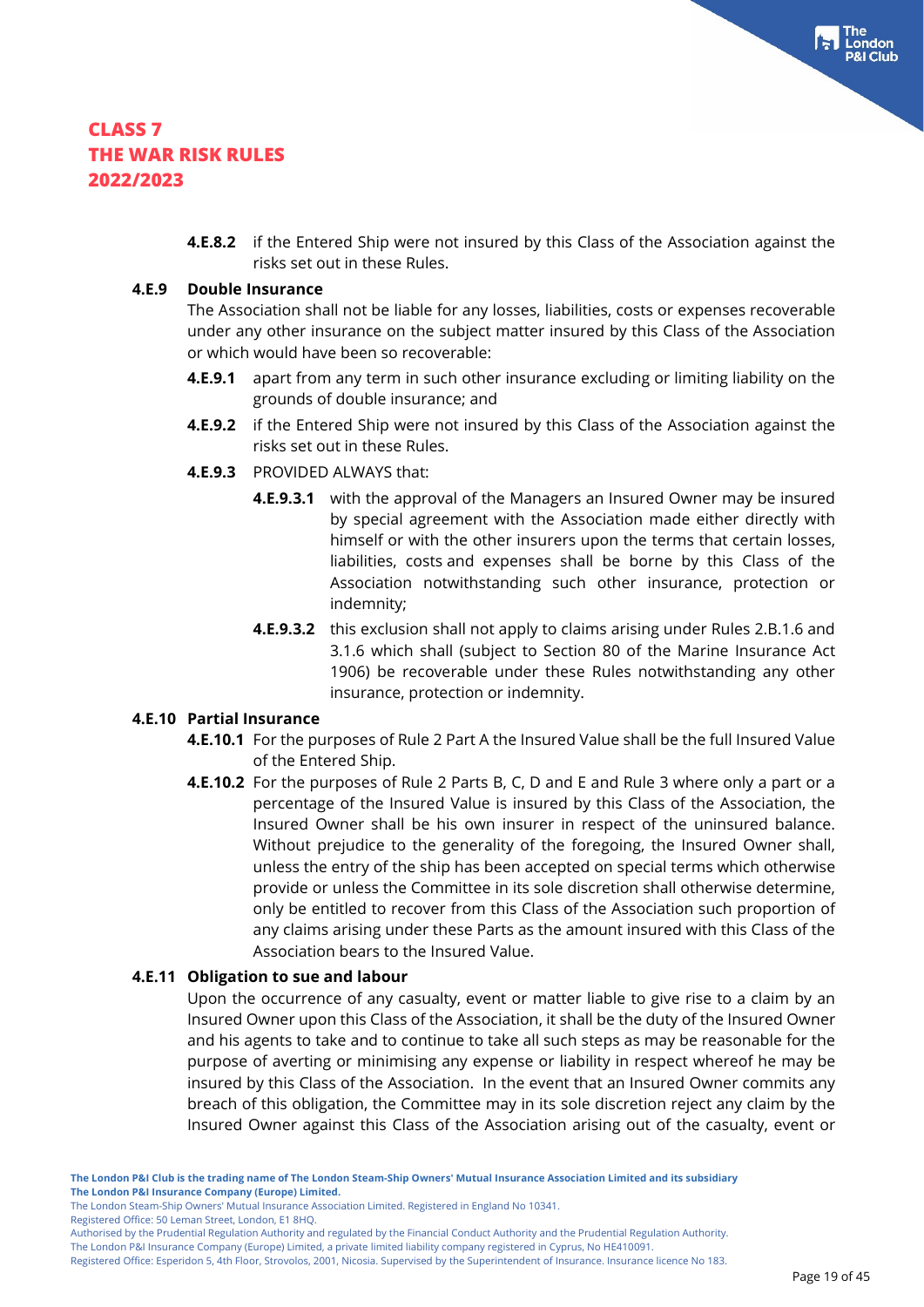matter, or reduce the sum payable by the Association in respect thereof by such amount as they may determine.

#### **4.E.12 Obligations with regard to claims**

- **4.E.12.1** An Insured Owner must promptly notify the Managers of every casualty, event or claim upon him which is liable to give rise to a claim upon this Class of the Association, and of every event or matter which is liable to cause the Insured Owner to incur losses, liabilities, costs or expenses for which he may be insured by this Class of the Association.
- **4.E.12.2** An Insured Owner must promptly notify the Managers of every survey or opportunity for survey in connection with a matter referred to in Rule 4.E.12.1.
- **4.E.12.3** An Insured Owner must at all times promptly notify the Managers of any information, documents or reports in his or his agents' possession, power or knowledge relevant to such casualty, event or matter as is referred to in Rule 4.E.12.1 and shall further, whenever so requested by the Managers, promptly produce to the Association and/or allow the Association or its agents to inspect, copy or photograph all relevant documents of whatsoever nature in his or his agents' possession or power and shall further permit the Association or its agents to interview any servant, agent or other person who may have been employed by the Insured Owner at the material time or at any time thereafter or whom the Association may consider likely to have any direct or indirect knowledge of the matter or who may have been under a duty at any time to report to the Insured Owner in connection therewith.
- **4.E.12.4** An Insured Owner shall not settle or admit liability for any claim for which he may be insured by this Class of the Association without the prior written consent of the Managers.
- **4.E.12.5** In the event that an Insured Owner commits any breach of his obligations referred to in Rules 4.E.12.1 to 4.E.12.4, the Committee may in its sole discretion reject any claim by the Insured Owner against this Class of the Association arising out of the casualty, event or matter, or reduce the sum payable by this Class of the Association in respect thereof by such amount as they may determine.

#### **4.E.13 The Association's Right of Set-Off**

Without prejudice to anything elsewhere contained in these Rules, the Association shall be entitled to set off any amount due from an Insured Owner against any amount due to such Insured Owner from the Association.

#### **4.E.14 Time bar**

In the event that:

- **4.E.14.1** an Insured Owner fails to notify the Managers of any casualty, event or claim referred to in Rule 4.E.12 within one year after he has knowledge thereof; or
- **4.E.14.2** an Insured Owner fails to submit a claim to the Managers for reimbursement of any losses, liabilities, costs or expenses within one year after discharging or settling the same;

**The London P&I Club is the trading name of The London Steam-Ship Owners' Mutual Insurance Association Limited and its subsidiary The London P&I Insurance Company (Europe) Limited.**

The London Steam-Ship Owners' Mutual Insurance Association Limited. Registered in England No 10341.

Registered Office: 50 Leman Street, London, E1 8HQ.

Authorised by the Prudential Regulation Authority and regulated by the Financial Conduct Authority and the Prudential Regulation Authority.

The London P&I Insurance Company (Europe) Limited, a private limited liability company registered in Cyprus, No HE410091.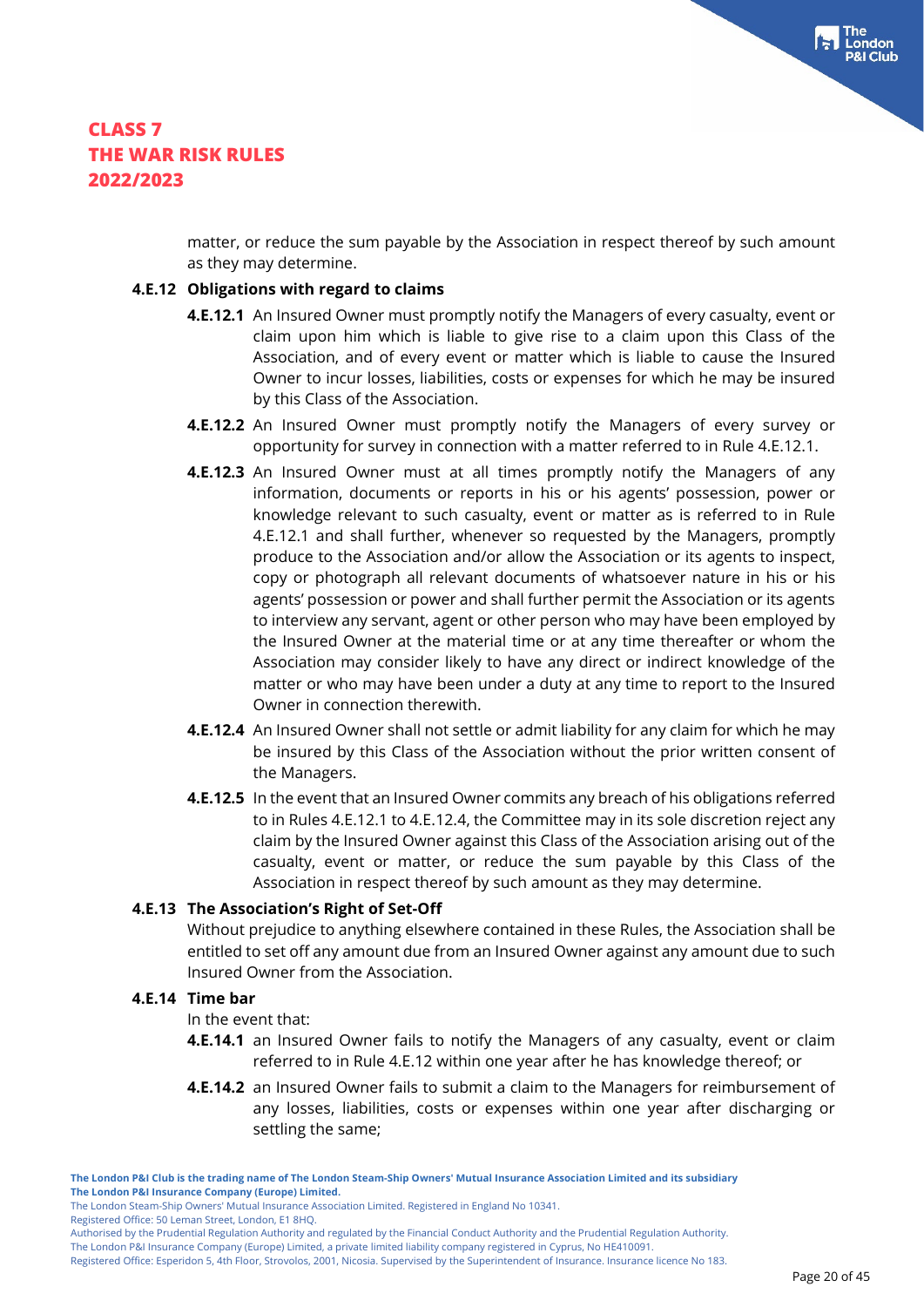the Insured Owner's claim against the Association shall be discharged and the Association shall be under no further liability in respect thereof unless the Committee in its sole discretion shall otherwise determine.

#### **4.E.15 Sanctions Limitation and Exclusion**

- **4.E.15.1** There shall be no recovery by an Insured Owner for any losses, liabilities, costs and expenses where the provision of cover or any payment in respect thereof exposes or may expose the Association or the Managers to being or becoming or to the risk of being or becoming subject to any sanction, prohibition or adverse action in any form whatsoever by any state, international organisation or other authority which sanction, prohibition or adverse action the Members' Committee in its sole discretion determines may materially affect the Association in any way whatsoever.
- **4.E.15.2** Unless the Members' Committee in its sole discretion determines otherwise, an Insured Owner shall not be entitled to recovery in respect of that part of any losses, liabilities, costs and expenses which is not recovered by the Association either under any reinsurance(s) arranged by the Association or under any pooling agreement in respect of this Class entered into by the Association because of a shortfall in recovery from reinsurers or other pool members by reason of a sanction, prohibition or adverse action against such reinsurers, pool members or the insurers of such pool members by a state, international organisation or other authority or the risk thereof if payment were to be made by such reinsurers, pool members or the insurers of such pool members. For the purposes of this Rule 4.E.15.2, "shortfall" includes any failure or delay in recovery by the Association by reason of the reinsurers, pool members or insurers of pool members making payment into a designated account in compliance with the requirements of any state, international organisation or other authority. The provisions of this Rule 4.E.15.2 shall cease to apply in respect of any shortfall to the extent the same is subsequently recovered by the Association under any reinsurance(s) arranged by the Association or under any pooling agreement in respect of this Class entered into by the Association.

#### **RULE 5 – GENERAL PREMIUM NOTICE**

*This Rule is divided into the following parts:*

- *A Modification or Termination of cover upon the giving of a General Premium Notice;*
- *B Reinstatement of cover as regards risks other than the Queen's Enemy Risks.*
- **5.A MODIFICATION OR TERMINATION OF COVER UPON THE GIVING OF A GENERAL PREMIUM NOTICE**
	- **5.A.1** Rules 5.A.2 to 5.A.5 are applicable to each and every risk insured by this Class of the Association.
	- **5.A.2** If it shall appear to the Secretary of State that British Ships or other ships accepted by him for reinsurance are, or may be exposed to the Queen's Enemy Risks generally (and not in a particular area or areas), he may serve upon the Association a General Premium Notice

The London Steam-Ship Owners' Mutual Insurance Association Limited. Registered in England No 10341.

Registered Office: 50 Leman Street, London, E1 8HQ.

**The London P&I Club is the trading name of The London Steam-Ship Owners' Mutual Insurance Association Limited and its subsidiary The London P&I Insurance Company (Europe) Limited.**

Authorised by the Prudential Regulation Authority and regulated by the Financial Conduct Authority and the Prudential Regulation Authority.

Registered Office: Esperidon 5, 4th Floor, Strovolos, 2001, Nicosia. Supervised by the Superintendent of Insurance. Insurance licence No 183.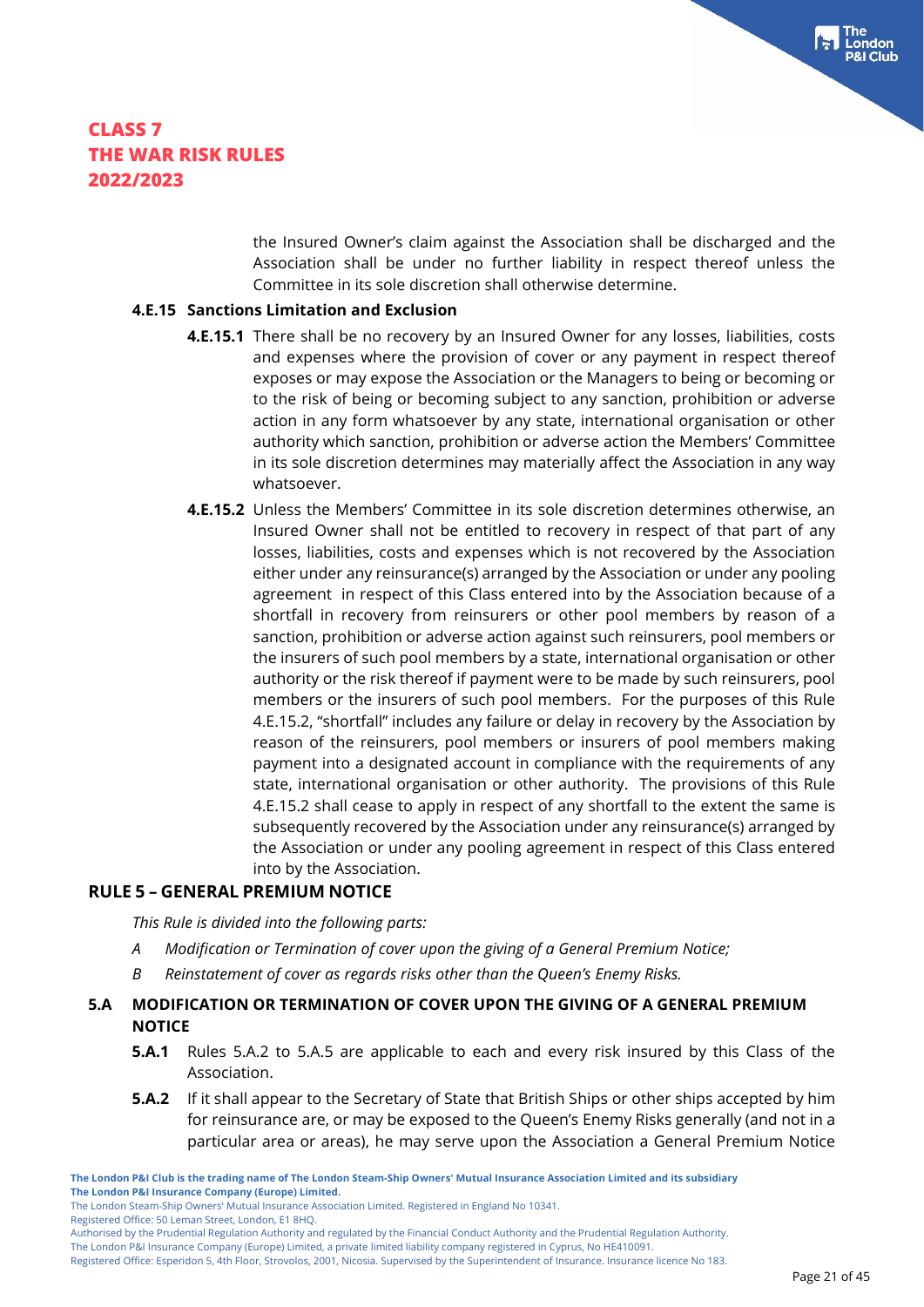requiring the payment of premiums. If such a notice shall be served the Managers shall give notice thereof to all the Insured Owners and the cover provided by these Rules shall be modified or automatically terminated in accordance with the provisions of Rules 5.A.3 and 5.A.4.

- **5.A.3** The cover provided by these Rules against the Queen's Enemy Risks shall continue save only that, after the expiry of the periods stipulated in Rules 5.A.4.1 to 5.A.4.4, it shall be modified so that QER Premiums and other payments are payable in respect of Premium Periods in accordance with the provisions of Appendix A.
- **5.A.4** The cover provided by Rule 2 Parts B, C, D, E and F and by Rule 3 shall continue until the expiry of the following periods when it shall automatically terminate. If on the day that a General Premium Notice is served:
	- **5.A.4.1** an Entered Ship is on a voyage to a friendly port, until three clear days after her arrival at that friendly port; or
	- **5.A.4.2** an Entered Ship is on a voyage to a hostile port, or to a friendly port which during the voyage becomes a hostile port, until three clear days after her arrival at a friendly port; or
	- **5.A.4.3** an Entered Ship is within a hostile port, or a port which becomes a hostile port within three clear days of arrival, until three clear days after her arrival at a friendly port; or
	- **5.A.4.4** in respect of any other Entered Ship, for three clear days.
- **5.A.5** For the purposes of Rule 5.A.4 friendly port shall mean a port which is not a hostile port.

#### **5.B REINSTATEMENT OF COVER AS REGARDS RISKS OTHER THAN QUEEN'S ENEMY RISKS**

- **5.B.1** Rules 5.B.2 to 5.B.4 are applicable to each and every risk insured by this Class of the Association other than the Queen's Enemy Risks.
- **5.B.2** At any time after a General Premium Notice has been served the Committee may, in its sole discretion, offer to reinstate the cover or part thereof to any Insured Owner whose cover has terminated or will terminate under the provisions of Rule 5.A.4.
- **5.B.3** Such offer may:
	- **5.B.3.1** offer to insure the Insured Owner against any or all of the risks set out in Rule 2 (other than Rule 2 Part A) or Rule 3, or such Part or Parts thereof as the offer shall describe;
	- **5.B.3.2** stipulate that the insurance shall be subject to any additional warranties, conditions, exceptions, limitations, or other terms, to those which are set out in these Rules;
	- **5.B.3.3** require that Contributions or Premiums shall be payable by the Insured Owner;
	- **5.B.3.4** provide that such insurance is offered for a Policy Year or for any shorter period;
	- **5.B.3.5** provide that such insurance shall cease upon the expiry of the period for which it is given unless it is renewed in response to any subsequent offer which the Committee may make under Rules 5.B.2 and 5.B.3.

Registered Office: 50 Leman Street, London, E1 8HQ.

Authorised by the Prudential Regulation Authority and regulated by the Financial Conduct Authority and the Prudential Regulation Authority.

The London Steam-Ship Owners' Mutual Insurance Association Limited. Registered in England No 10341.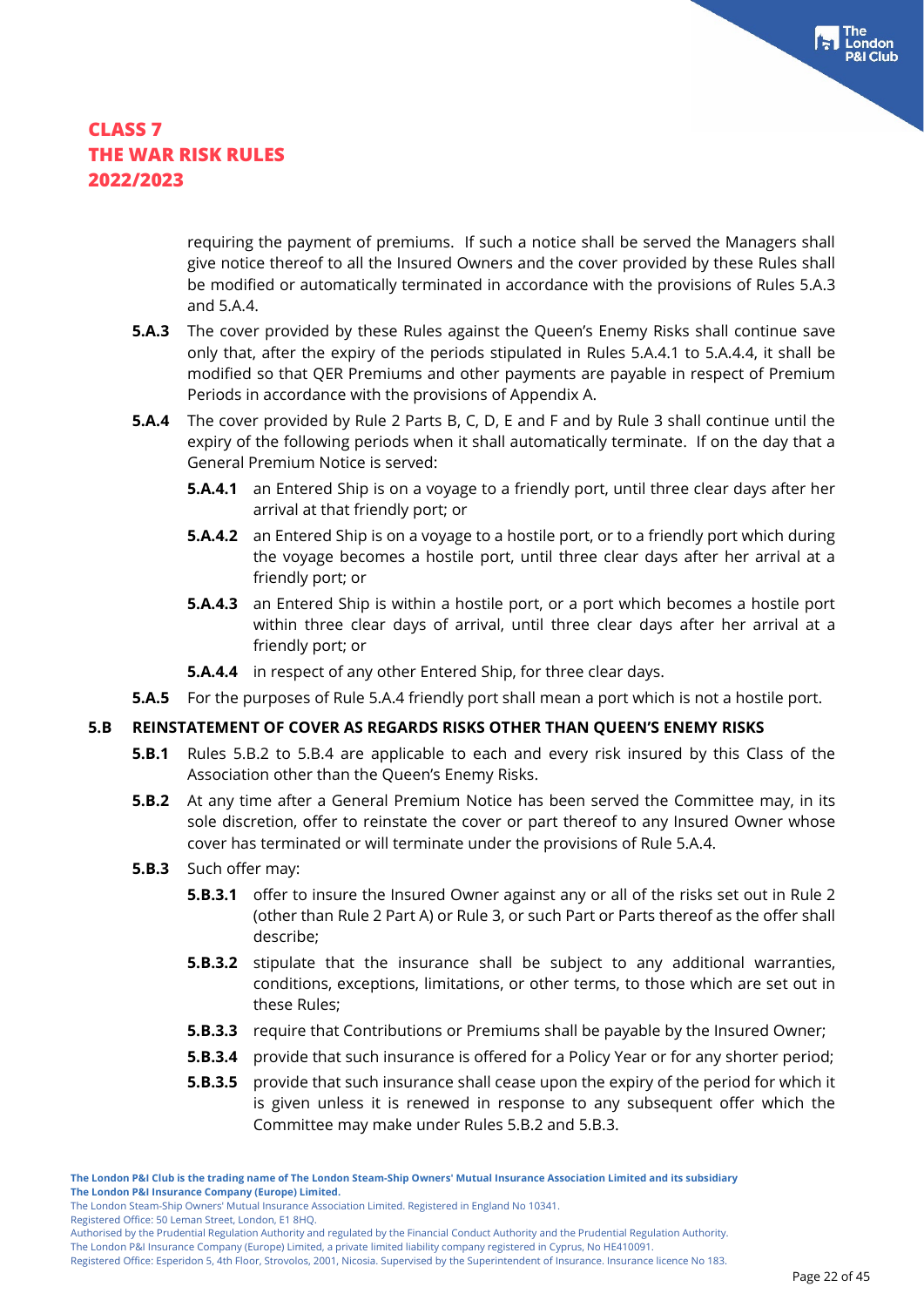**5.B.4** If any Insured Owner shall accept such offer, the insurance of the Entered Ship shall be reinstated on the terms which have been agreed and, where not inconsistent with such terms, on the provisions of these Rules.

#### **RULE 6 – INSURED OWNERS AND SUCCESSORS BOUND BY RULES**

- **6.1** All policies or contracts of insurance effected by this Class of the Association shall, save and insofar as they contain any special terms inconsistent herewith, be deemed to incorporate and shall incorporate all the provisions of these Rules.
- **6.2** All insurance afforded by a Subsidiary within its War Risks Class and all contracts relating thereto shall be deemed to incorporate the provisions of these Rules, save in so far as those provisions are varied as follows:
	- **6.2.1** unless the context requires otherwise, all references in these Rules to "the Articles" shall be to the Articles of Association (or foreign equivalent) of the relevant Subsidiary;
	- **6.2.2** unless the context requires otherwise, all references in these Rules to "the Association" shall be to that Subsidiary;
	- **6.2.3** unless the context requires otherwise, all references in these Rules to "the Rules" shall be to these Rules as varied by this Rule 6.2.
- **6.3** An Owner or other person (including an insurer to be reinsured under Rule 12) by whom or on whose behalf an application is made for insurance or reinsurance by this Class of the Association shall be deemed to have agreed not only on his own behalf but also on behalf of his Successors and each of them that both he and they will in every respect be subject to and bound by the provisions of these Rules and by any policy or contract of insurance with the Association.

## **RULE 7 – APPLICATIONS FOR INSURANCE**

- **7.1** Any Owner who desires to be insured by this Class of the Association shall make application for such insurance in such form as may from time to time be required by the Managers.
- **7.2** The Managers shall be entitled, in their sole discretion and without assigning any reason, to refuse any application for insurance whether or not the Owner is a Member of this Class of the Association.

#### **RULE 8 – DISCLOSURE**

When applying for insurance or on the renewal of any insurance, an Owner or Insured Owner shall make a fair presentation of the risk to the Managers by furnishing or disclosing to the Managers all such particulars and information as may be material to the insurance given by the Association or as the Managers may require. The Owner or Insured Owner shall ensure that every material representation as to a matter of fact is substantially correct, and every material representation as to a matter of expectation or belief is made in good faith.

## **RULE 9 – CERTIFICATES OF ENTRY AND ENDORSEMENT SLIPS**

**9.1** As soon as reasonably practicable after accepting an application for the entry of a ship for insurance in this Class of the Association, the Managers shall issue to the Insured Owner of such Entered Ship, a Certificate of Entry in such form as may from time to time be prescribed by the Managers so that such Certificate of Entry shall state:

Registered Office: 50 Leman Street, London, E1 8HQ.

Authorised by the Prudential Regulation Authority and regulated by the Financial Conduct Authority and the Prudential Regulation Authority.

The London Steam-Ship Owners' Mutual Insurance Association Limited. Registered in England No 10341.

Registered Office: Esperidon 5, 4th Floor, Strovolos, 2001, Nicosia. Supervised by the Superintendent of Insurance. Insurance licence No 183.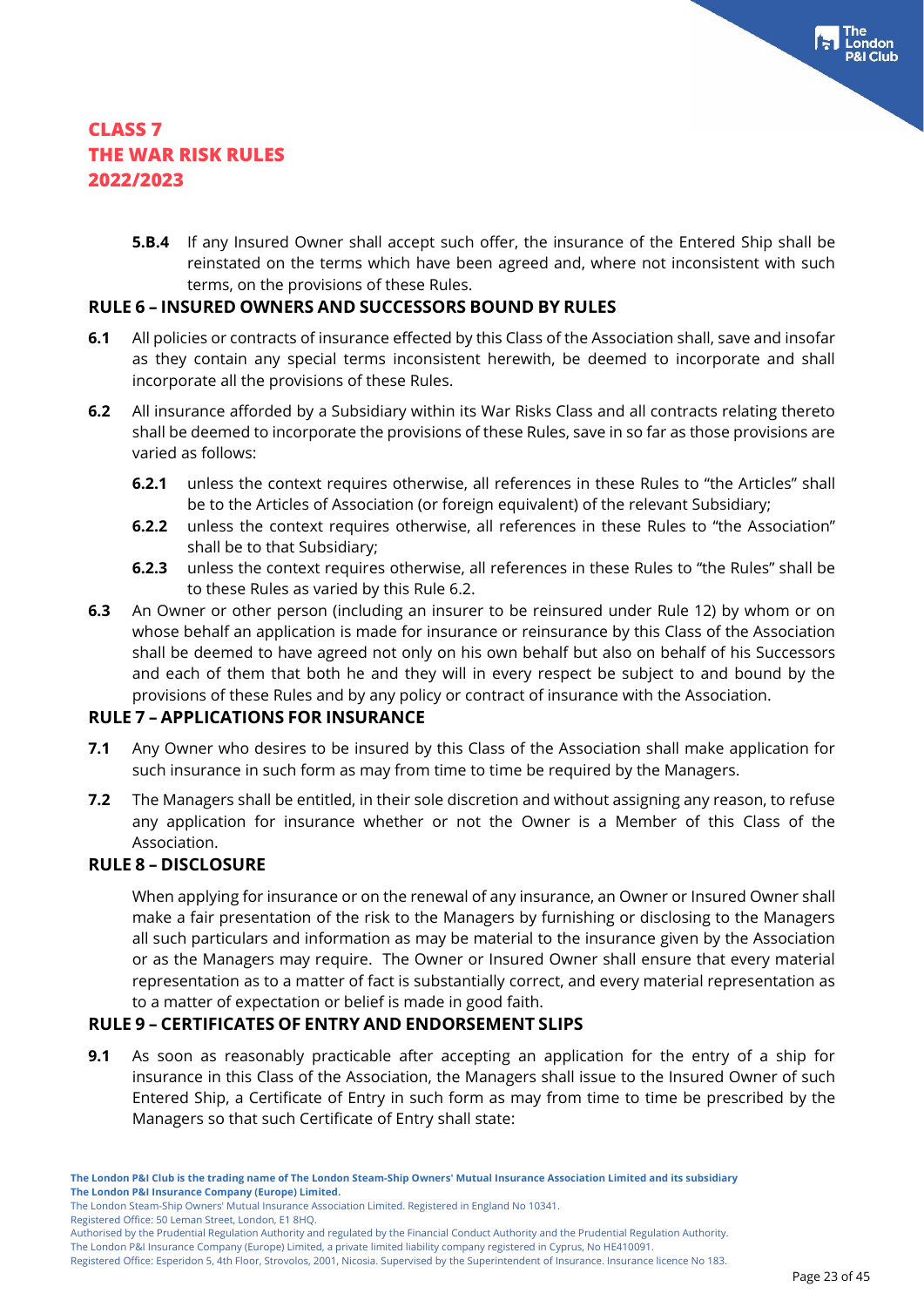- **9.1.1** the date of the commencement of the insurance;
- **9.1.2** the terms and conditions on which the Entered Ship has been accepted for insurance;
- **9.1.3** whether the ship is entered for the risks insured under Rule 2 or Rule 3 or both such Rules;
- **9.1.4** in respect of the risks insured under Rule 2, the Insured Value of the Entered Ship;
- **9.1.5** in respect of the risks insured under Rule 3, the Sum Insured;
- **9.1.6** where only a part or percentage of the Insured Value is insured by the Association, that part or percentage;
- **9.1.7** in the case of a ship which is not a British Ship, the country in which the Entered Ship is to be registered and the flag under which she is to sail.
- **9.2** If at any time or from time to time the Managers and the Insured Owner of any Entered Ship shall agree to vary the terms relating to the Entered Ship, the Managers shall, as soon as reasonably practicable thereafter, issue to the Insured Owner of such Entered Ship an endorsement slip stating the terms of such variation and the date from which such variation is to be effective.

#### **RULE 10 – JOINT INSURED OWNERS**

- **10.1** If a ship shall be entered in the names of more than one Insured Owner, they shall be collectively referred to as Joint Insured Owners and:
	- **10.1.1** all Joint Insured Owners shall be jointly and severally liable to the Association to pay all Contributions, Additional Premiums, Premiums, QER Premiums, or other sums due to the Association in respect of such entry;
	- **10.1.2** if, at the time of entry, the Joint Insured Owners shall have directed that all payments of any sums payable by this Class of the Association shall be paid to one of the Joint Insured Owners or to some other party, payment of such sums by this Class of the Association in the manner directed shall be a complete discharge of the Association's liabilities to all Joint Insured Owners. If no such directions shall have been given, payment by this Class of the Association, in its sole discretion, to any one of the Joint Insured Owners shall operate as a similar complete discharge of its liabilities to all Joint Insured Owners;
	- **10.1.3** failure by any Joint Insured Owner to make a fair presentation and/or disclose material information within his knowledge shall be deemed to have been the failure of all the Joint Insured Owners;
	- **10.1.4** conduct of any Joint Insured Owner which would have entitled the Association to decline to indemnify him shall be deemed to be the conduct of all Joint Insured Owners;
	- **10.1.5** unless the Managers have otherwise agreed in writing, the contents of any communication from or on behalf of the Association to any Joint Insured Owner shall be deemed to be within the knowledge of all the Joint Insured Owners, and any communication from any Joint Insured Owner to the Association shall be deemed to have been made with the full approval and authority of all the Joint Insured Owners;
	- **10.1.6** no disputes of whatever nature or howsoever arising between Joint Insured Owners shall be the subject of any insurance given by this Class of the Association or form the basis of any recovery from it;
	- **10.1.7** where any claims shall be pursued against any one of the Joint Insured Owners for which he is insured by this Class of the Association, he shall be deemed for all the purposes of

**The London P&I Club is the trading name of The London Steam-Ship Owners' Mutual Insurance Association Limited and its subsidiary The London P&I Insurance Company (Europe) Limited.**

The London Steam-Ship Owners' Mutual Insurance Association Limited. Registered in England No 10341.

Registered Office: 50 Leman Street, London, E1 8HQ.

Authorised by the Prudential Regulation Authority and regulated by the Financial Conduct Authority and the Prudential Regulation Authority.

The London P&I Insurance Company (Europe) Limited, a private limited liability company registered in Cyprus, No HE410091.

Registered Office: Esperidon 5, 4th Floor, Strovolos, 2001, Nicosia. Supervised by the Superintendent of Insurance. Insurance licence No 183.

ondon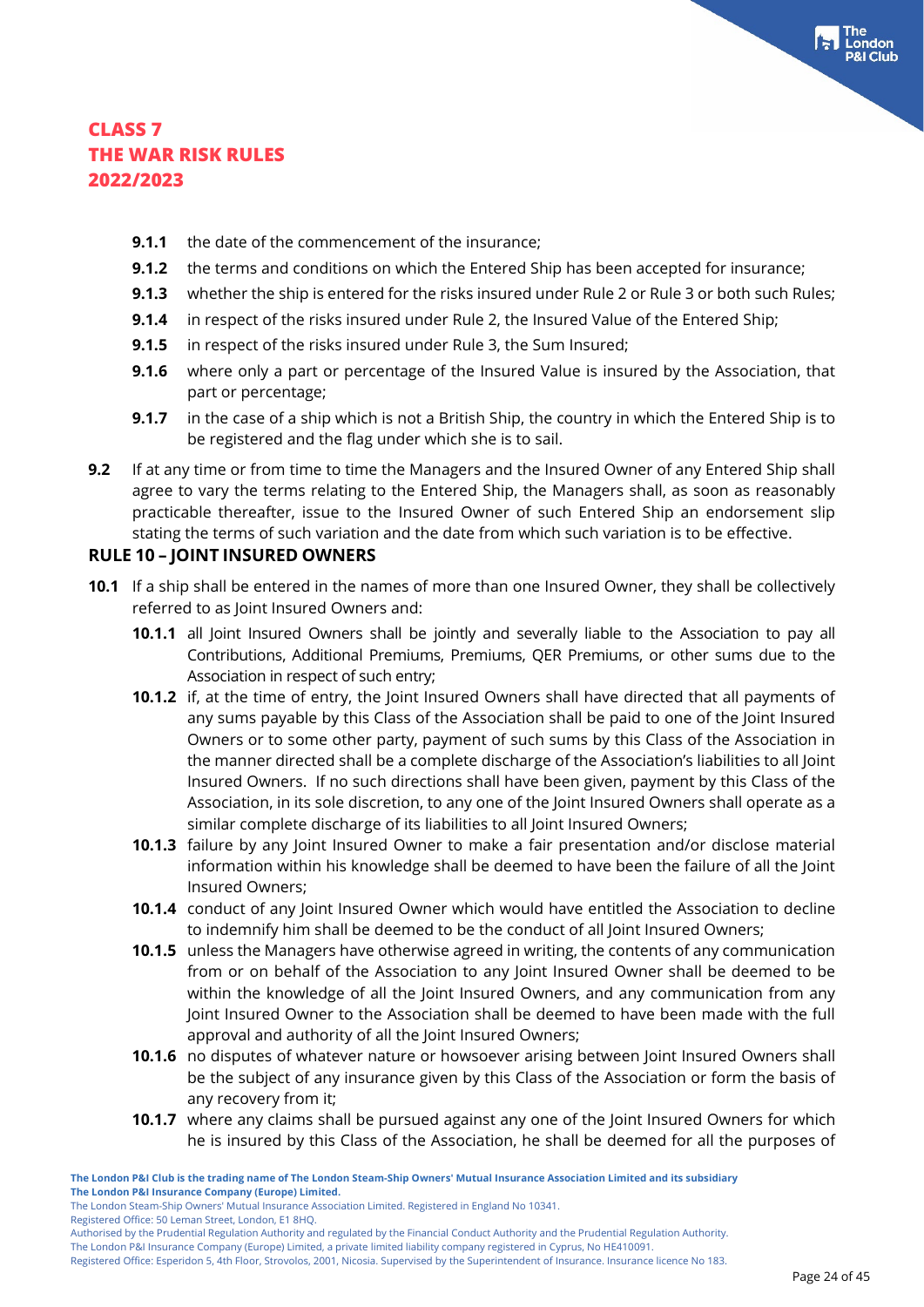this insurance to have the same rights to limit his liability as if he were the registered Owner of the Entered Ship.

#### **RULE 11 – SPECIAL POWERS**

- **11.1** The Secretary of State may, in accordance with his powers under the Reinsurance Agreement, require that the Insured Value of an Entered Ship for insurance against the Queen's Enemy Risks shall be altered to such sum as he may determine. In the event of such determination the Managers shall give notice to the Insured Owner that the Insured Value of that Entered Ship for insurance against the Queen's Enemy Risks shall, subject only to the provisions of Rule 11.2, be such figure as the Secretary of State determines.
- **11.2** If an Insured Owner shall not agree to such determination by the Secretary of State he may, within 28 days of the receipt of notice from the Managers, require that any dispute on the proper value of an Entered Ship for insurance against the Queen's Enemy Risks shall be submitted to arbitration in accordance with the terms of the Reinsurance Agreement. The Insured Owner may require that the Association shall agree to the appointment of a sole arbitrator of his choice or, as the case may be, shall appoint an arbitrator of his choice (such arbitrators to be experienced in the valuation of ships for war risks purposes) and may, if he wishes, present his case to the arbitrator, arbitrators or umpire. The award of an arbitrator, arbitrators or umpire shall be conclusive and binding as regards the Insured Value of an Entered Ship for insurance against the Queen's Enemy Risks for all the purposes of these Rules.
- **11.3** If it shall appear to the Secretary of State that a substantial increase of Queen's Enemy Risks has occurred or is likely to occur, he may determine that the Insured Values of all ships which are entered in this Class of the Association for insurance against the Queen's Enemy Risks shall not be further changed without his consent. In the event of such determination, the Managers shall give notice to all the Insured Owners of such determination.
- **11.4** If the Secretary of State shall serve a General Premium Notice upon the Association, the Insured Values of all Entered Ships, which are insured by this Class of the Association in currencies other than sterling, shall, for the purpose of insurance against the Queen's Enemy Risks, be converted into sterling and such Entered Ships shall thereafter be insured by this Class of the Association in that currency. This conversion shall be effected by using the average of the daily rates of exchange for the previous 90 days based on the average daily rate supplied by the Bank of England.

#### **RULE 12 – REINSURANCE**

**12.1** The Board may, in its sole discretion, accept applications for reinsurance (other than for Queen's Enemy Risks which are reinsured by the Secretary of State) by this Class of the Association of any ship or other interest insured by another insurer against war risks. If such an application should be accepted, each ship so reinsured shall be deemed for all the purposes of these Rules to be an Entered Ship. In the absence of written agreement to the contrary, the insurer of such Entered Ship shall (subject to the provisions of Rule 13.2) have the same rights and be under the same obligations for all the purposes of these Rules as though he were the Insured Owner of the Entered Ship.

Registered Office: 50 Leman Street, London, E1 8HQ.

The London Steam-Ship Owners' Mutual Insurance Association Limited. Registered in England No 10341.

Authorised by the Prudential Regulation Authority and regulated by the Financial Conduct Authority and the Prudential Regulation Authority.

The London P&I Insurance Company (Europe) Limited, a private limited liability company registered in Cyprus, No HE410091. Registered Office: Esperidon 5, 4th Floor, Strovolos, 2001, Nicosia. Supervised by the Superintendent of Insurance. Insurance licence No 183.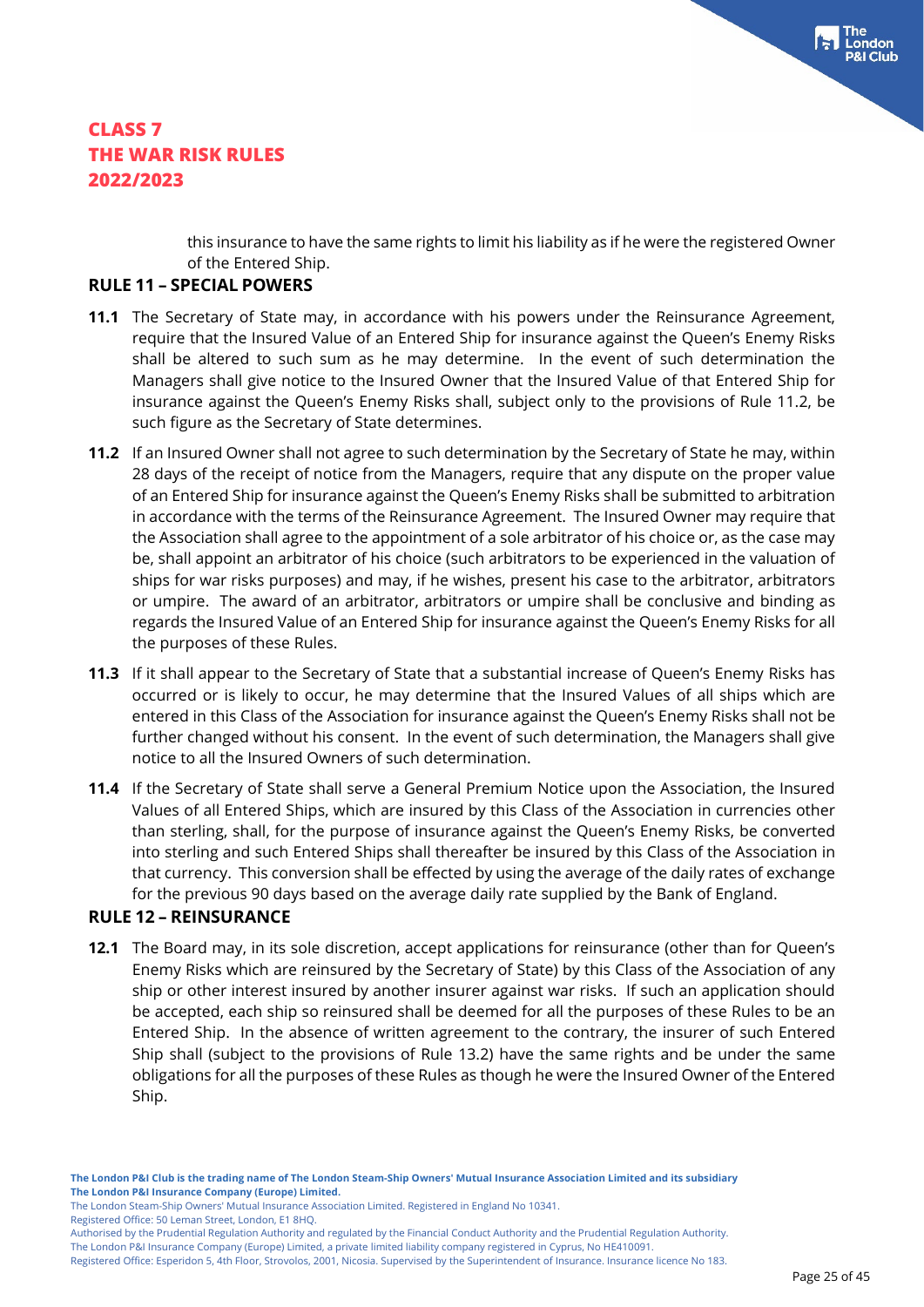**12.2** The Board may, in its sole discretion, reinsure all or any part of the risks insured or reinsured by this Class of the Association, whether or not such risks are in relation to all the ships entered in this Class of the Association, or to any one particular Entered Ship, or to any number of Entered Ships, with such reinsurers and on such terms as they consider appropriate.

#### **RULE 13 – MEMBERSHIP**

- **13.1** If the Managers accept an application from an Owner who is not already a Member for a ship to be entered in this Class of the Association, such Owner shall, as from the date of acceptance of such entry, be and become a Member and his name shall be entered in the Register of Members. PROVIDED that no person shall become a member of a Subsidiary following the acceptance by the Association or a Subsidiary of an application made by or on behalf of such person for insurance of that person's insurable interest in any Ship.
- **13.2** Whenever the Board accept an application for reinsurance in accordance with the provisions of Rule 12.1 it may, in its sole discretion, accept the insurer reinsured by this Class of the Association, or the Owner of any ship insured by such insurer or both such insurer or such Owner, as a Member or Members.
- **13.3** An Insured Owner, or an insurer or the Owner of any ship insured by him who shall have been accepted as a Member under the provisions of Rule 13.2, shall cease to be a Member if for any reason whatever he shall cease to have any ships entered in this Class of the Association (or the corresponding Class of a Subsidiary) for insurance, or reinsurance, as the case may be, or after any of the provisions of Rule 33.1 shall apply.

#### **RULE 14 – ASSIGNMENT**

- **14.1** No insurance given by this Class of the Association and no interest under these Rules or under any policy or contract between the Association and any Insured Owner may be assigned without the written consent of the Managers who shall have the right in their sole discretion to give or refuse such consent without stating any reason or to give such consent upon any such terms or conditions as they may think fit. Any purported assignment made without such consent or without there being due compliance with any such terms and conditions as the Managers may impose shall, unless the Managers in their sole discretion otherwise determine, be unenforceable against the Association.
- **14.2** Whether or not the Managers shall expressly so stipulate as a condition for giving their consent to any assignment, the Association shall be entitled in settling any claim presented by the assignee to deduct or retain such amount as the Managers may then estimate to be sufficient to discharge any liabilities of the assignor to the Association, whether existing at the time of the assignment or having accrued or being likely to accrue thereafter.

## **RULE 15 – PERIOD OF INSURANCE**

Subject as otherwise provided in these Rules, the insurance by this Class of the Association of an Entered Ship shall commence at the time and date specified in the Certificate of Entry and shall continue until noon GMT on the 20th February next ensuing, and thereafter, unless terminated in accordance with these Rules, from Policy Year to Policy Year.

The London Steam-Ship Owners' Mutual Insurance Association Limited. Registered in England No 10341.

Registered Office: 50 Leman Street, London, E1 8HQ.

Authorised by the Prudential Regulation Authority and regulated by the Financial Conduct Authority and the Prudential Regulation Authority.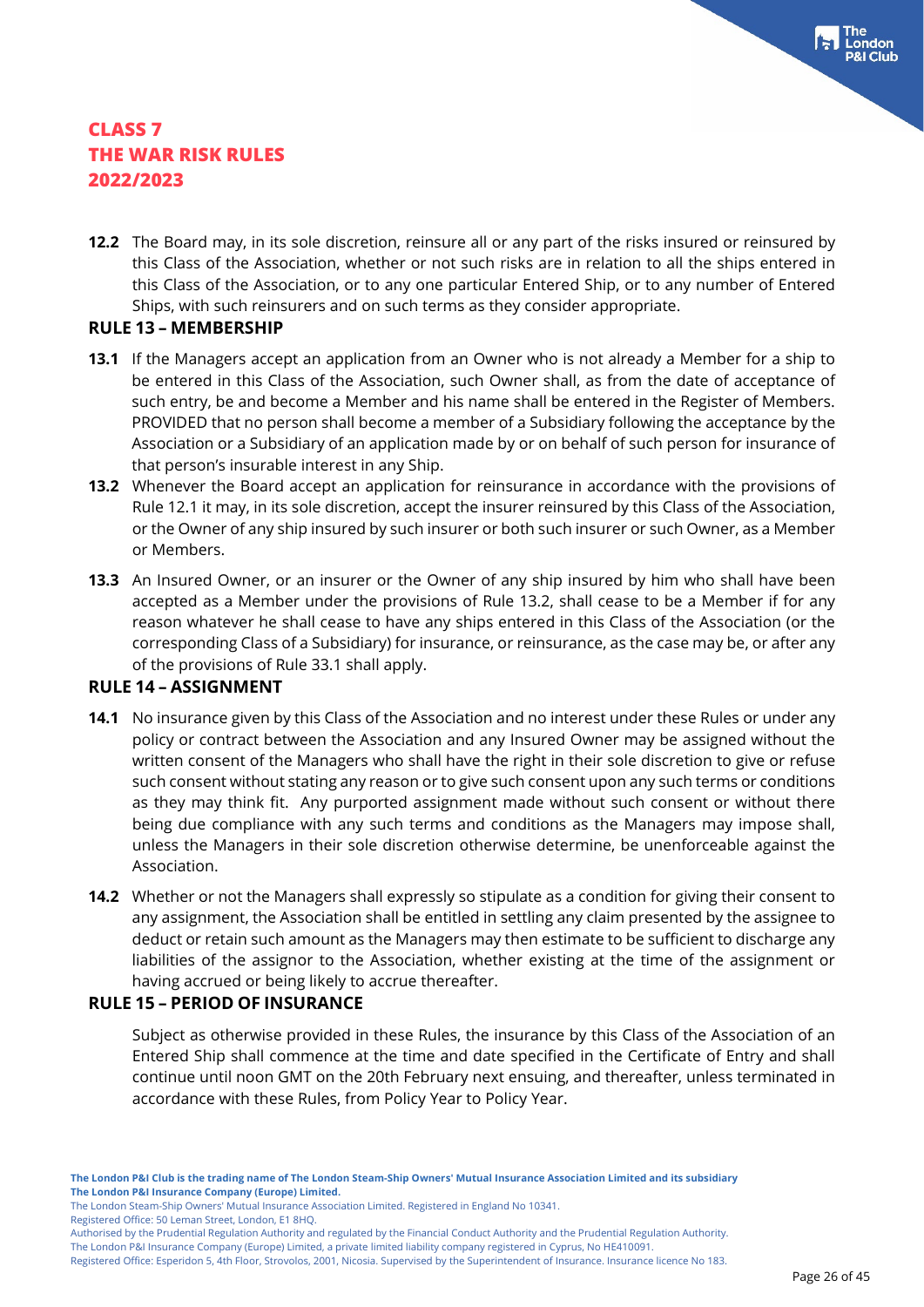#### **RULE 16 – VARIATION OF CONTRACT**

- **16.1** If before the end of any Policy Year these Rules shall have been altered in any respect which affects the terms and conditions of the policy or contract of insurance between the Insured Owner and the Association, then such alteration shall be binding upon the Insured Owner and for all purposes take effect as from the commencement of the next ensuing Policy Year.
- **16.2** If the Managers shall have given notice not later than noon GMT on the 5th February in any Policy Year that for the next ensuing Policy Year they require some change to be made in the terms or conditions of entry, including, but not limited to, the application of a deductible to claims arising under the cover afforded by Rule 2 Parts B, C, D or E, or Rule 3 or Rule 4.A.2, or any one or more or any part of them, unless the claim results from an actual total loss or a constructive total loss, then the insurance of the Entered Ship for the next ensuing Policy Year shall continue upon the existing terms varied in accordance with the terms of the said notice, unless the Insured Owner shall notify the Managers in writing before noon GMT on the 20th February next following the date of the said notice that he is not willing to accept such terms, whereupon the insurance of the Entered Ship shall cease at the end of the Policy Year during which the said notice was given by the Managers.

## **RULE 17 – NOTICE OF TERMINATION AND NOVATION**

- **17.1** The insurance of any Entered Ship may be terminated in the following manner:
	- **17.1.1** the Managers in their sole discretion and without giving any reason may give a written notice of termination to any Insured Owner not later than noon GMT on the 20th January in any year;
	- **17.1.2** an Insured Owner in his sole discretion and without giving any reason may give a written notice of termination to the Association not later than noon GMT on the 20th January in any year.
- **17.2** If a notice shall have been given pursuant to Rule 17.1, the period of insurance shall terminate at noon GMT on the 20th February immediately following such notice. Save with the agreement of the Managers and save as provided in Rule 17.3, an Entered Ship may not be withdrawn from this Class of the Association nor may any notice of termination be given at any other time.
- **17.3** In the event of any sale, disposal or transfer by the Association of the whole or any part of the undertaking, property, assets or liabilities of the Association to any third party carrying on the whole or any part of the business of the Association in succession to the Association (the "Transferee"), any contract of insurance in respect of any Insured Owner 's interest in an Entered Ship (together with the entry of that Ship in respect of that interest) may, subject to the approval of the Board (provided such approval was decided upon at a meeting of the Board at which not less than two thirds of the Board members present and entitled to vote voted in favour of the resolution to give such approval, or is the subject of a written resolution signed by all members of the Board), be:
	- **17.3.1** novated, in whole or in part, to the Transferee on such terms as the Board may in its absolute sole discretion deem necessary for the purpose of implementing or giving effect to any such sale, disposal or transfer; and/or

Registered Office: 50 Leman Street, London, E1 8HQ.

**The London P&I Club is the trading name of The London Steam-Ship Owners' Mutual Insurance Association Limited and its subsidiary The London P&I Insurance Company (Europe) Limited.**

The London Steam-Ship Owners' Mutual Insurance Association Limited. Registered in England No 10341.

Authorised by the Prudential Regulation Authority and regulated by the Financial Conduct Authority and the Prudential Regulation Authority.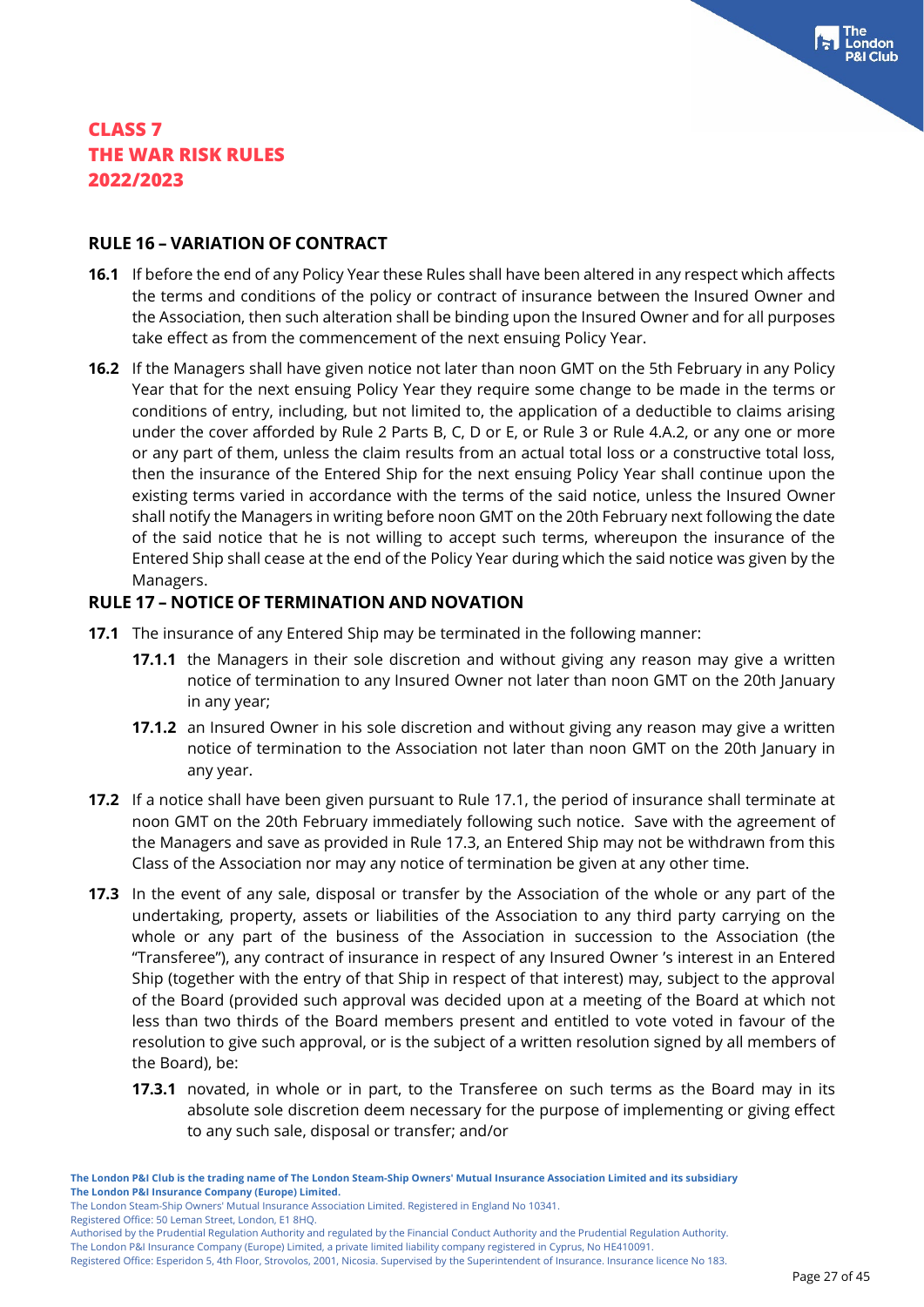**17.3.2** terminated by the Association at any time with not less than 7 days' written notice to the Insured Owner concerned and replaced with a new contract of insurance between the Insured Owner and the Transferee on the same terms mutatis mutandis as that Insured Owner's original contract of insurance with the Association.

For the purpose of giving effect to this Rule 17.3, the Insured Owner hereby consents to any novation, termination and entry into a replacement contract of insurance as referred to in Rules 17.3.1 and 17.3.2 and appoints the Association (acting through one or more members of the Board or the Managers) as agent for and on its behalf and in its name to enter into and execute any such novation, termination and replacement contract of insurance.

## **RULE 18 – ORDERS, PROHIBITIONS AND DIRECTIONS**

- **18.1** The Committee shall at all times have power to give any or all Insured Owners such orders, prohibitions or directions as the Committee in its sole discretion may see fit as regards routes, trading areas, ports, stoppages, convoys, cargoes, methods of loading or discharging cargoes, modes of management or of navigation of Entered Ships and manning or equipment, including orders to an Insured Owner that an Entered Ship shall not proceed to or remain at any port, place, country, zone or area or that an Entered Ship shall depart therefrom, or prohibitions to an Insured Owner against an Entered Ship proceeding to or remaining at or in any port, place, country, zone or area.
- **18.2** Any of the orders, prohibitions or directions referred to in Rule 18.1 may be so given that they apply to any one or more Entered Ships or class of Entered Ships or generally to all Entered Ships and so that they remain in force for any one or more specified occasions or for a specified period or until further notice, in which latter event they shall remain in force until revoked by the Committee even if the period extends beyond the then current Policy Year and into any one or more future Policy Years. Any orders, prohibitions or directions so given shall be binding upon any Insured Owner who shall have entered or shall thereafter enter a ship for insurance in this Class of the Association at any time while the same remain in force.
- **18.3** Notwithstanding any order, prohibition or direction made by the Committee, an Entered Ship may be specially insured on the terms that a specific order, prohibition or direction shall not apply and that failure to comply therewith shall not be deemed a breach of warranty and shall not suspend the cover. An Entered Ship may be specially so insured on terms that an additional premium is payable by the Insured Owner to the Association and/or on terms that, while the Entered Ship is in a port, place, country, zone or area subject to such order, prohibition or direction, the Insured Owner shall only be insured against certain specified or restricted risks and/or on such other terms as the Managers may think fit.
- **18.4** No Entered Ship shall be deemed to be insured on the special terms referred to in Rule 18.3 hereof unless the exemption from the particular order, prohibition or direction is specified in writing by the Managers. If any such exemption shall be specified in writing, the said exemption shall apply only to the order, prohibition or direction referred to therein and not to any other order, prohibition or direction given by the Committee.

The London Steam-Ship Owners' Mutual Insurance Association Limited. Registered in England No 10341.

Registered Office: 50 Leman Street, London, E1 8HQ.

Authorised by the Prudential Regulation Authority and regulated by the Financial Conduct Authority and the Prudential Regulation Authority.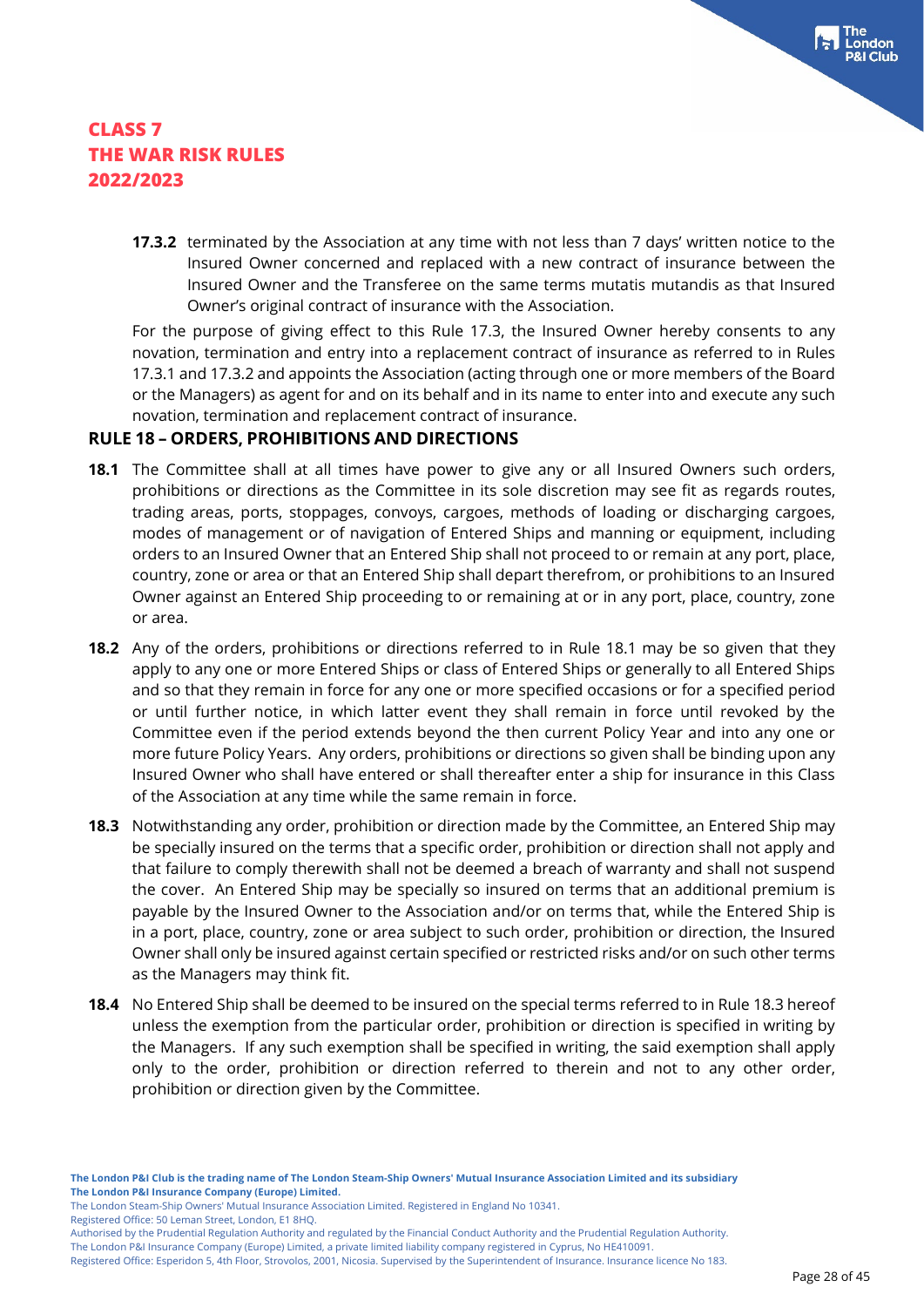#### **RULE 19 – CONSTITUTION OF ADDITIONAL PREMIUM AREAS**

- **19.1** If it shall appear to the Secretary of State that British Ships or other ships accepted by him for reinsurance are, or may be, exposed to Queen's Enemy Risks in a particular area or areas, he may, under the terms of the Reinsurance Agreement, serve on the Association a notice (hereinafter called a "Special Premium Notice") defining the area or areas to which it applies.
- **19.2** If a Special Premium Notice shall have been served as aforesaid, the Managers as soon as practicable thereafter shall notify the Insured Owners of the receipt of such notice and the area or areas to which it applies. On the expiry of a period of seven days from the date of the notice given by the Managers, unless an Insured Owner shall have exercised the option referred to in Rule 19.5, each Insured Owner's terms of entry shall be deemed to contain and shall contain a term that until further notice the area or areas so specified shall constitute an Additional Premium Area or Areas in respect of the Queen's Enemy Risks with the consequences set out in Rule 29.
- **19.3** At any time or times, whether before or during the currency of any Policy Year, the Committee may, in respect of the risks other than the Queen's Enemy Risks, determine:
	- **19.3.1** that any ports, places, countries, zones or areas (whether of land or sea) shall be Additional Premium Areas;
	- **19.3.2** that any special terms, conditions, exceptions or limitations of or to the cover afforded by this Class of the Association shall apply while an Entered Ship shall be or remain in any one or more of such Additional Premium Areas.
- **19.4** The Managers shall notify the Insured Owners of all decisions made by the Committee pursuant to Rule 19.3. On the expiry of a period of seven days from the date of the notice given by the Managers, unless an Insured Owner shall have exercised the option referred to in Rule 19.5, each Insured Owner's terms of entry shall be deemed to contain and shall contain a term that until further notice the area or areas so mentioned shall constitute an Additional Premium Area or Areas in respect of the risks insured by this Class of the Association, other than the Queen's Enemy Risks, with the consequences set out in Rule 29.
- **19.5** If the Managers shall give any such notice to the Insured Owners as is mentioned in Rules 19.2 or 19.4, an Insured Owner, at any time within the next ensuing period of seven days, but not at any time thereafter, shall have the option by giving notice in writing to the Managers to cancel any one or more of his entries with this Class of the Association. In the event of such option being exercised, the entry or entries so specified shall terminate at the expiry of the said period of seven days and that Insured Owner shall only be liable to pay Contributions to the Association pro rata for the proportion of the relevant Policy Year during which he was insured by this Class of the Association.
- **19.6** Whenever an application is made by an Owner or other person for the entry of any ship for insurance or reinsurance in this Class of the Association, and whenever negotiations take place as to the terms on which the insurance of an Entered Ship is to continue for the next following Policy Year, such application or negotiations shall proceed on the basis that, if the application be accepted or if the insurance continue for the next following Policy Year, the terms of entry shall be deemed to contain a provision that the current Additional Premium Areas and all current special terms,

Registered Office: 50 Leman Street, London, E1 8HQ.

Authorised by the Prudential Regulation Authority and regulated by the Financial Conduct Authority and the Prudential Regulation Authority.

The London Steam-Ship Owners' Mutual Insurance Association Limited. Registered in England No 10341.

Registered Office: Esperidon 5, 4th Floor, Strovolos, 2001, Nicosia. Supervised by the Superintendent of Insurance. Insurance licence No 183.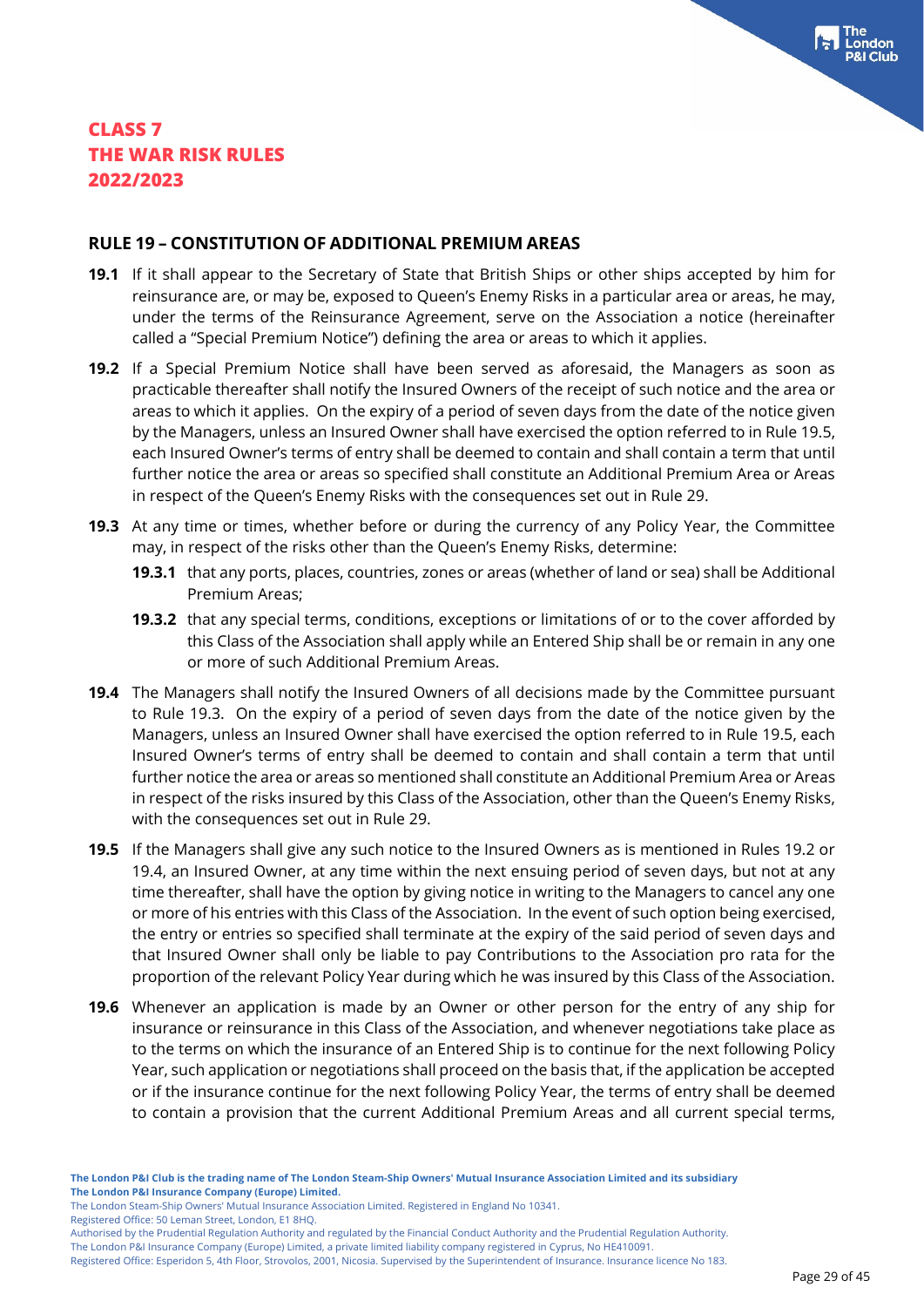conditions, exceptions or limitations applicable thereto, whether or not they shall have been notified to the Owner, shall apply to the insurance of the Entered Ship.

**19.7** If at any time during the currency of any Policy Year the Managers shall notify the Insured Owners that any Additional Premium Area or Areas or one or more parts thereof shall cease to be Additional Premium Areas or that any special terms, conditions, exceptions or limitations shall cease to apply, then such Area or Areas or part thereof or such special terms, conditions, exceptions or limitations (as the case may be) shall thereupon cease to form part of the terms of entry of the Insured Owners.

#### **RULE 20 – MAXIMUM AMOUNTS INSURED**

The maximum amounts for which any one Entered Ship or the interests therein may be insured by this Class of the Association shall be determined from time to time by the Board.

#### **RULE 21 – SAFE PORTS AND PLACES OF SAFETY**

The Committee may in its sole discretion determine for all the purposes of these Rules what is and what is not a safe port or place of safety and the date which is to be deemed that of the declaration of war or the outbreak of or cessation of hostilities.

#### **RULE 22 – MEMBERSHIP OF ORGANISATIONS**

The Board may cause the Association to become affiliated to, support, sponsor and/or sustain other organisations or bodies concerned with the provision of war risks insurance for ships which are eligible for entry in this Class of the Association and for this purpose may authorise the payment by this Class of the Association to such organisations or bodies of such sums as the Board may think fit.

#### **RULE 23 – SUMS PAYABLE BY INSURED OWNERS**

- **23.1** The Association shall be entitled to require payment of Contributions, Additional Premiums, Premiums and QER Premiums in accordance with the cover which is required by the Insured Owner.
- **23.2** Every Insured Owner shall be obliged to pay Contributions levied in accordance with Rules 24, 25, 26, 27 and 30.
- **23.3** Where an Insured Owner desires cover to be maintained whilst the Entered Ship is within any Additional Premium Area as specified in Rule 19, he shall be required to pay an Additional Premium as provided by Rule 29.
- **23.4** Where an Insured Owner desires to obtain cover under the provisions of Rules 2.D.2, 5.B (where reinstatement of cover is offered on the basis that a premium shall be paid) or 18.3, he shall be required to pay a premium as provided by those Rules.
- **23.5** After the service of a General Premium Notice, the Insured Owners, who have or continue to have ships entered in this Class of the Association for Queen's Enemy Risks where those risks are reinsured by the Government of the United Kingdom (that is to say British Ships and other ships to which the provisions of Rule 4.A.1 apply), shall be required to pay QER Premiums as provided by Appendix A, Paragraph A.2.

Registered Office: 50 Leman Street, London, E1 8HQ.

Authorised by the Prudential Regulation Authority and regulated by the Financial Conduct Authority and the Prudential Regulation Authority.

The London P&I Insurance Company (Europe) Limited, a private limited liability company registered in Cyprus, No HE410091.

The London Steam-Ship Owners' Mutual Insurance Association Limited. Registered in England No 10341.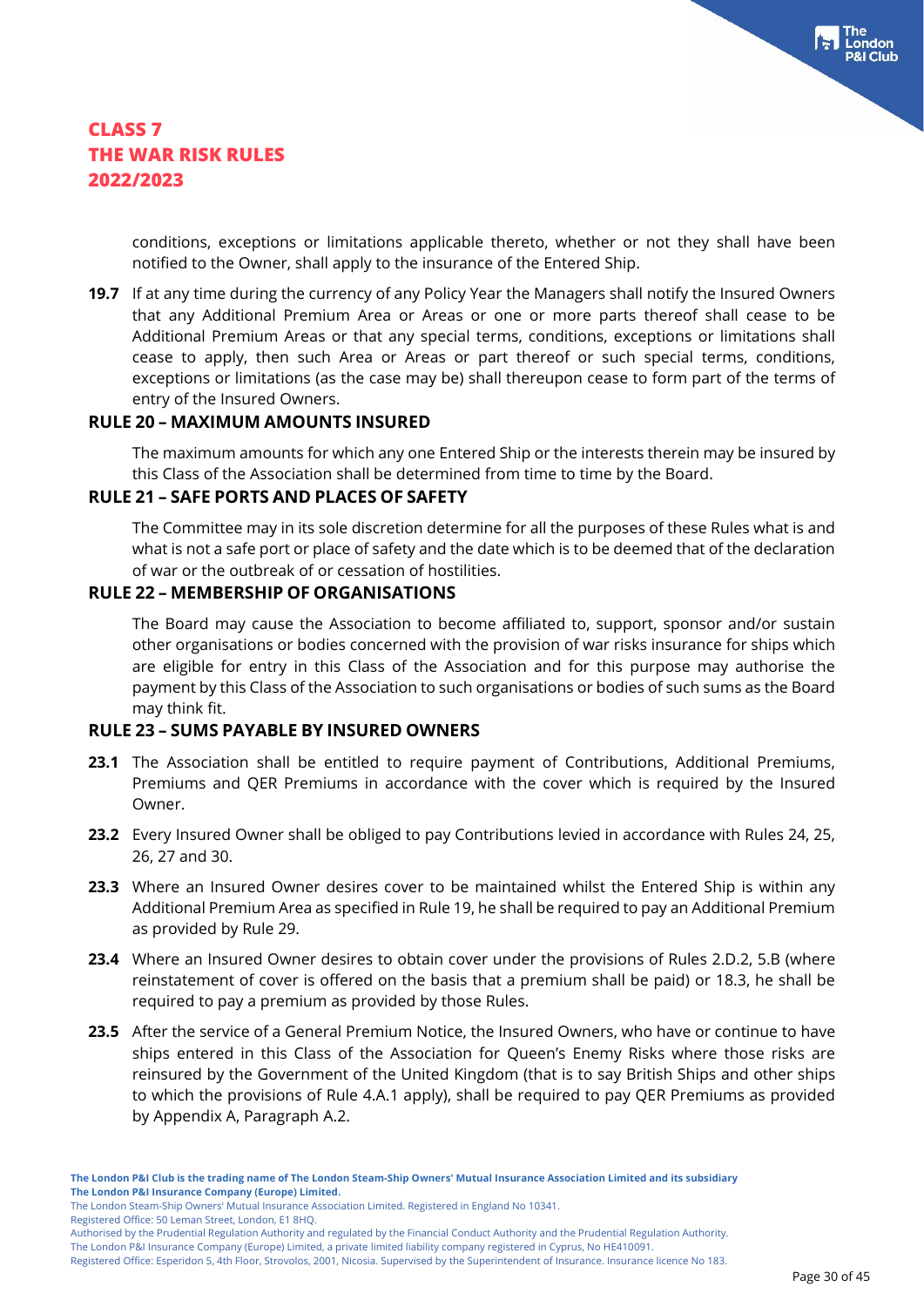#### **RULE 24 – CONTRIBUTIONS**

- **24.1** The Insured Owners who have Entered Ships in this Class of the Association for the risks insured under Rule 2 or Rule 3 or both such Rules for any Policy Year, not being a Policy Year which has been closed, shall provide by way of Contributions all funds which in the opinion of the Board are required:
	- **24.1.1** to meet such of the general expenses of this Class of the Association as the Board may from time to time think fit to charge in respect of that Policy Year against the insurance business of this Class of the Association;
	- 24.1.2 to meet the claims, expenses and outgoings, whether incurred, accrued or anticipated, of the insurance business of this Class of the Association in respect of that Policy Year including, without prejudice to the generality of the foregoing, any proportion of any claims, expenses or outgoings of any insurer other than the Association which have fallen or may be thought likely to fall upon the Association by virtue of any reinsurance or pooling agreement concluded between the Association and such other insurer;
	- **24.1.3** for any transfers to reserves or provisions which the Board may deem it expedient to make out of the Contributions paid in respect of such Policy Year and which the Board may from time to time think fit to charge against the insurance business of this Class of the Association for that Policy Year including, without prejudice to the generality of the foregoing, such transfer to reserves and provisions in respect of any deficiency which has occurred or which may be thought likely to occur in respect of risks in any previous Policy Year, including any closed Policy Year, as the Board may think proper;
	- **24.1.4** to provide all such sums as this Class of the Association may by any governmental or other similar legislation or regulation be required to set aside in order to establish and/or maintain an adequate solvency margin, guarantee fund and/or other fund or capital requirement in respect of any Policy Year. Without in any way limiting the obligations of Insured Owners to pay such sums, the Board may, in its sole discretion and at any time or times, require any or all Insured Owners to guarantee specifically the payment of such sums in such terms and with such security as the Board may from time to time decide.
- 24.2 The said Contributions shall be levied by means of Advance and Supplementary Contributions in accordance with the provisions of Rules 25, 26 and 27.

#### **RULE 25 – ADVANCE CONTRIBUTIONS**

- **25.1** Before the beginning of each Policy Year, or so soon thereafter as may be practicable, the Board shall, in respect of each Insured Owner, decide the percentage of the Insured Value and of the Sum Insured, in respect of each Entered Ship, which is to be levied on the Insured Owner and is to be paid by way of an Advance Contribution for such Policy Year.
- **25.2** The percentage or percentages so fixed shall be applied:
	- **25.2.1** in the case of risks insured under Rule 2 Parts B, C, D, E and F, to the Insured Value of each Entered Ship for which she is insured;
	- **25.2.2** in the case of risks insured under Rule 3, to the Sum Insured;

Registered Office: 50 Leman Street, London, E1 8HQ.

The London Steam-Ship Owners' Mutual Insurance Association Limited. Registered in England No 10341.

Authorised by the Prudential Regulation Authority and regulated by the Financial Conduct Authority and the Prudential Regulation Authority.

Registered Office: Esperidon 5, 4th Floor, Strovolos, 2001, Nicosia. Supervised by the Superintendent of Insurance. Insurance licence No 183.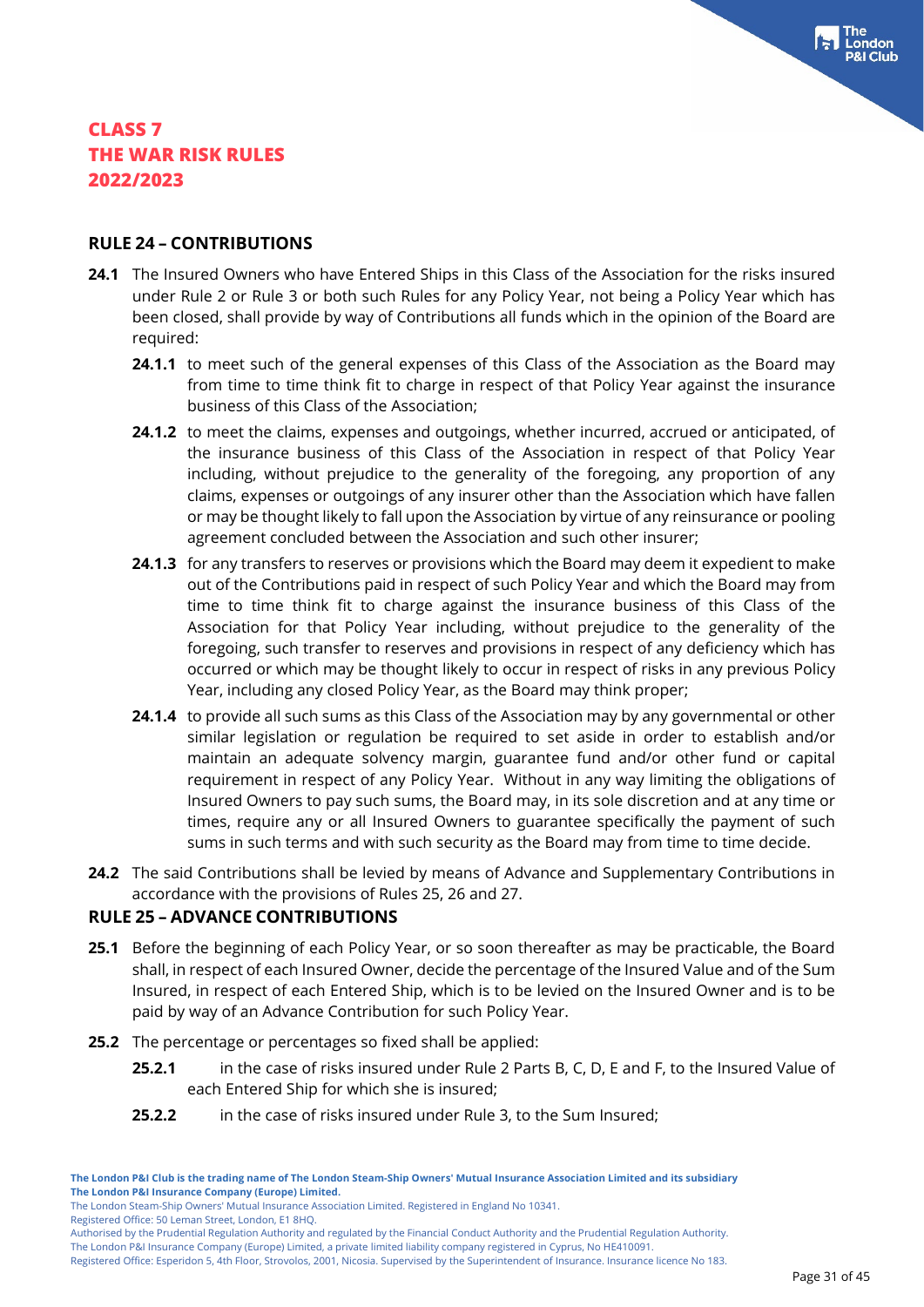**25.2.3** where only a part or percentage of the Insured Value is insured by this Class of the Association, to that part or percentage so insured.

**25.3** The amounts so calculated shall be the amounts so payable by the Insured Owner.

#### **RULE 26 – SUPPLEMENTARY CONTRIBUTIONS**

At such subsequent time or times during or after the end of each Policy Year as the Board thinks fit, but not after such Policy Year has been closed, the Board may decide to levy from the Insured Owners whose ships are or were entered in this Class of the Association for that Policy Year one or more Supplementary Contributions. Such Supplementary Contributions shall be at such percentage of the net Advance Contribution as the Board thinks fit and shall be applied to the total amount of the net Advance Contribution paid or payable by each Insured Owner in respect of such Policy Year.

#### **RULE 27 – GENERAL PROVISIONS AS TO CONTRIBUTIONS**

- **27.1** As soon as is reasonably practicable after the rate of any Advance or Supplementary Contribution shall have been fixed, the Managers shall notify each Insured Owner concerned of the following:
	- **27.1.1** whether the Contribution is an Advance or Supplementary Contribution;
	- **27.1.2** the Policy Year and the Rule to which the Contribution relates;
	- 27.1.3 the rate determined by the Board;
	- **27.1.4** the amount or amounts payable by the Insured Owner;
	- **27.1.5** the date on which the Contribution is payable or, if such Contribution is payable by instalments, the amounts of such instalments and the respective dates on which they are payable;
	- **27.1.6** the currency or currencies in which the Contribution is payable.
- **27.2** If it shall be agreed between an Insured Owner and the Managers that a ship is to be entered in this Class of the Association as from a specified date occurring after the commencement of any Policy Year, or that this Class of the Association is otherwise on risk in respect of any insurance for only a part of any Policy Year (save in the circumstances set out in Rule 27.3), then the Contributions due from the Insured Owner to the Association in respect of that Policy Year shall be payable on a pro-rata basis representing the time that such ship is entered for insurance during the Policy Year.
- **27.3** If in the course of a Policy Year, it shall be agreed between the Insured Owner and the Managers that the Insured Value for which the Entered Ship is insured under Rule 2 Parts B, C, D, E and F or the Sum Insured under Rule 3 shall be varied, then the Contributions due from the Insured Owner to the Association in respect of that Policy Year shall be increased or reduced pro rata according to the increase or reduction of the Insured Value or of the Sum Insured and according to the proportion of the whole Policy Year during which such increase or reduction is to be effective.
- **27.4** Upon an Entered Ship ceasing to be insured by this Class of the Association, the Insured Owner shall, notwithstanding the cesser of such insurance, remain liable to pay Contributions in respect of such ship as follows:

Registered Office: 50 Leman Street, London, E1 8HQ.

Authorised by the Prudential Regulation Authority and regulated by the Financial Conduct Authority and the Prudential Regulation Authority.

The London Steam-Ship Owners' Mutual Insurance Association Limited. Registered in England No 10341.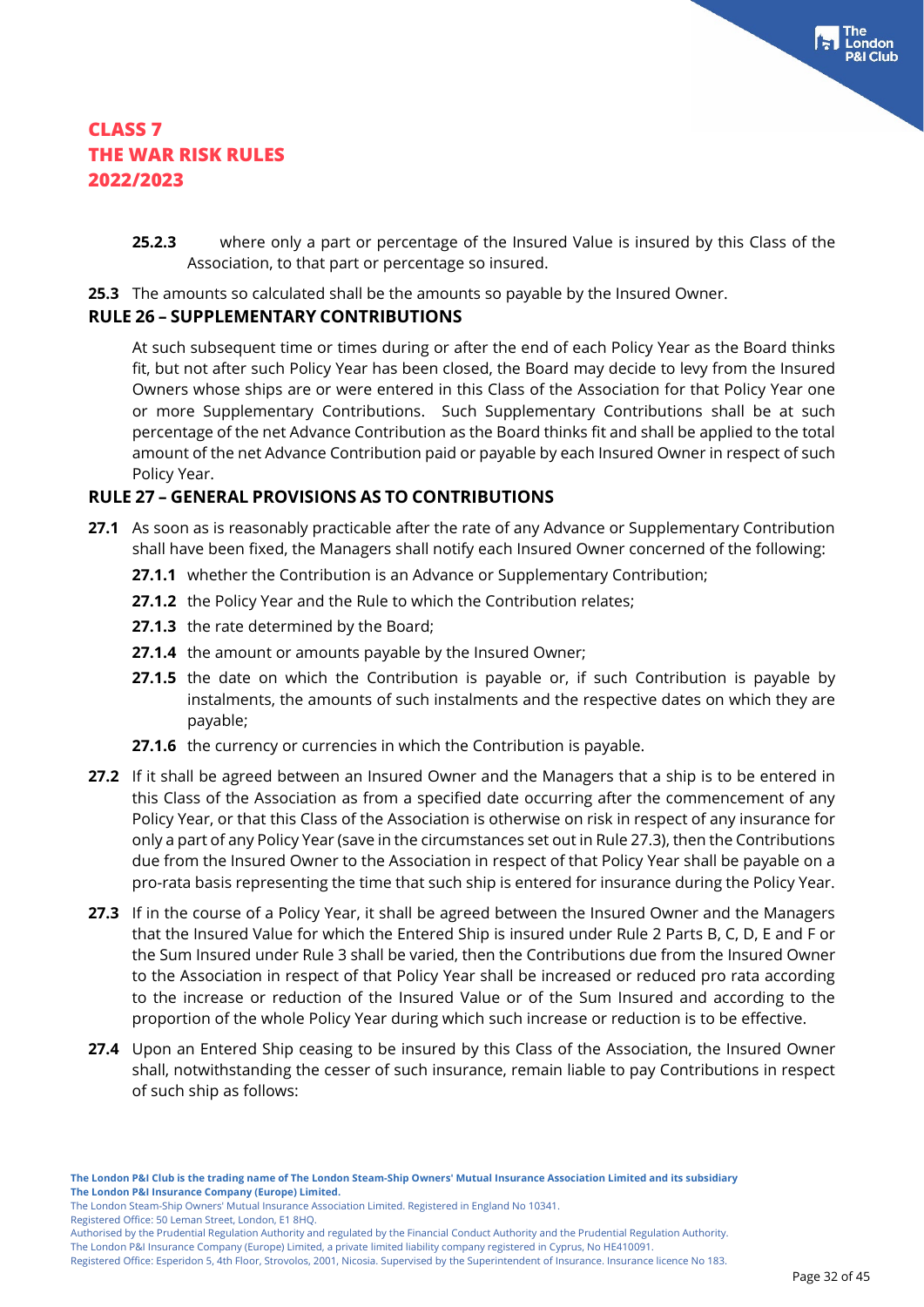- **27.4.1** if the insurance shall have terminated at the end of a Policy Year, for the whole of such Policy Year, unless and to the extent that such liability may have been otherwise agreed or assessed under Rule 38; or
- **27.4.2** if the insurance shall have terminated in the course of a Policy Year, for the whole of such Policy Year, unless Rule 37 shall be applicable or unless and to the extent that such liability may have been otherwise agreed or assessed under Rule 38.

#### **RULE 28 – LAID UP RETURNS**

- **28.1** The Board may in its sole discretion direct that returns of Contributions or allowances against the same be paid or allowed to Insured Owners whose Entered Ships are laid up and unemployed (otherwise than for the purpose of repair or maintenance) in any safe port or place outside any Additional Premium Area.
- **28.2** The Board may in its sole discretion determine from time to time:
	- **28.2.1** the minimum period for which an Entered Ship must be so laid up;
	- **28.2.2** the percentage of the Contributions to be returned to such Insured Owner;
	- **28.2.3** the period for which such a return shall be allowed.
- **28.3** If the Board shall make a direction in accordance with Rule 28.1, a return shall be made to such Insured Owner consisting of the percentage of the Contributions so directed on a pro-rata basis, commencing at noon GMT on the day on which the Entered Ship was laid up and ending at noon GMT on the day on which that Entered Ship ceased to be laid up.
- **28.4** PROVIDED ALWAYS that:
	- **28.4.1** the Board may in its sole discretion determine that a return may be made in respect of ships unemployed and laid up (other than for the purpose of repair or maintenance) in any one or more current Additional Premium Areas or part thereof;
	- **28.4.2** no return shall be made in respect of a ship which is unemployed and laid up in circumstances which give rise to a claim on this Class of the Association;
	- **28.4.3** if an Insured Owner fails to notify the Managers of his intention to claim such a return within three months of the end of the Policy Year during which such claim arose, he shall be deemed to have waived such claim.

#### **RULE 29 – ADDITIONAL PREMIUMS**

If an Entered Ship shall proceed to or be or remain in any Additional Premium Area the provisions of Rule 29 shall have effect.

- **29.1** The Insured Owner shall pay to the Association an Additional Premium or Premiums as follows:
	- **29.1.1** if, by virtue of a Special Premium Notice, the area is an Additional Premium Area in respect of Queen's Enemy Risks, an Additional Premium or Premiums at such rate or rates, and for such period or periods, as the Secretary of State shall from time to time determine;
	- **29.1.2** if, by virtue of a decision of the Committee, the area is an Additional Premium Area in respect of risks other than the Queen's Enemy Risks, an Additional Premium or Premiums at such rate or rates, and for such period or periods, as shall be agreed with the Managers.

Registered Office: 50 Leman Street, London, E1 8HQ.

The London P&I Insurance Company (Europe) Limited, a private limited liability company registered in Cyprus, No HE410091.

The London Steam-Ship Owners' Mutual Insurance Association Limited. Registered in England No 10341.

Authorised by the Prudential Regulation Authority and regulated by the Financial Conduct Authority and the Prudential Regulation Authority.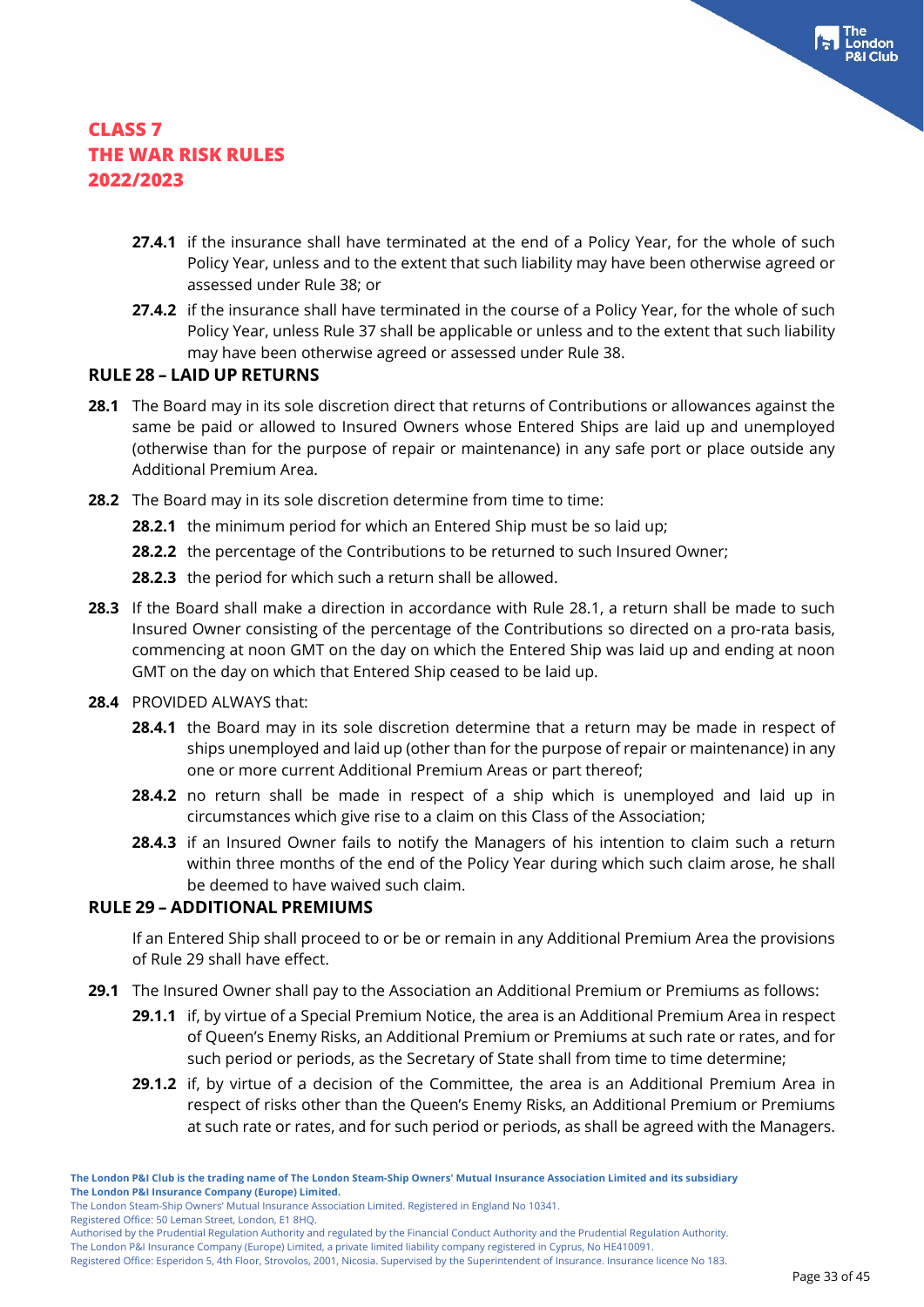- **29.2** The Insured Owner shall continue to be insured while the Entered Ship proceeds to or is or remains within such area.
- **29.3** It is a condition of the insurance afforded by this Class of the Association that the Insured Owner shall ensure that the Association is given written notice before the Entered Ship proceeds into the Additional Premium Area. If this condition is not fulfilled then:
	- **29.3.1** if, by virtue of a Special Premium Notice, the area is an Additional Premium Area in respect of the Queen's Enemy Risks, the Insured Owner shall not be entitled to any recovery from this Class of the Association in respect of any claim arising from any of the Queen's Enemy Risks and arising out of events occurring in the Additional Premium Area;
	- **29.3.2** if, by virtue of a decision of the Committee, the area is an Additional Premium Area in respect of the risks other than the Queen's Enemy Risks, the Insured Owner shall not be entitled to any recovery from this Class of the Association in respect of any claim arising from any risks other than the Queen's Enemy Risks and arising out of events occurring in the Additional Premium Area;
	- **29.3.3** if the area is an Additional Premium Area in respect of both the Queen's Enemy and the non-Queen's Enemy Risks, an Insured Owner shall not be entitled to any recovery from this Class of the Association in respect of any claim arising out of events occurring in the Additional Premium Area.
	- **29.3.4** PROVIDED ALWAYS that:

the Committee may in its sole discretion decide to allow recovery from this Class of the Association which would otherwise be excluded by Rule 29.3 either in whole or in part. Where the Committee does not exercise its sole discretion to allow recovery as aforesaid, the Association shall return to the Insured Owner any Additional Premium which may have been paid pursuant to Rule 29.1.

**29.4** The terms of the insurance of the Entered Ship during such period as is referred to in Rule 29.2 shall be those current for the Entered Ship for the relevant Policy Year. PROVIDED ALWAYS that:

if, in respect of risks other than the Queen's Enemy Risks, the Managers shall specify that any special terms, conditions, exceptions or limitations shall apply whilst an Entered Ship shall be or remain in any Additional Premium Area, then the terms shall be those which are current for the relevant Policy Year as modified by such special terms, conditions, exceptions or limitations.

**29.5** An Insured Owner shall be entitled to give written notice to the Association at any time before the Entered Ship enters an Additional Premium Area stating that he desires the cover of the Entered Ship to be suspended or restricted while the Entered Ship is within the said Area.

#### PROVIDED ALWAYS that:

if the Entered Ship is mortgaged, an Insured Owner shall not be entitled to give any such notice unless he shall have obtained and produced to the Association the written consent of his mortgagees to the suspension or restriction of the cover.

**29.6** If, where permitted by Rule 29.5, an Insured Owner gives notice in writing that he desires the cover of the Entered Ship to be suspended, then:

The London Steam-Ship Owners' Mutual Insurance Association Limited. Registered in England No 10341.

Registered Office: 50 Leman Street, London, E1 8HQ.

Authorised by the Prudential Regulation Authority and regulated by the Financial Conduct Authority and the Prudential Regulation Authority.

The London P&I Insurance Company (Europe) Limited, a private limited liability company registered in Cyprus, No HE410091.

Registered Office: Esperidon 5, 4th Floor, Strovolos, 2001, Nicosia. Supervised by the Superintendent of Insurance. Insurance licence No 183.

ondon

**The London P&I Club is the trading name of The London Steam-Ship Owners' Mutual Insurance Association Limited and its subsidiary The London P&I Insurance Company (Europe) Limited.**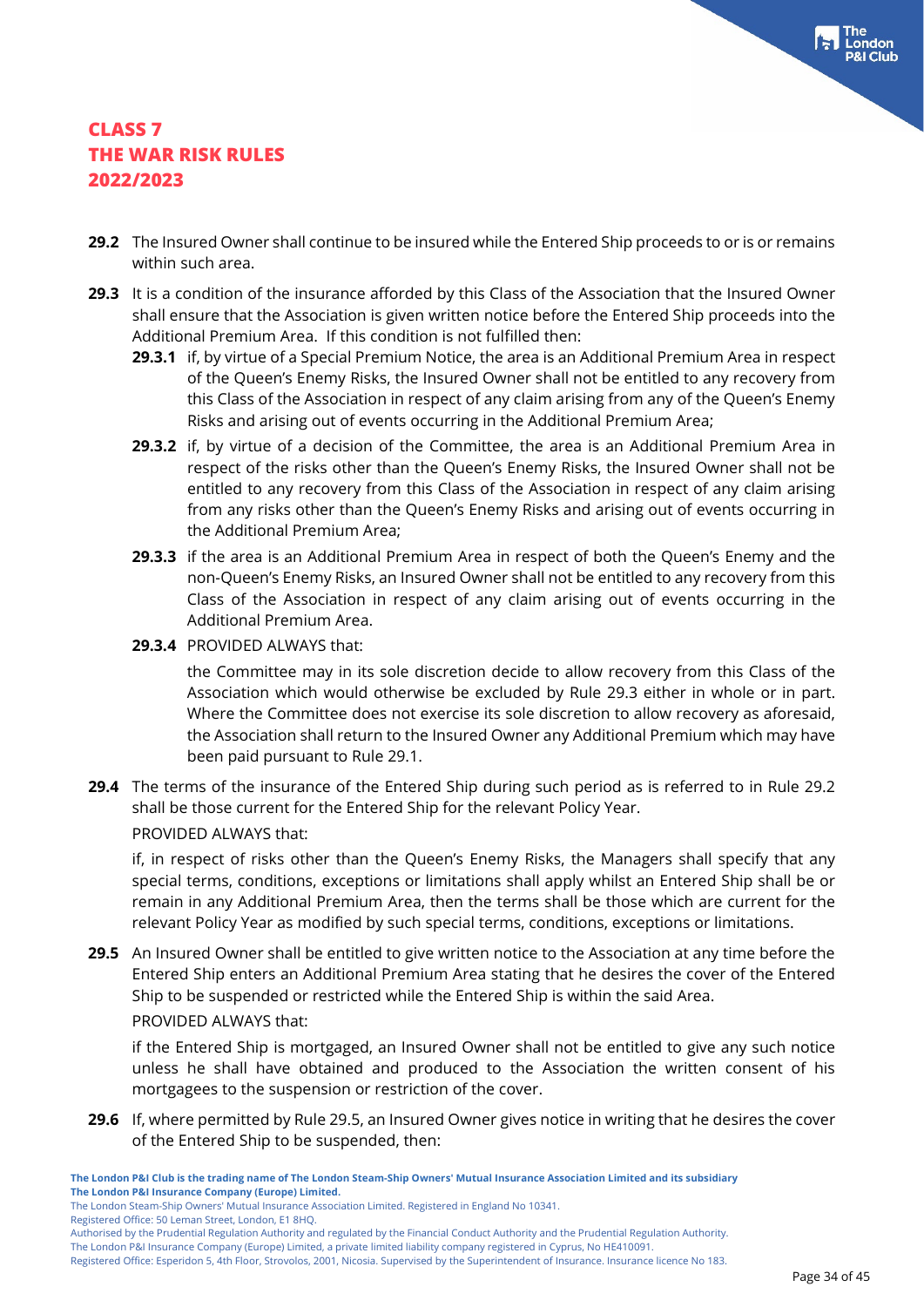- **29.6.1** the cover given by this Class of the Association in respect of the Entered Ship so specified shall be suspended and the Insured Owner shall remain uninsured in respect of such Entered Ship during the period while the Entered Ship is and remains in the Additional Premium Area; and
- **29.6.2** the Insured Owner shall be under no liability to pay an Additional Premium in accordance with Rule 29.1 but shall not be entitled to any return of Contributions paid or payable in respect of the Entered Ship unless the Board in its sole discretion otherwise determines.
- **29.7** Unless the Insured Owner gives notice of suspension before the ship enters the designated Additional Premium Area, the cover of the Entered Ship shall not be suspended but the provisions of Rules 29.1, 29.2, 29.3 and 29.4 shall be applicable.
- **29.8** If, where permitted by Rule 29.5, an Insured Owner gives notice in writing that he desires the cover of the Entered Ship to be restricted, then:
	- **29.8.1** at any time before the Entered Ship enters an Additional Premium Area, the Insured Owner and the Managers may agree in writing the terms of the cover which shall be applicable to the Entered Ship while within such Additional Premium Area and the amount of the premium payable to this Class of the Association for such a period;
	- **29.8.2** in the event that no such agreement in writing shall be reached between the Insured Owner and the Managers as is referred to in Rule 29.8.1 before the Entered Ship enters the Additional Premium Area then the cover of the Entered Ship shall not be restricted but the provisions of Rules 29.1, 29.2, 29.3 and 29.4 shall be applicable.

#### **RULE 30 – PROVISIONS AS TO PAYMENT**

- **30.1** If any Contribution or Premium or any other sum due from any Insured Owner to the Association is not paid by such Insured Owner on or before the date specified for payment thereof, the Insured Owner shall, without prejudice to the rights of the Association under any other provision of these Rules, pay interest on the amount overdue from the date on which the amount became due until the date of payment at such rate of interest as the Board may from time to time determine. The Board may in any case waive payment of such interest in whole or in part.
- **30.2** No claim of any kind whatsoever by an Insured Owner against the Association shall constitute any set off against the Contributions or Premiums or other sums due by an Insured Owner to the Association or shall entitle an Insured Owner to withhold or delay payment of any such sum whether or not any set off has in the Managers' sole discretion been allowed at any time in the past.

## **RULE 31 – CLOSING OF POLICY YEARS**

- **31.1** The Board shall with effect from such date after the end of each Policy Year as it thinks fit declare that such Policy Year shall be closed.
- **31.2** If upon the closing of any Policy Year or at any time thereafter the aggregate of the Contributions, Premiums and other receipts paid and payable for that Policy Year shall be found to exceed the aggregate of claims, expenses, outgoings, transfers to reserves and provisions referred to in Rule 24, the Board may decide that such excess or any part thereof shall be disposed of by being transferred in accordance with Rule 32; or by being applied to meet any deficiency which has

Registered Office: 50 Leman Street, London, E1 8HQ.

The London Steam-Ship Owners' Mutual Insurance Association Limited. Registered in England No 10341.

Authorised by the Prudential Regulation Authority and regulated by the Financial Conduct Authority and the Prudential Regulation Authority.

The London P&I Insurance Company (Europe) Limited, a private limited liability company registered in Cyprus, No HE410091.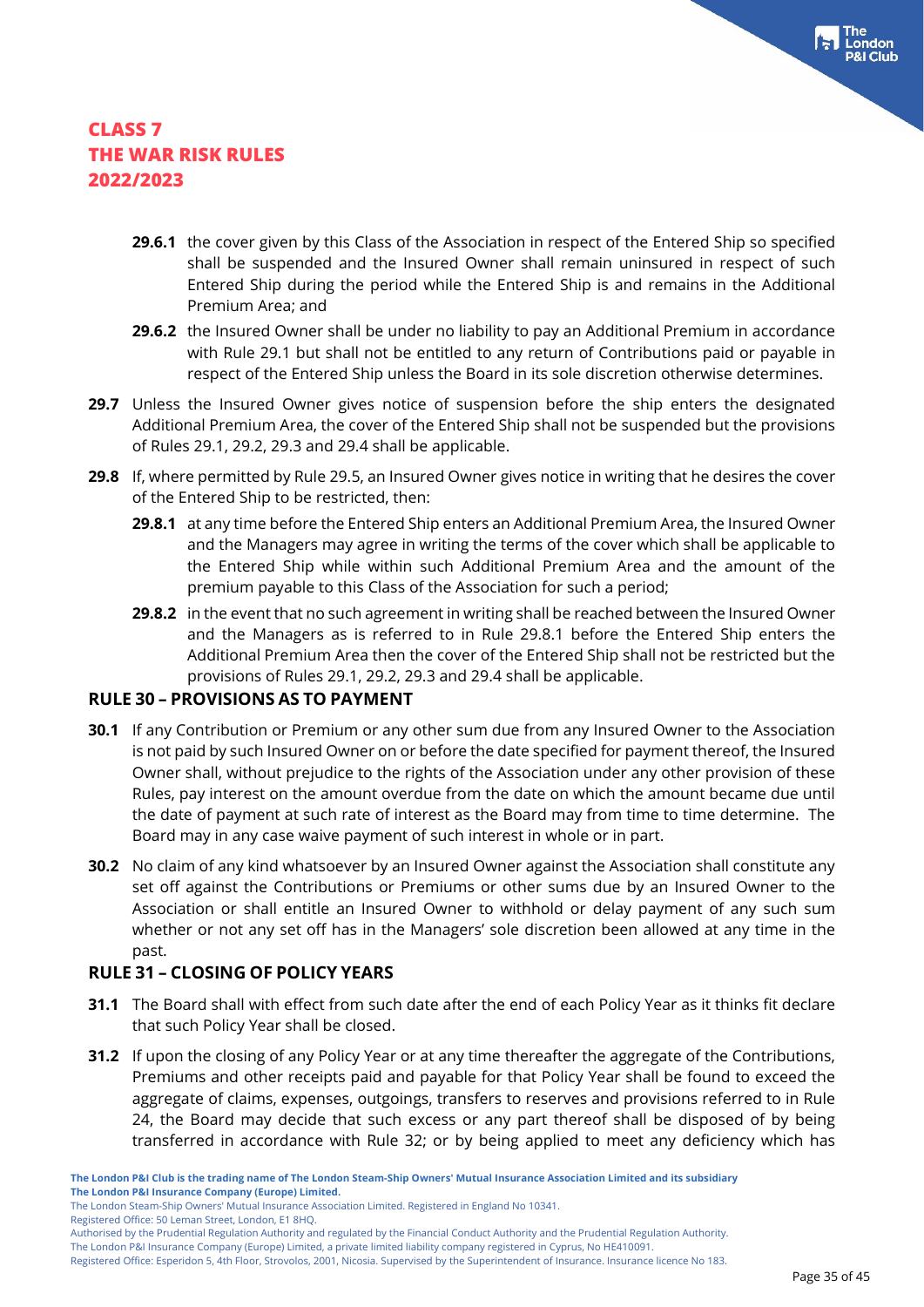occurred or may be thought likely to occur in any closed Policy Year or Years; or by being brought forward to the next open Policy Year and made available for the payment of claims, expenses, outgoings, transfers to reserves and provisions arising in respect of that Policy Year.

#### PROVIDED ALWAYS that:

the Board may order that the excess or any part thereof may be returned to the Insured Owners insured for the relevant Policy Year and, if the Board shall so decide, the excess or part thereof shall be returned to such Insured Owners in such proportions and having regard to such considerations as the Board shall determine and the decision of the Board with regard thereto shall be conclusive and binding upon all Insured Owners.

**31.3** If upon the closing of any Policy Year or at any time thereafter the aggregate of the claims, expenses, outgoings, transfers to reserves and provisions referred to in Rule 24 for that Policy Year shall be found to exceed the aggregate of the Contributions, Premiums and other receipts in respect of such Policy Year, the Board may decide that such deficiency or any part thereof shall be provided for by transferring funds in accordance with Rule 32; or by transferring funds standing to the credit of any different closed Policy Year or Years; or by levying Supplementary Contributions as permitted by Rule 26.

#### **RULE 32 – RESERVES**

- 32.1 The Board may in its sole discretion establish, maintain and apply such reserve funds or accounts, for such contingencies or purposes as it thinks fit.
- 32.2 The Board may in its sole discretion apply the whole or any part of any reserve fund or account for any of the contingencies or purposes for which it is established or for any other contingencies or purposes, and in respect of any Policy Year irrespective of the Policy Year or Years from which the funds or account originated. The Board may also in its sole discretion transfer sums from one reserve fund or account to another within the same Class, but shall not be entitled to use any reserve fund or account established from funds of one Class for the benefit of any other Class, nor to transfer such reserve fund or account between different Classes.

#### **RULE 33 – CESSER OF INSURANCE**

Without prejudice to the generality of these Rules:

- **33.1** An Insured Owner shall cease to be insured by this Class of the Association in respect of any and all ships entered by him or on his behalf upon the occurring of any of the following events or circumstances:
	- **33.1.1** where the Insured Owner is an individual,
		- **33.1.1.1** upon his death, or
		- **33.1.1.2** if a receiving order is made against him, or he makes any composition or arrangement with his creditors generally in order to avoid or prevent the making of such receiving order, or
		- **33.1.1.3** if he becomes bankrupt, or
		- **33.1.1.4** if he becomes incapable by reason of mental disorder of managing or administering his property and affairs;

Registered Office: 50 Leman Street, London, E1 8HQ.

The London P&I Insurance Company (Europe) Limited, a private limited liability company registered in Cyprus, No HE410091.

**The London P&I Club is the trading name of The London Steam-Ship Owners' Mutual Insurance Association Limited and its subsidiary The London P&I Insurance Company (Europe) Limited.**

The London Steam-Ship Owners' Mutual Insurance Association Limited. Registered in England No 10341.

Authorised by the Prudential Regulation Authority and regulated by the Financial Conduct Authority and the Prudential Regulation Authority.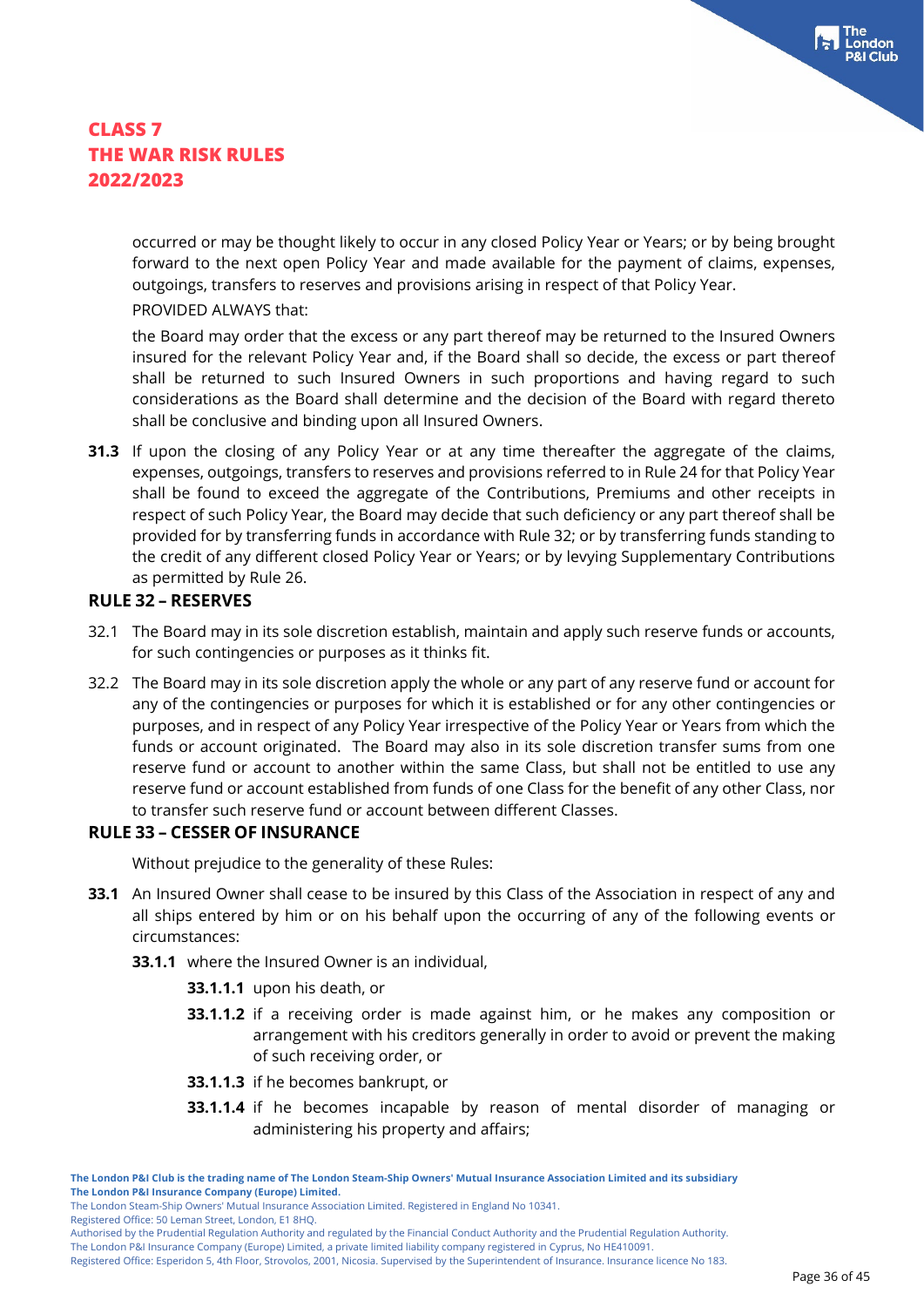- **33.1.2** where the Insured Owner is a corporation,
	- **33.1.2.1** upon the passing of any resolution for its voluntary winding up (other than voluntary winding up for the purposes of company or group reorganisation), or
	- **33.1.2.2** upon an order being made for its compulsory winding up or an administration order being made, or
	- **33.1.2.3** upon its dissolution, or
	- **33.1.2.4** upon a receiver, or an administrative receiver or manager being appointed of all or part of its business or undertaking, or
	- **33.1.2.5** upon possession being taken of any of its property by or on behalf of a secured party, or
	- **33.1.2.6** upon its commencing proceedings under any bankruptcy or insolvency laws to seek protection from its creditors or to reorganise its affairs.
- **33.2** Unless otherwise agreed in writing by the Managers, an Insured Owner shall cease to be insured by this Class of the Association in respect of a ship entered by him or on his behalf upon the occurring of any of the following events or circumstances in relation to such ship:
	- **33.2.1** the Insured Owner parting with or assigning the whole or any part of his interest in the Entered Ship whether by bill of sale or other formal document or agreement or in any other way whatsoever, or
	- **33.2.2** the managers of the Entered Ship being changed by the appointment of new managers.
- **33.3** Unless otherwise agreed in writing by the Managers, an Insured Owner shall cease to be insured by this Class of the Association in respect of a ship entered by him or on his behalf upon the occurring of whichever shall be the earliest of the following events or circumstances in relation to such Entered Ship:
	- **33.3.1** the Entered Ship being missing for ten days from the date when she was last heard of;
	- **33.3.2** the Entered Ship being posted at Lloyd's as missing;
	- **33.3.3** the Entered Ship becoming an actual total loss;
	- **33.3.4** acceptance by hull underwriters or by the Association that the Entered Ship is a constructive total loss;
	- **33.3.5** payment to the Insured Owner of the Entered Ship by marine underwriters or by the Association of an unrepaired damage claim which exceeds the market value of the Entered Ship, without commitment, immediately prior to the casualty which gave rise to such claim;
	- **33.3.6** a compromise settlement with marine underwriters or with the Association on the basis of which the Entered Ship is considered or deemed to be an actual or constructive total loss;
	- **33.3.7** a decision by this Class of the Association that the Entered Ship is to be considered or deemed to be an actual or constructive total loss or otherwise commercially lost.

#### **33.4** PROVIDED ALWAYS that:

**33.4.1** notwithstanding cesser of the insurance under Rule 33.3 consequent upon actual total loss, constructive total loss or other loss of the Entered Ship, the Association shall, subject

Registered Office: 50 Leman Street, London, E1 8HQ.

The London P&I Insurance Company (Europe) Limited, a private limited liability company registered in Cyprus, No HE410091.

Registered Office: Esperidon 5, 4th Floor, Strovolos, 2001, Nicosia. Supervised by the Superintendent of Insurance. Insurance licence No 183.

ondon

The London Steam-Ship Owners' Mutual Insurance Association Limited. Registered in England No 10341.

Authorised by the Prudential Regulation Authority and regulated by the Financial Conduct Authority and the Prudential Regulation Authority.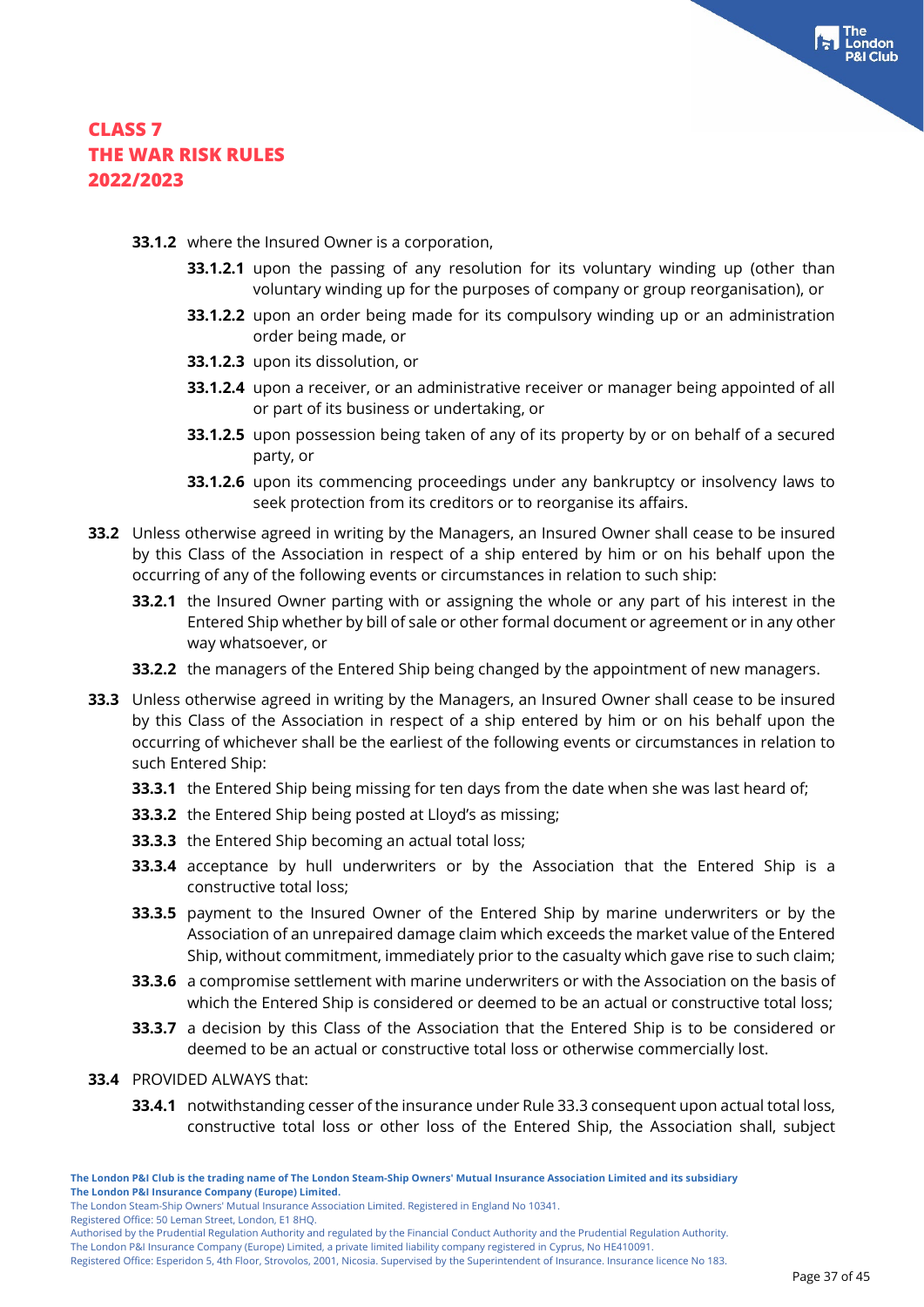always to the Rules and to the terms and conditions of the entry of the Entered Ship in this Class of the Association, remain liable in respect of claims which are within the scope of those terms and conditions and which flow directly from the casualty which has given rise to that actual total loss or constructive total loss or other loss;

**33.4.2** the Managers may, as a condition of agreement that the insurance of the Entered Ship shall continue after the occurring of any of the events or circumstances listed in Rules 33.2 and 33.3, impose such terms and conditions as they think fit for the continuation of the insurance.

#### **RULE 34 – CANCELLATION FOR NON-PAYMENT**

Without prejudice to the generality of these Rules:

- **34.1** Where the Association has required an Insured Owner to pay under the terms of entry and these Rules any Contribution, Additional Premium, Premium or interest, and the Insured Owner has not paid the same in full within the time permitted by the Association, the Managers may give the Insured Owner notice in writing:
	- **34.1.1** requiring him to pay such amount by any date specified in such notice, not being less than 14 days from the date on which the notice is given, and
	- **34.1.2** informing him that if he fails to pay such amount in full on or before the date so specified, his insurance in respect of the Entered Ship or Ships relating to which payment of that amount was required, and also, if the Managers so specify, his insurance in respect of any and all other ships entered in this Class of the Association by him or on his behalf, shall be cancelled forthwith without any further notice or formality.
- **34.2** If an Insured Owner fails to comply with the requirements set out in any notice issued by the Managers in accordance with Rule 34.1, that Insured Owner's insurance shall be cancelled as specified in such notice, notwithstanding that the amount payable by the Insured Owner to the Association, as referred to in the notice, related only to one, or to more than one but not to all, of the Entered Ships in respect of which the Insured Owner's insurance is cancelled.
- **34.3** Cancellation as provided in Rule 34 shall operate independently of and separately from any cancellation which may be effected or which may occur by virtue of any other provisions of these Rules.
- **34.4** An Insured Owner's insurance may be cancelled as provided in Rule 34 irrespective of whether that insurance is current on the date of the cancellation or has ceased by virtue of the provisions of Rule 33 or has ceased, been terminated or cancelled in accordance with any other provisions of these Rules.
- **34.5** PROVIDED ALWAYS that:

if after the issue of a General Premium Notice the Insured Owner shall have failed to pay when due and demanded by the Managers any QER Premiums levied under the provisions of Paragraph A.2 of Appendix A to these Rules, the provisions of Paragraph A.4 of the said Appendix shall apply.

The London Steam-Ship Owners' Mutual Insurance Association Limited. Registered in England No 10341.

Registered Office: 50 Leman Street, London, E1 8HQ.

Authorised by the Prudential Regulation Authority and regulated by the Financial Conduct Authority and the Prudential Regulation Authority.

The London P&I Insurance Company (Europe) Limited, a private limited liability company registered in Cyprus, No HE410091.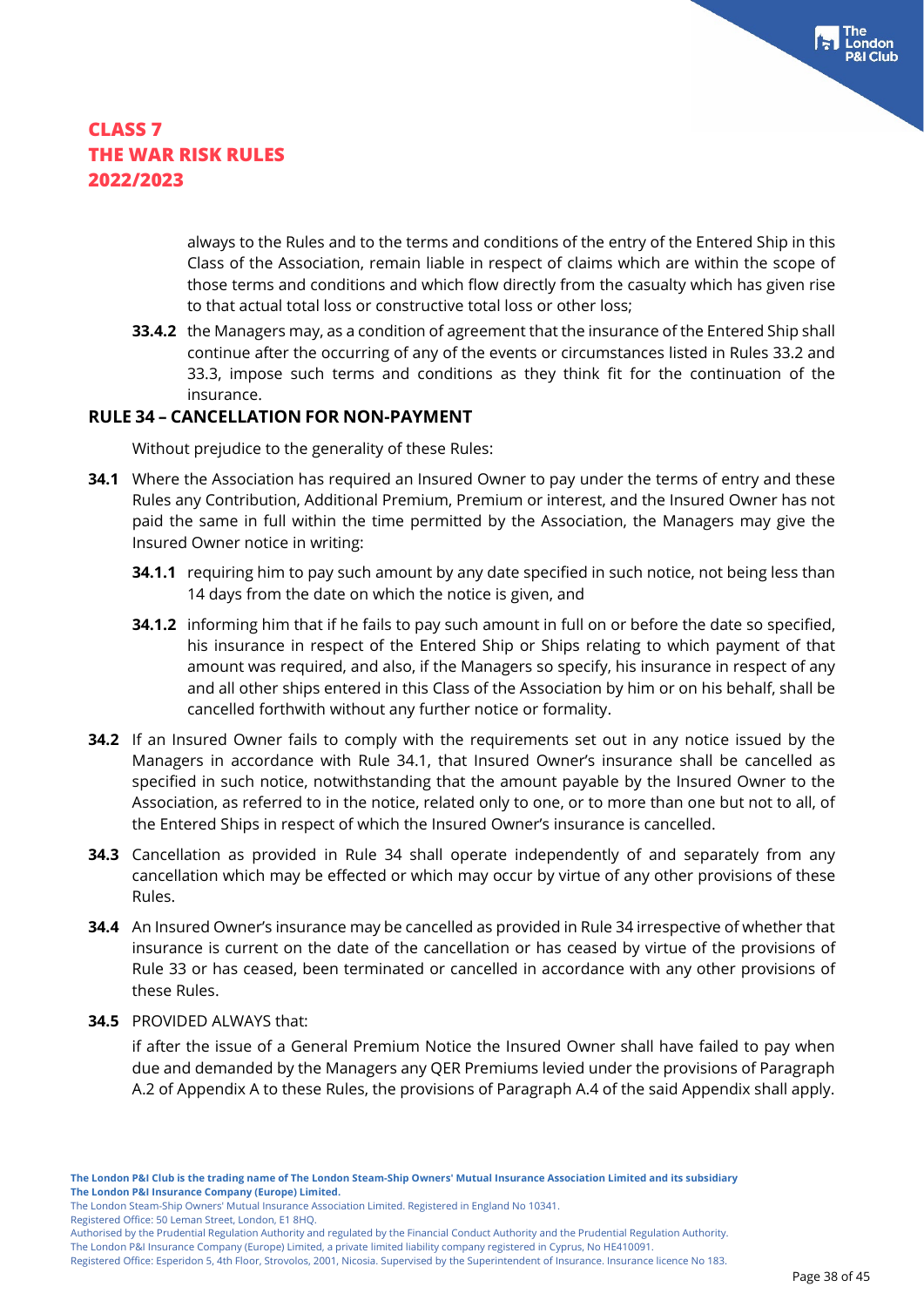#### **RULE 35 – EFFECTS OF CESSER AND CANCELLATION OF INSURANCE**

- **35.1** When an Insured Owner's insurance ceases under or by reason of the operation of any of these Rules other than Rule 34:
	- **35.1.1** such Insured Owner and his Successors shall be and remain liable for all Contributions, Additional Premiums, Premiums and any other sums whatsoever payable in respect of the Policy Year in which the insurance ceases, and in respect of previous Policy Years, unless and to the extent that Rule 37 is applicable and/or the Insured Owner's liability may have been otherwise agreed under Rule 38;
	- **35.1.2** subject to Rule 35.2 and to the other provisions of these Rules and to the terms of entry in this Class of the Association of the Entered Ship or Ships in respect of which insurance has ceased, this Class of the Association shall remain liable in respect of such Entered Ship or (as the case may be) Ships for all claims under these Rules arising out of any event which has occurred prior to the time of cessation of the insurance, but shall not otherwise be under any liability whatsoever by reason of anything occurring after such time.
- **35.2** When an Insured Owner's insurance is cancelled in accordance with Rule 34 (which time is hereinafter in Rule 35 referred to as "the date of cancellation"):
	- **35.2.1** such Insured Owner and his Successors shall be and remain liable for all Contributions, Additional Premiums, Premiums and other sums payable in respect of the Policy Year in which the date of cancellation occurs pro rata only for the period up to the date of cancellation or such earlier date as the Managers in their sole discretion decide and stipulate in writing, and in respect of previous Policy Years;
	- **35.2.2** this Class of the Association shall with effect from the date of cancellation cease to be liable for any claims of whatsoever kind under these Rules in respect of any and all ships entered in this Class of the Association by or on behalf of such Insured Owner irrespective of whether:
		- **35.2.2.1** such claims have occurred or arisen or may arise by reason of any event which has occurred at any time prior to the date of cancellation, including during previous Policy Years;
		- **35.2.2.2** such claims arise by reason of any event occurring after the date of cancellation;
		- **35.2.2.3** the Association may have admitted liability for or appointed lawyers, surveyors or any other person to deal with such claims;
		- **35.2.2.4** the Association at the date of, or prior to the date of, cancellation knew that such claims might or would arise, and as from the date of cancellation any liability of the Association for such claims shall terminate retrospectively and the Association shall be under no liability to such Insured Owner for any such claims or on any account whatsoever.

#### **35.3** PROVIDED ALWAYS that:

the Committee may in its sole discretion and upon such terms as they think fit, including but not restricted to terms as to payment of Contributions, Additional Premiums, Premiums or other sums, agree to pay either in whole or in part any claim in respect of any ship entered by an Insured Owner

Registered Office: 50 Leman Street, London, E1 8HQ.

The London Steam-Ship Owners' Mutual Insurance Association Limited. Registered in England No 10341.

Authorised by the Prudential Regulation Authority and regulated by the Financial Conduct Authority and the Prudential Regulation Authority.

Registered Office: Esperidon 5, 4th Floor, Strovolos, 2001, Nicosia. Supervised by the Superintendent of Insurance. Insurance licence No 183.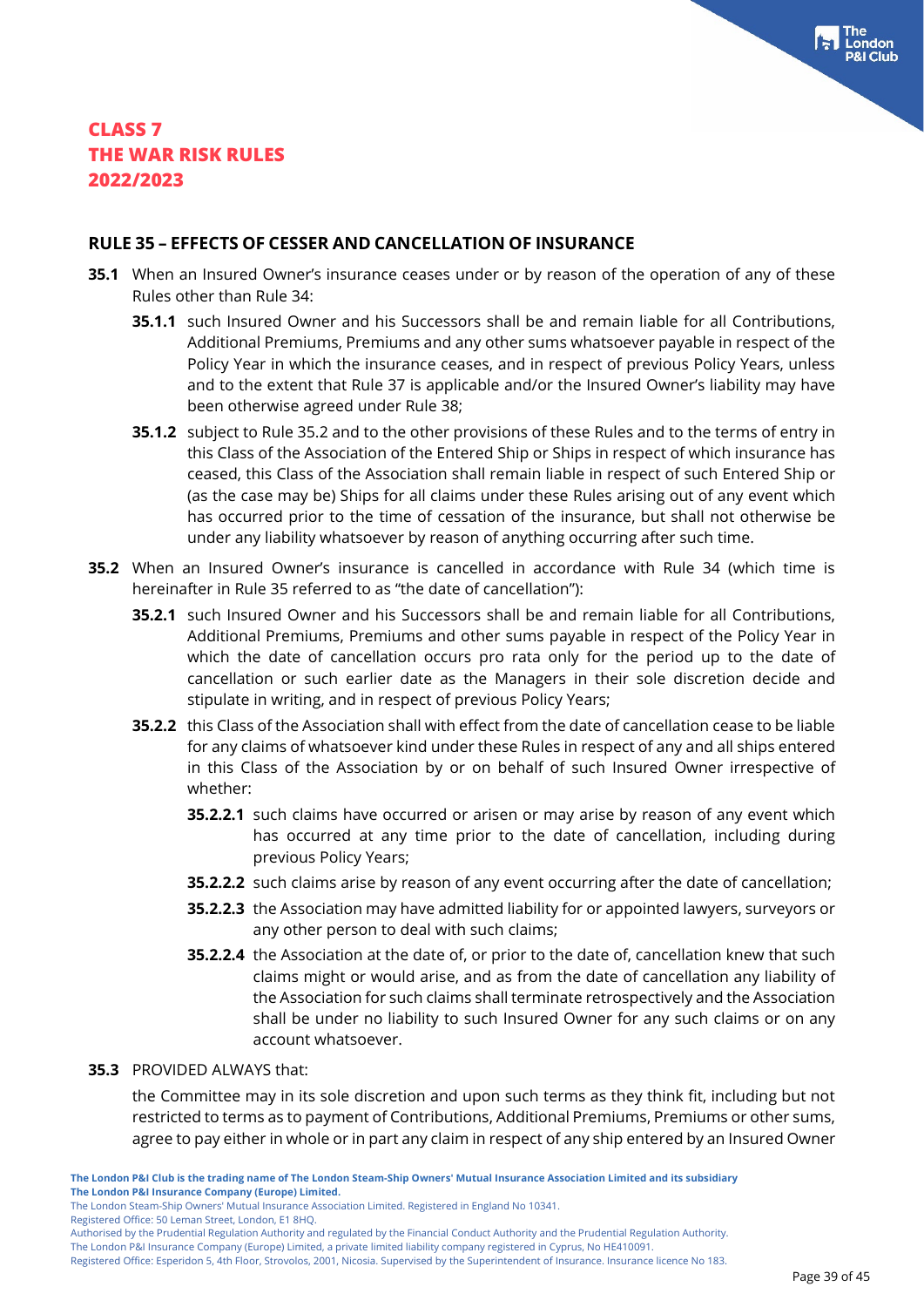for which the Association is under no liability by virtue of Rule 35, whether such claim has arisen before or arises after the date of cessation or the date of cancellation, as the case may be, or remit wholly or partly any payment of Contributions, Additional Premiums, Premiums or other sums paid or payable to the Association.

## **RULE 36 – SUMS DUE TO THE ASSOCIATION FOR THE PURPOSE OF APPLICATION OF THE RULES ON CESSER OF INSURANCE**

- **36.1** For the purpose of determining whether any (and if so, what) sum is due for the purposes of Rule 35.1 or otherwise under these Rules no account shall be taken of any amount due or alleged to be due by the Association to the Insured Owner on any ground whatever, and no set off of any kind, including set off which might otherwise have arisen by reason of the bankruptcy, winding up or administration of the Insured Owner, shall be allowed against such sum (whether or not any set off against Contributions or Premiums has been allowed at any time in the past), except to the extent (if any) to which any sum demanded by the Managers as due, and required by the Managers to be paid, may in the Managers' sole discretion in itself have already allowed for a set off or credit in favour of the Insured Owner.
- **36.2** Without prejudice to the generality of Rule 45, no act, omission, course of dealing, forbearance, delay or indulgence of any kind by or on behalf of the Association nor the granting of time, nor the acceptance by the Association (whether express or implied) of liability for, or the recognition of, any claim, and whether occurring before or after any date of cessation as hereinbefore referred to shall derogate from the effect of Rules 33 to 36.1 inclusive or be treated as any waiver of any of the Association's rights thereunder.

## **RULE 37 – CALCULATION OF CONTRIBUTIONS AFTER CESSER OF INSURANCE**

If any of the events specified in Rule 33.2 shall occur in relation to an Entered Ship then in every such case, provided the Insured Owner gives notice in writing of such event to the Managers within one month after the date thereof, the Insured Owner shall be liable to pay Contributions in respect of such ship for the relevant Policy Year on a pro rata basis, namely the proportion of such Contributions applicable to the period beginning at the commencement of that Policy Year (or in the case of a ship entered during that Policy Year, the date of entry) and ending at noon GMT on the date of the happening of such event.

#### **RULE 38 – RELEASE CONTRIBUTIONS**

- **38.1** Upon an Entered Ship ceasing to be insured by this Class of the Association for any reason, whether or not the circumstances giving rise to such cesser of insurance shall be any of those specified in Rules 16 and 17 or in Rule 33, the Managers may:
	- **38.1.1** release the Insured Owner from further Contributions in respect of such ship, wholly or partly or upon such terms as the Managers in their sole discretion may deem to be appropriate in the circumstances;
	- **38.1.2** whether or not negotiations may have taken place with the view to the application of Rule 38.1.1, assess at the date of the cesser of insurance the amount which seems to the Managers in their sole discretion to represent the likely liability of the Insured Owner for further Contributions in respect of such ship.

Registered Office: 50 Leman Street, London, E1 8HQ.

**The London P&I Club is the trading name of The London Steam-Ship Owners' Mutual Insurance Association Limited and its subsidiary The London P&I Insurance Company (Europe) Limited.**

The London Steam-Ship Owners' Mutual Insurance Association Limited. Registered in England No 10341.

Authorised by the Prudential Regulation Authority and regulated by the Financial Conduct Authority and the Prudential Regulation Authority.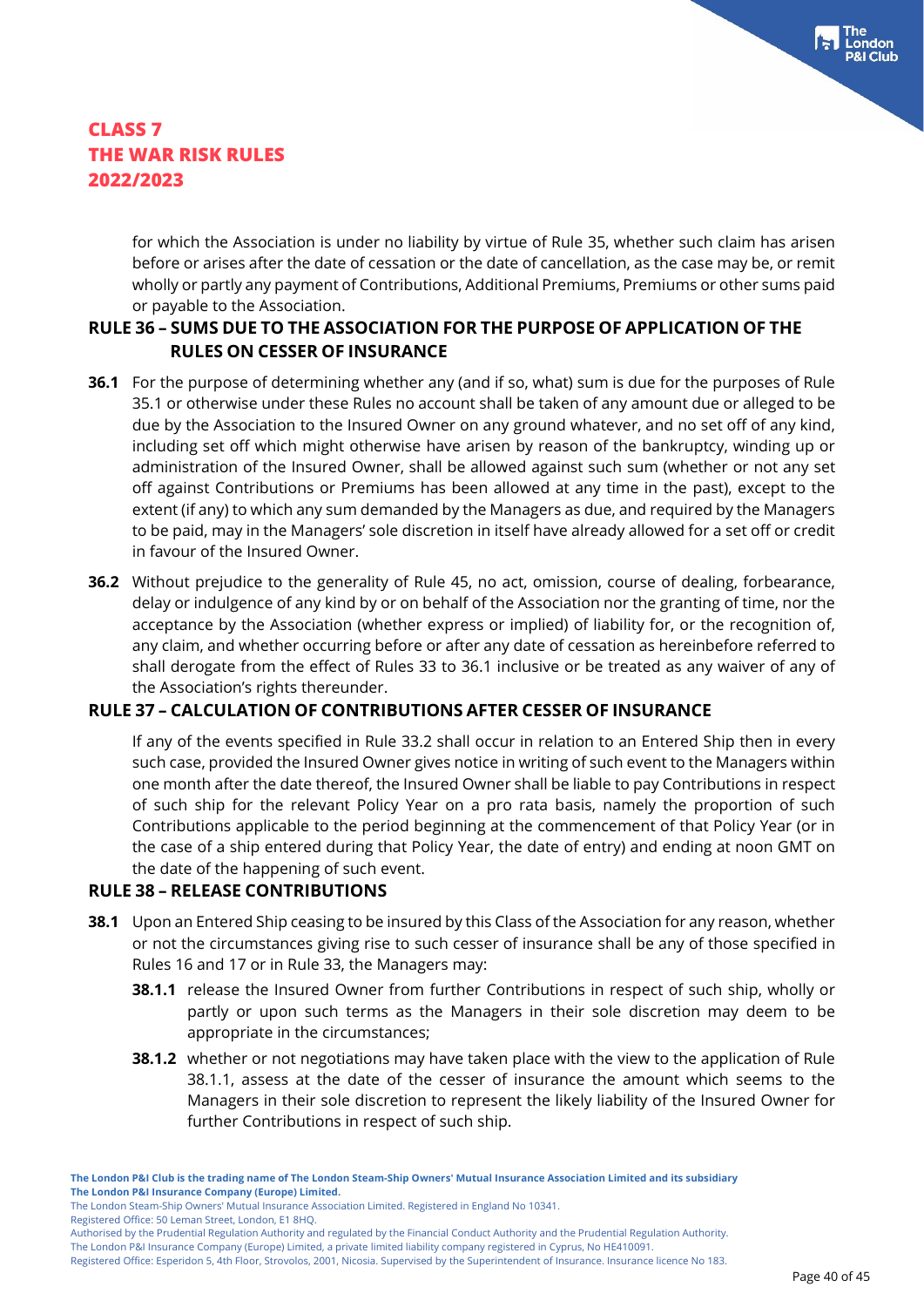- **38.2** If the Managers shall exercise their powers under Rules 38.1.1 or 38.1.2, then:
	- **38.2.1** any terms imposed by the Managers or agreed between the Managers and the Insured Owner pursuant to Rule 38.1.1 shall be performed at such time or times as the Managers shall have specified;
	- **38.2.2** the amount of any assessment made under Rule 38.1.2 shall be payable by the Insured Owner without deduction on demand;
	- **38.2.3** the Insured Owner shall be under no liability for any Contributions which the Board may decide to levy after the date of a release given under Rule 38.1.1 or after the date of an assessment made under Rule 38.1.2, as the case may be, and the Insured Owner shall have no right to share in any return of Contributions or other monies which the Board may thereafter decide to make in accordance with Rule 31.

#### **RULE 39 – MANAGERS' REMUNERATION**

The Managers shall be remunerated by the Association on such basis as may be approved by the Board.

## **RULE 40 – EMPLOYMENT OF LAWYERS AND OTHERS**

- **40.1** Without prejudice to any other provisions of these Rules and without waiving any of the Association's rights hereunder, the Managers may at any and all times appoint and employ on behalf of the Insured Owner upon such terms as the Managers may think fit lawyers, surveyors or other persons for the purpose of dealing with any matter which might give rise to a claim by an Insured Owner upon this Class of the Association including investigating or advising upon any such matter and taking or defending legal or other proceedings in connection therewith. The Managers may also at any time discontinue such employment if they think fit.
- **40.2** All lawyers, surveyors and other persons appointed by the Managers on behalf of the Insured Owner or appointed by the Insured Owner with the prior consent of the Managers shall at all times be and be deemed to be appointed and employed on the terms that they have been instructed by the Insured Owner at all times (both while so acting and after having retired from the matter) to give advice and to report to the Association in connection with the matter without prior reference to the Insured Owner and to produce to the Association without prior reference to the Insured Owner any documents or information in their possession or power relating to such matter, all as if such person had been appointed to act and had at all times been acting on behalf of the Association.

## **RULE 41 – POWERS OF THE MANAGERS RELATING TO THE HANDLING AND SETTLEMENT OF CLAIMS**

- **41.1** The Managers shall have the right if they so decide to control or direct the conduct of any claim or legal or other proceedings relating to any liability, loss or damage in respect whereof the Insured Owner is or may be insured in whole or in part, and to require the Insured Owner to settle, compromise or otherwise dispose of such claim or proceedings in such manner and upon such terms as the Managers see fit.
- **41.2** If the Insured Owner does not settle, compromise or dispose of a claim or of proceedings after being required to do so by the Managers in accordance with Rule 41.1 any eventual recovery by

The London Steam-Ship Owners' Mutual Insurance Association Limited. Registered in England No 10341.

Registered Office: 50 Leman Street, London, E1 8HQ.

Authorised by the Prudential Regulation Authority and regulated by the Financial Conduct Authority and the Prudential Regulation Authority.

The London P&I Insurance Company (Europe) Limited, a private limited liability company registered in Cyprus, No HE410091.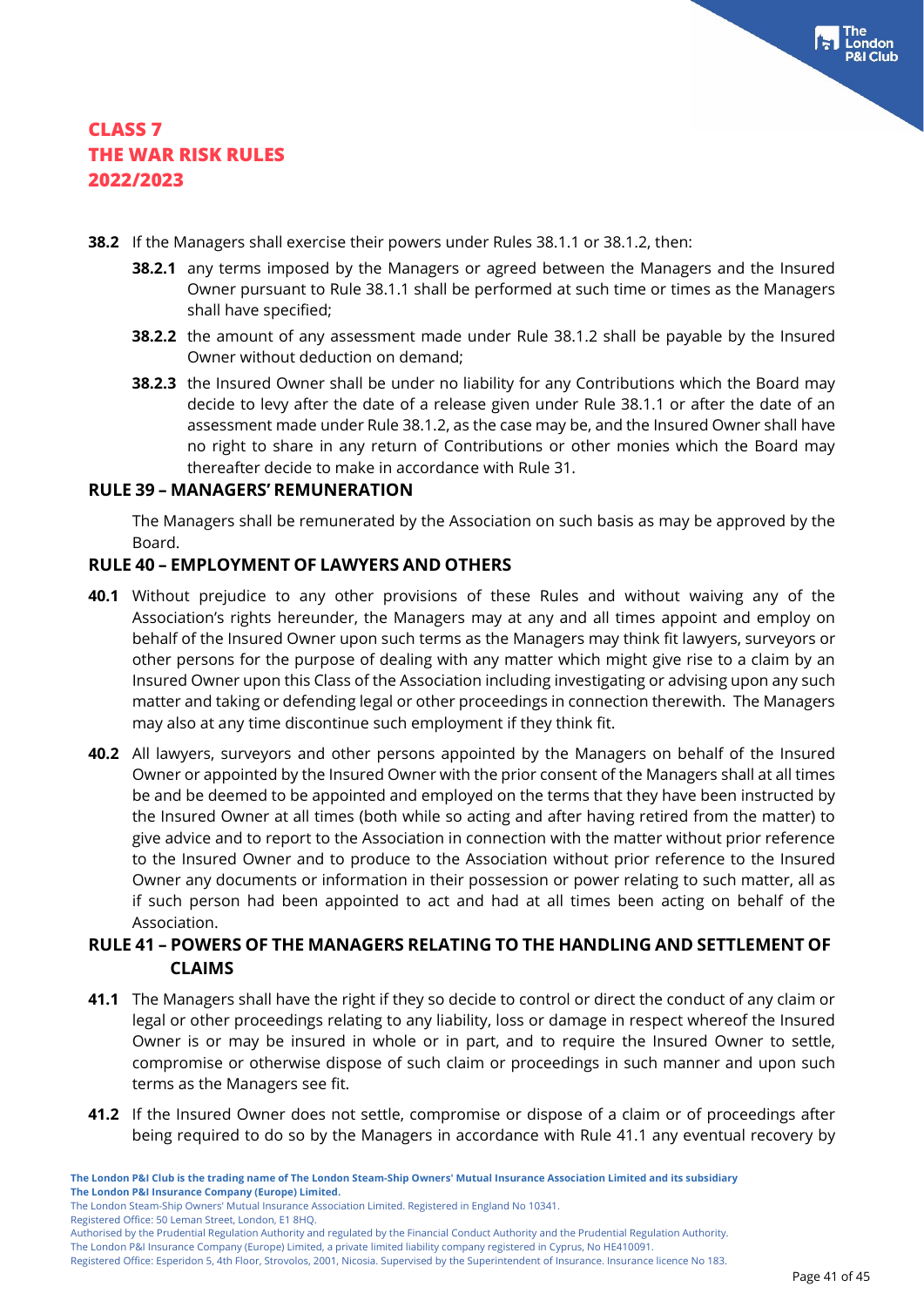the Insured Owner from this Class of the Association in respect of such claim or proceedings shall be limited to the amount he would have recovered if he had acted as required by the Managers.

**41.3** In the event of a casualty giving rise to loss or damage to an Entered Ship which may be recoverable from this Class of the Association, the Managers may take, or require the Insured Owner to take, tenders for the repair of such damage.

#### **RULE 42 – SUBROGATION**

Wherever any claim shall have been paid by this Class of the Association, the Association is thereby subrogated to all the rights and remedies of the Insured Owner in and in respect of the claim as from the time of the casualty causing the loss. The Insured Owner shall afford to the Association all possible assistance in exercising the said rights of subrogation. The Insured Owner hereby authorises the Association in exercising such rights to commence any legal or other proceedings, whenever the Association may think fit, in the name of the Insured Owner on furnishing an undertaking to the Insured Owner to indemnify him in respect of the costs thereof. The Insured Owner hereby undertakes at any time upon the request of the Association to execute a formal assignment of all or any such rights to the Association or to execute a formal deed of subrogation and to produce all such information, documents and evidence as the Association may require.

## **RULE 43 – INFORMATION TO BE SUPPLIED BY OWNERS**

- **43.1** Whenever so required by the Managers, an Insured Owner shall disclose to them in respect of any ship entered by him in this Class of the Association:
	- **43.1.1** all information which is presently in, or which may come into, his possession, or which he may ascertain by reasonable enquiries regarding the position of any ship or her past, present or future employment;
	- **43.1.2** all details of any additional insurance effected or proposed to be effected by him with parties other than this Class of the Association in respect of any interest howsoever described which is insured, or which he proposes to insure, in this Class of the Association;
	- **43.1.3** the total marine Insured Value, that is to say the total sum for which the Entered Ship is insured for total loss under marine policies;
	- **43.1.4** all such other information which the Secretary of State shall reasonably require for the purposes of the Reinsurance Agreement.

## **RULE 44 – MEETINGS OF THE COMMITTEE**

- **44.1** The Committee shall meet as often as it may consider necessary for the settlement of claims which shall be paid by this Class of the Association as the Committee may determine in accordance with these Rules and the Committee shall have power from time to time to authorise the Managers, without prior reference to the Committee, to effect payment of claims of such types and up to such sums as the Committee may determine. No member of the Committee shall act as such in the settlement of any claim in which he is interested.
- **44.2** Wherever any sole discretion or power is granted to the Committee under these Rules, and notwithstanding any provision in these Rules or the Articles to the contrary, the Committee shall in exercising any such sole discretion or power with respect to any matter in any way affecting insurance against Queen's Enemy Risks or the recovery of any claim in respect thereof have regard

Registered Office: 50 Leman Street, London, E1 8HQ.

The London Steam-Ship Owners' Mutual Insurance Association Limited. Registered in England No 10341.

Authorised by the Prudential Regulation Authority and regulated by the Financial Conduct Authority and the Prudential Regulation Authority.

Registered Office: Esperidon 5, 4th Floor, Strovolos, 2001, Nicosia. Supervised by the Superintendent of Insurance. Insurance licence No 183.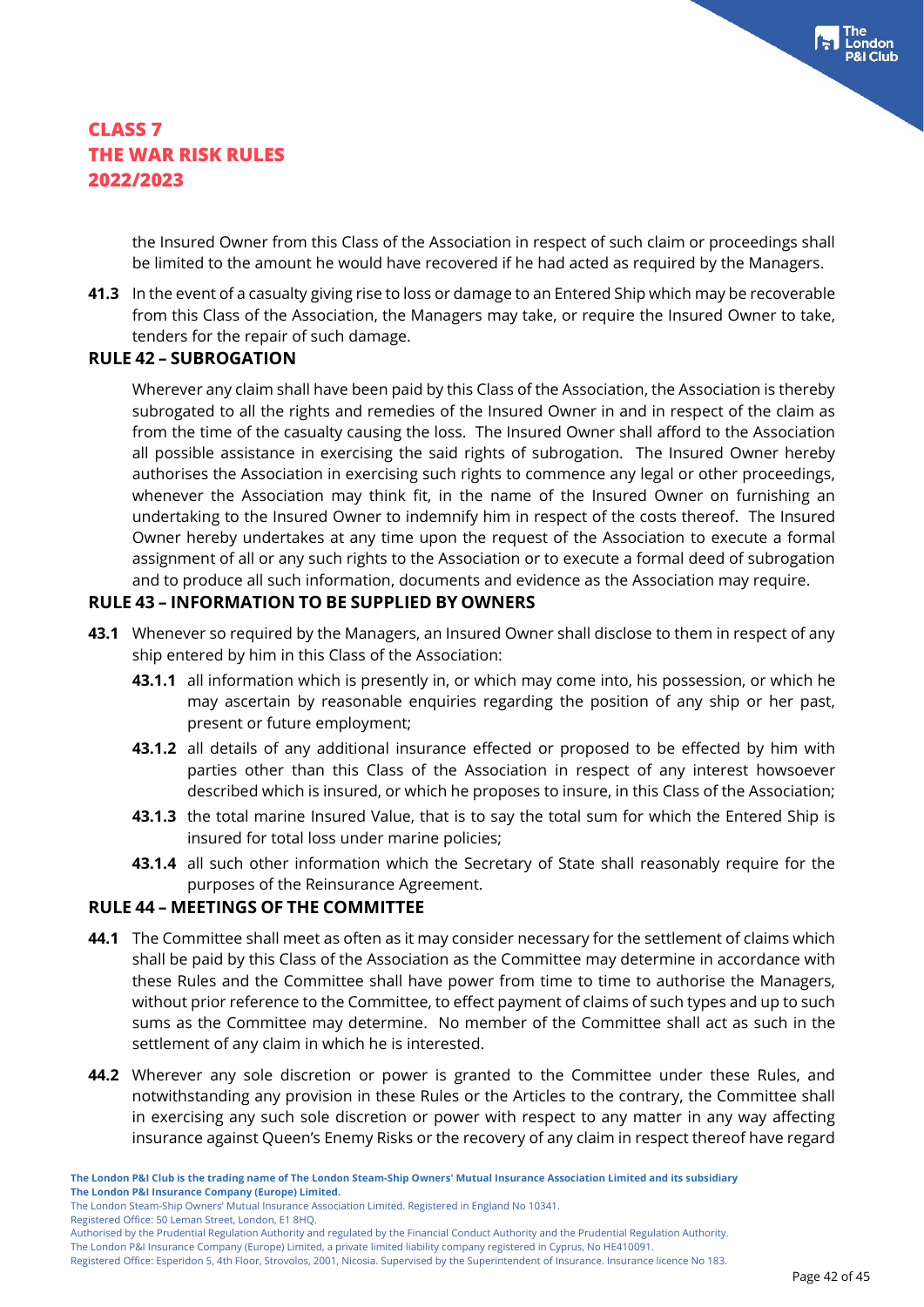to or take into account or act in accordance with the views or wishes or requirements of the Secretary of State and the Association may by agreement with the Secretary of State bind the Committee not to exercise such sole discretions or powers without the consent of the Secretary of State and in such circumstances the sole discretions and powers shall not be exercised by the Committee without such consent.

**44.3** Representatives of the Secretary of State shall be entitled to attend all meetings of the Committee at which and to the extent that any matter relating to the insurance of Queen's Enemy Risks is considered.

#### **RULE 45 – FORBEARANCE**

No act, omission, course of dealing, forbearance, delay or indulgence by the Association in enforcing any of these Rules or any of the terms or conditions of its policies or contracts with an Insured Owner nor any granting of time by the Association shall prejudice or affect the rights and remedies of the Association under these Rules or under such policies or contracts and no such matter shall be treated as any evidence of waiver of the Association's rights thereunder, nor shall any waiver of a breach by an Insured Owner of such Rules, policies or contracts operate as a waiver of any subsequent breach thereof. The Association shall at all times and without notice be entitled to insist on the strict application of these Rules and on the strict enforcement of its policies or contracts with Insured Owners.

#### **RULE 46 – DISPUTES**

- **46.1** If any difference or dispute shall arise between an Insured Owner and the Association out of or in connection with these Rules, or any contract between them, or as to the rights or obligations of the Association or the Insured Owner thereunder, or in connection therewith, such difference or dispute shall in the first instance be referred to and considered by the Committee.
- **46.2** If the Insured Owner concerned in such difference or dispute does not accept the decision of the Committee, it shall (except as provided by Rule 46.3) be referred to the decision of the High Court of Justice (Commercial Court) in London. The said Court shall have exclusive jurisdiction over the matter.
- **46.3** Any such difference or dispute arising under the provisions of Rule 11.2, Appendix B, Paragraph B.3.2, or Appendix C, Paragraph C.4, shall be referred to Arbitration in the manner therein provided.

#### **RULE 47 – NOTICES**

**47.1** A notice or other document required under these Rules to be served on the Association shall be served by sending it through the post in a prepaid letter or by sending it by courier, telex, facsimile or by Electronic Means in each case to the Association at the address of its registered office for the time being.

In these Rules 'address' in relation to 'Electronic Means' has the meaning set out in paragraph 7(I) of Part 3 of Schedule 4 and paragraph 7(I) of Part 3 of Schedule 5 of the Companies Act 2006.

**47.2** A notice or other document required under these Rules to be served on an insured Owner (including any Joint Insured Owner) may be served by sending it through the post in a prepaid letter

Registered Office: 50 Leman Street, London, E1 8HQ.

Authorised by the Prudential Regulation Authority and regulated by the Financial Conduct Authority and the Prudential Regulation Authority.

The London P&I Insurance Company (Europe) Limited, a private limited liability company registered in Cyprus, No HE410091.

The London Steam-Ship Owners' Mutual Insurance Association Limited. Registered in England No 10341.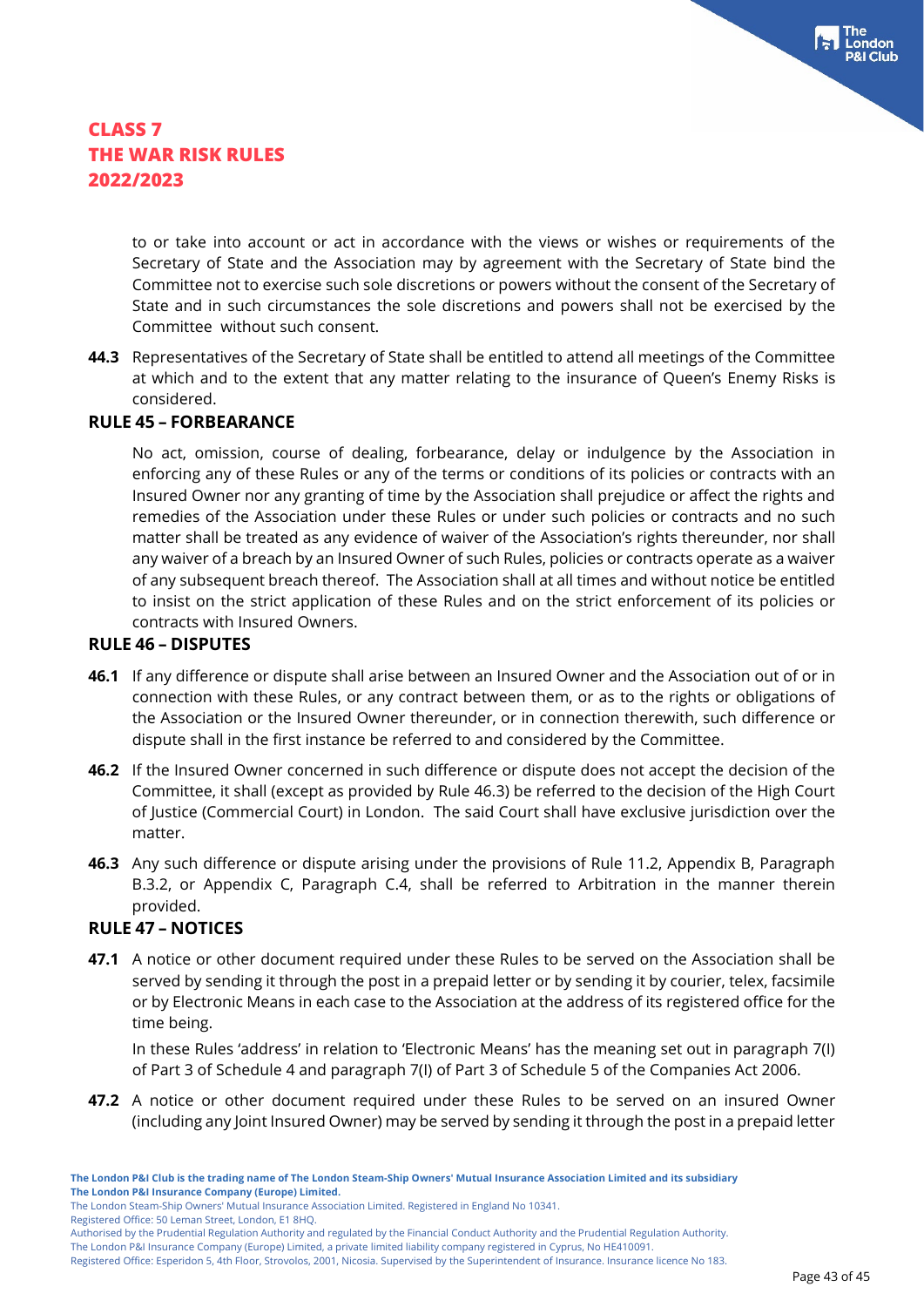or by sending it by courier, telex, facsimile or by Electronic Means in each case addressed to such Insured Owner (including any Joint Insured Owner) at his address as appearing in the Register of Members of this Class of the Association or at any address identified by him to the Association expressly or impliedly as his place of business, provided that if the entry of a Ship in the Association on behalf of an Insured Owner (including a Joint Insured Owner) is through a broker or other agent on behalf of an Insured Owner (including a Joint Insured Owner) or if the Association has been notified that a broker or other agent is to be involved in any manner whatsoever with the entry of the Ship, any such notice or other document may be addressed to that broker or agent and served at the address of any place of business of that broker or agent and such service shall be deemed to be service on the Insured Owner (including a Joint Insured Owner). In the case of Joint Insured Owners all such notices or other documents may be served on one of the Joint Insured Owners only in any manner referred to above and at any address referred to above and such service on that Joint Insured Owner shall be deemed to be service on all the Joint Insured Owners.

- **47.3** Any such notice or other document sent by courier shall be deemed to have been served at the time of delivery and any such notice or other document sent by telex or facsimile or Electronic Means shall be deemed to have been served at the time it was sent and in proving such service it shall be sufficient to prove that the notice or other document was duly despatched.
- **47.4** Every successor, legal personal representative, receiver, curator bonis or other legal curator, trustee in bankruptcy or liquidator of an Insured Owner shall be bound by a notice or other document given as aforesaid if sent as aforesaid, notwithstanding that the Association may have notice of the Insured Owner's death, mental disorder, bankruptcy, liquidation, incapacity or administration.

#### **RULE 48 – RULES SUBJECT TO THE MARINE INSURANCE ACT AND THE INSURANCE ACT 2015**

These Rules and all policies or contracts of insurance made by this Class of the Association shall be subject to and incorporate the provisions of the Marine Insurance Act 1906 and the Insurance Act 2015, of the United Kingdom and any statutory modifications thereof except insofar as such Act or modification may have been excluded by these Rules or by any term of such contracts.

The following provisions of the Insurance Act 2015 ("the Act") are excluded from the Rules and any contract of insurance as follows:

- (1) Section 8 and Section 14 of the Act are excluded. As a result any breach of the duty of fair presentation and/or the duty of utmost good faith shall entitle the Association to avoid the policy in all circumstances.
- (2) Section 10 of the Act is excluded. As a result if the Insured Owner fails to comply with any warranty in these Rules and/or any contract of insurance, the Association shall be discharged from liability from the date of the breach even if the breach is subsequently remedied.
- (3) Section 11 of the Act is excluded. As a result if the Insured Owner fails to comply with any term in these Rules and/or any contract of insurance, the Association's liability may be excluded, limited or discharged in accordance with these Rules notwithstanding that the breach could not have increased the risk of the loss which actually occurred.
- (4) Section 13 of the Act is excluded. As a result the Association shall be entitled to exercise its right to terminate any contract of insurance in respect of an Insured Owner in the event that

**The London P&I Club is the trading name of The London Steam-Ship Owners' Mutual Insurance Association Limited and its subsidiary The London P&I Insurance Company (Europe) Limited.**

The London Steam-Ship Owners' Mutual Insurance Association Limited. Registered in England No 10341.

Registered Office: 50 Leman Street, London, E1 8HQ.

Authorised by the Prudential Regulation Authority and regulated by the Financial Conduct Authority and the Prudential Regulation Authority.

The London P&I Insurance Company (Europe) Limited, a private limited liability company registered in Cyprus, No HE410091.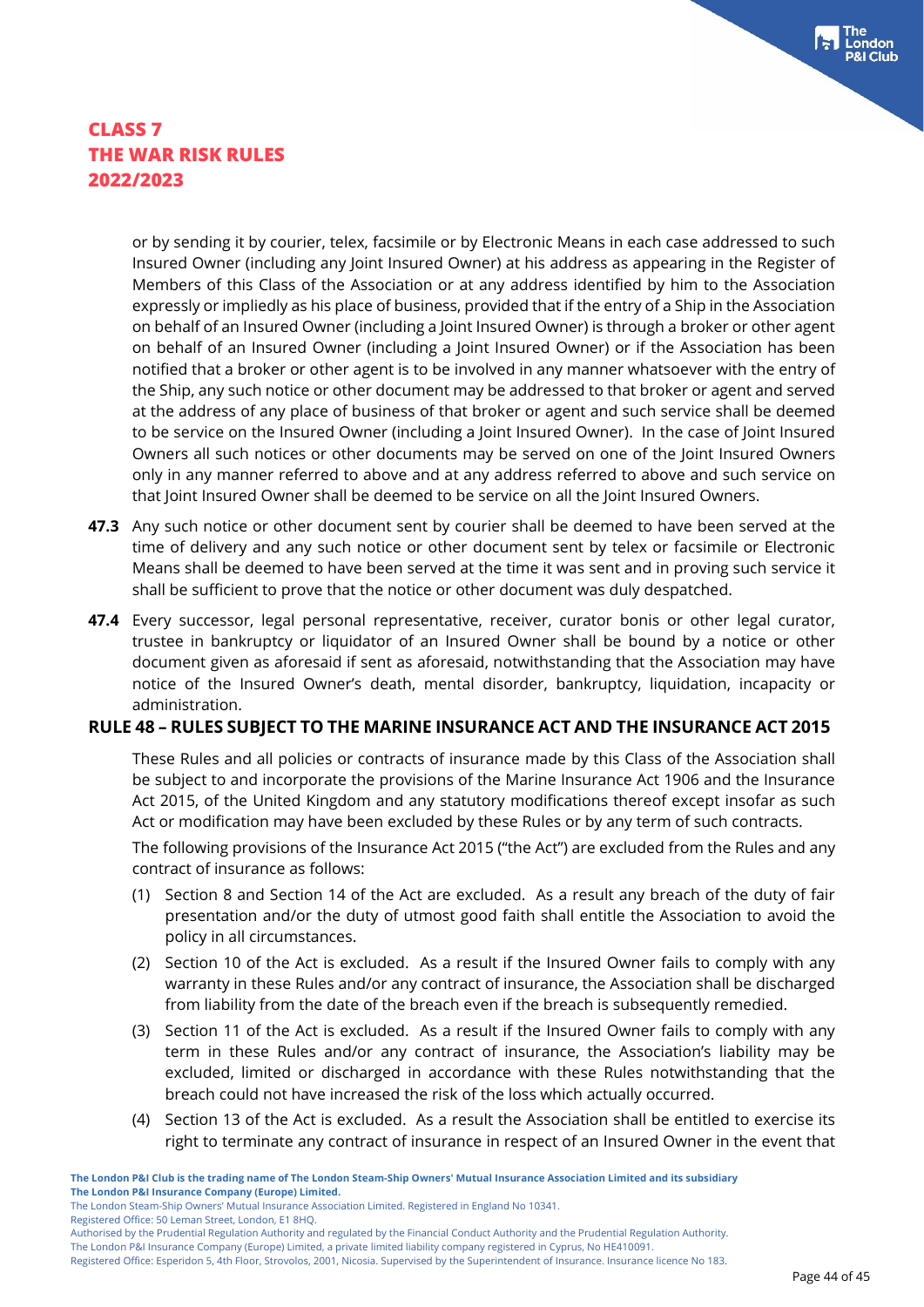a fraudulent claim is submitted by or on behalf of the Insured Owner and/or any affiliated or associated company of the Insured Owner.

(5) Section 13(A) of the Act is excluded. As a result these Rules and/or any contract of insurance between the Association and any Insured Owner shall not be subject to any implied term that the Association will pay any sums due in respect of a claim within a reasonable time save that the Association may not deliberately or recklessly fail to do so.

#### **RULE 49 – LAW OF CONTRACT**

These Rules and any policy or contract of insurance between this Class of the Association and an Insured Owner shall be governed by and construed in accordance with English law.

**The London P&I Club is the trading name of The London Steam-Ship Owners' Mutual Insurance Association Limited and its subsidiary The London P&I Insurance Company (Europe) Limited.**

The London Steam-Ship Owners' Mutual Insurance Association Limited. Registered in England No 10341.

Registered Office: 50 Leman Street, London, E1 8HQ.

Authorised by the Prudential Regulation Authority and regulated by the Financial Conduct Authority and the Prudential Regulation Authority. The London P&I Insurance Company (Europe) Limited, a private limited liability company registered in Cyprus, No HE410091.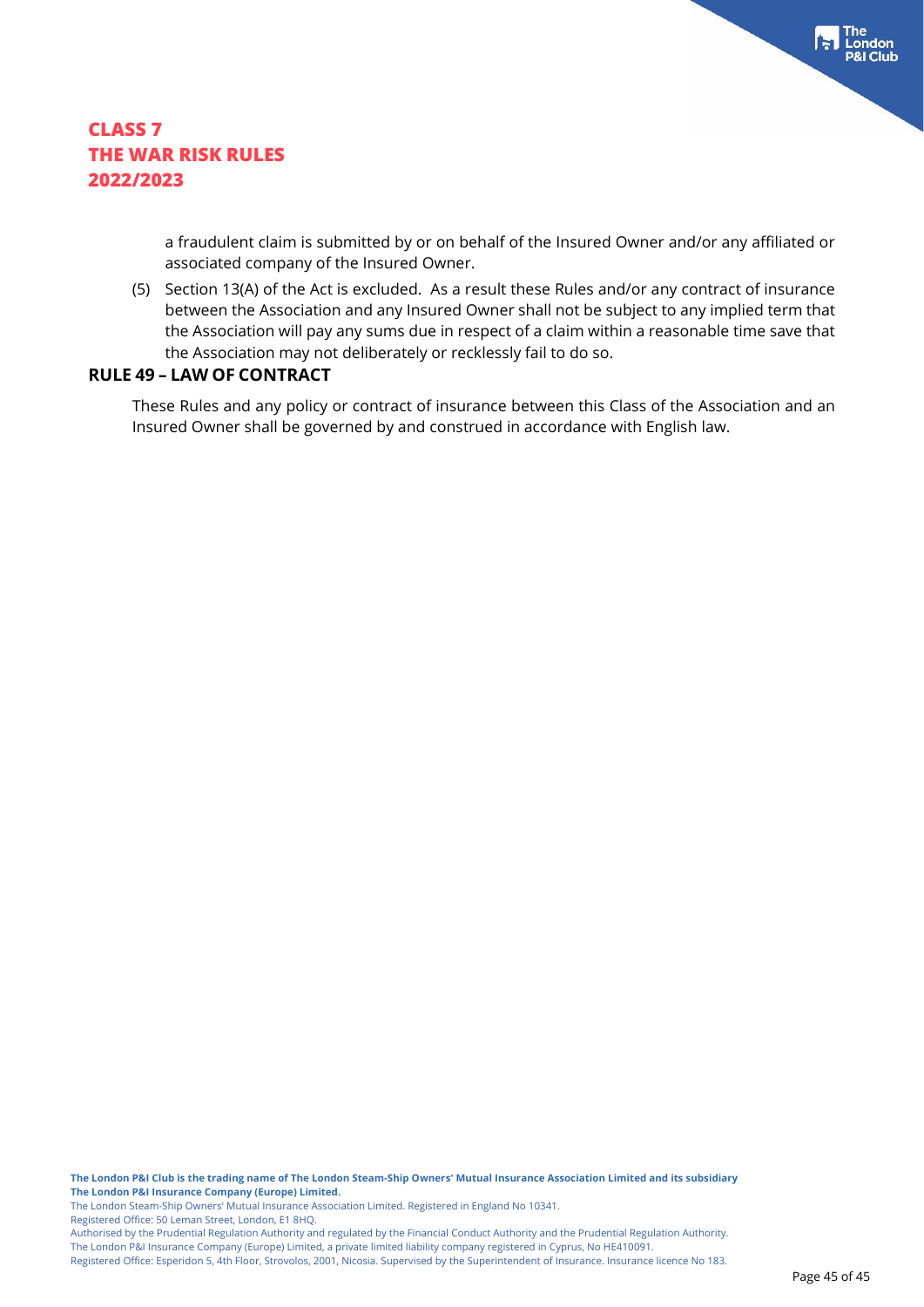#### **APPENDIX A**

**Provisions relating to the assessment and payment of QER Premiums, the extension and termination of the current Policy Year and the reinstatement of cover under Rule 5.B after the service of a General Premium Notice**

#### **A.1 Queen's Enemy Risks Premium Periods**

**A.1.1** Upon the service of a General Premium Notice, the Secretary of State shall declare a Premium Period. If the General Premium Notice has not been withdrawn and is still in force at the time of the expiry of the first Premium Period, the Secretary of State shall declare further Premium Periods in succession to one another. All Premium Periods shall be of such length and duration as the Secretary of State shall determine.

#### **A.2 QER Premiums**

- **A.2.1** The Insured Owners who, after the service of a General Premium Notice upon the Association, have or continue to have ships entered in this Class of the Association for insurance against the Queen's Enemy Risks where those risks are reinsured by the Government of the United Kingdom (that is to say British Ships and other ships to which the provisions of Rule 4.A.1 apply) shall pay to the Association in respect of each such Entered Ship:
	- **A.2.1.1** Advance QER Premiums, which shall be expressed as a percentage of the Insured Value of each such Entered Ship, at the rate determined by the Secretary of State in respect of each Premium Period;
	- **A.2.1.2** Supplementary QER Premiums, which shall be expressed as a percentage of the Advance QER Premium to which it relates, at the rate determined by the Secretary of State;
	- **A.2.1.3** such further sums, which shall be expressed as a percentage of the Insured Value of each such Entered Ship, in respect of the expenses of this Class of the Association at such rate as the Board shall from time to time, and for such period of time, determine.
- **A.2.2** QER Premiums shall be payable in full in respect of each Premium Period during which such Entered Ship is entered in this Class of the Association for insurance against the Queen's Enemy Risks. If any such Entered Ship shall be insured for only part of a Premium Period, the Secretary of State may determine that the QER Premiums payable in respect of such Entered Ship shall be payable on a pro rata basis representing the time that such Entered Ship is so insured during the relevant Premium Period.
- **A.2.3** No QER Premiums shall be levied in respect of any such Entered Ship until the expiry of the period stipulated in Rule 5.A.4.

#### **A.3 Notices**

As soon as is reasonably practicable, the Managers shall notify each Insured Owner of the following:

**A.3.1** such declarations and determinations of Premium Periods which are made by the

Registered Office: 50 Leman Street, London, E1 8HQ.

The London P&I Insurance Company (Europe) Limited, a private limited liability company registered in Cyprus, No HE410091.

ondon

The London Steam-Ship Owners' Mutual Insurance Association Limited. Registered in England No 10341.

Authorised by the Prudential Regulation Authority and regulated by the Financial Conduct Authority and the Prudential Regulation Authority.

Registered Office: Esperidon 5, 4th Floor, Strovolos, 2001, Nicosia. Supervised by the Superintendent of Insurance. Insurance licence No 183.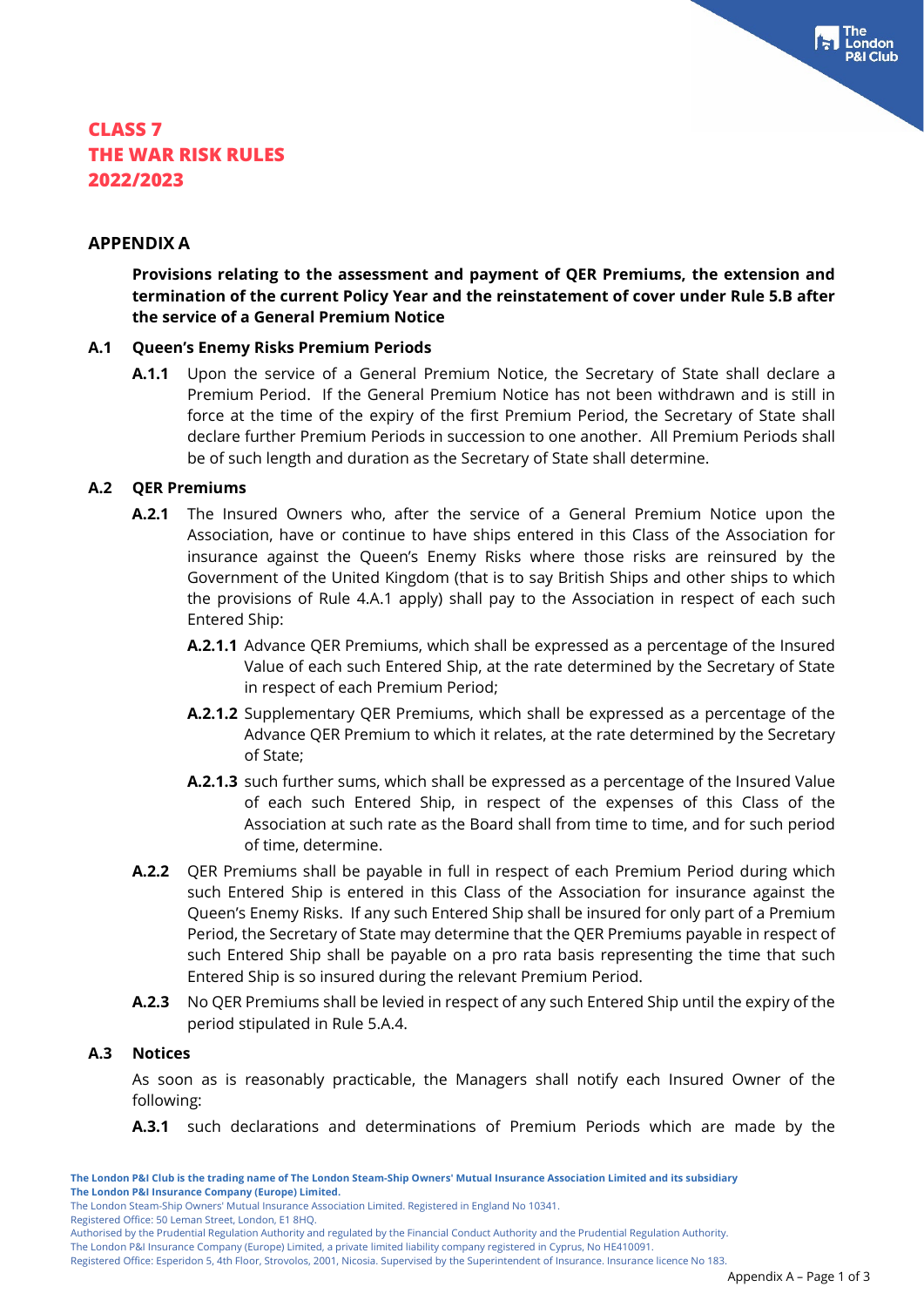Secretary of State;

- **A.3.2** the rate at which a QER Premium is charged by the Secretary of State;
- **A.3.3** whether a QER Premium is an Advance or a Supplementary QER Premium and the Premium Period to which it relates;
- **A.3.4** the amount or amounts which are payable by the Insured Owner;
- **A.3.5** the date by which any QER Premium is payable by the Insured Owner, and, if it is payable by instalments, the amount of each instalment and the date by which it is payable.

## **A.4 Unpaid QER Premiums**

- **A.4.1** If an Insured Owner shall have failed to pay in respect of any Entered Ship when due and demanded by the Association any QER Premium, the provisions of Paragraphs A.4.2 and A.4.3 shall have effect.
- **A.4.2** The Association shall not accept for payment or pay or otherwise commit itself to pay to that Insured Owner any claim for losses, liabilities, costs or expenses caused by the Queen's Enemy Risks until such time as the QER Premiums are paid in full.

PROVIDED ALWAYS that:

the Board may, with the consent of the Secretary of State, exercise one or more of the following powers:

- **A.4.2.1** accept security for the payment of the unpaid QER Premiums in such form and for such amount, and on such terms and conditions, as it requires for the whole or any part that may be due;
- **A.4.2.2** without prejudice to the Association's rights under Rule 4.E.13, appropriate QER Premiums paid in respect of a later Premium Period to QER Premiums due and owing in respect of an earlier Premium Period;
- **A.4.2.3** accept and pay any claim arising in any Premium Period in respect of which QER Premiums are fully paid;
- **A.4.2.4** require that interest shall be charged under Rule 30.
- **A.4.3** The Board may, and if required by the Secretary of State shall, give notice to the Insured Owner in the form prescribed by Rules 34.1.1 and 34.1.2. If the Insured Owner fails to comply with the requirements of such notice, the provisions of Rules 34.2 to 34.4 and 35.2 and 35.3 shall have effect.

PROVIDED ALWAYS that:

in the case that the Insured Owner's cover shall have been reinstated under Rule 5.B, the Board may, in its sole discretion, give notice under this Paragraph which shall cancel the Queen's Enemy Risks cover only.

## **A.5 Extension and Termination of Current Policy Year**

**A.5.1** The Policy Year in the course of which a General Premium Notice is served shall extend (if necessary beyond noon GMT on the 20th February next) and shall terminate at the date when the period or periods provided in Rule 5.A.4 have expired in respect of all the ships which are entered for insurance in this Class of the Association or at such other date as the

The London Steam-Ship Owners' Mutual Insurance Association Limited. Registered in England No 10341.

Registered Office: 50 Leman Street, London, E1 8HQ.

Authorised by the Prudential Regulation Authority and regulated by the Financial Conduct Authority and the Prudential Regulation Authority.

Registered Office: Esperidon 5, 4th Floor, Strovolos, 2001, Nicosia. Supervised by the Superintendent of Insurance. Insurance licence No 183.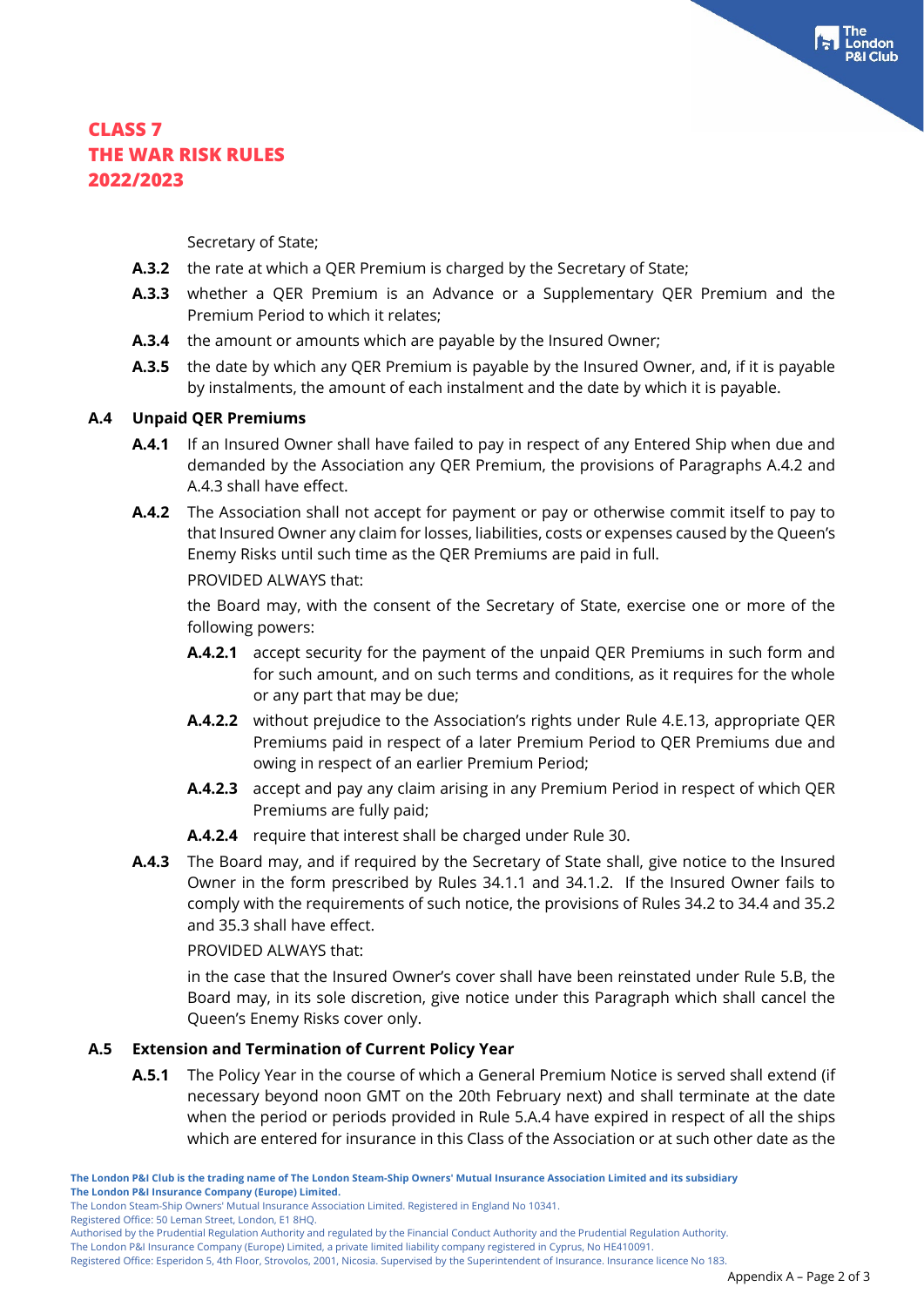Board may, in its sole discretion, determine.

**A.5.2** In the event that the said Policy Year shall extend beyond noon GMT on the 20th February next in the manner described in Paragraph A.5.1, the respective rights and obligations of the Insured Owner and the Association shall continue to be governed in all respects by the provisions of these Rules until the Policy Year shall have terminated in accordance with the provisions of Paragraph A.5.1.

#### **A.6 Reinstated Entries**

- **A.6.1** If the Committee shall make an offer under the provisions of Rule 5.B., the provisions of Paragraphs A.6.2 and A.6.3 shall apply.
- **A.6.2** If such offer shall require the payment of Contributions or Premiums, and provide that the insurance is to be offered for a shorter period than any Policy Year, then that shorter period shall constitute a Policy Year for all the purposes of these Rules notwithstanding that such period is shorter than the Policy Year as defined by these Rules.
- **A.6.3** The risks so insured by this Class of the Association shall be financed by means of a different fund from that used to finance the insurance afforded by this Class of the Association in respect of the Queen's Enemy Risks.

**The London P&I Club is the trading name of The London Steam-Ship Owners' Mutual Insurance Association Limited and its subsidiary The London P&I Insurance Company (Europe) Limited.**

The London Steam-Ship Owners' Mutual Insurance Association Limited. Registered in England No 10341.

Registered Office: 50 Leman Street, London, E1 8HQ.

Authorised by the Prudential Regulation Authority and regulated by the Financial Conduct Authority and the Prudential Regulation Authority.

The London P&I Insurance Company (Europe) Limited, a private limited liability company registered in Cyprus, No HE410091.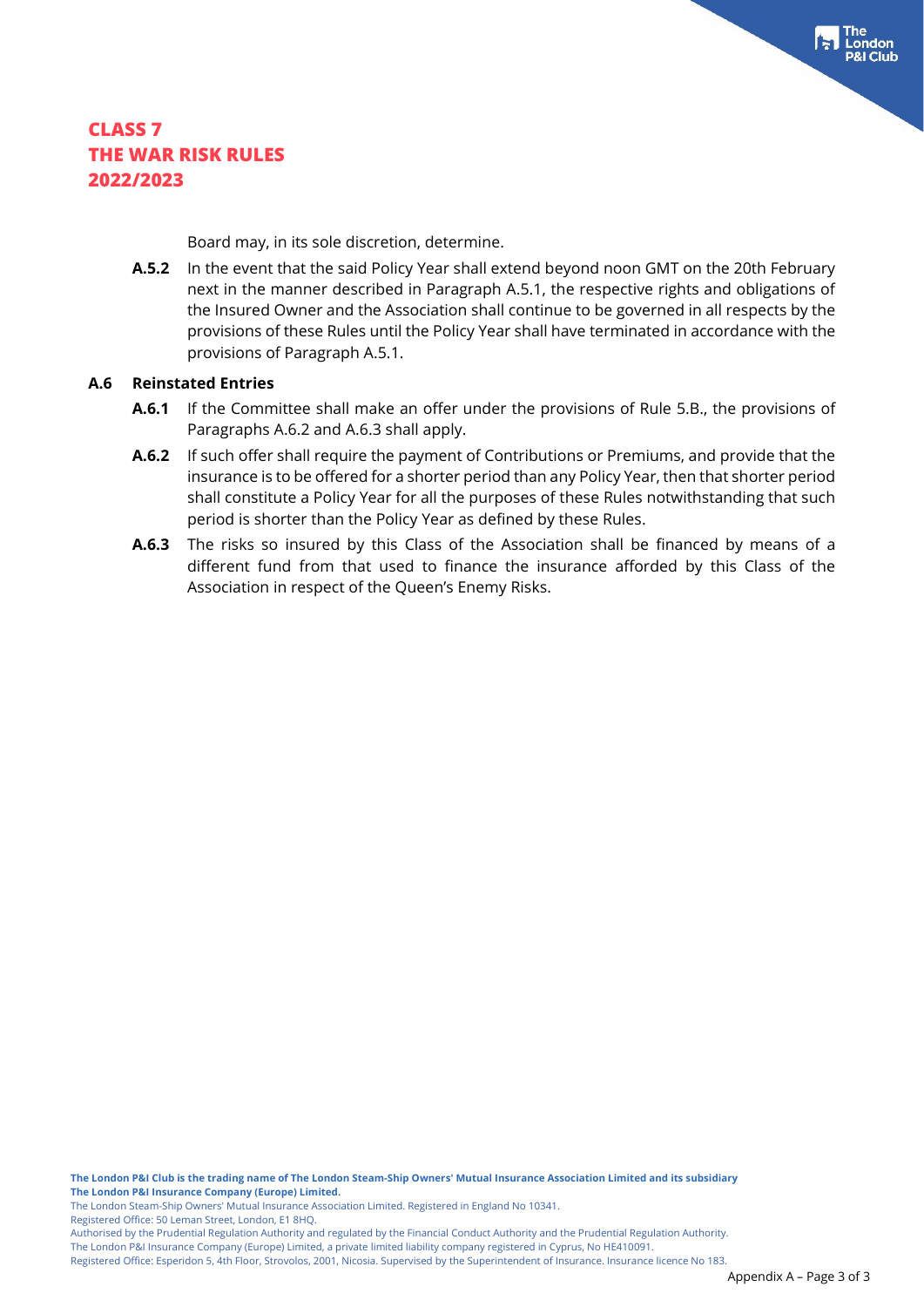#### **APPENDIX B**

**Provisions applicable to the insurance afforded by this Class of the Association under Rule 2 Parts A and B**

#### **Terms as to the measure of indemnity or otherwise affecting the recoverability of loss**

#### **B.1 Franchise or Deductible**

The insurance under Rule 2 Part A shall not be subject to a franchise or deductible.

#### **B.2 General Average and Salvage**

- **B.2.1** The insurance under Rule 2 Parts A and B covers, on the terms set out below, the Entered Ship's proportion of salvage, salvage charges and/or general average. In case of general average sacrifice of the Entered Ship the Insured Owner may recover the whole of the loss without first enforcing his right of contribution from other parties.
- **B.2.2** General average and salvage shall be adjusted according to the law and practice obtaining at the place where the adventure ends, as if the contract of affreightment contained no special terms upon the subject; but where the contract of affreightment so provides the adjustment shall be according to the York-Antwerp Rules 1974.
- **B.2.3** When the Entered Ship sails in ballast, not under charter, the provisions of the York-Antwerp Rules 1974 (excluding Rules XX and XXI) shall be applicable, and the voyage for this purpose shall be deemed to continue from the port or place of departure until the arrival of the Entered Ship at the first port or place thereafter other than a port or place of refuge or a port or place of call for bunkering only. If at any such intermediate port or place there is an abandonment of the adventure originally contemplated the voyage shall thereupon be deemed to be terminated.
- **B.2.4** No claim in respect of salvage, salvage charges or general average shall be recoverable from this Class of the Association unless the loss arose from a risk insured by this Class of the Association under Rule 2 Part A or Part B or the loss was incurred to avoid such a risk.
- **B.2.5** Claims for salvage, salvage charges and general average, when recoverable hereunder, are payable in full if the Entered Ship liable to contribution is insured under Rule 2 for her full contributory value. If the Entered Ship is not insured under Rule 2 for her full contributory value or if only a part or percentage thereof is insured, the sum recoverable from this Class of the Association shall be reduced in proportion to the under insurance.

#### PROVIDED ALWAYS that:

the Committee shall have the power to admit a claim without reduction, or to direct that it shall only be reduced to some lesser extent, if the Committee in its sole discretion shall see fit.

#### **B.3 Collision**

**B.3.1** An Insured Owner shall not be entitled to recover loss of or damage to an Entered Ship arising out of a collision with another ship or out of contact with any fixed or floating object unless such loss or damage has been caused by a risk insured by this Class of the Association under Rule 2 Part A or Part B.

Registered Office: 50 Leman Street, London, E1 8HQ.

The London Steam-Ship Owners' Mutual Insurance Association Limited. Registered in England No 10341.

Authorised by the Prudential Regulation Authority and regulated by the Financial Conduct Authority and the Prudential Regulation Authority.

The London P&I Insurance Company (Europe) Limited, a private limited liability company registered in Cyprus, No HE410091.

Registered Office: Esperidon 5, 4th Floor, Strovolos, 2001, Nicosia. Supervised by the Superintendent of Insurance. Insurance licence No 183.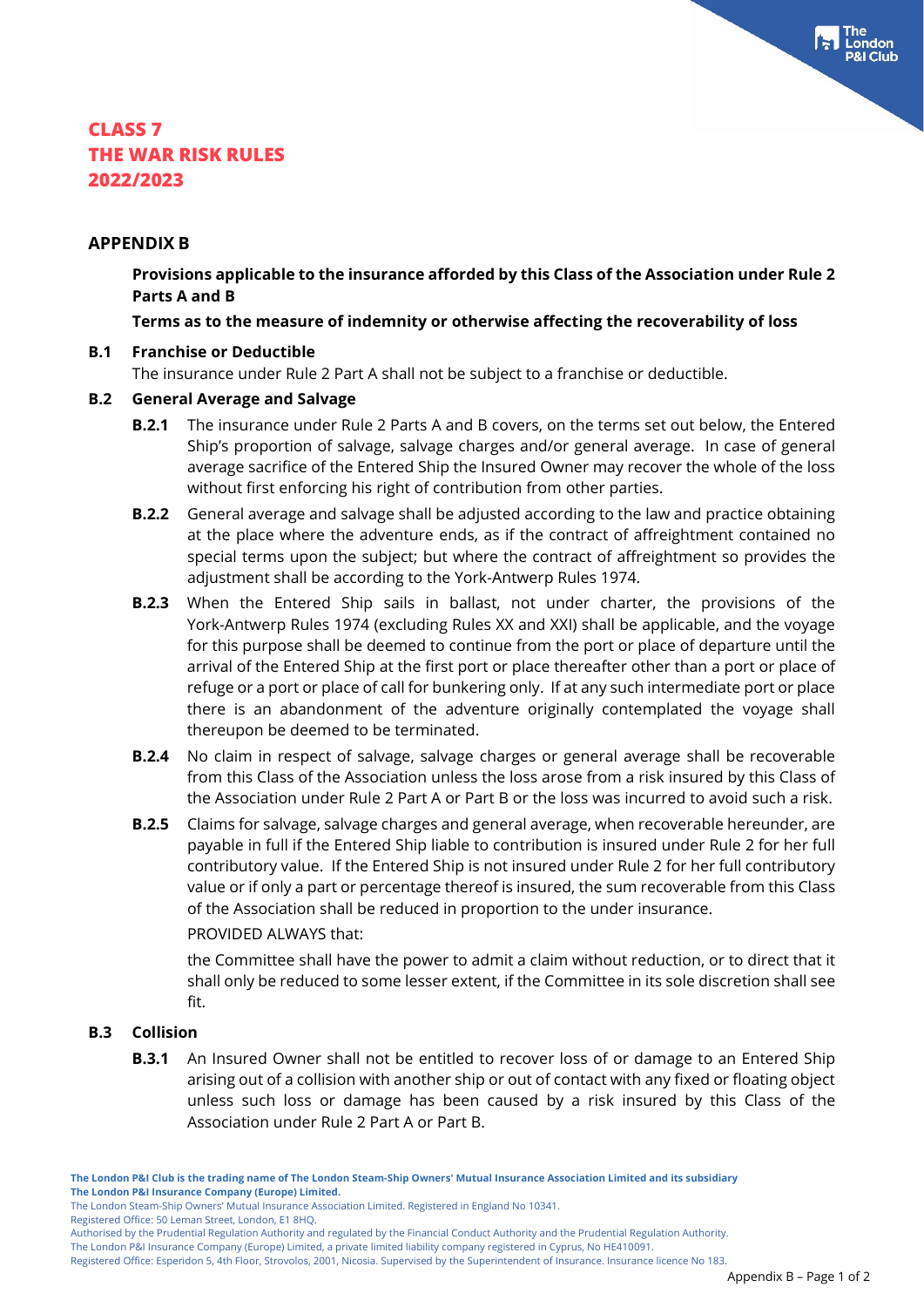- **B.3.2** Should the Entered Ship come into collision with or receive salvage services from another ship belonging wholly or in part to the same Insured Owner, or under the same management, the Insured Owner shall have the same rights of recovery from this Class of the Association as if the other ship had been entirely the property of owners not interested in the Entered Ship. In case a dispute shall arise between the Insured Owner and the Association either on the liability for the collision or on the amount payable for the services rendered it shall be referred to arbitration by a sole arbitrator to be agreed upon between the Association and the Insured Owner.
- **B.3.3** If the Insured Owner shall become entitled to recover under Rule 2 Part A or Part B in respect of loss of or damage to the Entered Ship arising out of collision with another ship, claims in respect of such loss or damage shall be settled on the principle of cross liabilities as if the owners of each ship had been compelled to pay to the owners of the other of such ships such one-half or other proportion of the latter's damages as may have been properly allowed in ascertaining the balance or sum payable by or to the Insured Owner in consequence of such collision.

#### **B.4 New for Old**

Average is payable without deductions new for old, whether the average be particular or general.

#### **B.5 Unrepaired Damage**

- **B.5.1** The measure of indemnity in respect of claims for unrepaired damage shall be the reasonable depreciation in the market value of the Entered Ship, at the end of the Policy Year in which the damage occurred, arising from such unrepaired damage, but not exceeding the reasonable cost of repairs.
- **B.5.2** In no case shall the Association be liable for unrepaired damage in the event of a subsequent total loss whether or not covered under the Entered Ship's terms of entry in this Class of the Association.
- **B.5.3** The Association will not be liable in respect of unrepaired damage for more than the Insured Value of the Entered Ship at the end of the Policy Year in which the damage occurred.

#### **B.6 Constructive Total Loss**

- **B.6.1** In ascertaining whether the Entered Ship is a constructive total loss, the Insured Value shall be taken as the repaired value and nothing in respect of the damaged or break-up value of the Entered Ship or wreck shall be taken into account.
- **B.6.2** No claim for constructive total loss based upon the cost of recovery and/or repair of the Entered Ship shall be recoverable hereunder unless such cost would exceed the Insured Value. In making this determination, only the cost relating to a single accident or sequence of damages arising from the same accident shall be taken into account.

#### **B.7 Freight or Passage Money**

In the event of actual or constructive total loss no claim shall be made by the Association for freight or passage money, whether or not notice of abandonment has been given.

The London Steam-Ship Owners' Mutual Insurance Association Limited. Registered in England No 10341.

Registered Office: 50 Leman Street, London, E1 8HQ.

The London P&I Insurance Company (Europe) Limited, a private limited liability company registered in Cyprus, No HE410091.

Authorised by the Prudential Regulation Authority and regulated by the Financial Conduct Authority and the Prudential Regulation Authority.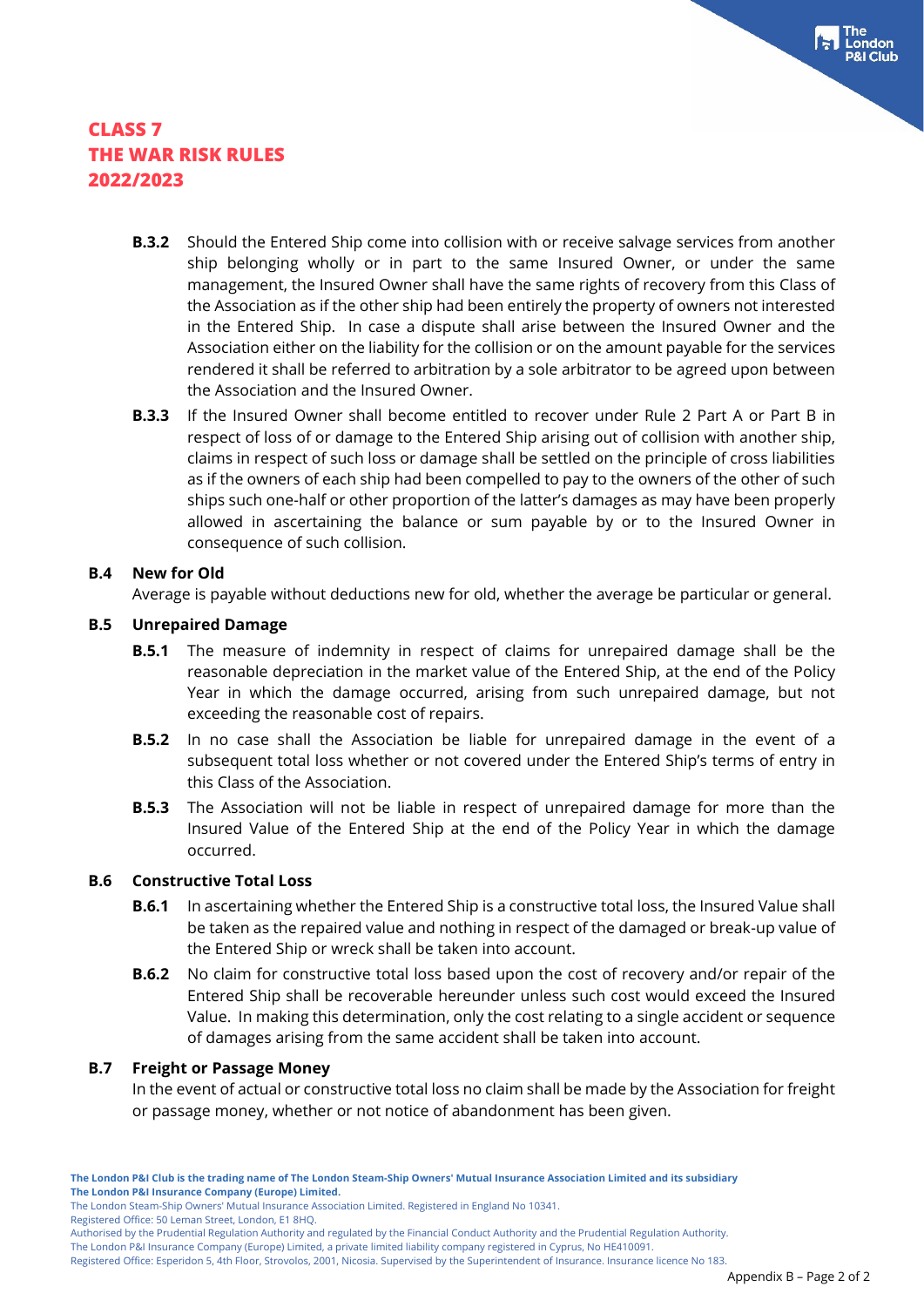#### **APPENDIX C**

# **Provisions applicable to the insurance afforded by this Class of the Association under Rule 3 Terms as to the measure of indemnity or otherwise affecting the recoverability of loss**

#### **C.1 Maximum Liability and Measure of Loss**

- **C.1.1** The maximum liability of this Class of the Association in respect of any claim for loss of freight, disbursements and/or increased value, premiums and/or other interests shall be an amount equivalent to the Sum Insured.
- **C.1.2** In relation to a claim which does not result from the total loss (either actual or constructive) of the Entered Ship, the liability of this Class of the Association shall, subject to the provisions of Paragraph C.1.1, be limited to the amount of the freight which, as a result of the incident giving rise to the claim, is not recoverable by the Insured Owner under a contract existing at the date of such incident.

#### **C.2 Total Loss**

- **C.2.1** If the Entered Ship becomes a total loss (either actual or constructive) the Sum Insured under Rule 3 shall be paid in full, whether the Entered Ship be fully or partly loaded or in ballast and whether she be chartered or unchartered. If however the Entered Ship becomes a constructive total loss, but the Insured Owner's claim against this Class of the Association under Rule 2 Part B shall be settled as a claim for partial loss only, this provision shall not apply.
- **C.2.2** In ascertaining whether the Entered Ship is a constructive total loss, the Insured Value for which she is insured under Rule 2 Part B shall be taken as the repaired value and nothing in respect of the damaged or break-up value of the Entered Ship or the wreck shall be taken into account.

#### **C.3 General Average and Salvage**

- **C.3.1** The insurance under Rule 3 covers, on the terms set out below, the proportion of salvage, salvage charges and/or general average attaching to:
	- **C.3.1.1** the freight at risk;
	- **C.3.1.2** the Entered Ship, to the extent that such proportion is not recoverable under Rule 2 Part B by reason of the Insured Value of the Entered Ship under Rule 2 Part B being less than her full contributory value;

and in the case of general average sacrifice of the Entered Ship, the Insured Owner may recover the whole of the loss without first enforcing his rights of contribution from other parties.

- **C.3.2** General average and salvage shall be adjusted according to the law and practice obtaining at the place where the adventure ends, as if the contract of affreightment contained no special terms upon the subject; but where the contract of affreightment so provides the adjustment shall be according to the York-Antwerp Rules 1974.
- **C.3.3** When the Entered Ship sails in ballast, not under charter, the provisions of the York-Antwerp Rules 1974 (excluding Rules XX and XXI) shall be applicable, and the voyage

The London Steam-Ship Owners' Mutual Insurance Association Limited. Registered in England No 10341.

Registered Office: 50 Leman Street, London, E1 8HQ.

The London P&I Insurance Company (Europe) Limited, a private limited liability company registered in Cyprus, No HE410091.

Authorised by the Prudential Regulation Authority and regulated by the Financial Conduct Authority and the Prudential Regulation Authority.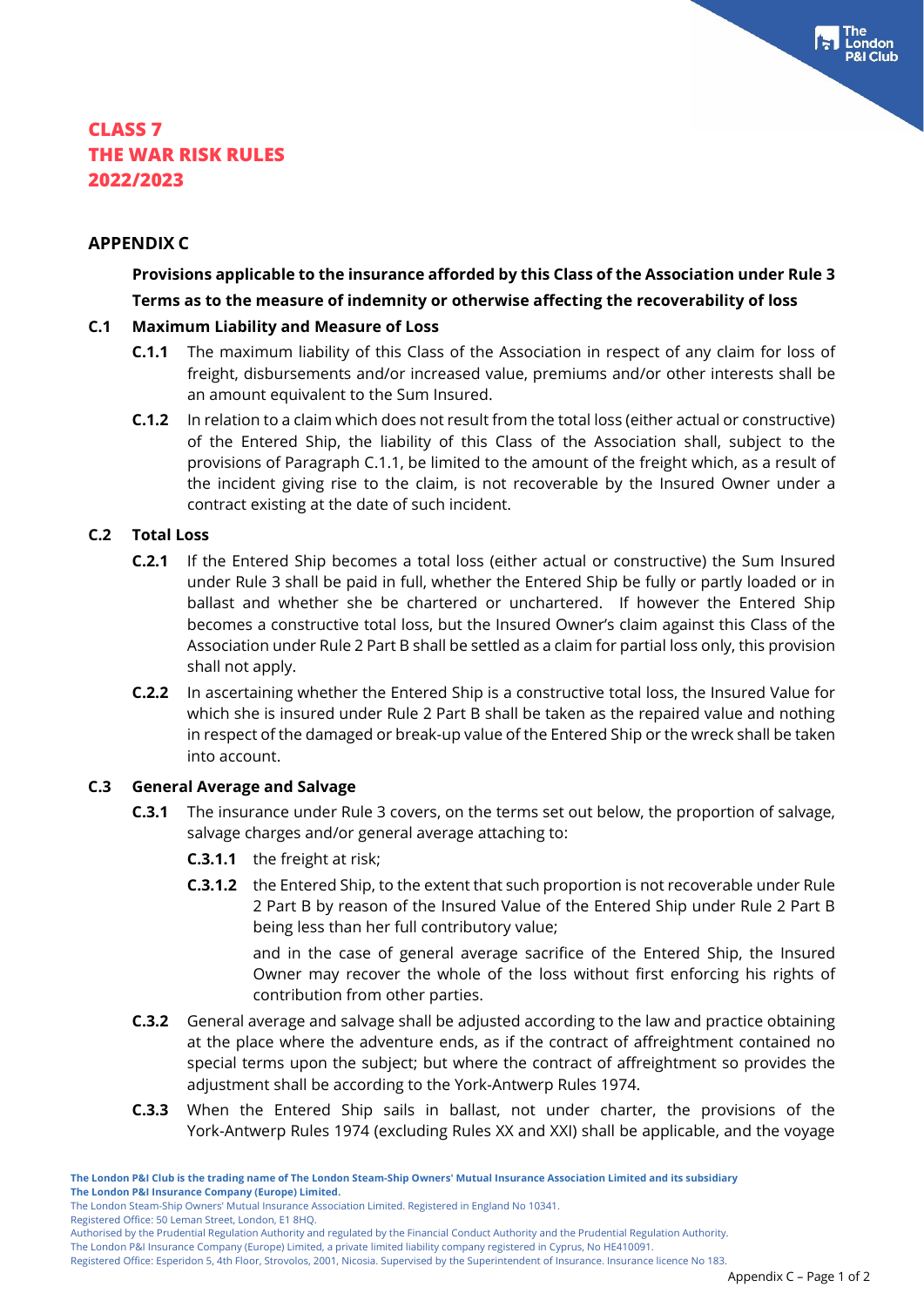for this purpose shall be deemed to continue from the port or place of departure until the arrival of the Entered Ship at the first port or place thereafter other than a port or place of refuge or a port or place of call for bunkering only. If at any such intermediate port or place there is an abandonment of the adventure originally contemplated, the voyage shall thereupon be deemed to be terminated.

- **C.3.4** No claim in respect of salvage, salvage charges or general average shall be recoverable from this Class of the Association unless the loss arose from a risk insured by this Class of the Association under Rule 3 or the loss was incurred to avoid such a risk.
- **C.3.5** Claims for salvage, salvage charges and general average, when recoverable hereunder, are payable in full if the Sum Insured in respect of freight is not less than the full contributory value of such freight. If the Sum Insured is less than the full contributory value of such freight, the sum recoverable from this Class of the Association shall be reduced in proportion to the under insurance.

#### PROVIDED ALWAYS that:

the Committee shall have the power to admit a claim without reduction, or to direct that it shall only be reduced to some lesser extent, if the Committee in its sole discretion shall see fit.

#### **C.4 Sister Ship**

Should the Entered Ship come into collision with or receive salvage services from another ship belonging wholly or in part to the same Insured Owner, or under the same management, the Insured Owner shall have the same rights of recovery from this Class of the Association as if the other ship had been entirely the property of owners not interested in the Entered Ship. In case a dispute shall arise between the Insured Owner and the Association either on the liability for the collision or on the amount payable for the services rendered it shall be referred to arbitration by a sole arbitrator to be agreed upon between the Association and the Insured Owner.

**The London P&I Club is the trading name of The London Steam-Ship Owners' Mutual Insurance Association Limited and its subsidiary The London P&I Insurance Company (Europe) Limited.**

The London Steam-Ship Owners' Mutual Insurance Association Limited. Registered in England No 10341.

Registered Office: 50 Leman Street, London, E1 8HQ.

The London P&I Insurance Company (Europe) Limited, a private limited liability company registered in Cyprus, No HE410091.

Authorised by the Prudential Regulation Authority and regulated by the Financial Conduct Authority and the Prudential Regulation Authority.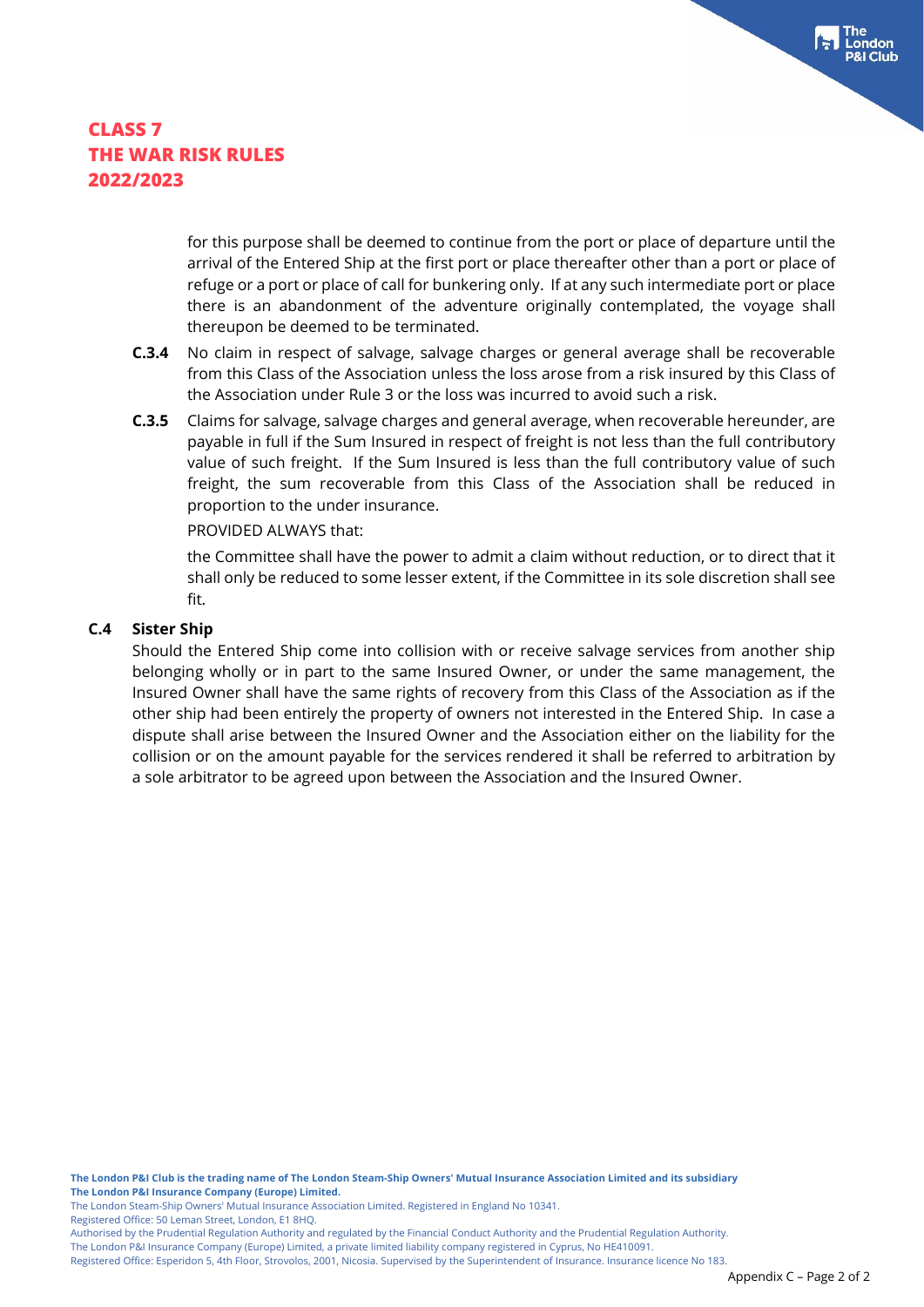#### **APPENDIX D**

**Protection and indemnity liabilities, costs and expenses insured Notes:**

- *(i) For the general provisions applicable to this cover – see Rule 2 Part D.*
- *(ii) For the warranties, conditions, exceptions, limitations and other terms applicable to this cover – see Rule 4 and the other provisions set out in these Rules.*

#### **D.1 Loss of Life, Personal Injury, Illness**

- **D.1.1** Liability of the Insured Owner to pay damages or compensation for loss of life of, personal injury to or illness of:
	- **D.1.1.1** any person in or on board or near the Entered Ship;
	- **D.1.1.2** any Master, seaman or member of the crew of the Entered Ship or other person employed thereon while in or on board or near the Entered Ship and while proceeding to or from the Entered Ship;
	- **D.1.1.3** any person employed in relation to the handling of the cargo of the Entered Ship from the time of receipt for shipment on the quay or wharf until final delivery from the quay or wharf at the port of discharge;
	- **D.1.1.4** any person injured or killed by reason of a collision or contact involving the Entered Ship.
- **D.1.2** Whenever the Insured Owner incurs a liability as specified in Paragraphs D.1.1.1 to D.1.1.4 for which the Association is liable hereunder, the Insured Owner shall also be entitled to recover:
	- **D.1.2.1** any hospital, medical, funeral or other expenses for which the Insured Owner may be liable and which the Insured Owner may incur in connection with such loss of life, personal injury or illness;
	- **D.1.2.2** any expenses of maintaining the injured or ill person ashore or afloat or repatriating such person;
	- **D.1.2.3** any expenses of putting into port, when incurred to land the injured or ill person;
	- **D.1.2.4** any expenses necessarily incurred in sending abroad substitutes or in securing, engaging, repatriating or deporting a substitute engaged abroad to replace any person so killed, injured or ill.
	- **D.1.2.5** PROVIDED ALWAYS that:

the expenses referred to in Paragraphs D.1.2.1 to D.1.2.4 shall not include wages, which shall be recoverable hereunder as follows:

- **D.1.2.5.1** wages paid to an injured or ill person for any period while he is undergoing medical or hospital treatment abroad, or while he is being repatriated;
- **D.1.2.5.2** wages paid to substitutes (as referred to in Paragraph D.1.2.4) engaged abroad, but only while awaiting and during repatriation.

The London Steam-Ship Owners' Mutual Insurance Association Limited. Registered in England No 10341.

Registered Office: 50 Leman Street, London, E1 8HQ.

The London P&I Insurance Company (Europe) Limited, a private limited liability company registered in Cyprus, No HE410091.

Registered Office: Esperidon 5, 4th Floor, Strovolos, 2001, Nicosia. Supervised by the Superintendent of Insurance. Insurance licence No 183.

ondon

Authorised by the Prudential Regulation Authority and regulated by the Financial Conduct Authority and the Prudential Regulation Authority.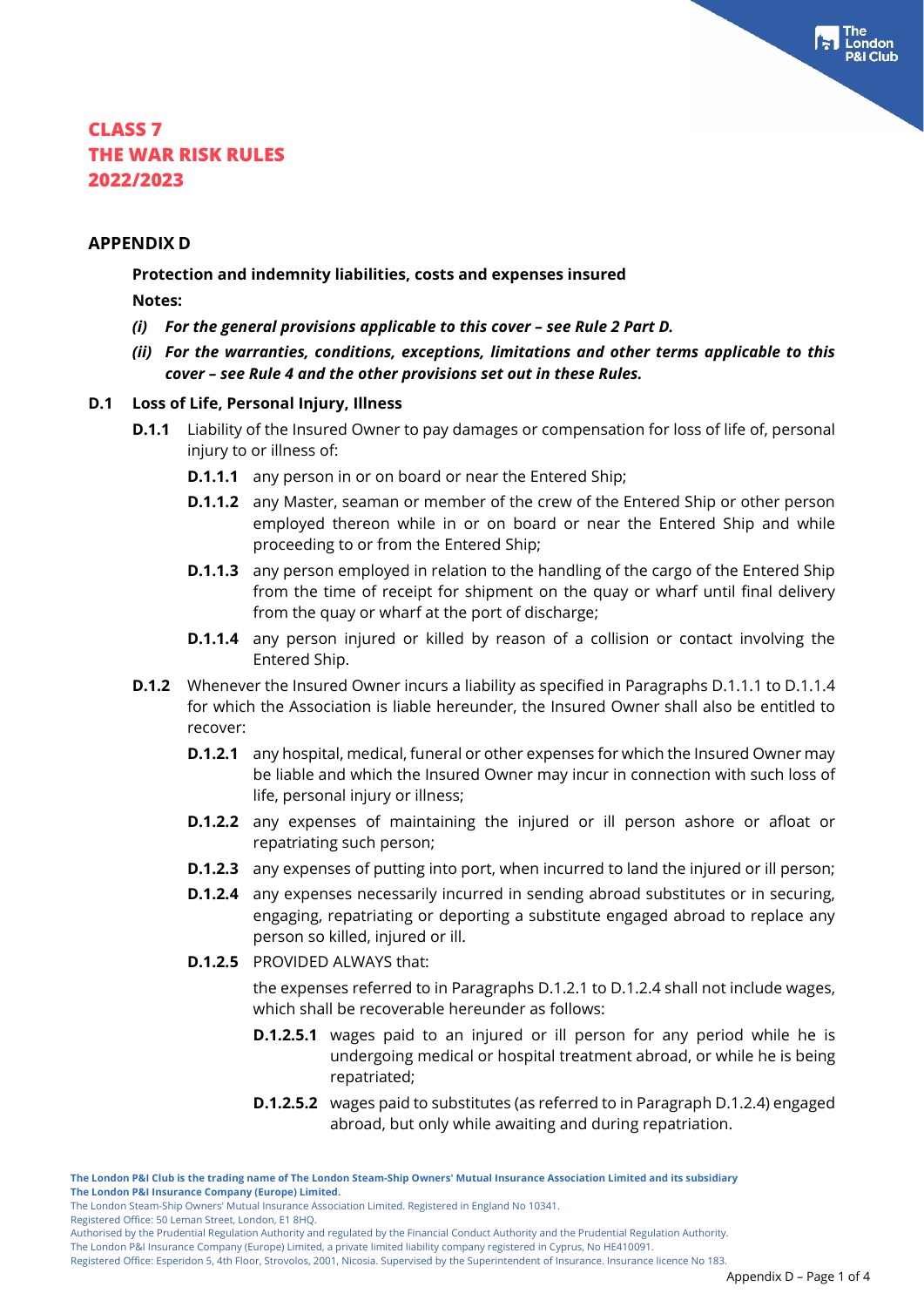#### **D.2 Wages and Expenses Consequent Upon Shipwreck or Actual or Constructive Total Loss** Liability of the Insured Owner for the following wages and expenses when consequent upon shipwreck or actual or constructive total loss of the Entered Ship:

- **D.2.1** any expenses of repatriating the master, seaman, members of the crew of or other persons carried on board the Entered Ship;
- **D.2.2** any wages payable to the master, seamen or members of the crew of the Entered Ship during unemployment consequent upon such shipwreck or actual or constructive total loss of the Entered Ship.

#### **D.3 Loss of Seamen's Effects**

Any sums which the Insured Owner may be liable to pay to the master, seamen or members of the crew of an Entered Ship in respect of the loss of their effects.

#### **D.4 Captured or Detained Crew**

- **D.4.1** Payments made in respect of members of the crew of an Entered Ship who are captured or detained, provided that such payments are made in accordance with Agreements approved by the Department of Transport of the United Kingdom or any other successor department or body, or any statutory obligation.
- **D.4.2** Payments made to dependents of members of the crew of an Entered Ship who are detained in circumstances which the Committee in its sole discretion considers would have given rise to a claim under Rules 2.C.1.1 or 2.C.1.3 had the Entered Ship been detained. The amount recoverable shall be assessed by the Committee whose decision shall in all respects be final.

#### **D.5 Collision with Another Ship**

- **D.5.1** If the Entered Ship shall come into collision with any other ship, any liability for loss, liability, cost or expense which arises out of the collision and which is incurred by the Insured Owner for any of the following:
	- **D.5.1.1** loss of or damage to such other ship or property thereon;
	- **D.5.1.2** delay to or loss of use of such other ship or property thereon;
	- **D.5.1.3** general average, salvage of, or salvage under contract of, any other ship or property thereon;
	- **D.5.1.4** removal or disposal of obstructions, wrecks, cargoes or any other thing whatsoever;
	- **D.5.1.5** any real or personal property or any thing whatsoever (except other ships or property on other ships);
	- **D.5.1.6** the cargo or other property on the Entered Ship, or general average contributions, special charges or salvage paid by the owners of that cargo or property;
	- **D.5.1.7** loss of life, personal injury or illness.
- **D.5.2** PROVIDED ALWAYS that:

the Association's liability under Paragraph D.5 shall be only for such collision liability as falls within one or more of the following heads, namely:

**The London P&I Club is the trading name of The London Steam-Ship Owners' Mutual Insurance Association Limited and its subsidiary The London P&I Insurance Company (Europe) Limited.**

The London Steam-Ship Owners' Mutual Insurance Association Limited. Registered in England No 10341.

Registered Office: 50 Leman Street, London, E1 8HQ.

Authorised by the Prudential Regulation Authority and regulated by the Financial Conduct Authority and the Prudential Regulation Authority.

The London P&I Insurance Company (Europe) Limited, a private limited liability company registered in Cyprus, No HE410091.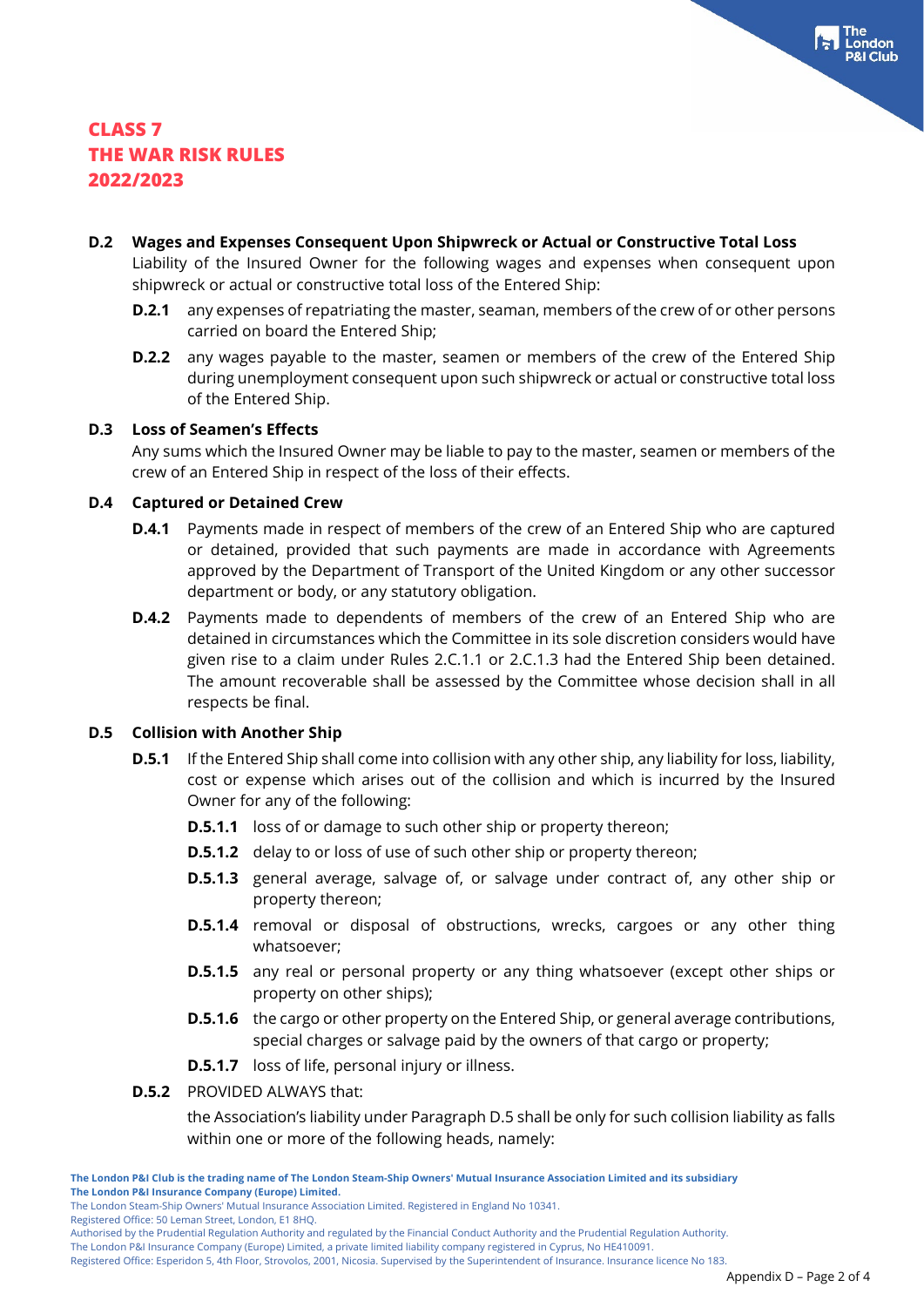- **D.5.2.1** it would have been recoverable under the Institute Time Clauses Hulls (edition of 1.10.83 or any subsequent edition or amendment thereof current at the date of the casualty) had the ship been insured on such terms, but for the War Exclusion Clause, the Strikes Exclusion Clause, the Malicious Acts Exclusion Clause and the Violent Theft, Piracy and Barratry Exclusion Clause inserted therein or, as the case may be, the Institute Time Clauses – Freight (edition of 1.8.89 or any subsequent edition or amendment thereof current at the date of the casualty) had the ship been insured on such terms, but for the War Exclusions Clause, the Strikes Exclusion Clause, or the Malicious Acts Exclusion Clause inserted therein;
- **D.5.2.2** it would have been recoverable under the Rules of Class 5 of the Association had the Entered Ship been entered therein, but for Rule 15 of the Rules of such Class. This Proviso is in substitution for the proviso to Rule 2.D.1.
- **D.5.3** The Association shall not be liable under Paragraph D.5 for any collision liability recoverable by the Insured Owner under Rule 2 Part A.

#### **D.6 Damage to Fixed and Floating Objects**

Liability of the Insured Owner for loss of or damage to any harbour, dock, pier, jetty, land, water or any fixed or moveable thing whatsoever (not being another ship or any property thereon).

#### **D.7 Damage to Vessels otherwise than by Collision**

Liability of the Insured Owner for loss of or damage to any other ship or any property thereon, and costs and expenses incidental thereto, occasioned otherwise than by collision with the Entered Ship.

#### **D.8 Wreck Removal**

Liability of the Insured Owner for costs and expenses of or incidental to the raising, removal, destruction, lighting or marking of the wreck of an Entered Ship.

#### PROVIDED ALWAYS that:

- **D.8.1** the value of all stores and materials saved, as well as of the wreck itself, shall first be deducted from such costs, charges and expenses, and only the balance thereof, if any, shall be recoverable from this Class of the Association;
- **D.8.2** nothing shall be recoverable from this Class of the Association under Paragraph D.8 if the Insured Owner shall, without the consent of the Managers in writing, have transferred his interest in the wreck, otherwise than by abandonment, prior to the raising, removal, destruction, lighting or marking of the wreck;
- **D.8.3** no liabilities or expenses shall be recoverable from this Class of the Association under Paragraph D.8 if and to the extent that the casualty giving rise to the wreck of the Entered Ship was caused by any of the Queen's Enemy Risks.

#### **D.9 Pollution**

- **D.9.1** Losses, liabilities, costs or expenses of the Insured Owner arising from any escape or discharge, or threatened escape or discharge of oil or any substance.
- **D.9.2** This insurance excludes all losses, liabilities, costs or expenses if the provision of such

The London Steam-Ship Owners' Mutual Insurance Association Limited. Registered in England No 10341.

Registered Office: 50 Leman Street, London, E1 8HQ.

Authorised by the Prudential Regulation Authority and regulated by the Financial Conduct Authority and the Prudential Regulation Authority.

Registered Office: Esperidon 5, 4th Floor, Strovolos, 2001, Nicosia. Supervised by the Superintendent of Insurance. Insurance licence No 183.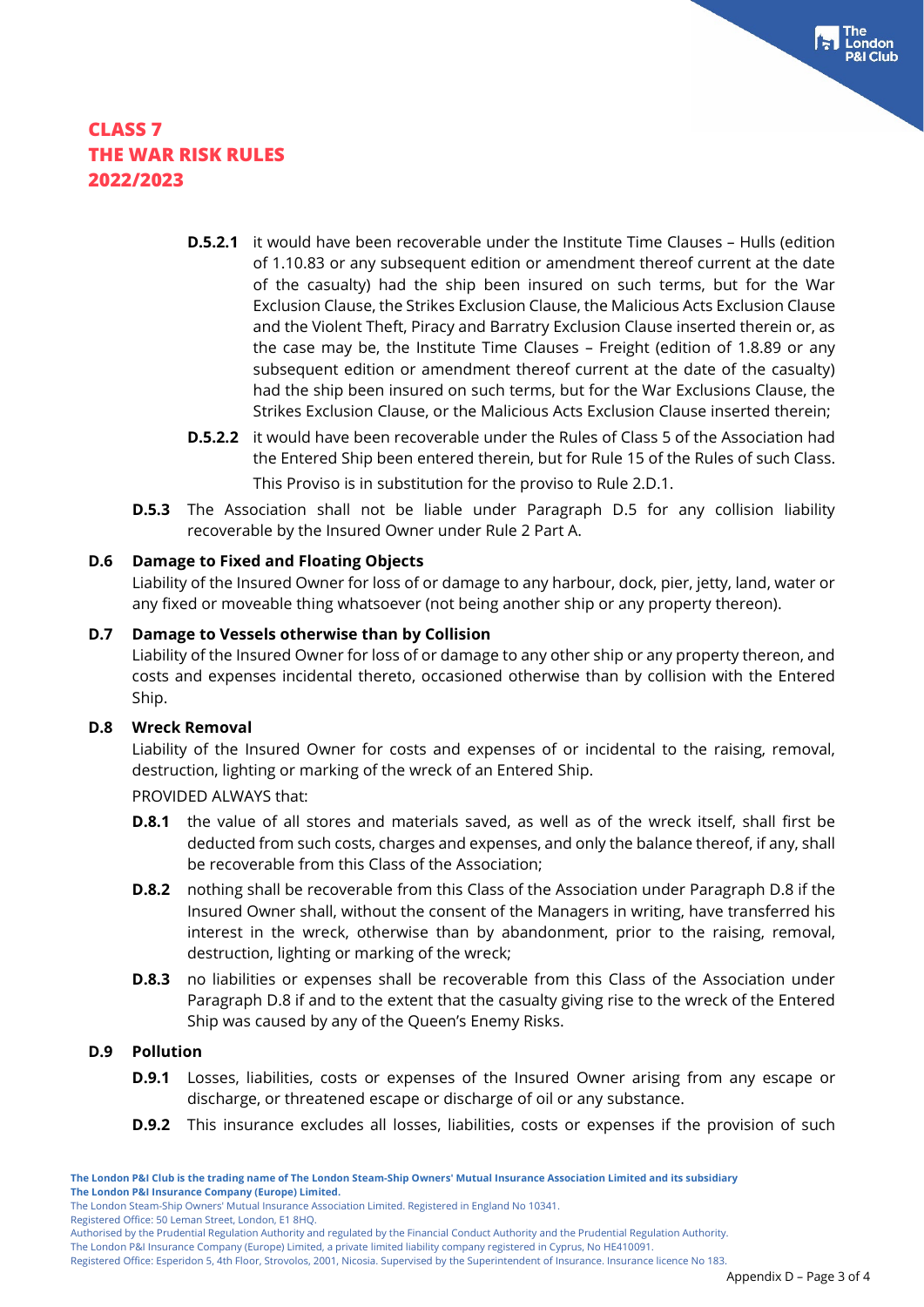insurance would create a liability for the Insured Owner under the Tanker Oil Pollution Indemnification Agreement 2006 (TOPIA 2006) to contribute to the IOPC Supplementary Fund.

#### **D.10 Cargo**

Liability of the Insured Owner in respect of cargo intended to be or being or having been carried on an Entered Ship.

#### PROVIDED ALWAYS that:

the Association's liability hereunder shall be subject to the same provisos and conditions (apart from Rule 15) as are included in the Rules of Class 5 of the Association relating to liability for loss or shortage of and damage to or responsibility in respect of cargo or other property carried in an Entered Ship.

#### **D.11 Breach of any Contract of Carriage incurred by Direction of the Association**

Liability of the Insured Owner in respect of the Entered Ship for breach of outstanding contracts of carriage resulting from compliance with orders, prohibitions or directions of the Committee.

#### **D.12 Other Liabilities and Expenses**

Any other loss, liability, cost or expense other than those set out in Paragraphs D.1 to D.11 which would have been recoverable under the Rules of Class 5 of the Association had the Entered Ship been entered therein, but for Rule 15 of the Rules of that Class.

#### **D.13 Legal Costs**

Legal costs and other similar charges which the Insured Owner may incur in respect of, or in avoiding or attempting to avoid, any liability or expenditure against which he is insured by Rule 2 Part D and/or Paragraphs D.1 to D.12, provided that such costs have been incurred with the written consent of the Managers, or the Committee determines that such costs or expenses were reasonably incurred.

Registered Office: 50 Leman Street, London, E1 8HQ.

The London Steam-Ship Owners' Mutual Insurance Association Limited. Registered in England No 10341.

Authorised by the Prudential Regulation Authority and regulated by the Financial Conduct Authority and the Prudential Regulation Authority.

The London P&I Insurance Company (Europe) Limited, a private limited liability company registered in Cyprus, No HE410091.

Registered Office: Esperidon 5, 4th Floor, Strovolos, 2001, Nicosia. Supervised by the Superintendent of Insurance. Insurance licence No 183.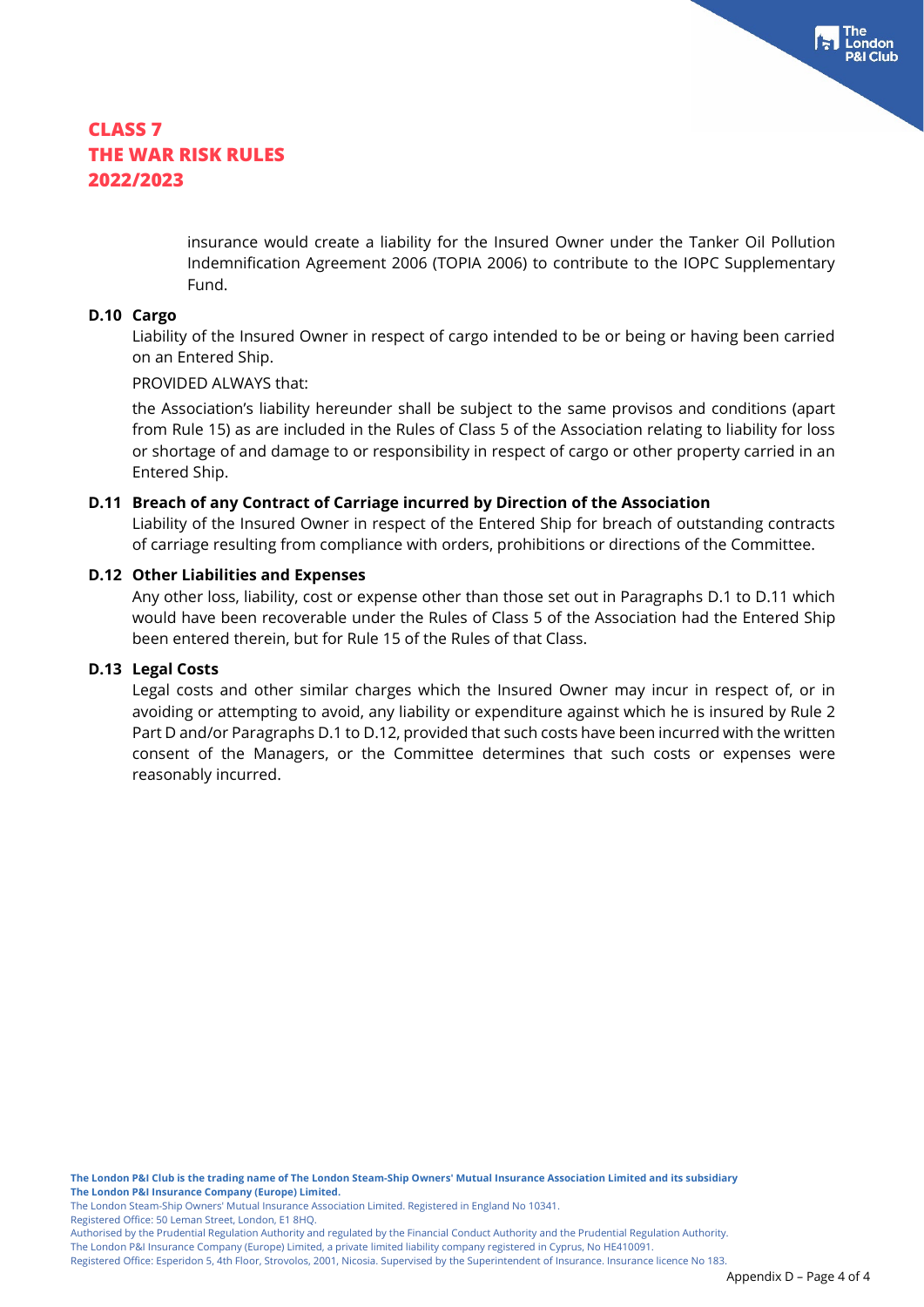#### **INDEX**

| А                                     | Rule             |
|---------------------------------------|------------------|
| Acceptance by the Secretary of State  | 4.A.1            |
| Act, Marine Insurance                 | 4.E.9.3.2, 48    |
| Act of Terrorism                      | 2.D.1.1          |
| <b>Additional Premium Areas</b>       | 19               |
| Definition                            | ii               |
| <b>Additional Premiums</b>            | 18.3, 29         |
| Definition                            |                  |
| <b>Advance Contributions</b>          | 25               |
| Agreement, Reinsurance                | 4.A.1, 11, 19    |
| Agreements, Crew                      | 2.D.3, App.D.4   |
| Amounts Insured, Maximum              | 20               |
| Applicant bound by Rules              | 6.2              |
| Application for Insurance             | 7                |
| Arrest -                              |                  |
| Non-QER                               | 2.B.1.2          |
| Payment in Event of Loss by           | $4.E.3 - 4.E.5$  |
| QER                                   | 2.A.2.2          |
| Rule 3                                | 3.1.2            |
| Arrest in Respect of Fines -          |                  |
| Non-QER                               | 2.E.2.1, 4.E.4   |
| QER                                   | 2.A.8.1.1, 4.E.4 |
| Articles, Definition                  | iii              |
| Assignment of Insurance               | 14               |
| Association, Definition               | iv               |
| Automatic Termination of Cover        | 4.D.8            |
| Average Payable without Deduction     | App.B.4          |
| Avoiding Loss, Detention or Diversion |                  |
| Expenses                              | 2.C.1.6          |
|                                       |                  |
| В                                     | Rule             |
| Bandits, Detention etc. by            | 2.C.1.5          |
| Barratry -                            |                  |
| Non-QER                               | 2.B.1.6, 4.B.1   |
| Rule 3                                | 3.1.6            |
| Bio-chemical Weapons, Exclusion of    | 4.D.3            |
| Biological Weapons, Exclusion of      | 4.D.3            |
| <b>Blockaded Port</b>                 | 4.D.2.2          |
| Board -                               |                  |
| Definition                            | v                |
| Powers of                             | 20-22            |
| Bombs -                               |                  |
| Non-QER                               | 2.B.1.3          |
| QER                                   | 2.A.2.3          |
| Rule 3                                | 3.1.3            |

| С                                                | Rule               |
|--------------------------------------------------|--------------------|
| Cancellation -                                   |                    |
| for Non-payment                                  | 34, 35.2           |
| Notice of                                        | 4.D.8              |
| Capture -                                        |                    |
| Non-QER                                          | 2.B.1.2            |
| Payment in Event of Loss by                      | $4.E.3 - 4.E.5$    |
| QER                                              | 2.A.2.2            |
| Rule 3                                           | 3.1.2              |
| Cargo Liabilities                                | App.D.10           |
| Certificate of Entry                             | 9                  |
| Definition                                       | vii                |
| Cesser of Insurance                              | $33 - 37$          |
| Chemical Weapons, Exclusion of                   | 4.D.3              |
| Civil Commotions -                               |                    |
| Non-QER                                          | 2.B.1.4            |
| Rule 3                                           | 3.1.4              |
| Civil War -                                      |                    |
| Non-QER                                          | 2.B.1.1            |
| Rule 3                                           | 3.1.1              |
| Claims -                                         |                    |
| Committee to pass                                | 44                 |
| Depreciation for Unrepaired Damage               | App.B.5            |
| Duty to Minimise Loss                            | 4.E.11             |
| Managers' powers                                 | 41                 |
| Notice of                                        | 4.E.12.1           |
| Subrogation                                      | 42                 |
| Survey                                           | 4.E.12.2           |
| Tenders                                          | 41.3               |
| Closing of Policy Years                          | 31                 |
| Collision -                                      |                    |
| <b>Cross Liabilities</b>                         | App.B.3.3          |
| Non-QER                                          | Apps.B.3, D.5      |
| QER                                              | 2.A.5, App.B.3     |
| Committee -                                      |                    |
| Definition                                       | viii               |
| Powers of                                        | 18, 19, 44         |
| Compensation while Vessel Seized or Detained -   |                    |
| Non-QER                                          | 2.C.5              |
| QER<br>Compliance with Orders, Prohibitions etc. | 2.A.3.3            |
| Loss Resulting from                              | 4.E.2.2<br>2.C.1.2 |
|                                                  |                    |

Non-QER & Rule 3 4.D.2.3 Computer Virus Exclusion 4.D.7

Breach of Contract of Carriage App.D.11 British Ship, Definition vi

**The London P&I Club is the trading name of The London Steam-Ship Owners' Mutual Insurance Association Limited and its subsidiary The London P&I Insurance Company (Europe) Limited.**

The London Steam-Ship Owners' Mutual Insurance Association Limited. Registered in England No 10341.

Registered Office: 50 Leman Street, London, E1 8HQ.

Authorised by the Prudential Regulation Authority and regulated by the Financial Conduct Authority and the Prudential Regulation Authority. The London P&I Insurance Company (Europe) Limited, a private limited liability company registered in Cyprus, No HE410091.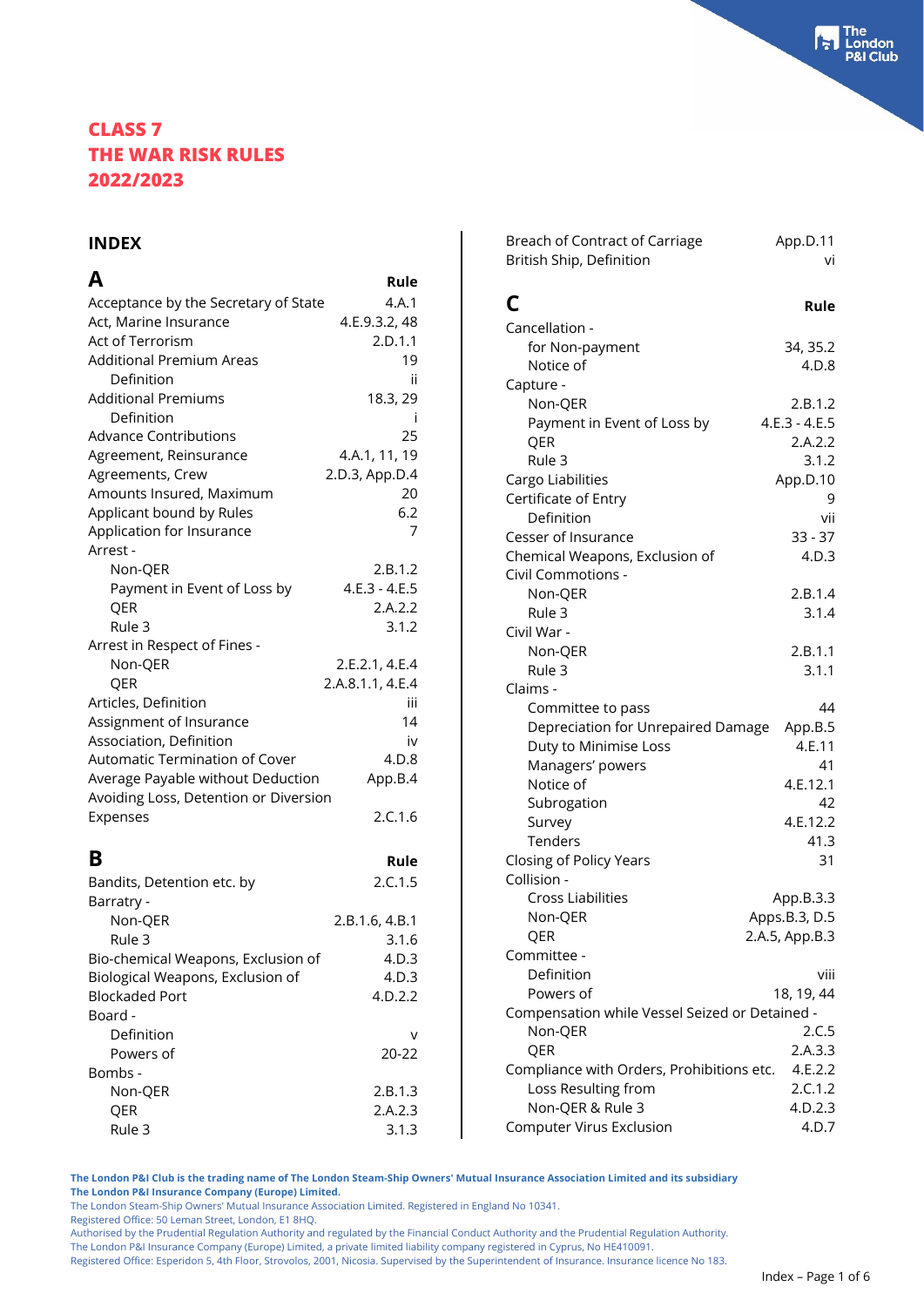| Confiscation -                                  |                 |
|-------------------------------------------------|-----------------|
| Non-QER                                         | 2.B.1.7         |
| Payment in Event of                             | $4.E.3 - 4.E.5$ |
| Rule 3                                          | 3.1.7           |
| <b>Constitution of Additional Premium Areas</b> | 19              |
| <b>Constructive Total Loss</b>                  | App.B.6         |
| by Detainment etc.                              | 4.E.3           |
| Rule 3                                          | App.C.2         |
| Continuance of Insurance                        | 15              |
| in Event of Hostilities or Exposure to          |                 |
| Hostile Action                                  | $5.A.3 - 5.A.4$ |
| Contract, Law of                                | 49              |
| Contract of Carriage, Liabilities for Breach    |                 |
| of                                              | App.D.11        |
| <b>Contractual Liabilities</b>                  | 2.D.2           |
| Contributions                                   | 23 - 27, 30, 34 |
| Advance                                         | 25              |
| <b>Calculation after Cesser</b>                 | 37              |
| Default in Payment                              | 34              |
| Definition                                      | ix              |
| Insured Owner's liability to pay                | 23, 30          |
| Interest on Unpaid Premiums                     | 30.1            |
| Payment                                         | 30              |
| Rate                                            | 25              |
| Supplementary                                   | 26              |
| Corona Virus Exclusion                          | 4.D.9           |
| Cover -                                         |                 |
| Automatic Termination of                        | 4.D.8           |
| Definition                                      | x               |
| <b>Crew Agreements</b>                          | 2.D.3, App.D.4  |
| <b>Crew Claims</b>                              | Apps.D.1 - D.4  |
| Cross Liabilities, Collision                    | App.B.3.3       |
| D                                               | Rule            |
| Damage to -                                     |                 |
| Fixed or Floating Objects                       | App.D.6         |

| Dallidge to -                      |           |
|------------------------------------|-----------|
| <b>Fixed or Floating Objects</b>   | App.D.6   |
| Ship - Non-QER                     | 2.B.1     |
| Ship - QER                         | 2.A.2     |
| Damage, Unrepaired                 | App.B.5   |
| Depreciation Claim                 | App.B.5.1 |
| Damage without Collision           | App.D.7   |
| Death                              | App.D.1   |
| Deductible, Free of                | App.B.1   |
| Deductions, Free of                | App.B.4   |
| Definitions                        | i - xxxv  |
| Depreciation for Unrepaired Damage | App.B.5   |
|                                    |           |

| Derelict Weapons of War -              |                  |
|----------------------------------------|------------------|
| Non-QER                                | 2.B.1.3          |
| OER                                    | 2.A.2.3          |
| Rule 3                                 | 3.1.3            |
| Detainment -                           |                  |
| Non-QER                                | 2.B.1.2          |
| Payment in Event of Loss by            | $4.E.3 - 4.E.5$  |
| OER                                    | 2.A.2.2          |
| Rule 3                                 | 3.1.2            |
| Detention -                            |                  |
| Bandits, Pirates, Rioters & Terrorists | 2.C.1.5          |
| Compensation - Non-QER                 | 2.C.5            |
| Compensation - QER                     | 2.A.3.3          |
| Credit for Hire Received               | 2.A.4.2, 2.C.6.2 |
| Expenses - Non-QER                     | 2.C.4            |
| Expenses - QER                         | 2.A.3            |
| <b>Political Act/Motive</b>            | 2.C.1.4          |
| Resulting from Repair, Exclusion of    |                  |
|                                        | 2.A.4.1, 2.C.6.1 |
| Deviation to Land Injured Person       | App.D.1.2.3      |
| Directions -                           |                  |
| <b>Committee's Powers</b>              | 18               |
| Compliance with                        | 4.E.2.2          |
| Disbursements and/or Increased Value   | 3.1              |
| Recoverable                            | App.C.1          |
| Disclosure                             | 8, 43            |
| Discretionary Claims                   | 2 Part F         |
| Disputes with Insured Owners           | 46               |
| <b>Diversion Expenses</b>              | 2.C.4.2          |
| Docks, Damage to                       | App.D.6          |
| Double Insurance                       | 4.E.9            |
| Duty to Minimise Loss                  | 4.E.11           |
|                                        |                  |

**E** Rule

| <b>Fffects -</b>                      |         |
|---------------------------------------|---------|
| Definition                            | xii     |
| Loss of Seamen's                      | App.D.3 |
| Electromagnetic Weapons, Exclusion of | 4.D.3   |
| Employment of -                       |         |
| <b>Entered Ship</b>                   | 43.1.1  |
| Lawyers etc.                          | 40      |
| Entered Ship -                        |         |
| Definition                            | xiv     |
| Loss of - Non-OER                     | 2.B.1   |
| Loss of - QER                         | 2.A.2   |
| Not Covered in A.P. Area              | 29.3    |
| Position of                           | 43.1.1  |

**The London P&I Club is the trading name of The London Steam-Ship Owners' Mutual Insurance Association Limited and its subsidiary The London P&I Insurance Company (Europe) Limited.**

The London Steam-Ship Owners' Mutual Insurance Association Limited. Registered in England No 10341.

Registered Office: 50 Leman Street, London, E1 8HQ.

Authorised by the Prudential Regulation Authority and regulated by the Financial Conduct Authority and the Prudential Regulation Authority.

The London P&I Insurance Company (Europe) Limited, a private limited liability company registered in Cyprus, No HE410091.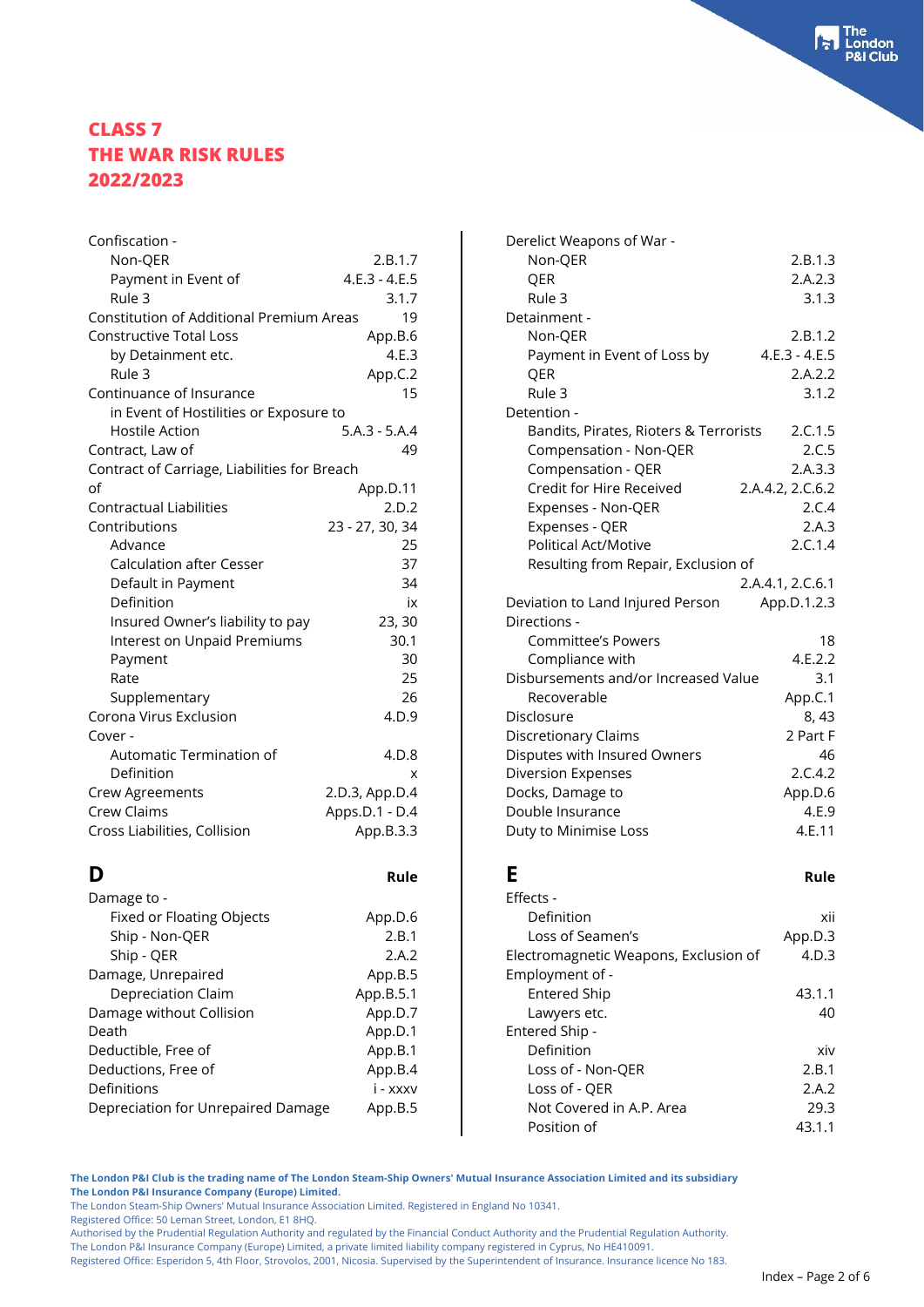| Entry, Termination or Cancellation | 17, 19.5, 34    |
|------------------------------------|-----------------|
| Expenses -                         |                 |
| Detention or Diversion - Non-QER   | 2.C.4           |
| Detention OER                      | 2.A.3, 2.A.4    |
| Expropriation -                    |                 |
| Non-OER                            | 2.B.1.7         |
| Payment in Event of Loss by        | $4.E.3 - 4.E.5$ |
| Rule 3                             | 3.1.7           |
|                                    |                 |

| ٠<br>I |  |
|--------|--|

|  | ٠ |  |
|--|---|--|

| <b>INA</b> |  |
|------------|--|

**F** Rule

| Arrest in Respect of, Non-QER                | 2.E.2.1, 4.E.4            |
|----------------------------------------------|---------------------------|
| Arrest in Respect of, QER                    | 2.A.8.1.1, 4.E.4          |
| Exclusion of                                 | 2.A.8.1.1, 2.E.2.1, 4.E.4 |
| Five Powers War Risks, Exclusion of          | 4.D.4                     |
| Fixed Objects, Damage to                     | App.D.6                   |
| Flag                                         | 4.E.2.1                   |
| Floating Objects, Damage to                  | App.D.6                   |
| Forbearance                                  | 45                        |
| Franchise, Free of                           | App.B.1                   |
| Freight -                                    |                           |
| Cover of                                     | 3.1                       |
| Recoverable                                  | App.C.1                   |
| Frustration of Voyage, no Claim for - Rule 3 | 4.C.1                     |
| <b>Funeral Expenses</b>                      | App.D.1.2.1               |
|                                              |                           |

| G                             | <b>Rule</b> |
|-------------------------------|-------------|
| General Average               | App.B.2     |
| On Hire or Freight (QER)      | 2.A.7.1.4   |
| Rule 3                        | App.C.3     |
| <b>General Premium Notice</b> | 5           |
| Definition                    | xvi         |
| Guarantee Fund                | 24.1.4      |

## **H Rule** Harbours, Damage to App.D.6 Hospital Expenses App.D.1.2.1 Hostile Act - Non-QER 2.B.1.1 QER 2.A.2.1 Rule 3 3.1.1 Hull, Machinery etc., Cover of - Non-QER 2 Part B QER 2.A.2 **I Rule**

| Illness                                      | App.D.1              |
|----------------------------------------------|----------------------|
| Imprudent Conduct, Act or Omission           | 4.D.5                |
| Increased Value                              | 3.1                  |
| Recoverable                                  | App.C.1              |
| Information -                                |                      |
| Regarding Other Insurances                   | 43.1.2               |
| Required by Association                      | 8, 43                |
| Injured Person, Deviation to Land            | App.D.1.2.3          |
| Injury                                       | App.D.1              |
| Institute Time Clauses, Exclusion of Cover - |                      |
| Freight 1.8.89, Rule 3                       | 4.C.3                |
| Hulls 1.10.83                                | 4.B.1                |
| Insurances, Information regarding Other      | 43.1.2               |
| Insured Owner -                              |                      |
| Bound by Rules                               | 6.2                  |
| Ceases to be Insured                         | 29.3, 33 - 35        |
| Definition                                   | xvii                 |
| Liability to pay Contributions               | 24                   |
| <b>Insured Value</b>                         | 1.2, 1.3, 4.E.10, 11 |
| Definition                                   | xviii                |
| Insurrection -                               |                      |
| Non-QER                                      | 2.B.1.1              |
| Rule 3                                       | 3.1.1                |
| Interest on Contributions or Premiums        |                      |
| Unpaid                                       | 30.1                 |

# **J Rule**

| Jetties, Damage to          | App.D.6 |
|-----------------------------|---------|
| Joint Insured Owners        | 10      |
| Judicial Process, Exclusion | 4.E.7   |

|                                                   | Rule      |
|---------------------------------------------------|-----------|
| Labour Disturbances -                             |           |
| Non-OER                                           | 2.B.1.4   |
| Rule 3                                            | 3.1.4     |
| Laid-Up Returns                                   | 28        |
| Law of Contract                                   | 49        |
| Lawyers, Employment by Association                | 40        |
| Legal Costs                                       | App.D.13  |
| Liability to Pay Contributions on                 |           |
| Cesser of Insurance                               | $35 - 37$ |
| Limitation of Association's Liability, P&I        | 2.D.4     |
| Locked-Out Workmen -                              |           |
| Non-OER                                           | 2.B.1.4   |
| Rule 3                                            | 3.1.4     |
| Loss of -                                         |           |
| Freight - Currency Regulations etc., Rule 3 4.C.4 |           |

**The London P&I Club is the trading name of The London Steam-Ship Owners' Mutual Insurance Association Limited and its subsidiary The London P&I Insurance Company (Europe) Limited.**

The London Steam-Ship Owners' Mutual Insurance Association Limited. Registered in England No 10341.

Registered Office: 50 Leman Street, London, E1 8HQ.

Authorised by the Prudential Regulation Authority and regulated by the Financial Conduct Authority and the Prudential Regulation Authority.

The London P&I Insurance Company (Europe) Limited, a private limited liability company registered in Cyprus, No HE410091.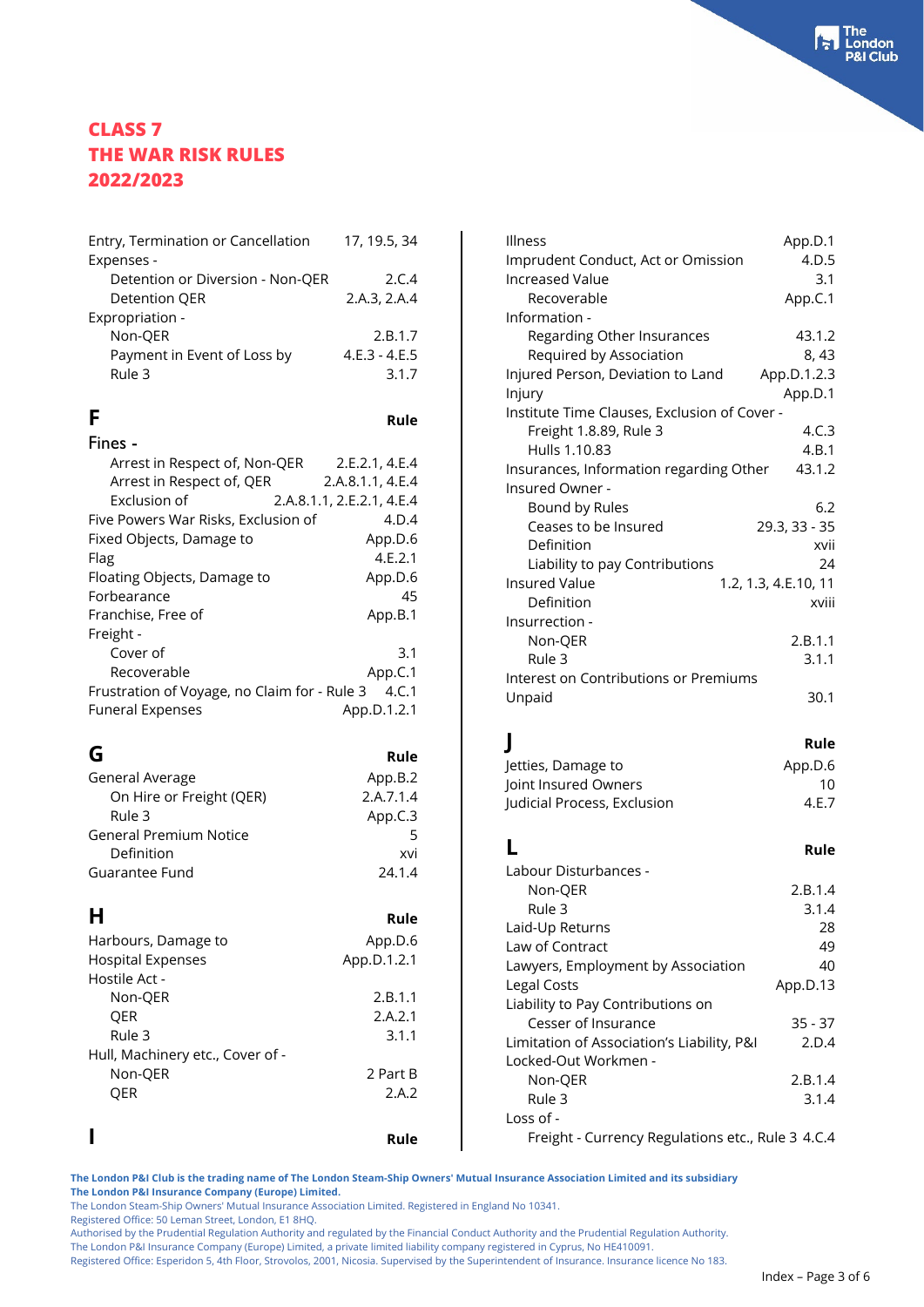| l ife                                              | App.D.1       |
|----------------------------------------------------|---------------|
| Seamen's Effects                                   | App.D.3       |
| Ship - Non-QER                                     | 2.B.1         |
| Ship - QER                                         | 2.A.2         |
| Time - Rule 3                                      | 4.C.2         |
| м                                                  | Rule          |
| Malicious Acts -                                   |               |
| Non-QER                                            | 2.B.1.5       |
| Rule 3                                             | 3.1.5         |
| Managers -                                         |               |
| Definition                                         | xix           |
| Powers re Claims                                   | 41            |
| Remuneration                                       | 39            |
| Marine Insurance Act 1906                          | 4.E.9.3.2, 48 |
| Marine Insurance, Exclusion of Cover -             |               |
| Freight, by Rule 3                                 | 4.C.3         |
| Hull, Machinery etc., by Rule 2 Parts A&B          | 4.B.1         |
| Maximum Amounts Insured                            | 20            |
| Maximum P&I Liability of Association               | 2.D.4         |
| Measure of Indemnity, Rule 3                       | App.C         |
| <b>Medical Expenses</b>                            | App.D.1.2.1   |
| <b>Meetings of Committee</b><br>Member, Definition | 44<br>XX      |
| Members' Committee -                               |               |
| Definition                                         | xxi           |
| Powers of                                          | 4.E.15        |
| Membership                                         | 13            |
| of Organisations                                   | 22            |
| Mines -                                            |               |
| Non-QER                                            | 2.B.1.3       |
| QER                                                | 2.A.2.3       |
| Rule 3                                             | 3.1.3         |
| Minimise Loss, Duty to                             | 4.E.11        |
| N                                                  | Rule          |
| New for Old                                        | App.B.4       |
| Non-payment, Cancellation for                      | 34, 35.2      |
| Non-Queen's Enemy Risks                            | 2 Part B      |
| Notice -                                           |               |
| Cancellation                                       | 4.D.8         |
| Casualty, Event or Claim                           | 4.E.12.1      |
| Insurance/Entry to Cease                           | 17, 19.5, 34  |
| Service of                                         | 47            |
| Survey                                             | 4.E.12.2      |
| <b>Termination and Novation</b>                    | 17            |
| Nuclear Risks, Exclusion of                        | 4.D.3         |

|                                         | Rule                  |
|-----------------------------------------|-----------------------|
| Objects, Fixed and Floating, Damage to  | App.D.6               |
| Obligation -                            |                       |
| Claims                                  | 4.E.12                |
| Owner to Sue and Labour                 | 4.E.11                |
| Oil Pollution                           | App.D.9               |
| Omnibus Rule                            | 2 Part F              |
| Orders -                                |                       |
| <b>Committee's Powers</b>               | 18                    |
| Compliance with                         | 4.E.2.2               |
| Non-OER & Rule 3                        | 4.D.2.3               |
| Other Insurances, Information regarding | 43.1.2                |
| Owner -                                 |                       |
| Definition                              | xxii                  |
| Obligations of                          | 4.E.11, 4.E.12, 8, 43 |

| P                                                | Rule           |
|--------------------------------------------------|----------------|
| Partial Insurance                                | 4.E.10         |
| Passage Money                                    | App.B.7        |
| Payment of Contributions or Premiums 23 - 27, 30 |                |
| Period of Insurance                              | 15             |
| Personal Injury                                  | App.D.1        |
| Piers, Damage to                                 | App.D.6        |
| Piracy -                                         |                |
| Non-OER                                          | 2.B.1.6, 4.B.1 |
| Rule 3                                           | 3.1.6, 4. C.3  |
| Pirates, Detention by                            | 2.C.1.5        |
| Policy Year -                                    |                |
| Closing of                                       | 31             |
| Definition                                       | xxiii          |
| Termination or Extension of                      | App.A.5        |
| Political Motive/Aims -                          |                |
| Detention                                        | 2.C.1.4        |
| Non-OER                                          | 2.B.1.5        |
| Rule 3                                           | 3.1.5          |
| Pollution -                                      |                |
| Cover                                            | App.D.9        |
| Preventing Hazard of                             | 4.D.6          |
| Port of Registry                                 | 4.E.2.1        |
| Ports or Places of Safety                        | 21             |
| Position of Entered Ship                         | 43.1.1         |
| Power of -                                       |                |
| Board                                            | $20 - 22$      |
| Committee                                        | 18, 19,, 44    |
| Managers                                         | 41             |
| Premium -                                        |                |

**The London P&I Club is the trading name of The London Steam-Ship Owners' Mutual Insurance Association Limited and its subsidiary The London P&I Insurance Company (Europe) Limited.**

The London Steam-Ship Owners' Mutual Insurance Association Limited. Registered in England No 10341.

Registered Office: 50 Leman Street, London, E1 8HQ.

Authorised by the Prudential Regulation Authority and regulated by the Financial Conduct Authority and the Prudential Regulation Authority.

The London P&I Insurance Company (Europe) Limited, a private limited liability company registered in Cyprus, No HE410091.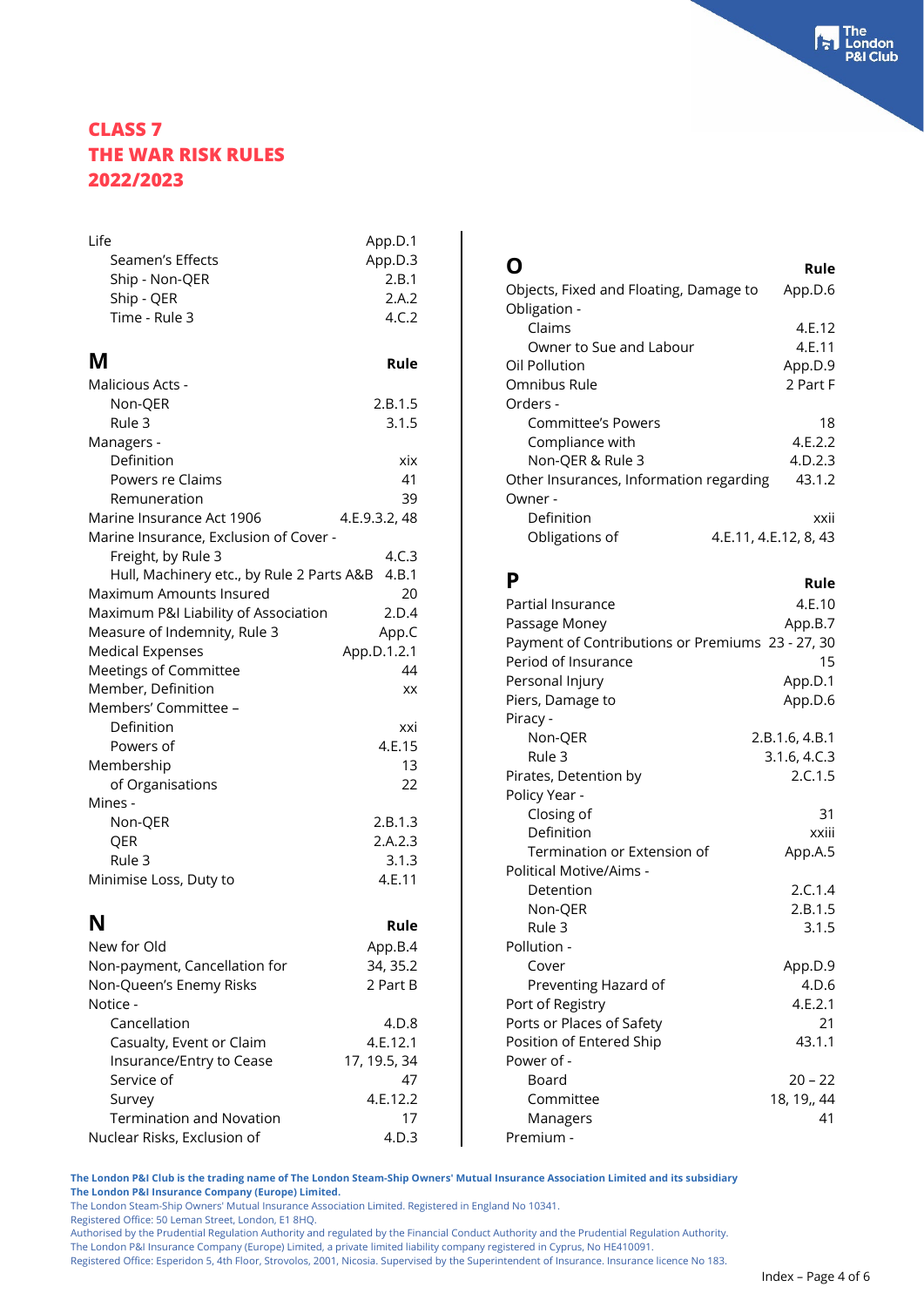| Additional                            | 18.3, 19             |
|---------------------------------------|----------------------|
| Cover of                              | З                    |
| Definition                            | XXV                  |
| Notice, General                       | 5                    |
| Notice, Special                       | 19                   |
| Recoverable                           | App.C.1              |
| Premium Period -                      |                      |
| Definition                            | xxiv                 |
| QER                                   | App.A.1              |
| Prohibitions -                        |                      |
| <b>Committee's Power</b>              | 18                   |
| Compliance with                       | 4.E.2.2              |
| Protection & Indemnity -              |                      |
| Club's Cover, Exclusion of            | 4.E.8                |
| Cover                                 | 2 Part D, App.D      |
| Limit of Liability                    | $2.D.4 - 2.D.7$      |
|                                       |                      |
| Q                                     | Rule                 |
| Queen's Enemy Risk(s) -               |                      |
| Cover                                 | 2 Part A             |
| Definition                            | xxvi                 |
| Premium Periods                       | App.A.1              |
| QER Premiums -                        |                      |
| Definition                            | xxvii                |
| Payment                               | App.A.2              |
| R                                     |                      |
|                                       | Rule                 |
| Rebellion -                           |                      |
| Non-QER                               | 2.B.1.1              |
| Rule 3                                | 3.1.1                |
| Recovery -                            |                      |
| P&I, Condition of                     | 2.D.8                |
| Rule 3                                | App.C                |
| Registry -                            |                      |
| British Ship, Definition              | Vİ                   |
| Country of                            | 4.E.2.1              |
| Reinsurance                           | 12                   |
| Reinsurance Agreement<br>Definition   | 4.A.1, 11, 19        |
| Releases                              | xxviii               |
| Removal of Wreck -                    | 38                   |
|                                       |                      |
| Non-QER                               | App.D.8              |
| QER                                   | 2.A.6<br>15, 16      |
| Renewal of Insurance                  |                      |
| Repair -                              |                      |
| Exclusion of Detention Resulting from | 2.A.4.1.2, 2.C.6.1.2 |
|                                       |                      |

| Tenders for<br>Repatriation        | 41.3<br>Apps.D.1.2.2, D.1.2.4, D.2.1    |
|------------------------------------|-----------------------------------------|
| Requisition                        | 4.E.6                                   |
| by Government of U.K.              | 2.A.7, 4.E.6                            |
| Reserves                           | 32                                      |
| Transfers to                       | 24.1.3                                  |
| Restraint -                        |                                         |
| Non-QER                            | 2.B.1.2                                 |
| Payment in Event of Loss by        | $4.E.3 - 4.E.5$                         |
| OER                                | 2.A.2.2                                 |
| Rule 3                             | 3.1.2                                   |
| <b>Restriction of Cover</b>        | 18, 19, 29.5, 29.8                      |
| Revolution -                       |                                         |
| Non-QER                            | 2.B.1.1                                 |
| Rule 3                             | 3.1.1                                   |
| Right of Recovery - P&I            | 2.D.8                                   |
| Rioters, Detention by              | 2.C.1.5                                 |
| Riots -                            |                                         |
| Non-QER                            | 2.B.1.4                                 |
| Rule 3                             | 3.1.4                                   |
| Risks Covered -                    |                                         |
|                                    | Freight, Disbursements and/or Increased |
| Value etc.                         | 3                                       |
| QER and Non-QER                    | $\overline{2}$                          |
| Rules -                            |                                         |
| Definition                         | xxix                                    |
| Insured Owner Bound by             | 6                                       |
| S                                  | Rule                                    |
| Safe Port                          | 21                                      |
| Salvage                            | App.B.2                                 |
| on Hire or Freight (QER)           | 2.A.7.1.4                               |
| Rule 3                             | App.C.3                                 |
| Sanctions Limitation and Exclusion | 4.E.15                                  |
| Seamen's Effects                   | App.D.3                                 |
| Secretary of State -               |                                         |
| Acceptance by                      | 4.A.1                                   |

Definition xxx

Non-QER 2.B.1.2 Payment in Event of Loss by 4.E.3 - 4.E.5 QER 2.A.2.2 Rule 3 3.1.2 Set-off 4.E.13, 30.2, 36 Settlement of Claims 4.E.12.4, 41 Ship, Definition xxxi Shipwreck, Unemployment & Repatriation App.D.2

Seizure -

**The London P&I Club is the trading name of The London Steam-Ship Owners' Mutual Insurance Association Limited and its subsidiary The London P&I Insurance Company (Europe) Limited.**

The London Steam-Ship Owners' Mutual Insurance Association Limited. Registered in England No 10341.

Registered Office: 50 Leman Street, London, E1 8HQ.

Authorised by the Prudential Regulation Authority and regulated by the Financial Conduct Authority and the Prudential Regulation Authority.